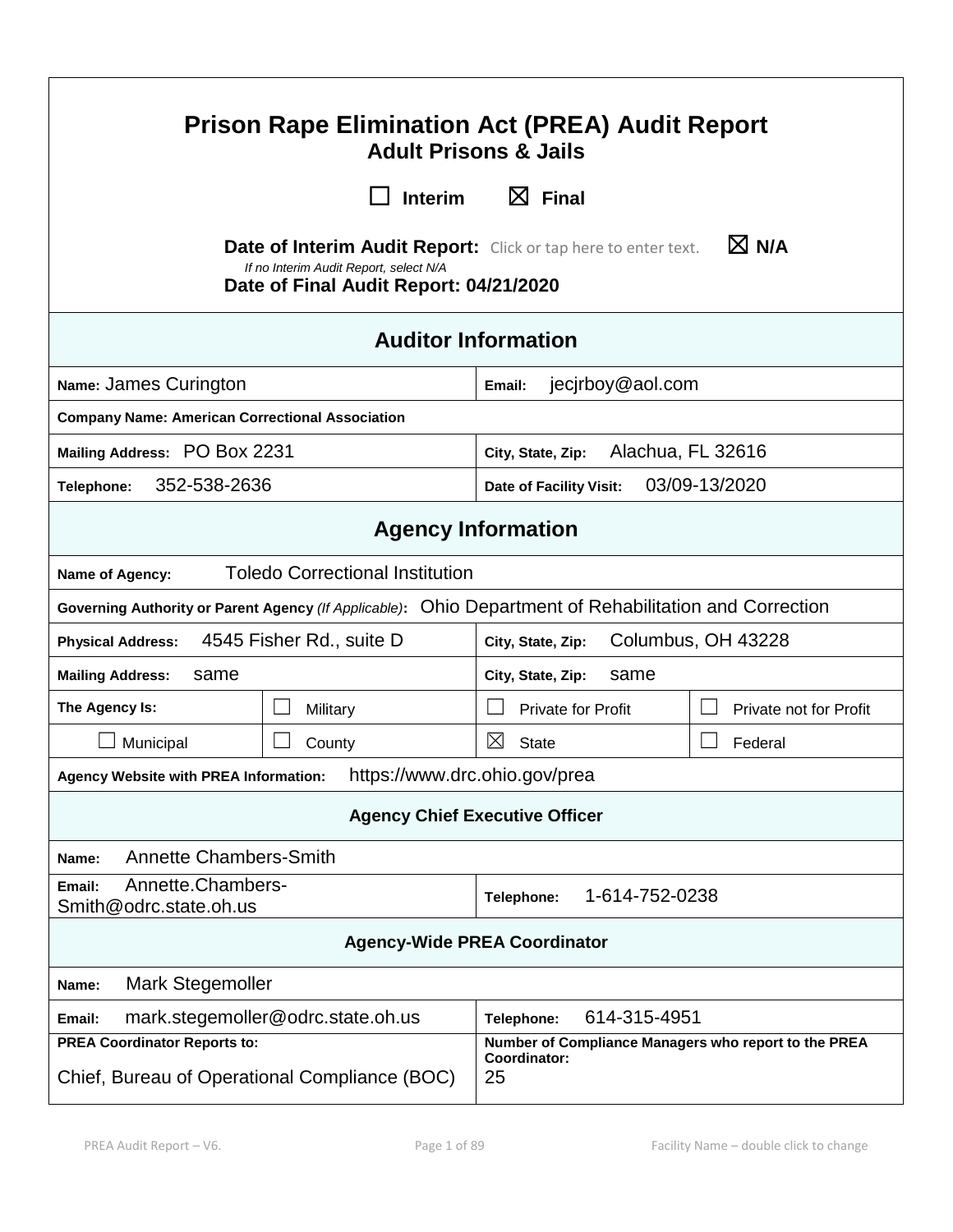| <b>Facility Information</b>                                                                                                                                                                                                                                                                                           |                                                                                |                                                                              |                             |                           |                              |
|-----------------------------------------------------------------------------------------------------------------------------------------------------------------------------------------------------------------------------------------------------------------------------------------------------------------------|--------------------------------------------------------------------------------|------------------------------------------------------------------------------|-----------------------------|---------------------------|------------------------------|
| <b>Name of Facility:</b>                                                                                                                                                                                                                                                                                              |                                                                                | <b>Toledo Correctional Institution</b>                                       |                             |                           |                              |
| Physical Address: 2001 East Central Ave.                                                                                                                                                                                                                                                                              |                                                                                | City, State, Zip:                                                            | Toledo, OH 43608            |                           |                              |
| Mailing Address (if different from above):<br>same                                                                                                                                                                                                                                                                    |                                                                                | City, State, Zip:<br>same                                                    |                             |                           |                              |
| The Facility Is:                                                                                                                                                                                                                                                                                                      |                                                                                | Military                                                                     |                             | <b>Private for Profit</b> | Private not for Profit       |
|                                                                                                                                                                                                                                                                                                                       | Municipal                                                                      | County                                                                       | $\boxtimes$<br><b>State</b> |                           | Federal                      |
| <b>Facility Type:</b>                                                                                                                                                                                                                                                                                                 |                                                                                | $\bowtie$<br>Prison                                                          | Jail                        |                           |                              |
|                                                                                                                                                                                                                                                                                                                       | <b>Facility Website with PREA Information:</b>                                 | https://www.drc.ohio.gov/prea                                                |                             |                           |                              |
|                                                                                                                                                                                                                                                                                                                       |                                                                                | $\boxtimes$ Yes<br>Has the facility been accredited within the past 3 years? | $\Box$ No                   |                           |                              |
| If the facility has been accredited within the past 3 years, select the accrediting organization(s) - select all that apply (N/A if<br>the facility has not been accredited within the past 3 years):<br>$\boxtimes$ ACA<br><b>NCCHC</b><br>CALEA<br>Other (please name or describe: Click or tap here to enter text. |                                                                                |                                                                              |                             |                           |                              |
| N/A<br>If the facility has completed any internal or external audits other than those that resulted in accreditation, please describe:                                                                                                                                                                                |                                                                                |                                                                              |                             |                           |                              |
| Internal Management (mock) ACA and PREA audits                                                                                                                                                                                                                                                                        |                                                                                |                                                                              |                             |                           |                              |
| Warden/Jail Administrator/Sheriff/Director                                                                                                                                                                                                                                                                            |                                                                                |                                                                              |                             |                           |                              |
| <b>Charlotte Owens</b><br>Name:                                                                                                                                                                                                                                                                                       |                                                                                |                                                                              |                             |                           |                              |
| Email:                                                                                                                                                                                                                                                                                                                | 419-726-7977 extension 62174<br>Charlotte.Owens@odrc.state.oh.us<br>Telephone: |                                                                              |                             |                           |                              |
| <b>Facility PREA Compliance Manager</b>                                                                                                                                                                                                                                                                               |                                                                                |                                                                              |                             |                           |                              |
| Name:                                                                                                                                                                                                                                                                                                                 | <b>Derek Burkhart</b>                                                          |                                                                              |                             |                           |                              |
| Email:                                                                                                                                                                                                                                                                                                                | Derek.Burkhart@odrc.state.oh.us                                                |                                                                              | Telephone:                  |                           | 419-726-7977 extension 62179 |
| Facility Health Service Administrator L N/A                                                                                                                                                                                                                                                                           |                                                                                |                                                                              |                             |                           |                              |
| Name:                                                                                                                                                                                                                                                                                                                 | Dennis Seger                                                                   |                                                                              |                             |                           |                              |
| Email:                                                                                                                                                                                                                                                                                                                | Dennis.Seger@odrc.state.oh.us                                                  |                                                                              | Telephone:                  |                           | 419-726-7977 extension 622   |
| <b>Facility Characteristics</b>                                                                                                                                                                                                                                                                                       |                                                                                |                                                                              |                             |                           |                              |
| <b>Designated Facility Capacity:</b>                                                                                                                                                                                                                                                                                  |                                                                                | 1000                                                                         |                             |                           |                              |
| <b>Current Population of Facility:</b>                                                                                                                                                                                                                                                                                |                                                                                | 856                                                                          |                             |                           |                              |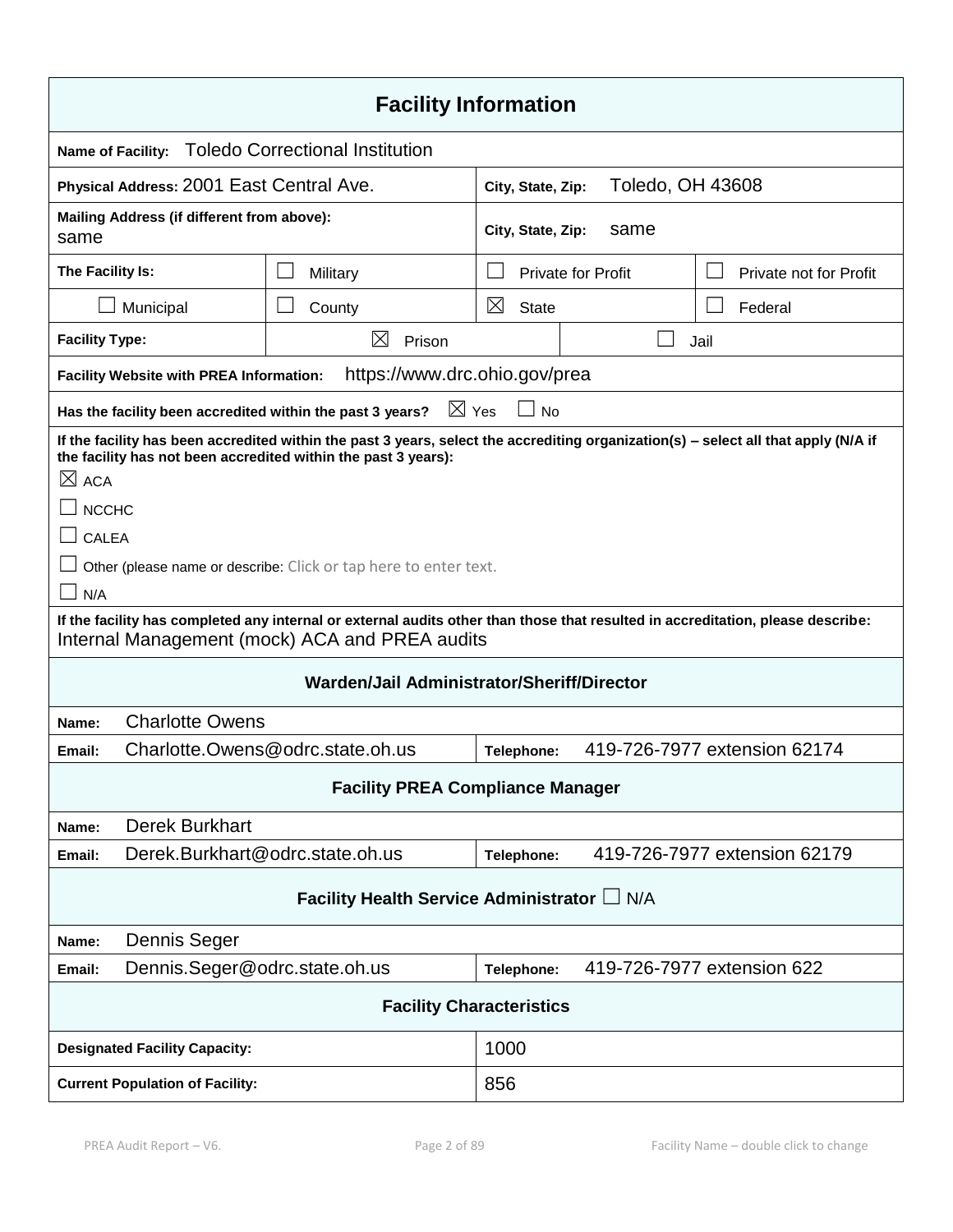| Average daily population for the past 12 months:                                                                                                                                                                                 |  | 829                                                                                                                                                                                                                                                                                                                                                                                                                                                                                                                     |                       |  |
|----------------------------------------------------------------------------------------------------------------------------------------------------------------------------------------------------------------------------------|--|-------------------------------------------------------------------------------------------------------------------------------------------------------------------------------------------------------------------------------------------------------------------------------------------------------------------------------------------------------------------------------------------------------------------------------------------------------------------------------------------------------------------------|-----------------------|--|
| Has the facility been over capacity at any point in the past 12<br>months?                                                                                                                                                       |  | $\boxtimes$ No<br>$\Box$ Yes                                                                                                                                                                                                                                                                                                                                                                                                                                                                                            |                       |  |
| Which population(s) does the facility hold?                                                                                                                                                                                      |  | $\boxtimes$ Males<br>Females<br><b>Both Females and Males</b>                                                                                                                                                                                                                                                                                                                                                                                                                                                           |                       |  |
| Age range of population:                                                                                                                                                                                                         |  | 19-76 years                                                                                                                                                                                                                                                                                                                                                                                                                                                                                                             |                       |  |
| Average length of stay or time under supervision:                                                                                                                                                                                |  | 8.66 years                                                                                                                                                                                                                                                                                                                                                                                                                                                                                                              |                       |  |
| Facility security levels/inmate custody levels:                                                                                                                                                                                  |  | three, four (maximum security, with generally<br>single cell)                                                                                                                                                                                                                                                                                                                                                                                                                                                           |                       |  |
| Number of inmates admitted to facility during the past 12 months:                                                                                                                                                                |  | 478                                                                                                                                                                                                                                                                                                                                                                                                                                                                                                                     |                       |  |
| Number of inmates admitted to facility during the past 12 months whose length of stay<br>in the facility was for 72 hours or more:                                                                                               |  |                                                                                                                                                                                                                                                                                                                                                                                                                                                                                                                         | 478                   |  |
| Number of inmates admitted to facility during the past 12 months whose length of stay<br>in the facility was for 30 days or more:                                                                                                |  |                                                                                                                                                                                                                                                                                                                                                                                                                                                                                                                         | 459                   |  |
| $\boxtimes$ No<br>Does the facility hold youthful inmates?<br>Yes                                                                                                                                                                |  |                                                                                                                                                                                                                                                                                                                                                                                                                                                                                                                         |                       |  |
| Number of youthful inmates held in the facility during the past 12 months: (N/A if the<br>facility never holds youthful inmates)                                                                                                 |  |                                                                                                                                                                                                                                                                                                                                                                                                                                                                                                                         | $\times$ N/A          |  |
| Does the audited facility hold inmates for one or more other agencies (e.g. a State<br>correctional agency, U.S. Marshals Service, Bureau of Prisons, U.S. Immigration and<br><b>Customs Enforcement)?</b>                       |  |                                                                                                                                                                                                                                                                                                                                                                                                                                                                                                                         | $\boxtimes$ No<br>Yes |  |
| Select all other agencies for which the audited<br>facility holds inmates: Select all that apply (N/A if the<br>audited facility does not hold inmates for any other<br>agency or agencies):<br>city jail)<br>$\boxtimes$<br>N/A |  | <b>Federal Bureau of Prisons</b><br><b>U.S. Marshals Service</b><br>U.S. Immigration and Customs Enforcement<br><b>Bureau of Indian Affairs</b><br>U.S. Military branch<br>State or Territorial correctional agency<br>County correctional or detention agency<br>Judicial district correctional or detention facility<br>City or municipal correctional or detention facility (e.g. police lockup or<br>Private corrections or detention provider<br>Other - please name or describe: Click or tap here to enter text. |                       |  |
| Number of staff currently employed by the facility who may have contact with inmates:                                                                                                                                            |  |                                                                                                                                                                                                                                                                                                                                                                                                                                                                                                                         | 467                   |  |
| Number of staff hired by the facility during the past 12 months who may have contact<br>with inmates:                                                                                                                            |  |                                                                                                                                                                                                                                                                                                                                                                                                                                                                                                                         | 52                    |  |
| Number of contracts in the past 12 months for services with contractors who may<br>have contact with inmates:                                                                                                                    |  |                                                                                                                                                                                                                                                                                                                                                                                                                                                                                                                         | 1                     |  |
| Number of individual contractors who have contact with inmates, currently authorized<br>to enter the facility:                                                                                                                   |  |                                                                                                                                                                                                                                                                                                                                                                                                                                                                                                                         | 92                    |  |
| Number of volunteers who have contact with inmates, currently authorized to enter the<br>facility:                                                                                                                               |  |                                                                                                                                                                                                                                                                                                                                                                                                                                                                                                                         | 196                   |  |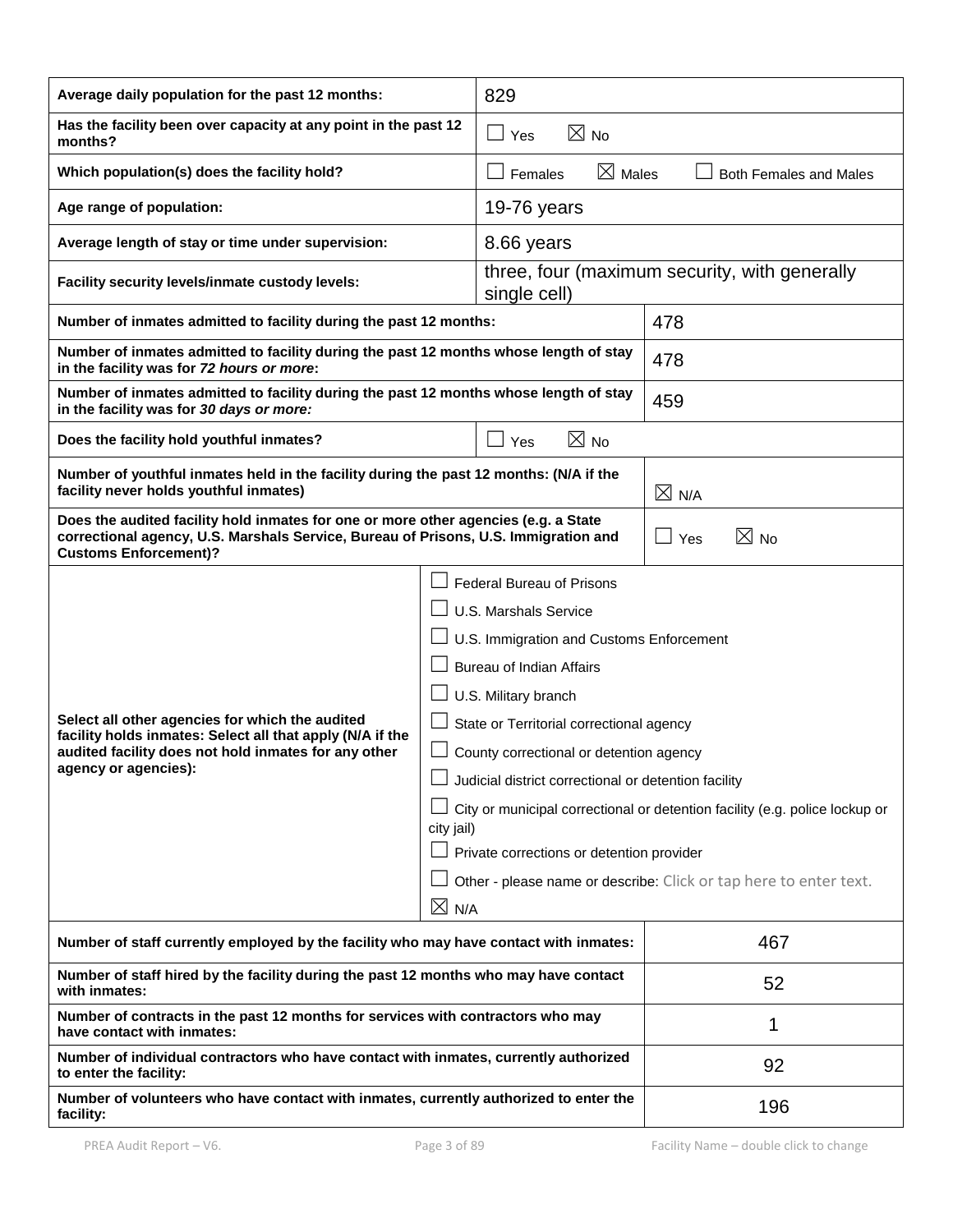| <b>Physical Plant</b>                                                                                                                                                                                                                                                                                                                                                                                                                                                                                                                                                                                                                                                                                                                                                                                                                                                                                                                                                                                                                                                                                                                                                                                                                                                                                                                                                                                                                                                                                                                                                                                                                                                                                                                                                                         |                       |                 |                                                        |                 |  |
|-----------------------------------------------------------------------------------------------------------------------------------------------------------------------------------------------------------------------------------------------------------------------------------------------------------------------------------------------------------------------------------------------------------------------------------------------------------------------------------------------------------------------------------------------------------------------------------------------------------------------------------------------------------------------------------------------------------------------------------------------------------------------------------------------------------------------------------------------------------------------------------------------------------------------------------------------------------------------------------------------------------------------------------------------------------------------------------------------------------------------------------------------------------------------------------------------------------------------------------------------------------------------------------------------------------------------------------------------------------------------------------------------------------------------------------------------------------------------------------------------------------------------------------------------------------------------------------------------------------------------------------------------------------------------------------------------------------------------------------------------------------------------------------------------|-----------------------|-----------------|--------------------------------------------------------|-----------------|--|
| <b>Number of buildings:</b>                                                                                                                                                                                                                                                                                                                                                                                                                                                                                                                                                                                                                                                                                                                                                                                                                                                                                                                                                                                                                                                                                                                                                                                                                                                                                                                                                                                                                                                                                                                                                                                                                                                                                                                                                                   |                       |                 |                                                        |                 |  |
| Auditors should count all buildings that are part of the facility, whether inmates are<br>formally allowed to enter them or not. In situations where temporary structures have<br>been erected (e.g., tents) the auditor should use their discretion to determine whether<br>to include the structure in the overall count of buildings. As a general rule, if a<br>temporary structure is regularly or routinely used to hold or house inmates, or if the<br>temporary structure is used to house or support operational functions for more than a<br>short period of time (e.g., an emergency situation), it should be included in the overall<br>count of buildings.                                                                                                                                                                                                                                                                                                                                                                                                                                                                                                                                                                                                                                                                                                                                                                                                                                                                                                                                                                                                                                                                                                                       |                       |                 | 2 main buildings (plus one<br>small entrance building) |                 |  |
| Number of inmate housing units:                                                                                                                                                                                                                                                                                                                                                                                                                                                                                                                                                                                                                                                                                                                                                                                                                                                                                                                                                                                                                                                                                                                                                                                                                                                                                                                                                                                                                                                                                                                                                                                                                                                                                                                                                               |                       |                 |                                                        |                 |  |
| Enter 0 if the facility does not have discrete housing units. DOJ PREA Working Group<br>FAQ on the definition of a housing unit: How is a "housing unit" defined for the<br>purposes of the PREA Standards? The question has been raised in particular as it<br>relates to facilities that have adjacent or interconnected units. The most common<br>concept of a housing unit is architectural. The generally agreed-upon definition is a<br>space that is enclosed by physical barriers accessed through one or more doors of<br>various types, including commercial-grade swing doors, steel sliding doors,<br>interlocking sally port doors, etc. In addition to the primary entrance and exit,<br>additional doors are often included to meet life safety codes. The unit contains<br>sleeping space, sanitary facilities (including toilets, lavatories, and showers), and a<br>dayroom or leisure space in differing configurations. Many facilities are designed with<br>modules or pods clustered around a control room. This multiple-pod design provides<br>the facility with certain staff efficiencies and economies of scale. At the same time, the<br>design affords the flexibility to separately house inmates of differing security levels, or<br>who are grouped by some other operational or service scheme. Generally, the control<br>room is enclosed by security glass, and in some cases, this allows inmates to see into<br>neighboring pods. However, observation from one unit to another is usually limited by<br>angled site lines. In some cases, the facility has prevented this entirely by installing<br>one-way glass. Both the architectural design and functional use of these multiple pods<br>indicate that they are managed as distinct housing units. |                       | 20              |                                                        |                 |  |
| Number of single cell housing units:                                                                                                                                                                                                                                                                                                                                                                                                                                                                                                                                                                                                                                                                                                                                                                                                                                                                                                                                                                                                                                                                                                                                                                                                                                                                                                                                                                                                                                                                                                                                                                                                                                                                                                                                                          |                       | 18              |                                                        |                 |  |
| Number of multiple occupancy cell housing units:                                                                                                                                                                                                                                                                                                                                                                                                                                                                                                                                                                                                                                                                                                                                                                                                                                                                                                                                                                                                                                                                                                                                                                                                                                                                                                                                                                                                                                                                                                                                                                                                                                                                                                                                              |                       | $\overline{2}$  |                                                        |                 |  |
| Number of open bay/dorm housing units:                                                                                                                                                                                                                                                                                                                                                                                                                                                                                                                                                                                                                                                                                                                                                                                                                                                                                                                                                                                                                                                                                                                                                                                                                                                                                                                                                                                                                                                                                                                                                                                                                                                                                                                                                        |                       | 0               |                                                        |                 |  |
| Number of segregation cells (for example, administrative, disciplinary, protective<br>custody, etc.):                                                                                                                                                                                                                                                                                                                                                                                                                                                                                                                                                                                                                                                                                                                                                                                                                                                                                                                                                                                                                                                                                                                                                                                                                                                                                                                                                                                                                                                                                                                                                                                                                                                                                         |                       | 96              |                                                        |                 |  |
| In housing units, does the facility maintain sight and sound separation between<br>youthful inmates and adult inmates? (N/A if the facility never holds youthful inmates)                                                                                                                                                                                                                                                                                                                                                                                                                                                                                                                                                                                                                                                                                                                                                                                                                                                                                                                                                                                                                                                                                                                                                                                                                                                                                                                                                                                                                                                                                                                                                                                                                     |                       | $\Box$ Yes      | No                                                     | $\boxtimes$ N/A |  |
| Does the facility have a video monitoring system, electronic surveillance system, or<br>other monitoring technology (e.g. cameras, etc.)?                                                                                                                                                                                                                                                                                                                                                                                                                                                                                                                                                                                                                                                                                                                                                                                                                                                                                                                                                                                                                                                                                                                                                                                                                                                                                                                                                                                                                                                                                                                                                                                                                                                     |                       | $\boxtimes$ Yes | <b>No</b>                                              |                 |  |
| Has the facility installed or updated a video monitoring system, electronic surveillance<br>system, or other monitoring technology in the past 12 months?                                                                                                                                                                                                                                                                                                                                                                                                                                                                                                                                                                                                                                                                                                                                                                                                                                                                                                                                                                                                                                                                                                                                                                                                                                                                                                                                                                                                                                                                                                                                                                                                                                     |                       | $\boxtimes$ Yes | No                                                     |                 |  |
| <b>Medical and Mental Health Services and Forensic Medical Exams</b>                                                                                                                                                                                                                                                                                                                                                                                                                                                                                                                                                                                                                                                                                                                                                                                                                                                                                                                                                                                                                                                                                                                                                                                                                                                                                                                                                                                                                                                                                                                                                                                                                                                                                                                          |                       |                 |                                                        |                 |  |
| Are medical services provided on-site?                                                                                                                                                                                                                                                                                                                                                                                                                                                                                                                                                                                                                                                                                                                                                                                                                                                                                                                                                                                                                                                                                                                                                                                                                                                                                                                                                                                                                                                                                                                                                                                                                                                                                                                                                        | $\boxtimes$ Yes<br>No |                 |                                                        |                 |  |
| $\boxtimes$ Yes<br>Are mental health services provided on-site?<br>No                                                                                                                                                                                                                                                                                                                                                                                                                                                                                                                                                                                                                                                                                                                                                                                                                                                                                                                                                                                                                                                                                                                                                                                                                                                                                                                                                                                                                                                                                                                                                                                                                                                                                                                         |                       |                 |                                                        |                 |  |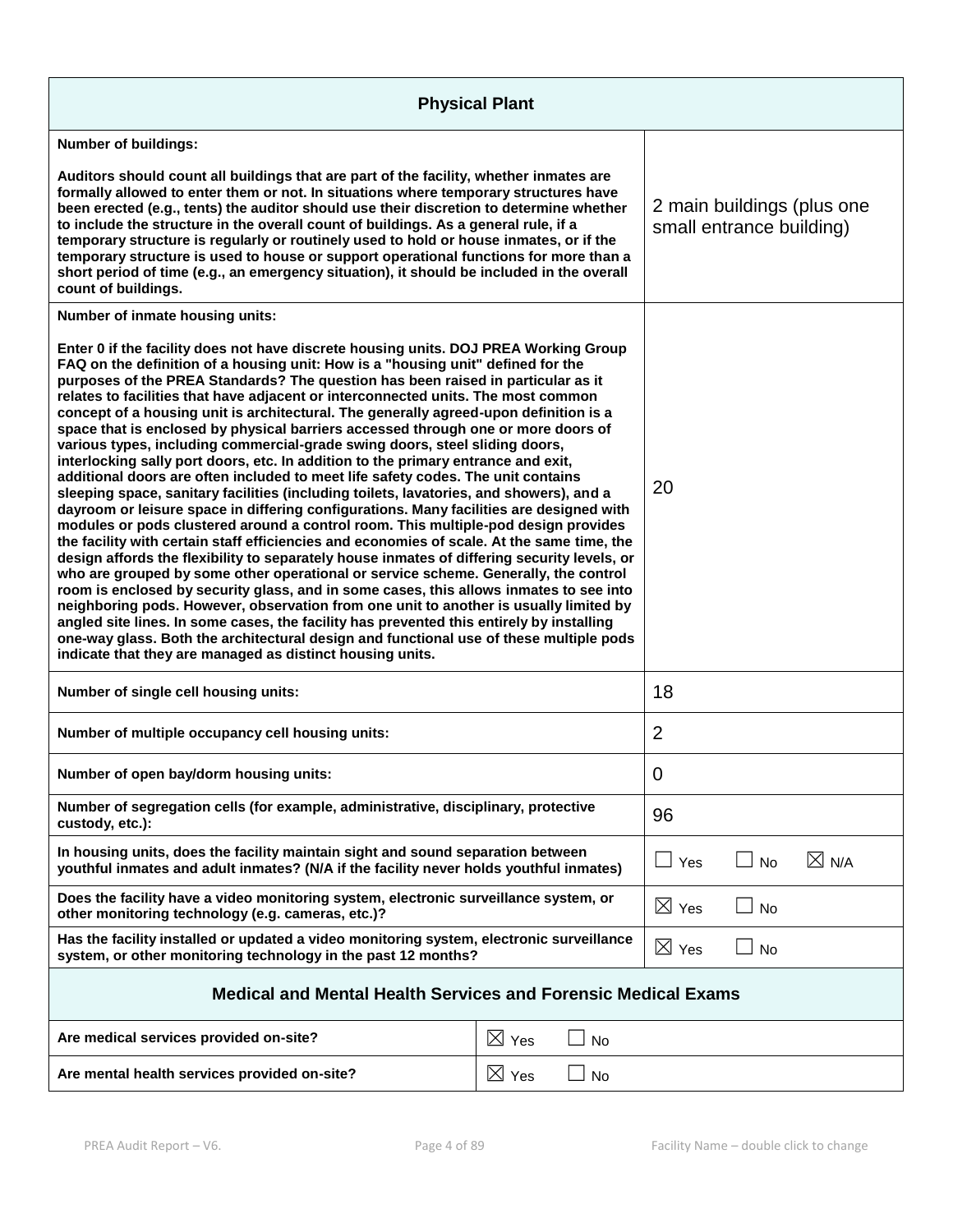| Where are sexual assault forensic medical exams provided?<br>Select all that apply.                                                                                                               |                                                                   | On-site                                                           |                                    |  |
|---------------------------------------------------------------------------------------------------------------------------------------------------------------------------------------------------|-------------------------------------------------------------------|-------------------------------------------------------------------|------------------------------------|--|
|                                                                                                                                                                                                   |                                                                   | $\boxtimes$ Local hospital/clinic                                 |                                    |  |
|                                                                                                                                                                                                   |                                                                   | Rape Crisis Center                                                |                                    |  |
|                                                                                                                                                                                                   |                                                                   | Other (please name or describe: Click or tap here to enter        |                                    |  |
|                                                                                                                                                                                                   |                                                                   | text.                                                             |                                    |  |
| <b>Investigations</b>                                                                                                                                                                             |                                                                   |                                                                   |                                    |  |
| <b>Criminal Investigations</b>                                                                                                                                                                    |                                                                   |                                                                   |                                    |  |
| Number of investigators employed by the agency and/or facility who are responsible<br>for conducting CRIMINAL investigations into allegations of sexual abuse or sexual<br>harassment:            |                                                                   | 0                                                                 |                                    |  |
|                                                                                                                                                                                                   |                                                                   |                                                                   | Facility investigators             |  |
| When the facility received allegations of sexual abuse or sexual harassment (whether<br>staff-on-inmate or inmate-on-inmate), CRIMINAL INVESTIGATIONS are conducted by:                           |                                                                   |                                                                   | Agency investigators               |  |
| Select all that apply.                                                                                                                                                                            |                                                                   | $\boxtimes$ An external investigative entity                      |                                    |  |
|                                                                                                                                                                                                   |                                                                   | Local police department                                           |                                    |  |
|                                                                                                                                                                                                   | Local sheriff's department                                        |                                                                   |                                    |  |
| Select all external entities responsible for CRIMINAL<br>INVESTIGATIONS: Select all that apply (N/A if no                                                                                         | $\boxtimes$ State police                                          |                                                                   |                                    |  |
| external entities are responsible for criminal<br>investigations)                                                                                                                                 | A U.S. Department of Justice component                            |                                                                   |                                    |  |
|                                                                                                                                                                                                   | Other (please name or describe: Click or tap here to enter text.) |                                                                   |                                    |  |
|                                                                                                                                                                                                   |                                                                   | N/A                                                               |                                    |  |
|                                                                                                                                                                                                   |                                                                   | <b>Administrative Investigations</b>                              |                                    |  |
| Number of investigators employed by the agency and/or facility who are responsible<br>for conducting ADMINISTRATIVE investigations into allegations of sexual abuse or<br>sexual harassment?      |                                                                   | $\overline{2}$                                                    |                                    |  |
| When the facility receives allegations of sexual abuse or sexual harassment (whether                                                                                                              |                                                                   |                                                                   | $\boxtimes$ Facility investigators |  |
| staff-on-inmate or inmate-on-inmate), ADMINISTRATIVE INVESTIGATIONS are                                                                                                                           |                                                                   |                                                                   | $\boxtimes$ Agency investigators   |  |
| conducted by: Select all that apply                                                                                                                                                               |                                                                   |                                                                   | An external investigative entity   |  |
|                                                                                                                                                                                                   |                                                                   | Local police department                                           |                                    |  |
| Select all external entities responsible for<br><b>ADMINISTRATIVE INVESTIGATIONS: Select all that</b><br>apply (N/A if no external entities are responsible for<br>administrative investigations) | Local sheriff's department                                        |                                                                   |                                    |  |
|                                                                                                                                                                                                   | State police                                                      |                                                                   |                                    |  |
|                                                                                                                                                                                                   |                                                                   | A U.S. Department of Justice component                            |                                    |  |
|                                                                                                                                                                                                   |                                                                   | Other (please name or describe: Click or tap here to enter text.) |                                    |  |
|                                                                                                                                                                                                   | $\boxtimes$ N/A                                                   |                                                                   |                                    |  |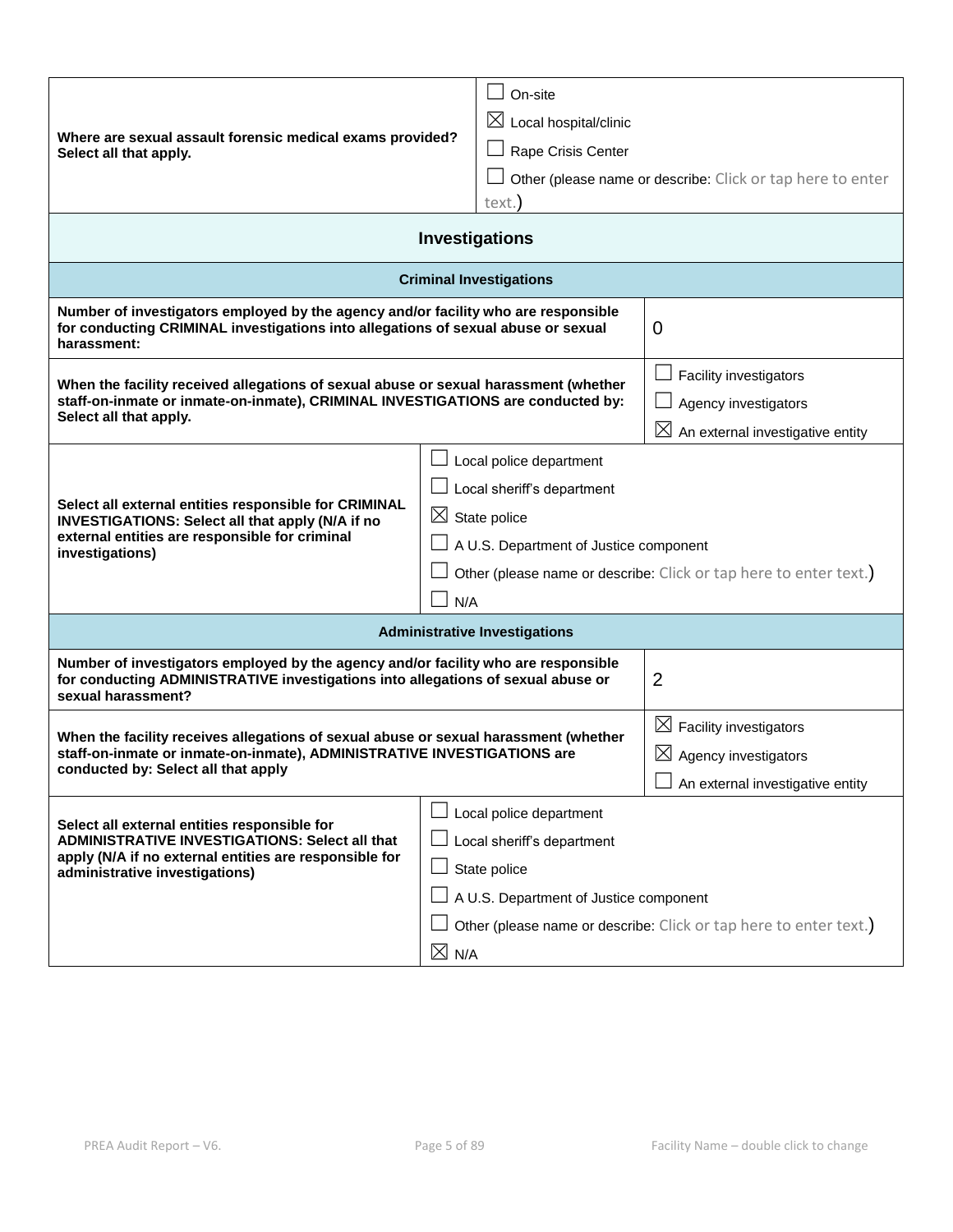# **Audit Findings**

# **Audit Narrative**

The Prison Rape Elimination Act (PREA) Audit for the Ohio Department of Rehabilitation and Correction (DRC, Ohio DRC or ODRC) and Toledo Correctional Institution (ToCI or Toledo CI) was scheduled in January 2020. At this time, contact was made concerning the availability of the certified PREA auditor, James Curington. After phone calls and discussion, the audit was scheduled for March 11 through March 13, 2020. The PREA auditor would also participate in an American Correctional Association (ACA) audit preceding the PREA audit on March 8 to the 11<sup>th</sup>, 2020 thus, the site visit would be from March 9 to March 13, 2020 for the PREA auditor. This weeklong process for the PREA auditor afforded a full overview of operations at ToCI involving the ACA accreditation process and the PREA audit assignment. In the auditor's opinion, this process assists with a thorough review of the PREA standards supplemented and complemented by the ACA review period.

Following the scheduling, the PREA auditor submitted an Audit Initiation Form to the PREA Resource Center (PRC).

The auditor was furnished substantial documentation by the ODRC PREA Office for the PREA audit. This information was impressive and essential to the triangulation of the essential parts of the audit preaudit review, on-site visit, and post audit compilation and determination of PREA audit compliance. The following was submitted by thumb/flash drive addressing policies, procedures, documents, supporting materials, examples, and information clearly outlining the facility's efforts to prevent, detect, and respond to sexual abuse and sexual harassment in prison. Using the aforementioned information, the following specifics greatly assisted the auditor in determining PREA compliance and demonstrated ODRC's and ToCI's commitment to PREA compliance for each and every standard:

- Electronic file folders from standard 115.11 to standard 115.89
- The latest ACA Report and past ACA Reports
- Population reports from the facility listing the inmate population
- Staffing reports listing employees
- and the 2020 Pre-Audit Questionnaire (PAQ) Prisons and Jails (fillable document that was completed by the facility 2/6/2020 and updated 3/11/2020).

The methodology for the PREA Audit included the ACA Standards Audit of the Adult Prisons and Jails (for the first part of the week), the PREA audit using the Audit Report Template taken from the PRC website, the PREA Auditor Handbook, and the supplemental and guidance information for tours, standards compliance, document review, and the general guidelines directed by the PREA Resource Center. The above was accomplished with the PREA auditor's review of documentation, triangulation of the preaudit, the on-site audit and the review of documentation and follow-up assessment following the preaudit and on-site audit. Further, the methodology included:

1) Scheduling through the American Correctional Association with the Ohio Department of Rehabilitation and Correction

- 2) Sending an Audit Initiation Form to the PRC
- 3) Making contacts with the agency/facility, posting notices and exchanging information.
- 4) Sending an agenda to ToCI
- 5) Making an on-site visit to the community and to ToCI March  $8<sup>th</sup>$  to 13<sup>th</sup>, 2020.

6) Making an assessment of compliance/non-compliance prior to, during, and after the on-site visit with follow-up review of documents and materials. This was the third and final step of the triangulation of preaudit, on-site visit and post on-site review.

.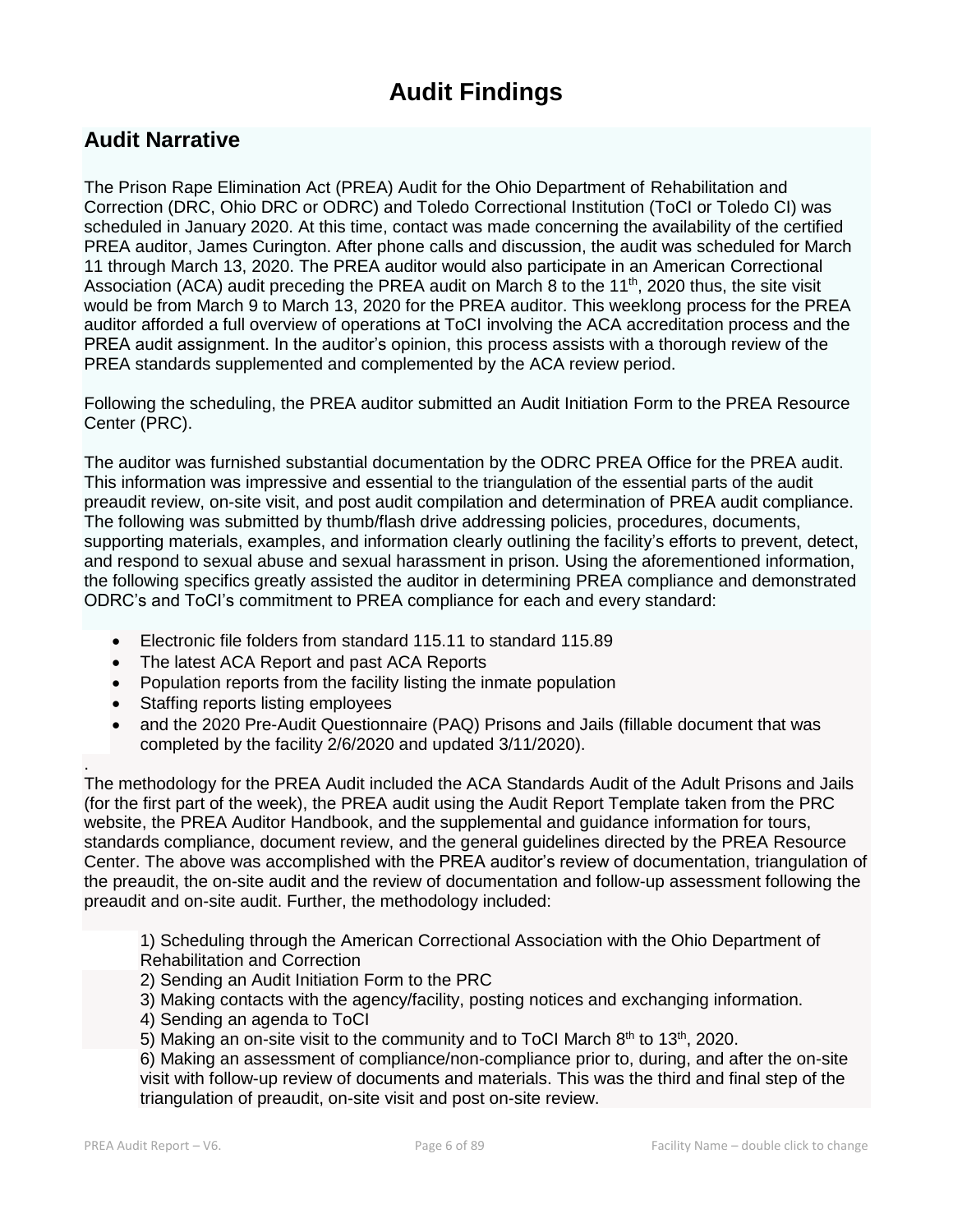7) Completing the Interim/Final Auditor Summary Report. The final report is a product of the above-mentioned triangulation.

- 8) Notifying the agency/facility of the Summary Report.
- 9) Sending a Post Audit Report Form to the PRC.

A significant part of the audit report and final product included the methodology of the tour and on-site visit. The following site visit agenda was sent to the facility,

#### Sunday, March 8

Evening dinner/introductions/meet and greet – facility staff and auditors for ACA and PREA

Pre-Audit Meetings as appropriate

ACA audit and PREA audit, Dual Audit Discussion (ACA audit, Mon. – Wed., PREA audit, Wed. – Fri.

Monday, Tuesday, and Wednesday morning, March 9, 10 and 11 a.m. – ACA Audit

Begin the ACA Audit Process including: Transportation; Entrance Interview; Facility Tour; Conditions of Confinement/Quality of Life; the Examination of Records including, Litigation, Significant Incidents/Outcome Measures, Departmental Visits, Shifts; Status of Standards/Plans of Action; and ACA wrap up including the Compliance Tally and Exit Discussion coordinated by the ACA Chairperson.

#### Wednesday, March 11 – PREA Agenda

8:00 a.m. – continue the ACA audit and prepare for ACA closeout. Prepare for PREA visits on site at the Toledo CI and schedule the required number of interviews as outlined in the Auditor's Handbook. Inmate interviews, at least 30, including targeted inmates. Staff, at a minimum, 12 Random Staff and 16 Specialized Staff (including volunteers, contractors and visitors).

12:00 noon – begin the PREA audit. Discuss the Audit Instrument of the PREA Resource Center including: 1) the Pre-Audit Questionnaire, 2) the Auditor Compliance Tool, 3) the Instructions for the PREA Audit Tour, 4) the Interview Protocols, 5) the Auditor's Summary Report (PREA template Questionnaire), 6) the Process Map, and 7) the Checklist of Documentation with the Warden and the Institutional PREA Compliance Manager and discuss the schedule of revisits and interviews (such as Attend Shift Briefings – Review Post Assignments – Afternoon, Evening).

As necessary, review PREA "Instructions for PREA Audit Tour". Follow up as needed from ACA audit tour.

Schedule interviews with staff and inmates (facility staff assistance).

Review PREA Standards/justifications.

Review demographics of the facility.

Designated Capacity

Actual Capacity

Age Range/Youthful Offenders

Gender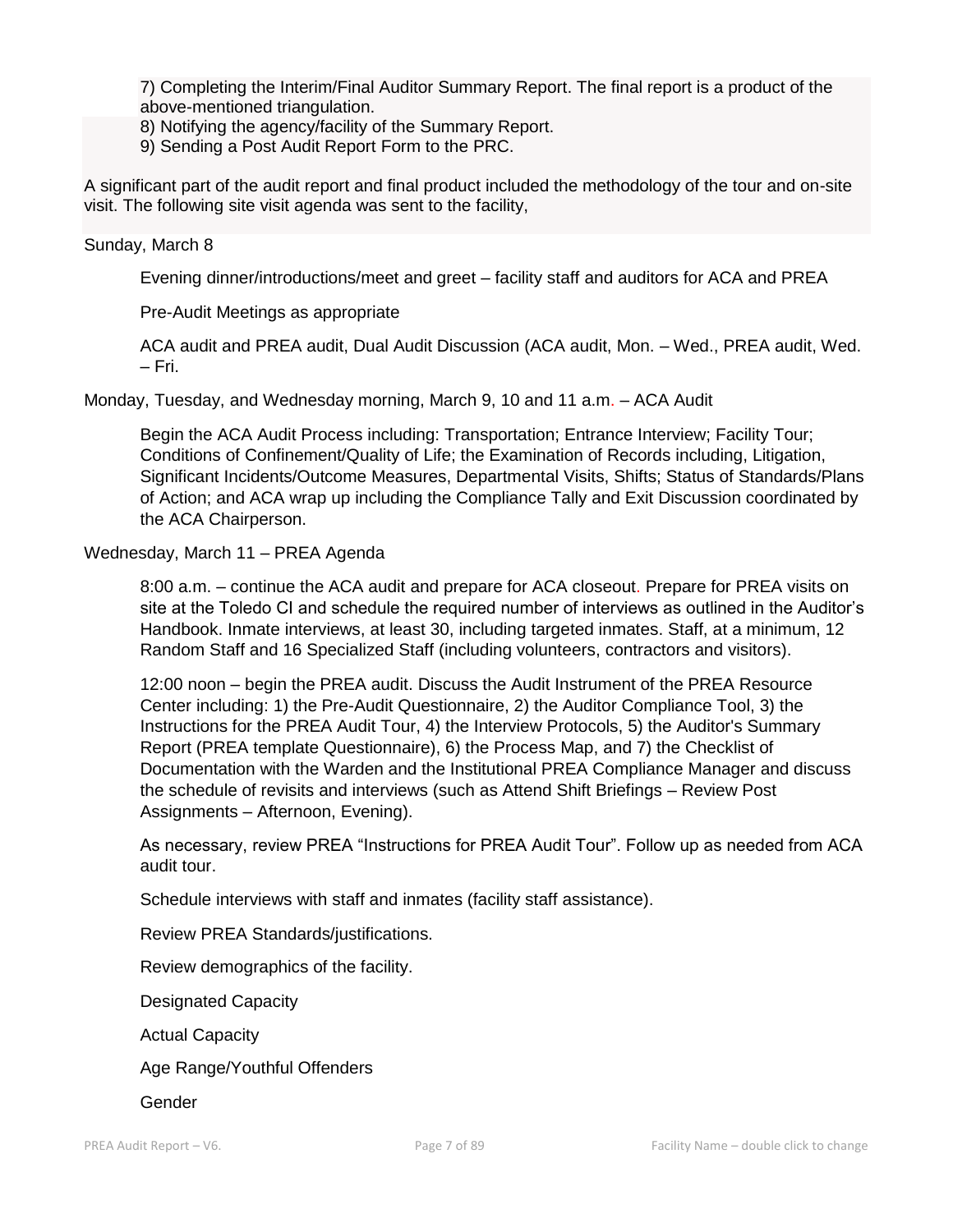Security Custody Levels

Number of staff: total, security, non-security, program, medical, contract, volunteers, other

SPECIAL NOTE: Lists of inmates including complete inmate roster. Inmates with disabilities, LGBTI inmates, Inmates who are limited English proficient, Inmates in segregated housing, Inmates who reported sexual victimization during risk screening, Inmates who reported sexual abuse, Inmates placed in seg housing for protection from sexual victimization, Complete staff roster, Specialized staff (see Interview Protocols for Staff), Contractors, and Volunteers. Information on pages 42 to 59 of the Auditor's Handbook outlining Interviews.

Review facility schematics - # of buildings, # of dorms, # of acres (inside, outside the compound), # of towers, fence (kind, height, length, security features, etc.). Review blind-spots.

Review Allegations - sexual abuse, harassment, retaliation, investigated-administrative, criminal indicted, prosecuted, referred, founded, unfounded, substantiated, unsubstantiated and "lists of such".

SPECIAL NOTE, lists are also critical in the following areas:

All grievances in the past 12 months.

All incident reports in the past 12 months.

All allegations of sexual abuse and sexual harassment reported for investigation in the past 12 months.

All hotline calls made during the past 12 months. Again, this is in the Auditors Handbook.

View/review Offender Orientation/Admission/Intake

#### Thursday, March 12

8:00 a.m. Visit and revisit institutional operational areas. Review specialty program areas.

IMPORTANT! 3:00 p.m. Review PREA standards and PREA template Questionnaire with Warden and Key staff. This is tedious and labor intensive, but the auditor feels it demonstrates a significant commitment to PREA compliance.

Review Safety, Security, Healthcare – local hospital, EMS, sexual abuse crisis support, local MH.

Interviews with staff and inmates. Note: PREA "Interview Protocols" Make sure interviews include all staff "shifts". Make sure inmates from each housing unit are interviewed.

#### Friday, March 13

Appropriate to the PREA Auditor's Summary Report, begin "triangulation" of pre-audit, site visit and interviews, information and report.

9:00 a.m. Tour with Warden, Institutional PREA Compliance Manager

11:00 a.m. Review Auditor's Summary procedures (interim report/final report) with key staff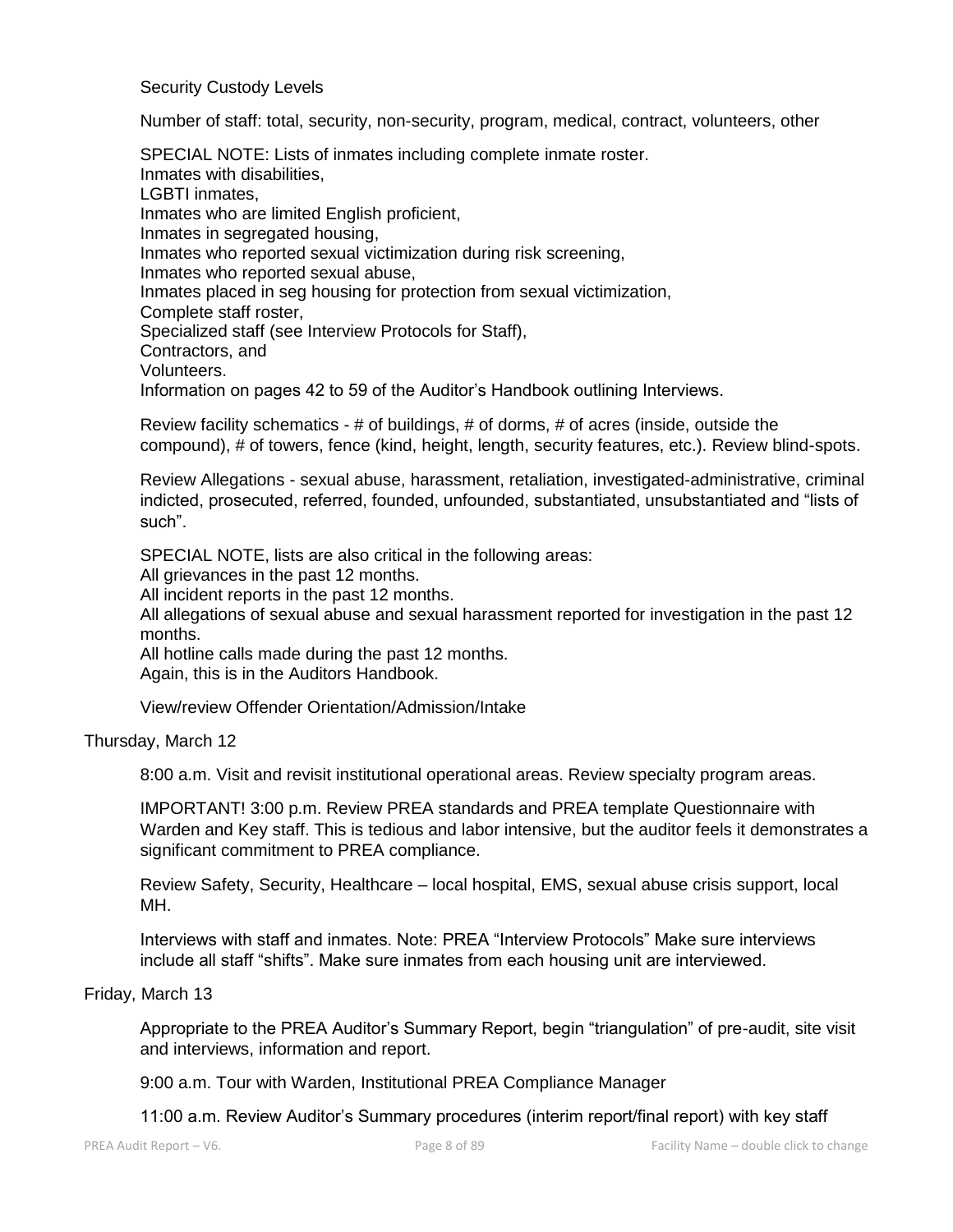#### 12:00 noon Depart Toledo Correctional Institution

The above agenda was accomplished making adjustments as necessary for visiting all areas of the facility and for reviewing the operations of the Toledo Correctional Institution.

Interviews were conducted with staff and inmates as outlined in the PREA Auditor Handbook and the PREA Compliance Audit Instrument, Interview Guidelines.

Specifically, 34 inmates were formally interviewed from scripted protocols. Additionally, numerous informal interviews and discussions were held with inmates. 38 staff were formally interviewed. This included 19 specialty staff and 19 random staff. Additionally, numerous informal interviews and discussions were held with staff, volunteers, contractors, and visitors.

These interviews with staff and inmates, both formal and informal, and the many discussions held with staff and inmates gave the auditor insight into the operations of ToCI and contributed to the auditor's assessment of PREA compliance for the PREA Standards reviewed.

The PREA auditor evaluated and assessed each standard listed in the template. The auditor assesses the Ohio DRC's Toledo Correctional Institution as compliant with PREA standards (please see summary of audit findings).

The auditor does wish to acknowledge the ODRC's support of the PREA. Audit process and the ODRC's and Toledo CI's commitment to helping eliminate sexual abuse and sexual harassment in prison.

# **Facility Characteristics**

*.*

The Toledo Correctional Institution, subject of this PREA Audit, is located in northwest Ohio in the city of Toledo and about 45 miles southwest of Detroit, Michigan. The mailing address for the facility is 2001 E. Central Ave., Toledo, OH 43608. The institution itself sits on approximately 45 acres in the northeast corner of downtown Toledo. This maximum-security facility is composed of:

a) an outside warehousing/garage/storage building (18,000 ft.² of space for warehousing/storage and 6000 ft.² for the garage),

b) a front entry building that is part of the security perimeter (about 3900 ft.²) with a visitor and staff check-in station, restroom facilities, a Mail Department and security support facilities;

and c) the very large (approximately 450,000 ft.<sup>2</sup>) maximum-security unit within the secured perimeter. The maximum-security unit contains the following interconnected departments/units:

- an Administration building (including Administration/Personnel/Business Operations)
- a Master Control Center
- the inmate Food Services Department
- a Maintenance Department
- an Institutional Powerhouse
- a Master Chemical Distribution Department
- a Reception and Discharge Department and three Main Housing Blocks (A, B, and C) accounting for over 225,000 ft.² of space.
- a Programming Unit
- a Recreation Department (including inside gymnasium and outside recreational areas)
- an inmate Laundry
- an inmate Visitation Room
- Educational, Vocational and Library Services (including Law Library)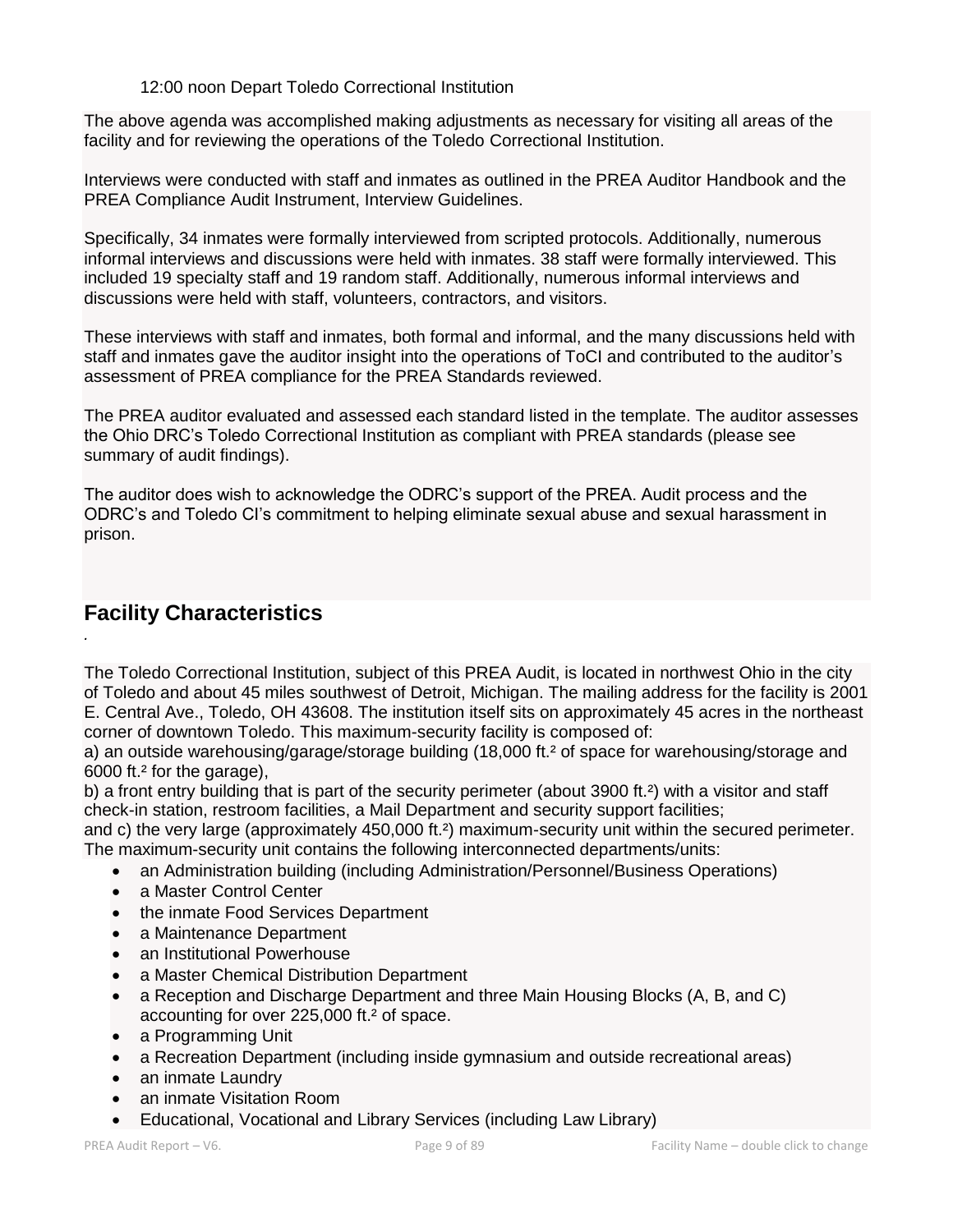- Medical and Mental Health Department
- and Religious Services Department.

The ToCI is a large, 1000 bed capacity, mostly single cell, adult male, level IV maximum-security institution. The Toledo Correctional Institution was designed as a single cell facility in 2000 and had renovations as of 1/13/2020. The current population is around 850 and the average daily population for the past 12 months was 829. Staffing for the facility is 467, with 92 contractors and 196 volunteers.

The facility is climate controlled, with appropriate lighting (including natural lighting). Noise levels and air circulation were within the recommended ACA levels. This is a non-smoking facility. This is, again, a single cell facility all having commodes and sinks and some having individual showers or appropriate shower access. The facility was clean and orderly during the auditor's visit.

Mission and Vision Statements:

ODRC Mission: "To reduce recidivism among those we touch" ODRC Vision: "To reduce crime in Ohio."

ToCI Operations Mission: "Unit Management and Security will work together to be responsive to staff concerns and the needs of the inmates."

ToCI Operations Vision: "To provide clear direction in our methods and processes to ensure quality performances in our daily activities. Include employees in the development of processes and methods to stimulate employee growth and professional needs. Display effective levels of operational responsibilities to the citizens of Ohio."

The Mission and Vision statements taken from the Welcome Booklet given to the PREA and ACA auditors.

Toledo Correctional Institution is an American Correctional Association accredited institution.

Toledo Correctional Institution was PREA certified three years previously.

The Ohio Department of Rehabilitation and Correction has had all of its facilities, including private facilities, PREA certified.

# **Summary of Audit Findings**

#### **Standards Exceeded**

**Number of Standards Exceeded:** Eight (8) Standards Exceeded

#### **List of Standards Exceeded:**

Standard 115.11 Zero tolerance of sexual abuse and sexual harassment, PREA coordinator Standard 115.21 Evidence protocol and forensic medical examinations Standard 115.31 Employee training Standard 115.41 Screening for risk of victimization and abusiveness Standard 115.51 Inmate reporting Standard 115.71 Criminal and administrative agency investigations Standard 115.81 Medical and mental health screenings; history of sexual abuse Standard 115.88 Data review for corrective action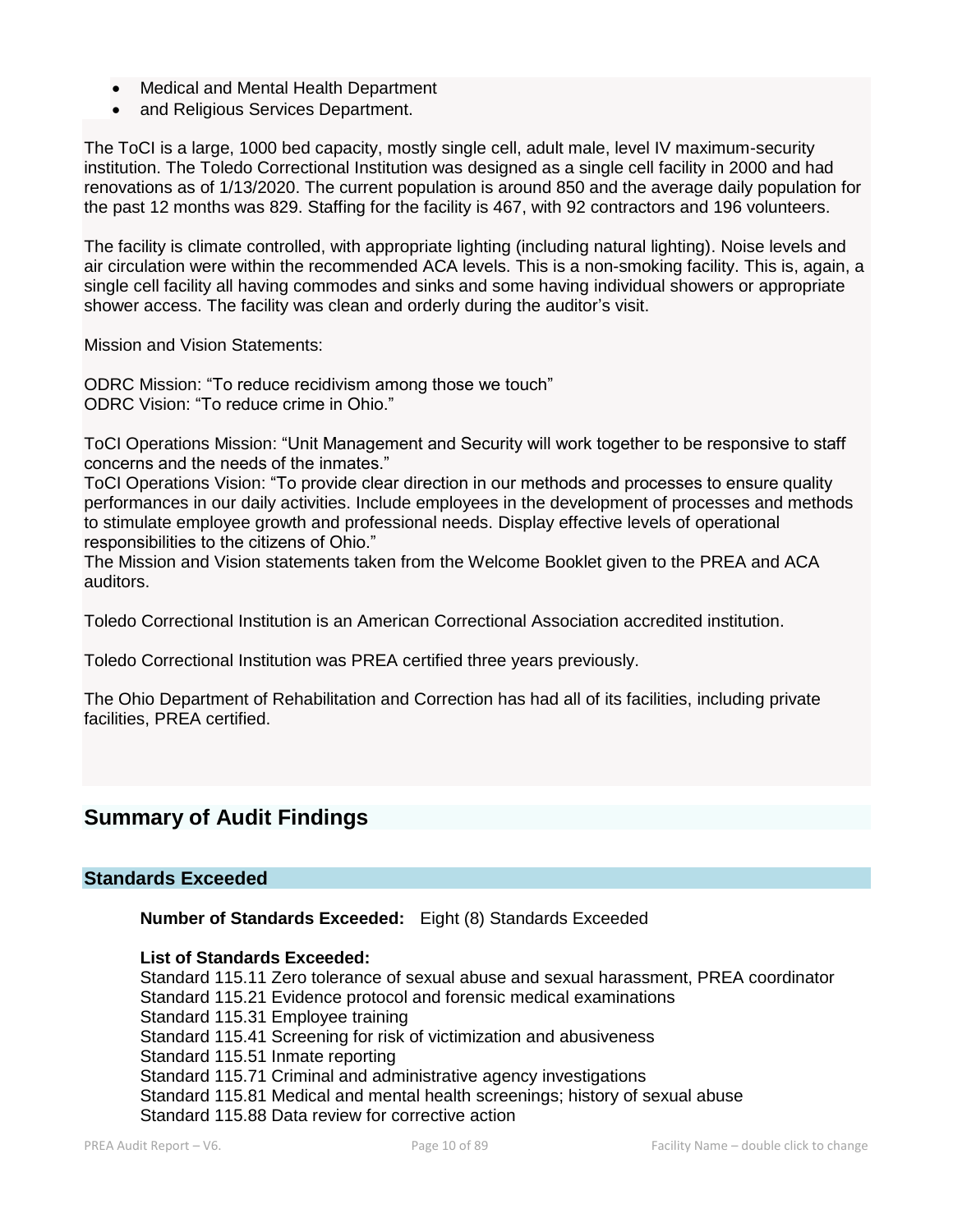# **Number of Standards Met: Thirty-seven (37) Standards Met**

#### **List of Standards Met:**

Standard 115.12 Contracting with other entities for the confinement of inmates. Standard 115.13 Supervision and monitoring. Standard 115.14 Youthful inmates. Standard 115.15 Limits to cross-gender viewing and searches. Standard 115.16 Inmates with disabilities and inmates who are limited English proficient. Standard 115.17 Hiring and promotion decisions. Standard 115.18 Upgrades to facilities and technologies. Standard 115.22 Policies to ensure referrals of allegations for investigations. Standard 115.32 Volunteer and contractor training. Standard 115.33 Inmate education. Standard 115.34 Specialized training: investigations. Standard 115.42 Use of screening information. Standard 115.43 Protective custody. Standard 115.52 Exhaustion of administrative remedies. Standard 115.53 Inmate access to outside confidential support services. Standard 115.54 Third-party reporting. Standard 115.61 Staff and agency reporting duties. Standard 115.62 Agency protection duties. Standard 115.63 Inmate reporting to other confinement facilities. Standard 115.64 Staff responder duties. Standard 115.65 Coordinated response. Standard 115.66 Preservation of ability to protect inmates from contact with abusers. Standard 115.67 Agency protection against retaliation. Standard 115.68 Post-allegation protective custody. Standard 115.72 Evidentiary area standard for administrative investigations. Standard 115.73 Reporting to inmates. Standard 115.76 Disciplinary sanctions for staff. Standard 115.77 Corrective action for contractors and volunteers. Standard 115.78 Disciplinary sanctions for staff. Standard 115.81 Medical and mental health screenings; history of sexual abuse. Standard 115.82 Access to emergency medical and mental health services. Standard 115.83 Ongoing medical and mental health care for sexual abuse victims & abusers. Standard 115.86 Sexual abuse and incident reviews. Standard 115.87 Data collection. Standard 115.89 Data storage, publication, and destruction. Add. Standard 115.401 Frequency and scope of audits. Standard 115.403 Audit contents and findings

# **Standards Not Met**

**Number of Standards Not Met:** zero (0)

**List of Standards Not Met: zero (0)**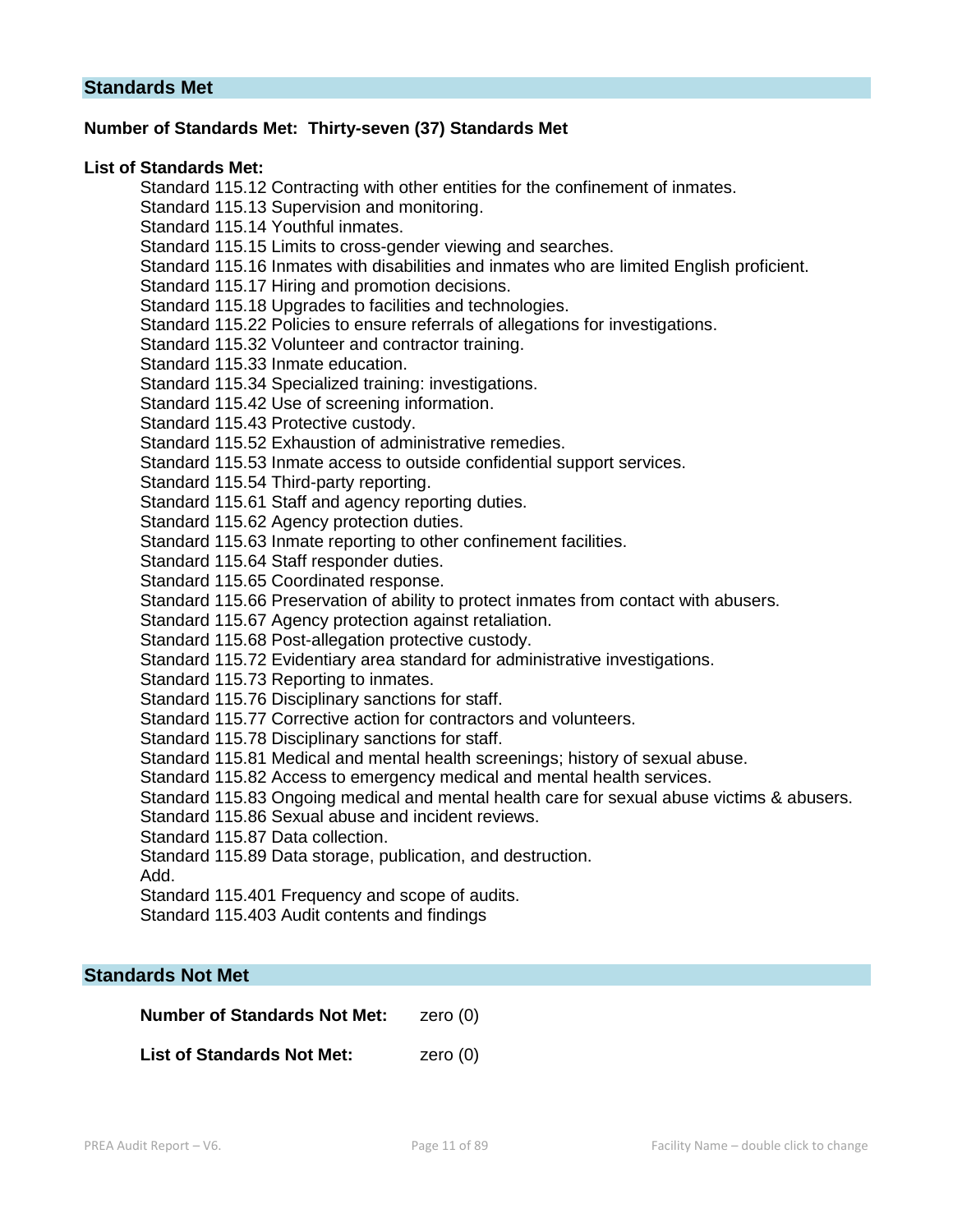# **Standard 115.11: Zero tolerance of sexual abuse and sexual harassment; PREA coordinator**

# **115.11 (a)**

- **•** Does the agency have a written policy mandating zero tolerance toward all forms of sexual abuse and sexual harassment?  $\boxtimes$  Yes  $\Box$  No
- Does the written policy outline the agency's approach to preventing, detecting, and responding to sexual abuse and sexual harassment?  $\boxtimes$  Yes  $\Box$  No

#### **115.11 (b)**

- **■** Has the agency employed or designated an agency-wide PREA Coordinator?  $\boxtimes$  Yes  $\Box$  No
- **■** Is the PREA Coordinator position in the upper-level of the agency hierarchy?  $\boxtimes$  Yes  $\Box$  No
- Does the PREA Coordinator have sufficient time and authority to develop, implement, and oversee agency efforts to comply with the PREA standards in all of its facilities?  $\boxtimes$  Yes  $\Box$  No

#### **115.11 (c)**

- If this agency operates more than one facility, has each facility designated a PREA compliance manager? (N/A if agency operates only one facility.)  $\boxtimes$  Yes  $\Box$  No  $\Box$  NA
- **•** Does the PREA compliance manager have sufficient time and authority to coordinate the facility's efforts to comply with the PREA standards? (N/A if agency operates only one facility.)  $\boxtimes$  Yes  $\Box$  No  $\Box$  NA

#### **Auditor Overall Compliance Determination**

- ☒ **Exceeds Standard** (*Substantially exceeds requirement of standards*)
- ☐ **Meets Standard** (*Substantial compliance; complies in all material ways with the standard for the relevant review period*)
- ☐ **Does Not Meet Standard** (*Requires Corrective Action*)

Toledo Correctional Institution is a large maximum-security all-male correctional facility that has a written policy mandating zero tolerance towards all forms of sexual abuse and sexual harassment. The general policy was developed by the Ohio Department of Rehabilitation and Correction and addresses all institutions and this state agency. This policy clearly outlines the agency's approach to preventing detecting and responding to sexual abuse and sexual harassment. The policy is titled Prison Rape Elimination 79-ISA-01. The auditor had the opportunity to interview Ms. Annette Chambers-Smith Director Ohio DRC and the agency PREA Coordinator, Mr. Mark Stegemoller, who support the Prison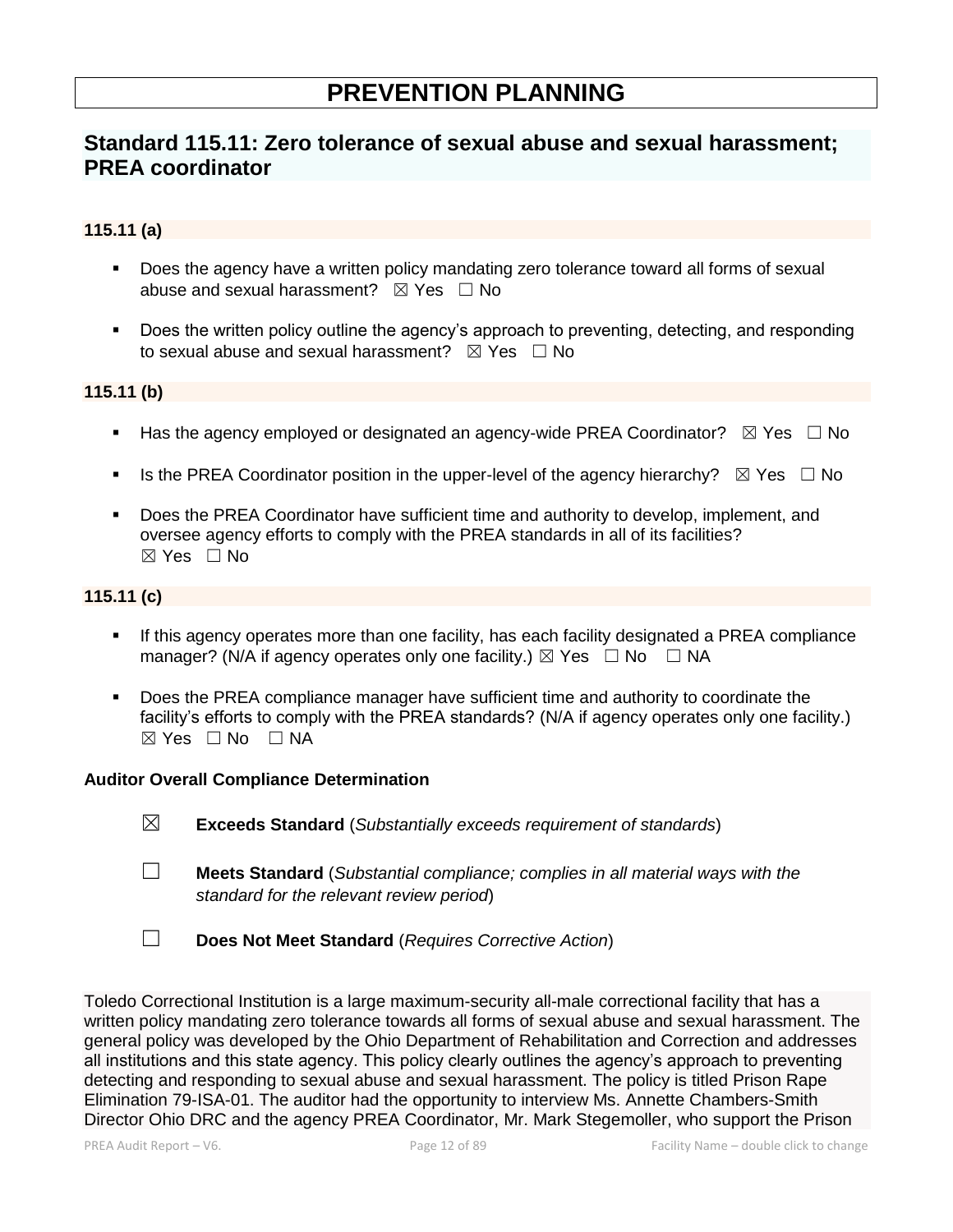Rape Elimination Act. Further, the agency's PREA policies, and the staff's efforts to eliminate sexual abuse and sexual harassment in prison indicate their support for PREA compliance.

The PREA policy specifically states "It is the policy of the Ohio Department of Rehabilitation and Correction (DRC) to provide a safe, humane, and appropriately secure environment, free from the threat of sexual misconduct for all inmates by mandating a program of prevention, detection, response, investigation, and tracking. The DRC shall maintain zero tolerance for sexual misconduct in its institutions and in any facilities with which it contracts for the confinement of inmates." It was noted by the PREA auditor that not only is the DRC and specifically ToCI, committed to eliminating rape in prison, but also that they were committed to a cultural change. This commitment was obvious at ToCI. It was observed through the posters (the agency has posted information emphasizing "Break the Silence"), flyers, reporting systems, throughout the institution and the training of staff and inmates that the facility was committed to "breaking the silence". This cultural change advocates and supports the inmates' right to be free from sexual abuse and sexual harassment, and the inmates and employees have a right to be free from retaliation for reporting sexual abuse and sexual harassment. The agency posted information emphasizing "break the silence". Inmates and staff are required to report misconduct, and to work to keep both staff and inmates safe throughout DRC facilities.

The organizational charts of ToCI and the organizational charts for the agency reveal a Statewide and Institutional PREA Compliance Manager and an Agency PREA Coordinator that have direct access to the Warden of the facility and the Agency Director. Interviews with the Warden and the Agency Director, the Institutional PREA Compliance Manager, and the Agency PREA Coordinator all reflect their commitment to eliminating rape in prison and compliance with PREA standards. The auditor has reviewed several DRC facilities including Toledo Correctional Institution and is impressed with the zerotolerance policy, the training and testing of staff, and the efforts for a cultural change. There is a commitment to safety and security of staff and inmates. Based on the interviews with key staff, the observation of operations at Toledo Correctional Institution, and based on the agency's efforts to "break the silence" and to eliminate rape in prison, this standard is assessed as "Exceeds Standard".

In addition to interviews of staff and inmates; observation of ToCI operations; and the observation of posters throughout the facility and in the reception area emphasizing PREA compliance/PREA reporting/PREA; a review of the following documents support this "Exceeds Standard" compliance determination:

1) Institutional zero-tolerance policy, the ToCI Zero-Tolerance 03E-01

2) Institutional organizational chart and agency organizational chart

3) Agency zero-tolerance policy, Prison Rape Elimination 79-ISA-01

4) Agency PREA Coordinator Responsibilities and information in agency policy 79-ISA-02 Prison Sexual Misconduct, Reporting, Response, Investigation, and Prevention of Retaliation.

# **Standard 115.12: Contracting with other entities for the confinement of inmates**

# **115.12 (a)**

If this agency is public and it contracts for the confinement of its inmates with private agencies or other entities including other government agencies, has the agency included the entity's obligation to comply with the PREA standards in any new contract or contract renewal signed on or after August 20, 2012? (N/A if the agency does not contract with private agencies or other entities for the confinement of inmates.)  $\boxtimes$  Yes  $\Box$  No  $\Box$  NA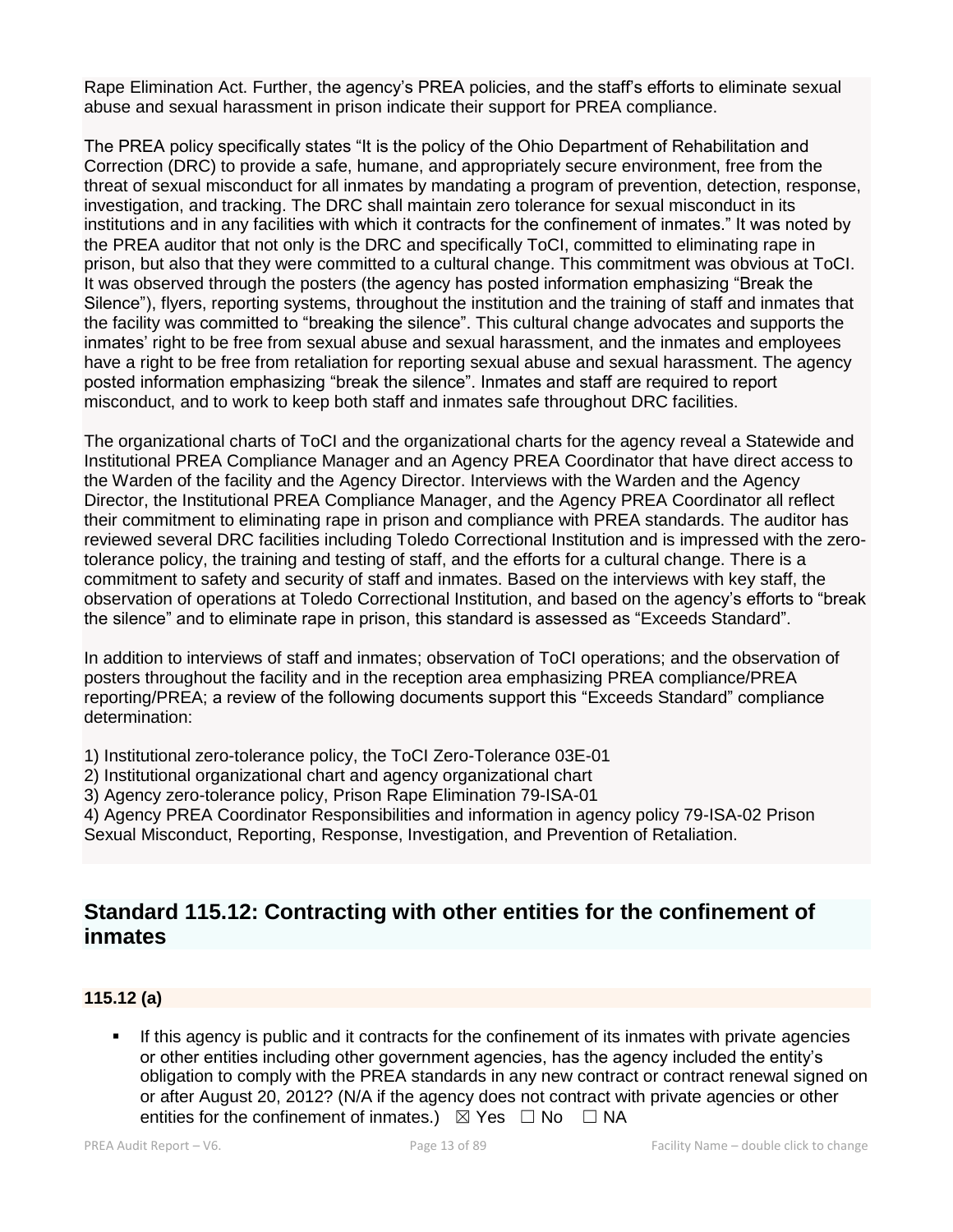# **115.12 (b)**

Does any new contract or contract renewal signed on or after August 20, 2012 provide for agency contract monitoring to ensure that the contractor is complying with the PREA standards? (N/A if the agency does not contract with private agencies or other entities for the confinement of inmates.)  $\boxtimes$  Yes  $\Box$  No  $\Box$  NA

#### **Auditor Overall Compliance Determination**

- ☐ **Exceeds Standard** (*Substantially exceeds requirement of standards*)
- ☒ **Meets Standard** (*Substantial compliance; complies in all material ways with the standard for the relevant review period*)
- ☐ **Does Not Meet Standard** (*Requires Corrective Action*)

The Toledo Correctional Institution does not contract with other entities for the confinement of inmates.

The Ohio Department of Rehabilitation and Correction does contract for the housing of inmates and based on policy 79-ISA-01 Prison Rape Elimination, the following is required "All new or renewed contracts for the confinement of DRC inmates must include a provision that the contractor will adopt and comply with PREA standards. In addition, any new contract or contract renewal shall provide for contract monitoring to ensure the contractor is complying with PREA standards."

Contract information in the Department of Administration Services, Office of Procurement Services contract number CSP901412-3 effective 8/31/11 to 6/30/13 (\*renewal through 06/30/19) was reviewed by the auditor which further stipulates PREA compliance (and renewed again).

Based on the interviews with agency staff and review of agency supporting documentation, this standard is assessed as compliant, "Meets Standard". Also used in this assessment were the following three PREA file folders for this standard 115.12 supporting compliance:

- 1) Policy 79-ISA-01 Prison Rape Elimination.
- 2) Memo to file (indicating the two private prisons, not ToCI, that have agency contracts).
- 3) Private Prison Contract.

# **Standard 115.13: Supervision and monitoring**

#### **115.13 (a)**

- Does the facility have a documented staffing plan that provides for adequate levels of staffing and, where applicable, video monitoring, to protect inmates against sexual abuse? X Yes
- In calculating adequate staffing levels and determining the need for video monitoring, does the staffing plan take into consideration: Generally accepted detention and correctional practices?  $\boxtimes$  Yes  $\Box$  No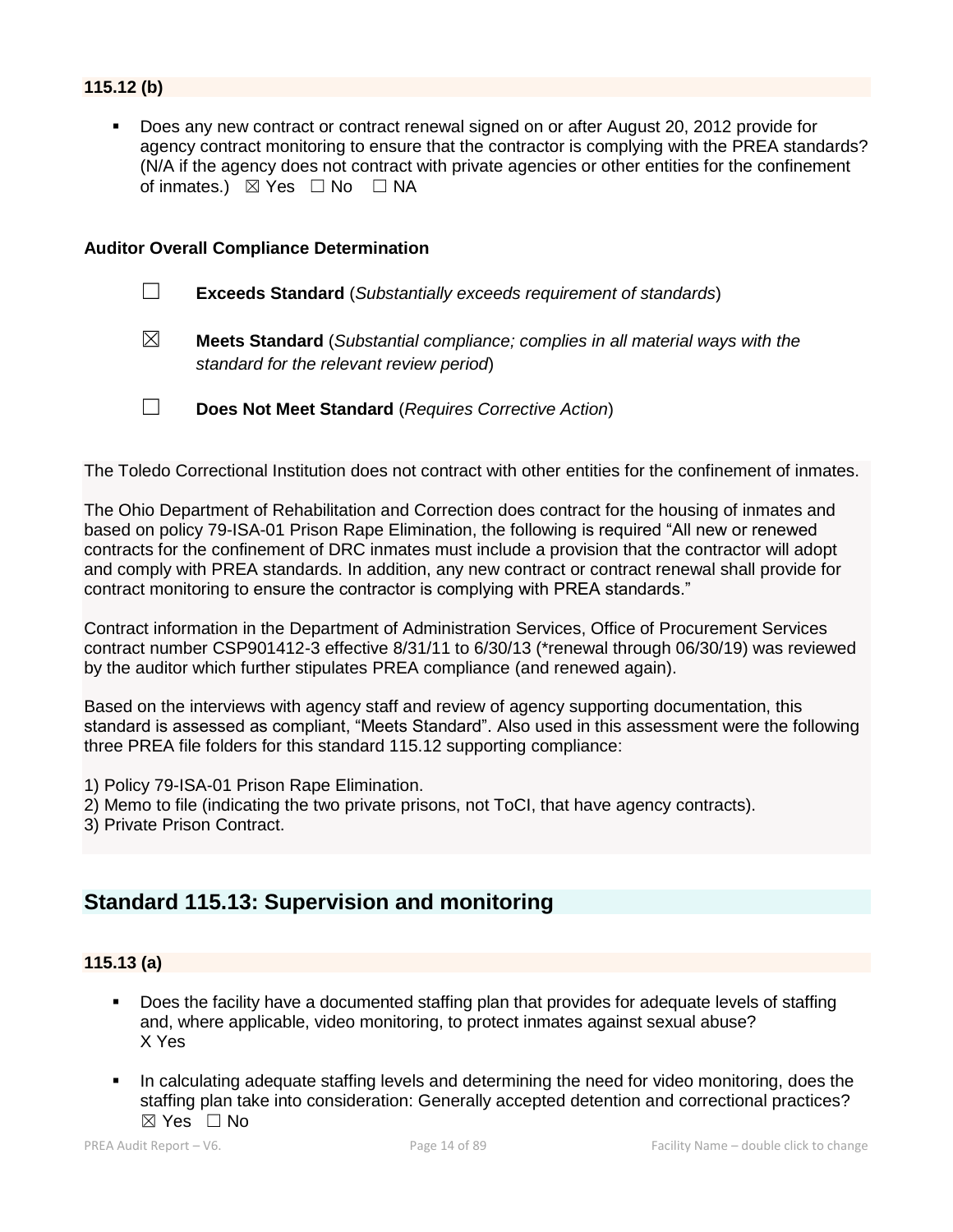- In calculating adequate staffing levels and determining the need for video monitoring, does the staffing plan take into consideration: Any judicial findings of inadequacy?  $\boxtimes$  Yes  $\Box$  No
- In calculating adequate staffing levels and determining the need for video monitoring, does the staffing plan take into consideration: Any findings of inadequacy from Federal investigative agencies? ⊠ Yes □ No
- In calculating adequate staffing levels and determining the need for video monitoring, does the staffing plan take into consideration: Any findings of inadequacy from internal or external oversight bodies? ⊠ Yes □ No
- In calculating adequate staffing levels and determining the need for video monitoring, does the staffing plan take into consideration: All components of the facility's physical plant (including "blind-spots" or areas where staff or inmates may be isolated)?  $\boxtimes$  Yes  $\Box$  No
- In calculating adequate staffing levels and determining the need for video monitoring, does the staffing plan take into consideration: The composition of the inmate population?  $\boxtimes$  Yes  $\Box$  No
- In calculating adequate staffing levels and determining the need for video monitoring, does the staffing plan take into consideration: The number and placement of supervisory staff?  $\boxtimes$  Yes  $\square$  No
- In calculating adequate staffing levels and determining the need for video monitoring, does the staffing plan take into consideration: The institution programs occurring on a particular shift?  $\boxtimes$ Yes □ No □ NA
- In calculating adequate staffing levels and determining the need for video monitoring, does the staffing plan take into consideration: Any applicable State or local laws, regulations, or standards? ⊠ Yes □ No
- In calculating adequate staffing levels and determining the need for video monitoring, does the staffing plan take into consideration: The prevalence of substantiated and unsubstantiated incidents of sexual abuse?  $\boxtimes$  Yes  $\Box$  No
- **•** In calculating adequate staffing levels and determining the need for video monitoring, does the staffing plan take into consideration: Any other relevant factors?  $\boxtimes$  Yes  $\Box$  No

# **115.13 (b)**

▪ In circumstances where the staffing plan is not complied with, does the facility document and justify all deviations from the plan? (N/A if no deviations from staffing plan.) ☐ Yes ☐ No ☒ NA

## **115.13 (c)**

In the past 12 months, has the facility, in consultation with the agency PREA Coordinator, assessed, determined, and documented whether adjustments are needed to: The staffing plan established pursuant to paragraph (a) of this section?  $\boxtimes$  Yes  $\Box$  No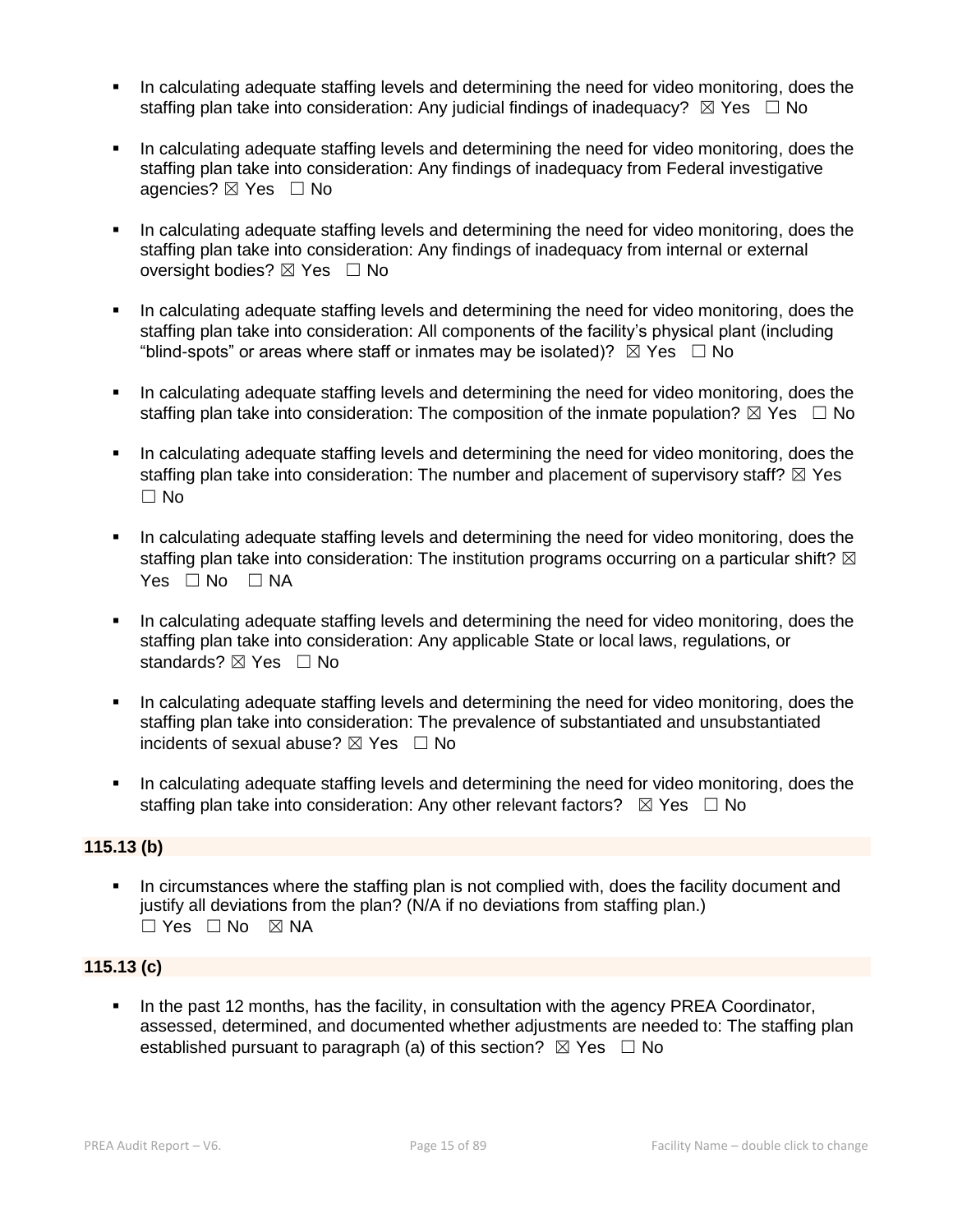- In the past 12 months, has the facility, in consultation with the agency PREA Coordinator, assessed, determined, and documented whether adjustments are needed to: The facility's deployment of video monitoring systems and other monitoring technologies?  $\boxtimes$  Yes  $\Box$  No
- In the past 12 months, has the facility, in consultation with the agency PREA Coordinator, assessed, determined, and documented whether adjustments are needed to: The resources the facility has available to commit to ensure adherence to the staffing plan?  $\boxtimes$  Yes  $\Box$  No

#### **115.13 (d)**

- Has the facility/agency implemented a policy and practice of having intermediate-level or higherlevel supervisors conduct and document unannounced rounds to identify and deter staff sexual abuse and sexual harassment?  $\boxtimes$  Yes  $\Box$  No
- **■** Is this policy and practice implemented for night shifts as well as day shifts?  $\boxtimes$  Yes  $\Box$  No
- Does the facility/agency have a policy prohibiting staff from alerting other staff members that these supervisory rounds are occurring, unless such announcement is related to the legitimate operational functions of the facility?  $\boxtimes$  Yes  $\Box$  No

#### **Auditor Overall Compliance Determination**

- ☐ **Exceeds Standard** (*Substantially exceeds requirement of standards*)
- ☒ **Meets Standard** (*Substantial compliance; complies in all material ways with the standard for the relevant review period*)
- ☐ **Does Not Meet Standard** (*Requires Corrective Action*)

The ODRC policy 79-ISA-01 Prison Rape Elimination, directs that each institution shall develop, document, and make its best efforts to comply with the staffing plan that provides for adequate levels of staff and, where applicable, supplement with video monitoring supervision, and monitoring efforts to protect inmates. The agency and the facility take into consideration those above factors so listed in section (a) of the policy which lists the following:

- Generally accepted detention and correctional practices.
- Any judicial findings of inadequacy. Any findings of inadequacy from Federal investigation agencies.
- Any findings of inadequacy from internal or external oversight bodies.
- All components of the facility's physical plant, including blind spots.
- The number and placement of supervisory staff.
- Institutional programs occurring on a particular shift.
- Any applicable state or local laws, regulations, or standards.
- The prevalence of substantiated and unsubstantiated incidents is a sexual abuse.
- Any other relevant factors.

Prison Rape Elimination policy 79-ISA-01 and policy 50-PAM-02 Inmate Communications/Weekly Rounds, and the ToCI staffing plan, specifically address supervision, monitoring, communications, and employee visits.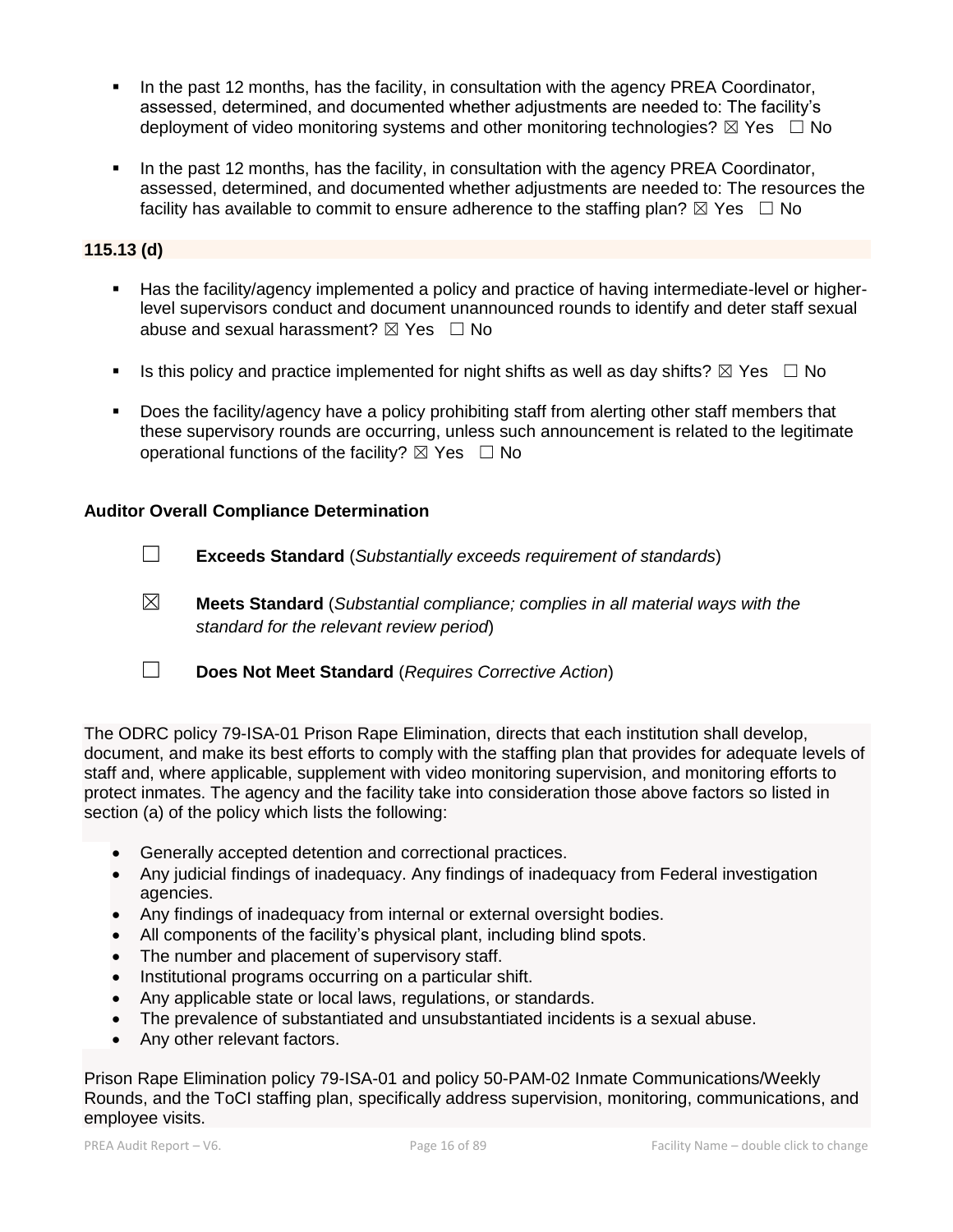The auditor reviewed the ToCI staffing plan and discussed the plan with the Warden and her key staff throughout the on-site visit to the institution. The Warden specifically states that in the staffing plan, and because of the nature of this maximum-security facility, no deviations are made from the staffing plan. This is also documented in the Annual Review of the staffing plan and further documented in the Pre-Audit Questionnaire (PAQ 2/6/2020). The staffing plan is a key document and was discussed throughout the on-site visit to ToCI.

Two documents, the high-level staff unannounced rounds employee visit record and the Captain and Lieutenant unannounced rounds employee visit record, were reviewed by the auditor documenting unannounced rounds at the facility. Interviews with higher level staff and Captains and Lieutenants further documented unannounced rounds. Additionally, line staff acknowledged that unannounced rounds were made by higher and intermediate level staff.

During the tour of the facility and during the three-day on-site visit, the auditor reviewed the operations as well as the interaction between staff and inmates at ToCI. It was evident to the auditor that there was a very high level of custody care and control, and it was clear that safety and security of staff and inmates was a top priority at the institution.

There are internal and external cameras strategically placed throughout the ToCI (total 299 surveillance cameras: 269 inside and 30 outside. Cameras consist of fixed view, 360° view, and pan tilt zoom type). The Chief Correctional Officer and/or his staff are continually monitoring, through technology, the custody care and control of the inmates. It is noted that the facility is sensitive to the change-ofclothing/toilet/shower issues and complies with the PREA standards. This was observed by the auditor during the on-site visit paying particular attention to shower facilities, restroom facilities, living quarters, and with interviews of staff and inmates.

In addition to the interviews of staff and inmates; the above documents and information; and the official ToCI PREA Staffing Plan dated 10/29/19; the following five PREA file folders for this standard were used to help assess compliance:

- 1) Post orders and shift assignments daily logs on all shifts.
- 2) Higher-level employee visits log.
- 3) Captain and Lieutenants employee visits log.
- 4) Policy number 50-PAM-02 Inmate Communications/Weekly Rounds.
- 5) Policy number 79-ISA-01 Prison Rape Elimination.

# **Standard 115.14: Youthful inmates**

## **115.14 (a)**

Does the facility place all youthful inmates in housing units that separate them from sight, sound, and physical contact with any adult inmates through use of a shared dayroom or other common space, shower area, or sleeping quarters? (N/A if facility does not have youthful inmates [inmates <18 years old].)  $\Box$  Yes  $\Box$  No  $\boxtimes$  NA

## **115.14 (b)**

In areas outside of housing units does the agency maintain sight and sound separation between youthful inmates and adult inmates? (N/A if facility does not have youthful inmates [inmates <18 years old].)  $\Box$  Yes  $\Box$  No  $\boxtimes$  NA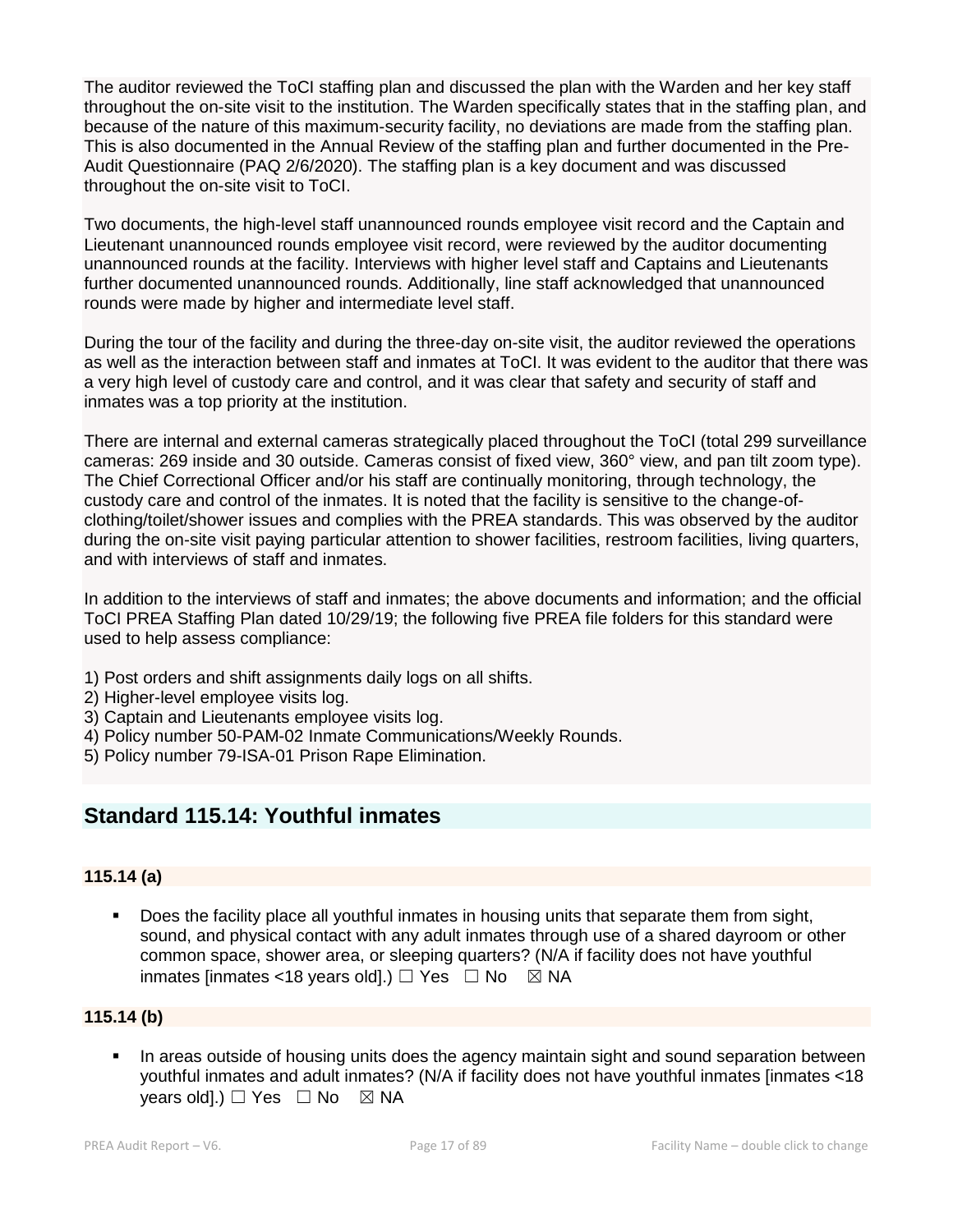**•** In areas outside of housing units does the agency provide direct staff supervision when youthful inmates and adult inmates have sight, sound, or physical contact? (N/A if facility does not have youthful inmates [inmates <18 years old].)  $\Box$  Yes  $\Box$  No  $\boxtimes$  NA

## **115.14 (c)**

- Does the agency make its best efforts to avoid placing youthful inmates in isolation to comply with this provision? (N/A if facility does not have youthful inmates [inmates <18 years old].) ☐ Yes ☐ No ☒ NA
- Does the agency, while complying with this provision, allow youthful inmates daily large-muscle exercise and legally required special education services, except in exigent circumstances? (N/A if facility does not have youthful inmates [inmates <18 years old].)  $\Box$  Yes  $\Box$  No  $\boxtimes$  NA
- Do youthful inmates have access to other programs and work opportunities to the extent possible? (N/A if facility does not have youthful inmates [inmates <18 years old].) ☐ Yes ☐ No ☒ NA

#### **Auditor Overall Compliance Determination**

- ☐ **Exceeds Standard** (*Substantially exceeds requirement of standards*)
- ☒ **Meets Standard** (*Substantial compliance; complies in all material ways with the standard for the relevant review period*)
- ☐ **Does Not Meet Standard** (*Requires Corrective Action*)

Based on the auditor's review of the facility and the following PREA file folder:

Memo to file which states "This standard is not applicable as the Toledo Correctional Institution does not house youthful offenders.".

The DRC does not house inmates under the age of 18 at the Toledo Correctional Institution. The facility does not have youthful inmates. Thus, this standard is assessed as compliant, "Meets Standard".

# **Standard 115.15: Limits to cross-gender viewing and searches**

## **115.15 (a)**

Does the facility always refrain from conducting any cross-gender strip or cross-gender visual body cavity searches, except in exigent circumstances or by medical practitioners? ☒ Yes ☐ No

#### **115.15 (b)**

PREA Audit Report – V6. Page 18 of 89 Facility Name – double click to change Does the facility always refrain from conducting cross-gender pat-down searches of female inmates, except in exigent circumstances? (N/A if the facility does not have female inmates.)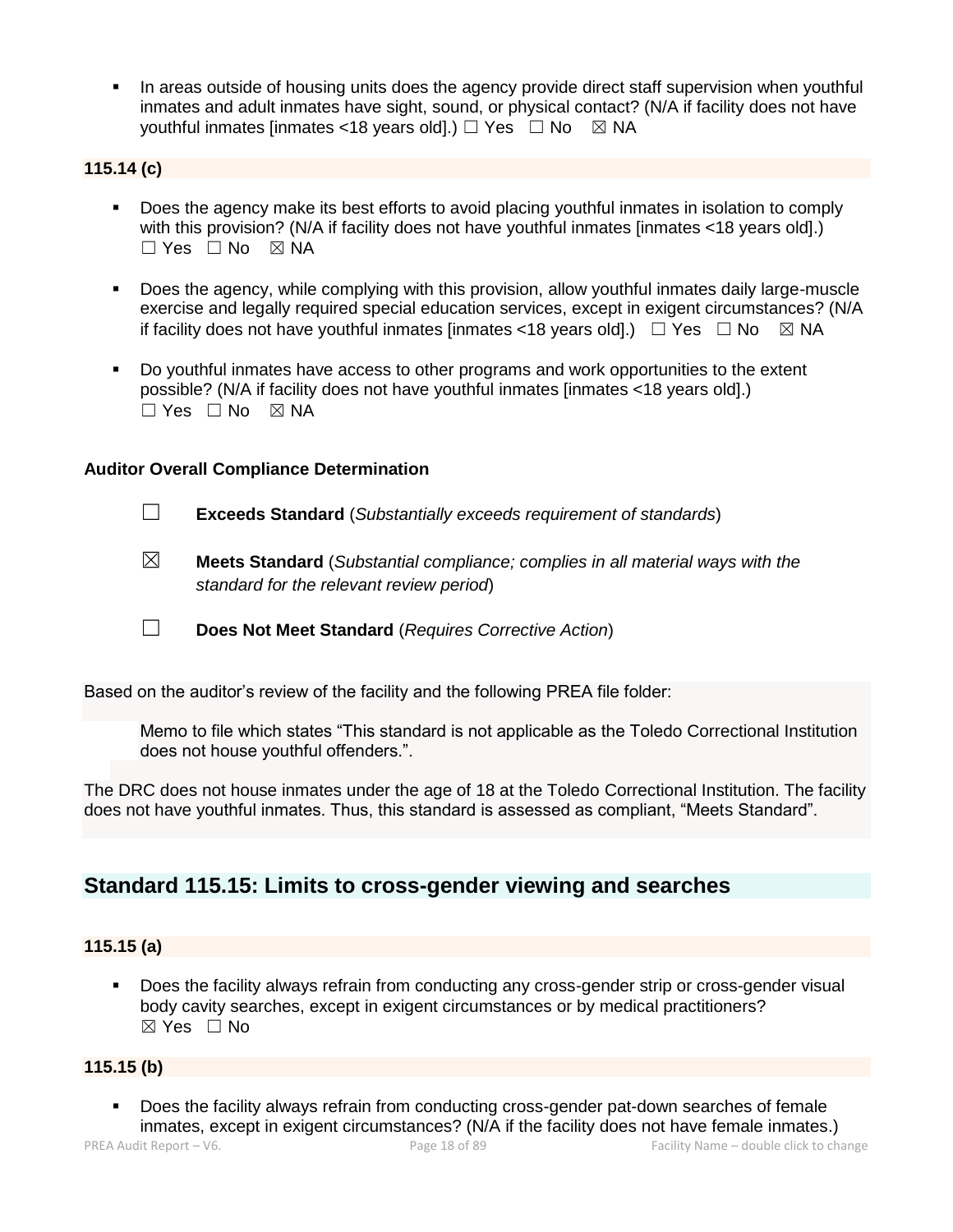$\boxtimes$  Yes  $\Box$  No  $\boxtimes$  NA

Does the facility always refrain from restricting female inmates' access to regularly available programming or other out-of-cell opportunities in order to comply with this provision? (N/A if the facility does not have female inmates.)  $\Box$  Yes  $\Box$  No  $\boxtimes$  NA

## **115.15 (c)**

- **•** Does the facility document all cross-gender strip searches and cross-gender visual body cavity searches? ⊠ Yes □ No
- Does the facility document all cross-gender pat-down searches of female inmates? (N/A if the facility does not have female inmates.)  $\Box$  Yes  $\Box$  No  $\boxtimes$  NA

#### **115.15 (d)**

- Does the facility have policies that enables inmates to shower, perform bodily functions, and change clothing without nonmedical staff of the opposite gender viewing their breasts, buttocks, or genitalia, except in exigent circumstances or when such viewing is incidental to routine cell checks? ☒ Yes ☐ No
- Does the facility have procedures that enables inmates to shower, perform bodily functions, and change clothing without nonmedical staff of the opposite gender viewing their breasts, buttocks, or genitalia, except in exigent circumstances or when such viewing is incidental to routine cell checks? ☒ Yes ☐ No
- Does the facility require staff of the opposite gender to announce their presence when entering an inmate housing unit?  $\boxtimes$  Yes  $\Box$  No

#### **115.15 (e)**

- **•** Does the facility always refrain from searching or physically examining transgender or intersex inmates for the sole purpose of determining the inmate's genital status?  $\boxtimes$  Yes  $\Box$  No
- If an inmate's genital status is unknown, does the facility determine genital status during conversations with the inmate, by reviewing medical records, or, if necessary, by learning that information as part of a broader medical examination conducted in private by a medical practitioner? ⊠ Yes □ No

## **115.15 (f)**

- Does the facility/agency train security staff in how to conduct cross-gender pat down searches in a professional and respectful manner, and in the least intrusive manner possible, consistent with security needs?  $\boxtimes$  Yes  $\Box$  No
- Does the facility/agency train security staff in how to conduct searches of transgender and intersex inmates in a professional and respectful manner, and in the least intrusive manner possible, consistent with security needs?  $\boxtimes$  Yes  $\Box$  No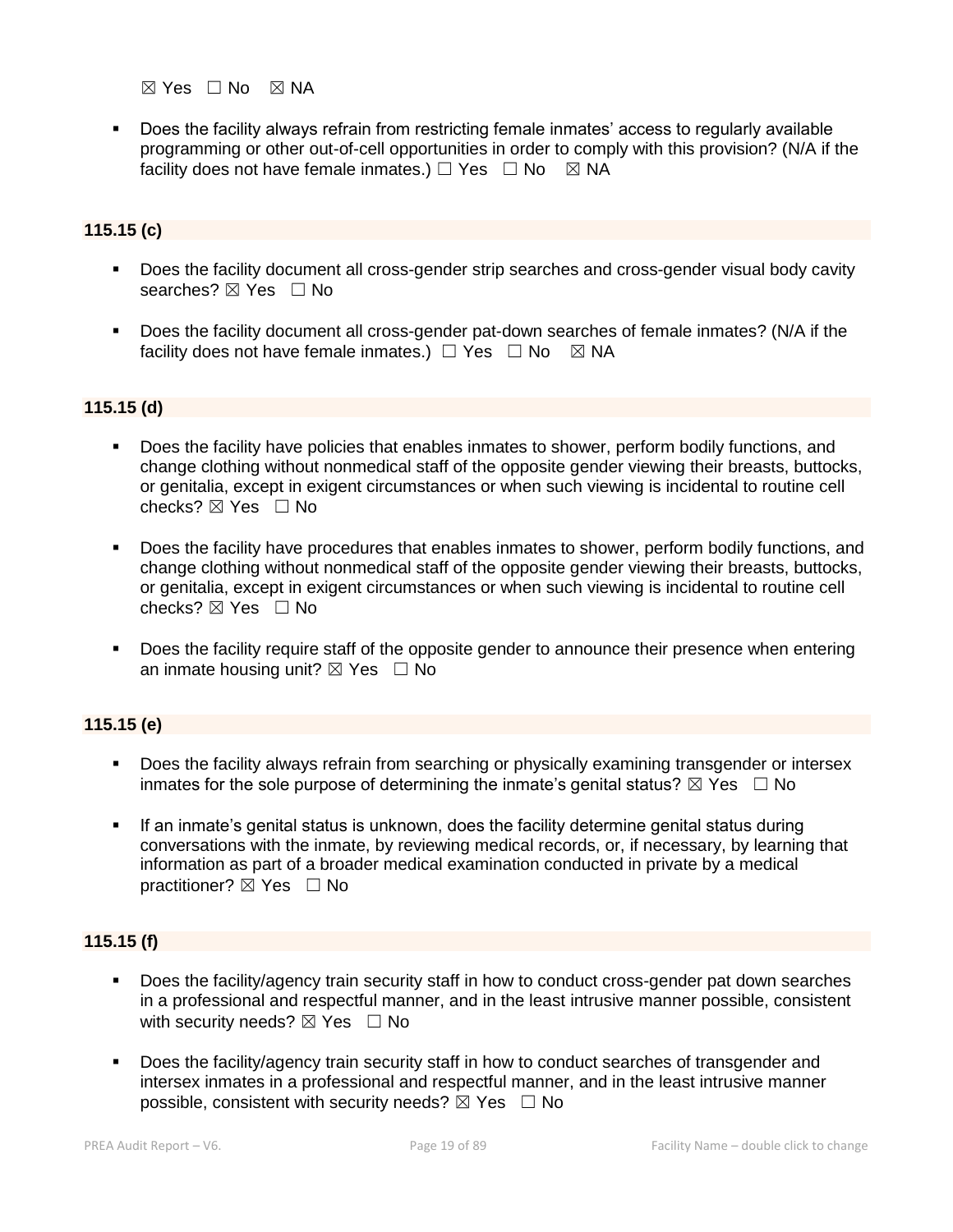#### **Auditor Overall Compliance Determination**

- ☐ **Exceeds Standard** (*Substantially exceeds requirement of standards*)
- ☒ **Meets Standard** (*Substantial compliance; complies in all material ways with the standard for the relevant review period*)
- ☐ **Does Not Meet Standard** (*Requires Corrective Action*)

The auditor reviewed; during the preaudit phase; the following policies, procedures, training, video scripts, Pre-Audit Questionnaire (PAQ) ToCI, and the electronic PREA folders Standard 115.15:

1) Statement of Fact, ToCI has had no incidents of cross gender strip searches or cross gender body cavity searches during the audit period.

2) Statement of Status, Toledo Correctional Institution does not house female offenders.

3) Statement of Fact, Toledo Correctional Institution has not had any exigent circumstances where opposite gender viewing was conducted during the audit.

4) Roster documentation of staff training including names, times, and dates.

5) Policy 79-ISA-01 Prison Rape Elimination (including; viewing of showers, bodily functions, clothing change, and opposite gender announcements).

7) Policy 79-ISA-05 Lesbian, Gay, Bisexual, Transgender, Intersex (LGBTI) Policy (section F, Privacy) 8) Policy 310-SEC-01 Inmate and Physical Plant Searches (including inmate searches, strip searches, and cross gender searches).

9) PREA Pat-down Video Script (staff training).

10) PREA update video (male staff member pat-down of female, transgender and intersex offenders during "exigent circumstances").

ToCI is a maximum-security facility and has no female inmates housed or maintained at the institution.

The Ohio DRC policies 79-ISA-01 and the policy 310-SEC-01 referred to above, addresses and stipulates that the agency and its institutions will not conduct cross gender strip or cross gender visual body cavity searches, except in exigent circumstances. Note: there have been no exigent circumstances at Toledo CI. Note: the PAQ indicates that in the past 12 months there have been zero (0) number of cross gender strip or cross gender visual body cavity searches of inmates and there has been zero (0) number of pat-down searches of female inmates conducted by male staff.

All security staff received annual training, video training, online update training, and shift trainings covering policies and procedures, searches, and the inmates right not to be sexually abused or sexually harassed. As observed by the auditor, staff at ToCI are knowledgeable and professional in conducting searches and when interviewed, acknowledged their training and acknowledged PREA education concerning cross gender viewing and searches. All security staff have received training in conducting cross gender searches, pat-down searches, and searches of transgender and intersex inmates in a professional and respectful manner consistent with security needs. The PAQ indicates that 100% of the staff have been trained in conducting such searches.

The auditor visited all housing units and noted that this is generally a single cell facility with each inmate having his own cell (there are a few cases of lower custody inmates being a part of a two man cell) but for the most part inmates are single celled and have the opportunity to use the toilet and change clothes and shower without being viewed by a staff member of the opposite gender. In the case of two man cells this is also true when it comes to staff. If there are cells without showers, the individual showering takes place under appropriate supervision in specific housing areas with curtains to assist with privacy. Staff members of the opposite gender had an annunciator system at this facility that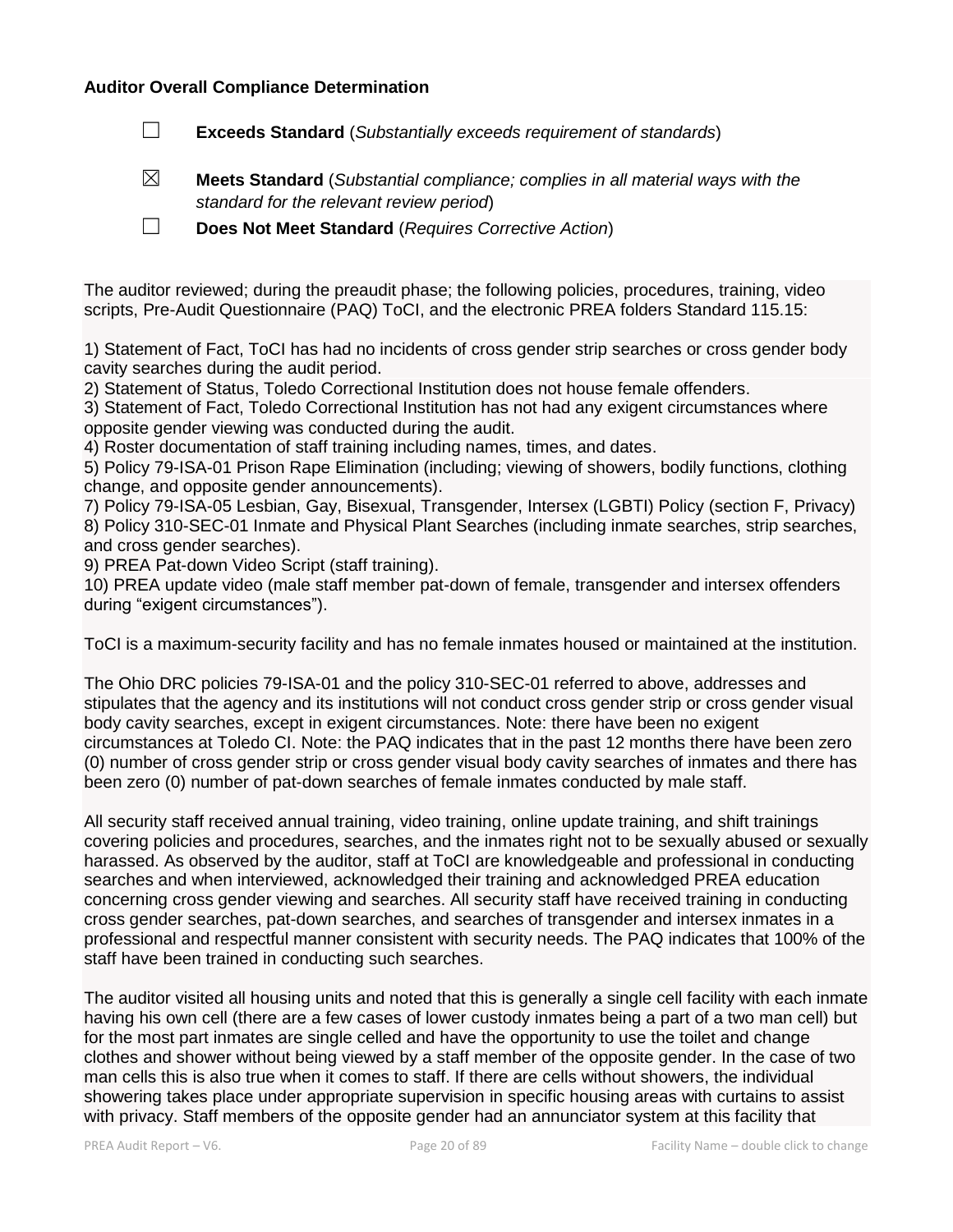sounds and lights during the waking hours to address shift and entrance announcements for privacy purposes. Based on the auditor's review of daily operations, it was noted by the auditor that there is privacy for the inmate population.

Agency policy 79-ISA-05 prohibits staff from searching or physically examining a transgender or intersex inmate for determining that inmate's genital status. Determinations on genital status are made by medical.

Based on the review of agency policy, the procedures outlined in the policies, the review of housing and daily operations at the institution and based on staff and inmate interviews, this standard is assessed as compliant, "Meets Standard".

# **Standard 115.16: Inmates with disabilities and inmates who are limited English proficient**

# **115.16 (a)**

- Does the agency take appropriate steps to ensure that inmates with disabilities have an equal opportunity to participate in or benefit from all aspects of the agency's efforts to prevent, detect, and respond to sexual abuse and sexual harassment, including: inmates who are deaf or hard of hearing?  $\boxtimes$  Yes  $\Box$  No
- Does the agency take appropriate steps to ensure that inmates with disabilities have an equal opportunity to participate in or benefit from all aspects of the agency's efforts to prevent, detect, and respond to sexual abuse and sexual harassment, including: inmates who are blind or have low vision?  $\boxtimes$  Yes  $\Box$  No
- Does the agency take appropriate steps to ensure that inmates with disabilities have an equal opportunity to participate in or benefit from all aspects of the agency's efforts to prevent, detect, and respond to sexual abuse and sexual harassment, including: inmates who have intellectual disabilities?  $\nabla$  Yes  $\Box$  No
- Does the agency take appropriate steps to ensure that inmates with disabilities have an equal opportunity to participate in or benefit from all aspects of the agency's efforts to prevent, detect, and respond to sexual abuse and sexual harassment, including: inmates who have psychiatric disabilities?  $\boxtimes$  Yes  $\Box$  No
- Does the agency take appropriate steps to ensure that inmates with disabilities have an equal opportunity to participate in or benefit from all aspects of the agency's efforts to prevent, detect, and respond to sexual abuse and sexual harassment, including: inmates who have speech disabilities?  $\boxtimes$  Yes  $\Box$  No
- Does the agency take appropriate steps to ensure that inmates with disabilities have an equal opportunity to participate in or benefit from all aspects of the agency's efforts to prevent, detect, and respond to sexual abuse and sexual harassment, including: Other (if "other," please explain in overall determination notes)?  $\boxtimes$  Yes  $\Box$  No
- Do such steps include, when necessary, ensuring effective communication with inmates who are deaf or hard of hearing?  $\boxtimes$  Yes  $\Box$  No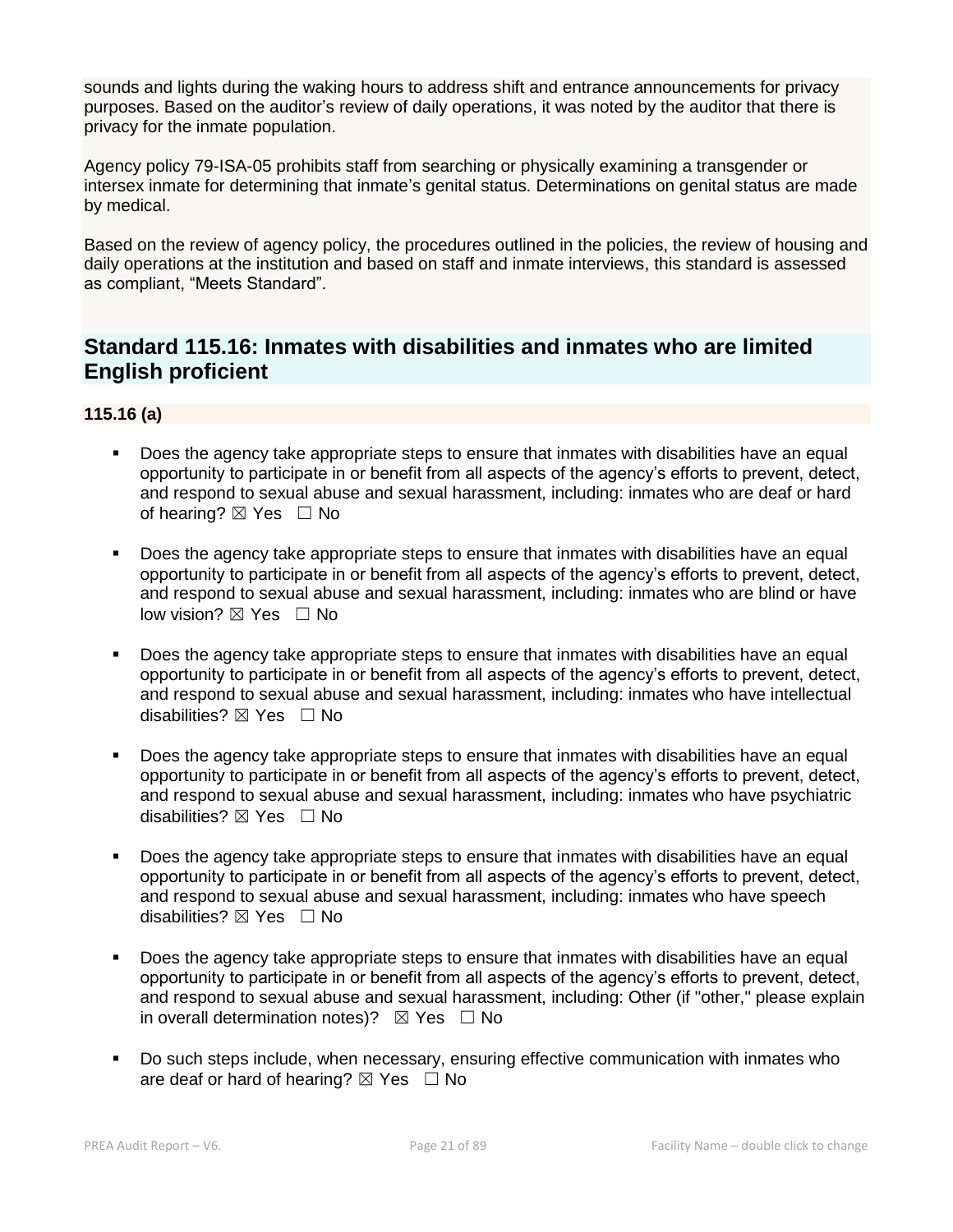- Do such steps include, when necessary, providing access to interpreters who can interpret effectively, accurately, and impartially, both receptively and expressively, using any necessary specialized vocabulary?  $\boxtimes$  Yes  $\Box$  No
- Does the agency ensure that written materials are provided in formats or through methods that ensure effective communication with inmates with disabilities including inmates who: Have intellectual disabilities?  $\boxtimes$  Yes  $\Box$  No
- Does the agency ensure that written materials are provided in formats or through methods that ensure effective communication with inmates with disabilities including inmates who: Have limited reading skills?  $\boxtimes$  Yes  $\Box$  No
- **•** Does the agency ensure that written materials are provided in formats or through methods that ensure effective communication with inmates with disabilities including inmates who: Are blind or have low vision?  $\boxtimes$  Yes  $\Box$  No

#### **115.16 (b)**

- Does the agency take reasonable steps to ensure meaningful access to all aspects of the agency's efforts to prevent, detect, and respond to sexual abuse and sexual harassment to inmates who are limited English proficient?  $\boxtimes$  Yes  $\Box$  No
- Do these steps include providing interpreters who can interpret effectively, accurately, and impartially, both receptively and expressively, using any necessary specialized vocabulary? ☒ Yes ☐ No

#### **115.16 (c)**

Does the agency always refrain from relying on inmate interpreters, inmate readers, or other types of inmate assistance except in limited circumstances where an extended delay in obtaining an effective interpreter could compromise the inmate's safety, the performance of firstresponse duties under §115.64, or the investigation of the inmate's allegations?  $\boxtimes$  Yes  $\Box$  No

#### **Auditor Overall Compliance Determination**

- ☐ **Exceeds Standard** (*Substantially exceeds requirement of standards*)
- ☒ **Meets Standard** (*Substantial compliance; complies in all material ways with the standard for the relevant review period*)
- ☐ **Does Not Meet Standard** (*Requires Corrective Action*)

This standard 115.16, referencing inmates with disabilities and inmates who are Limited English Proficient (LEP) was reviewed by the auditor assessing the following:

- all inmates at ToCI.
- benefit from the agency's efforts to prevent, detect, and respond to sexual abuse and sexual harassment.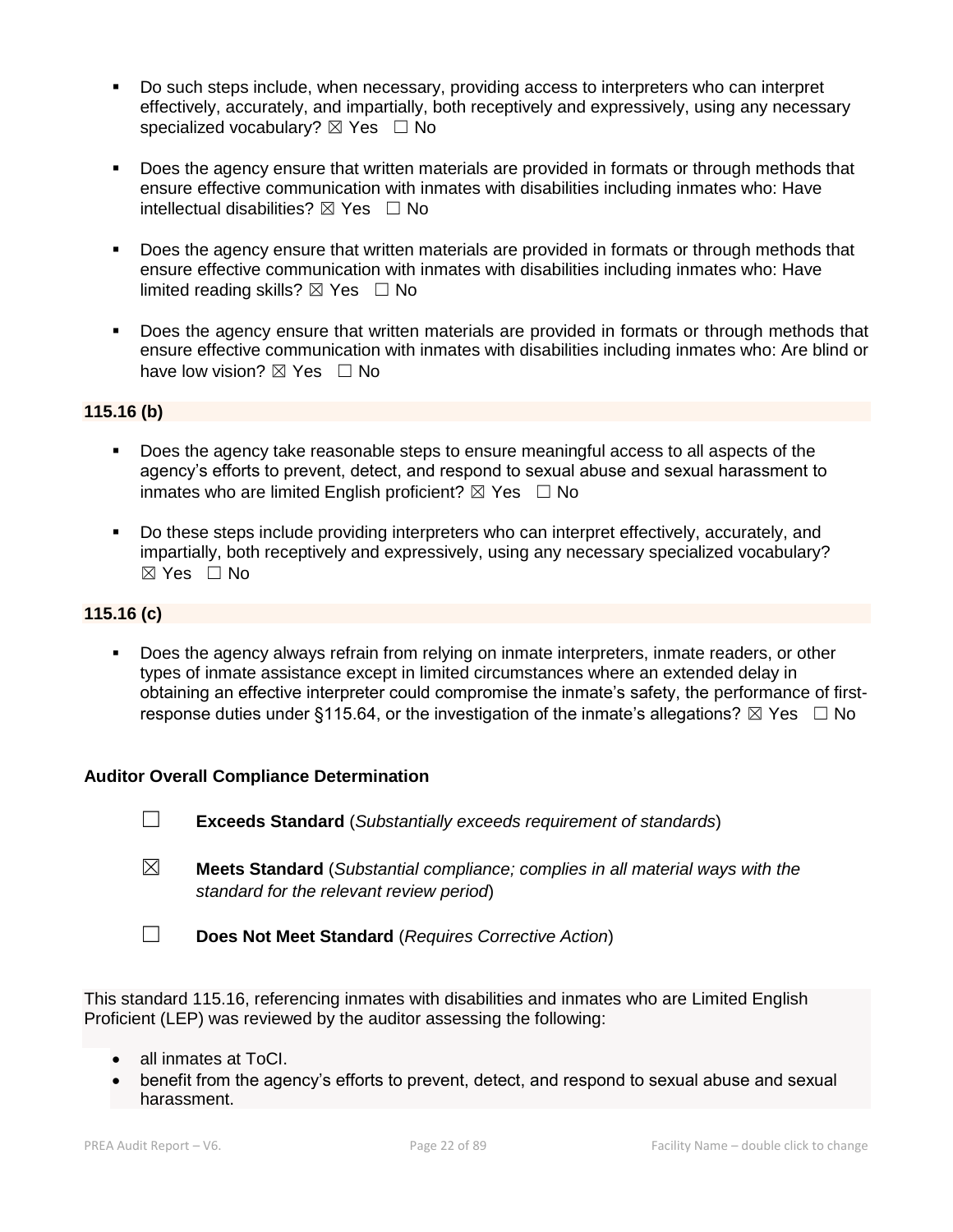- have meaningful access to information to prevent, detect, and respond to sexual abuse and sexual harassment, including providing interpretation.
- inmates do not rely on inmate interpreters/readers except in limited circumstances; and it was determined that the inmates receive such benefits.
- inmates with disabilities and inmates who are Limited English Proficient included those categories mentioned above and other disabilities such as wheelchair, amputees, and those who stuttered or had difficulties communicating.

The agency policy 64-DCM-02, titled Inmates with Disabilities and the policy 79-ISA-01 Prison Rape Elimination address inmates with disabilities, low literacy levels, and those who are not fluent in English such that they may benefit from the Ohio DRC's efforts to eliminate rape in prison and to change the culture such that reporting is a positive and not a negative. Policy 64-DCM-02 states that Ohio DRC does not discriminate against individuals on the basis of disabilities and that programs and services are available as with the general population. This policy also covers special accommodations and along with the accommodation policy assists in making sure all inmates are treated appropriately.

Upon admission to the Ohio DRC inmates receive a health evaluation and screening to include help to assess intellectual and developmental disabilities. Inmates receive both oral and written instructions not only about zero tolerance but also about the prevention of sexual abuse, self protection, reporting, treatment, and counseling. Inmates with disabilities and LEP inmates are also instructed about reasonable accommodations for individual needs. The auditor reviewed these classification documents.

The auditor also reviewed inmate videos upon reception to ToCI and noted that video scripts included "signing" and "captioned" presentations in the video. The contract for translation service was also reviewed. The tour provided observation of many Spanish-language posters assisting with PREA information.

The auditor reviewed Electronic files detailing policy and procedures, training/education videos for staff and inmates and the Inmate Handbook.

Interviews with staff and inmates and with disabled inmates support compliance. Based on the above information, the observation of operations, and the reception process, the auditor assesses this standard as compliant, "Meets Standard".

# **Standard 115.17: Hiring and promotion decisions**

# **115.17 (a)**

- Does the agency prohibit the hiring or promotion of anyone who may have contact with inmates who has engaged in sexual abuse in a prison, jail, lockup, community confinement facility, juvenile facility, or other institution (as defined in 42 U.S.C. 1997)?  $\boxtimes$  Yes  $\Box$  No
- Does the agency prohibit the hiring or promotion of anyone who may have contact with inmates who has been convicted of engaging or attempting to engage in sexual activity in the community facilitated by force, overt or implied threats of force, or coercion, or if the victim did not consent or was unable to consent or refuse?  $\boxtimes$  Yes  $\Box$  No
- Does the agency prohibit the hiring or promotion of anyone who may have contact with inmates who has been civilly or administratively adjudicated to have engaged in the activity described in the question immediately above?  $\boxtimes$  Yes  $\Box$  No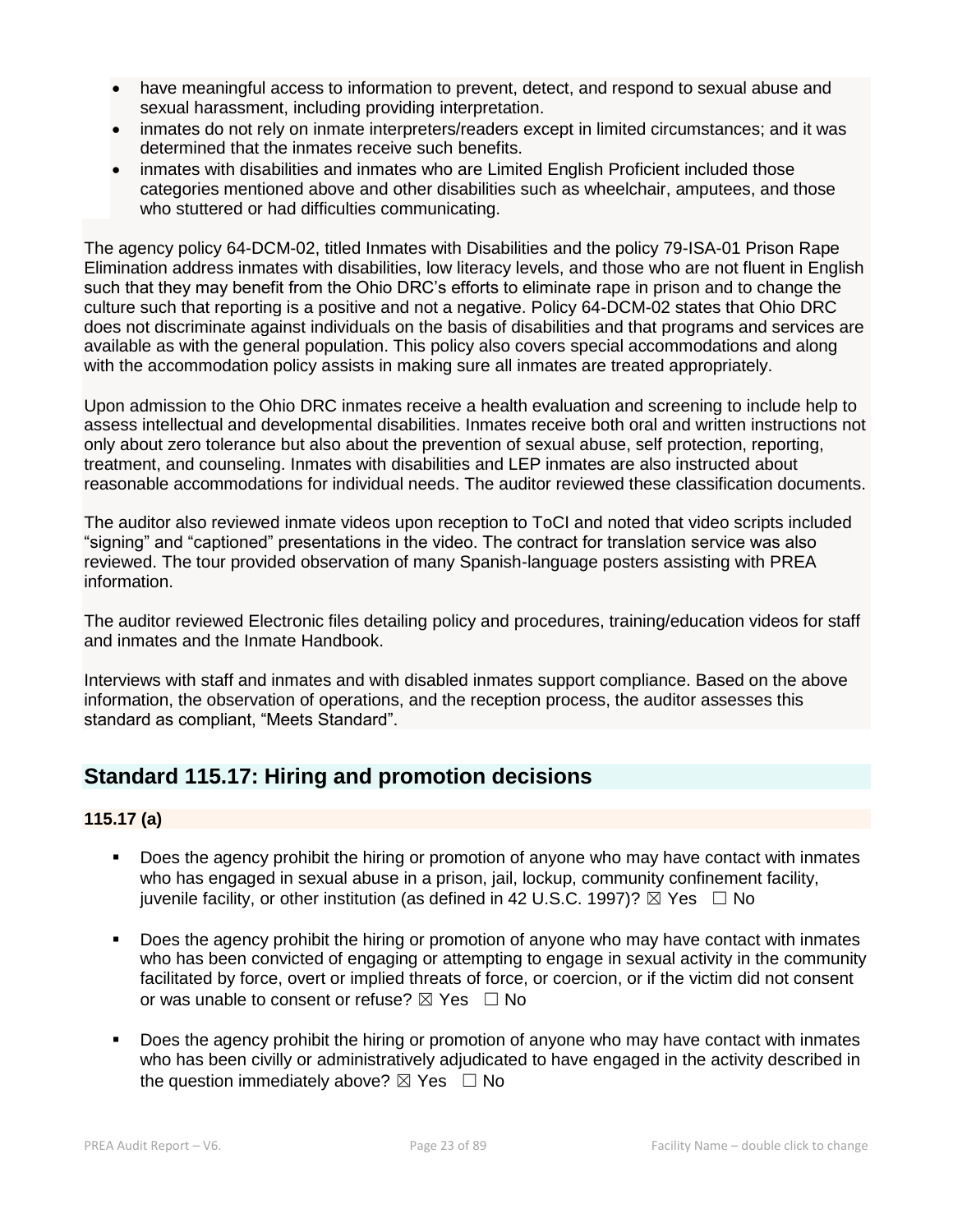- Does the agency prohibit the enlistment of services of any contractor who may have contact with inmates who has engaged in sexual abuse in a prison, jail, lockup, community confinement facility, juvenile facility, or other institution (as defined in 42 U.S.C. 1997)?  $\boxtimes$  Yes  $\Box$  No
- Does the agency prohibit the enlistment of services of any contractor who may have contact with inmates who has been convicted of engaging or attempting to engage in sexual activity in the community facilitated by force, overt or implied threats of force, or coercion, or if the victim did not consent or was unable to consent or refuse?  $\boxtimes$  Yes  $\Box$  No
- Does the agency prohibit the enlistment of services of any contractor who may have contact with inmates who has been civilly or administratively adjudicated to have engaged in the activity described in the question immediately above?  $\Box$  Yes  $\boxtimes$  No

## **115.17 (b)**

- Does the agency consider any incidents of sexual harassment in determining whether to hire or promote anyone who may have contact with inmates?  $\boxtimes$  Yes  $\Box$  No
- **•** Does the agency consider any incidents of sexual harassment in determining whether to enlist the services of any contractor who may have contact with inmates?  $\boxtimes$  Yes  $\Box$  No

# **115.17 (c)**

- **EXEL Before hiring new employees, who may have contact with inmates, does the agency perform a** criminal background records check?  $\boxtimes$  Yes  $\Box$  No
- **EXECT A Before hiring new employees who may have contact with inmates, does the agency, consistent** with Federal, State, and local law, make its best efforts to contact all prior institutional employers for information on substantiated allegations of sexual abuse or any resignation during a pending investigation of an allegation of sexual abuse?  $\boxtimes$  Yes  $\Box$  No

## **115.17 (d)**

▪ Does the agency perform a criminal background records check before enlisting the services of any contractor who may have contact with inmates?  $\boxtimes$  Yes  $\Box$  No

## **115.17 (e)**

Does the agency either conduct criminal background records checks at least every five years of current employees and contractors who may have contact with inmates or have in place a system for otherwise capturing such information for current employees?  $\boxtimes$  Yes  $\Box$  No

# **115.17 (f)**

Does the agency ask all applicants and employees who may have contact with inmates directly about previous misconduct described in paragraph (a) of this section in written applications or interviews for hiring or promotions?  $\boxtimes$  Yes  $\Box$  No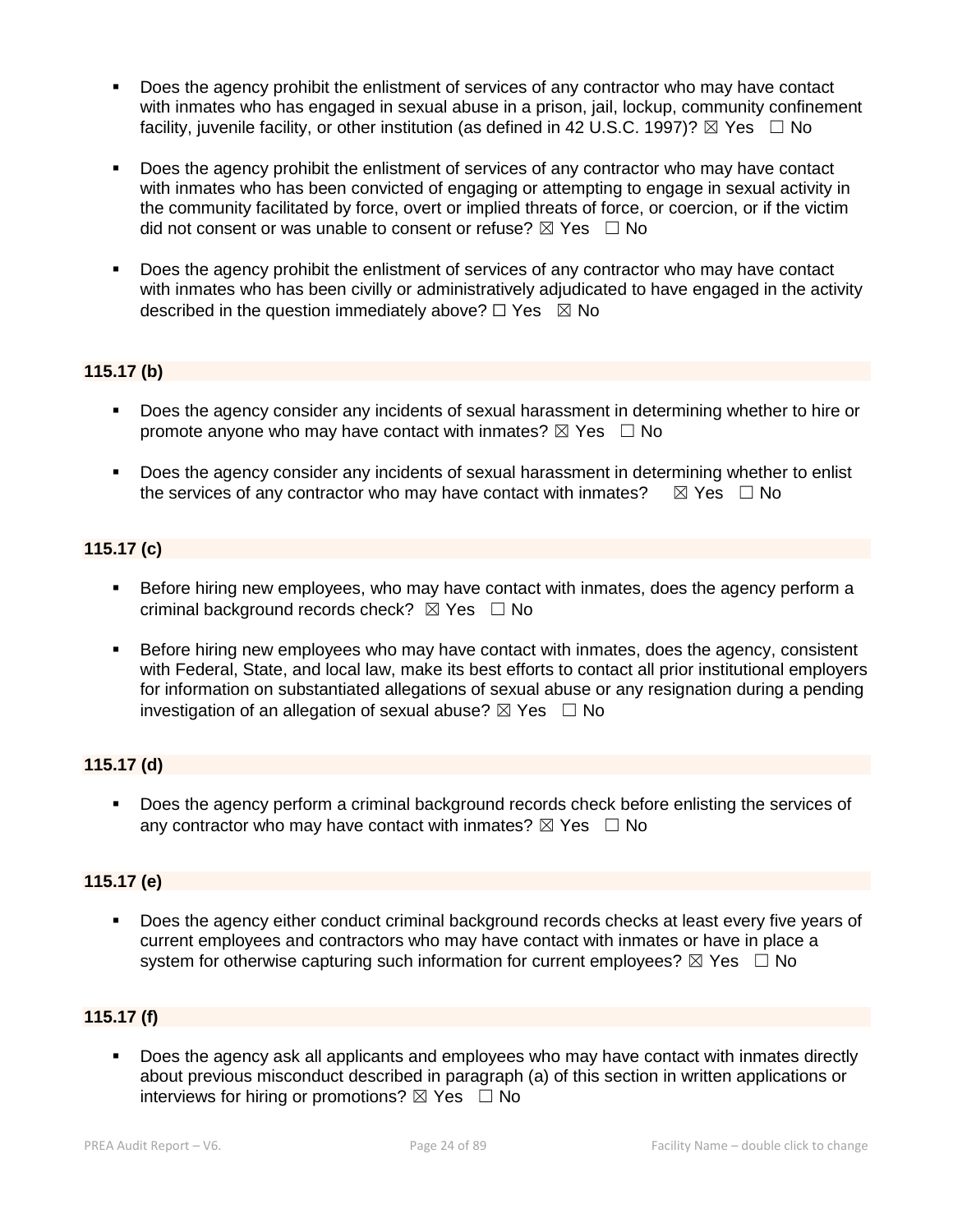- Does the agency ask all applicants and employees who may have contact with inmates directly about previous misconduct described in paragraph (a) of this section in any interviews or written self-evaluations conducted as part of reviews of current employees?  $\boxtimes$  Yes  $\Box$  No
- Does the agency impose upon employees a continuing affirmative duty to disclose any such misconduct?  $\boxtimes$  Yes  $\Box$  No

#### **115.17 (g)**

Does the agency consider material omissions regarding such misconduct, or the provision of materially false information, grounds for termination?  $\boxtimes$  Yes  $\Box$  No

#### **115.17 (h)**

Does the agency provide information on substantiated allegations of sexual abuse or sexual harassment involving a former employee upon receiving a request from an institutional employer for whom such employee has applied to work? (N/A if providing information on substantiated allegations of sexual abuse or sexual harassment involving a former employee is prohibited by law.)  $\boxtimes$  Yes  $\Box$  No  $\Box$  NA

#### **Auditor Overall Compliance Determination**

- ☐ **Exceeds Standard** (*Substantially exceeds requirement of standards*)
- ☒ **Meets Standard** (*Substantial compliance; complies in all material ways with the standard for the relevant review period*)
- ☐ **Does Not Meet Standard** (*Requires Corrective Action*)

Hiring and promotion decisions at the Ohio DRC and specifically at ToCI are crucial to the safety of the public, staff, and the inmates, and affect the operations, management, and conditions of confinement. ToCI's Human Resources/Personnel Department coordinates with the ODRC Central Office in Columbus, Ohio for background information, background checks, and personal history checks required to employ staff and to approve volunteers, contractors, and interns.

There are numerous subsections for this standard 115.17 (a-h) addressing hiring, promotion, and background checks all of which were reviewed by the auditor and discussed with key staff including the Human Resource Manager. The discussion centered around the Civil Service applications, law enforcement checks, and personal disclosures.

The Ohio DRC policy 31-SEM-02 Standards of Employee Conduct, policy 34-PRO-07 Background Investigations, and policy 79-ISA-01 Prison Rape Elimination outline procedures for employment. The procedures prohibit hiring or promoting anyone who may have contact with inmates who has engaged in sexual abuse in a jail, in a lockup, in a community confinement facility, in a juvenile facility, or other institution. Also prohibited from hiring is anyone who has been convicted of engaging in or attempting to engage in sexual activity in the community, facilitated by force or who has been criminally or administratively adjudicated to have engaged in sexual abuse. The procedures further outline directions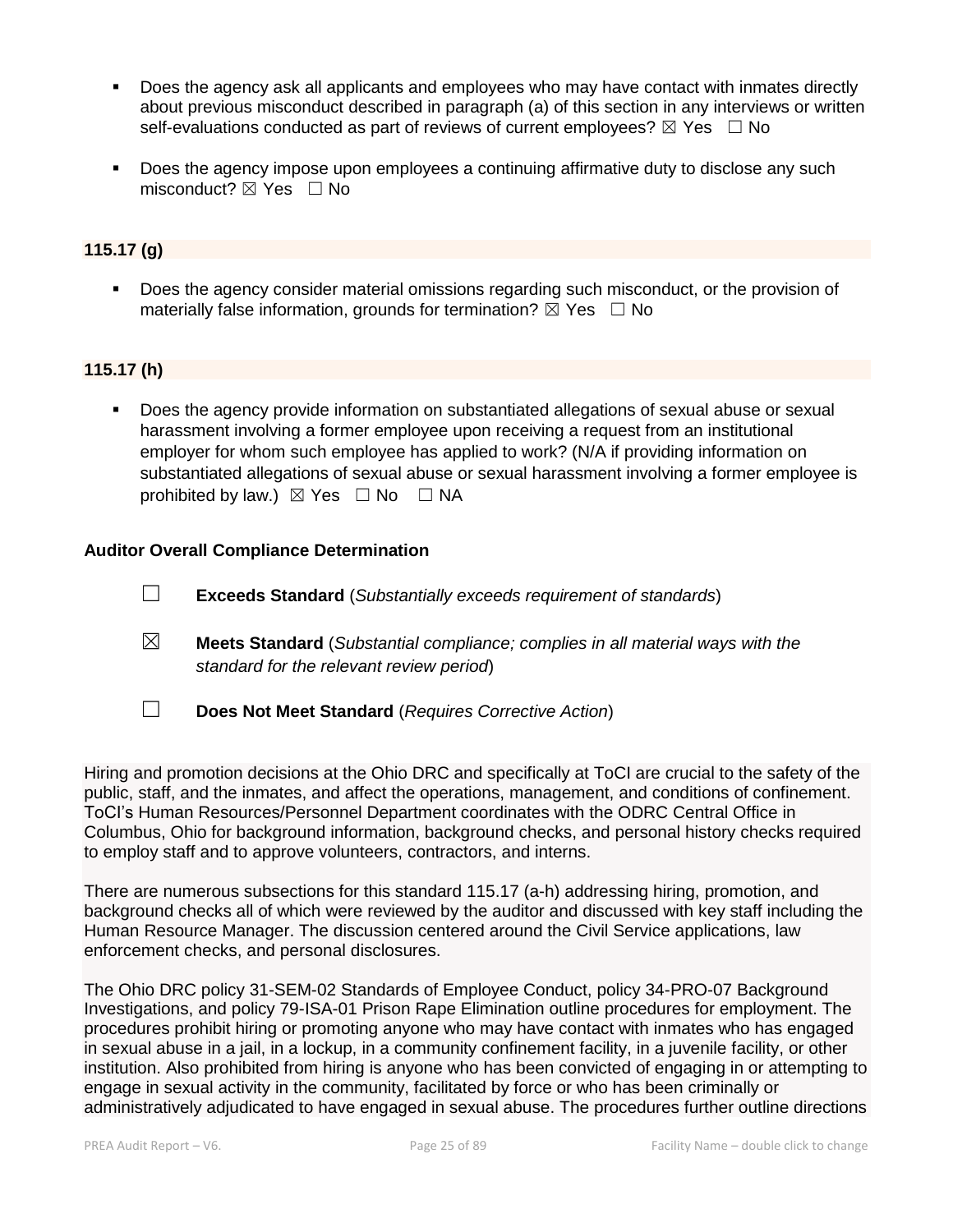on how to appropriately complete background checks by using the agency "Background Checklist" form and the "Contractor Background Spreadsheet" for contractors and interns.

Employee Standards of Conduct requires employees to self-report any criminal, sexual abuse, and/or sexual harassment behavior or activity. Acknowledgment PREA forms concerning background checks are also signed by volunteers, contractors, interns, and staff.

In the past 12 months 85 criminal record background checks were accomplished for prospective staff, and seven background checks were conducted for contract staff. This information obtained from the Pre-Audit Questionnaire (PAQ).

Based on the above information and based on interviews with staff, and the Human Resource Manager, this standard is assessed as compliant, "Meets Standard".

# **Standard 115.18: Upgrades to facilities and technologies**

# **115.18 (a)**

If the agency designed or acquired any new facility or planned any substantial expansion or modification of existing facilities, did the agency consider the effect of the design, acquisition, expansion, or modification upon the agency's ability to protect inmates from sexual abuse? (N/A if agency/facility has not acquired a new facility or made a substantial expansion to existing facilities since August 20, 2012, or since the last PREA audit, whichever is later.)  $\boxtimes$  Yes  $\Box$  No  $\Box$  NA

## **115.18 (b)**

If the agency installed or updated a video monitoring system, electronic surveillance system, or other monitoring technology, did the agency consider how such technology may enhance the agency's ability to protect inmates from sexual abuse? (N/A if agency/facility has not installed or updated a video monitoring system, electronic surveillance system, or other monitoring technology since August 20, 2012, or since the last PREA audit, whichever is later.)  $\boxtimes$  Yes  $\Box$  No  $\Box$  NA

## **Auditor Overall Compliance Determination**

- ☐ **Exceeds Standard** (*Substantially exceeds requirement of standards*)
- ☒ **Meets Standard** (*Substantial compliance; complies in all material ways with the standard for the relevant review period*)
- 
- ☐ **Does Not Meet Standard** (*Requires Corrective Action*)

Electronic file folders for this standard 115.18 were sent to the PREA auditor prior to the on-site visit. There were two folders which were carefully reviewed: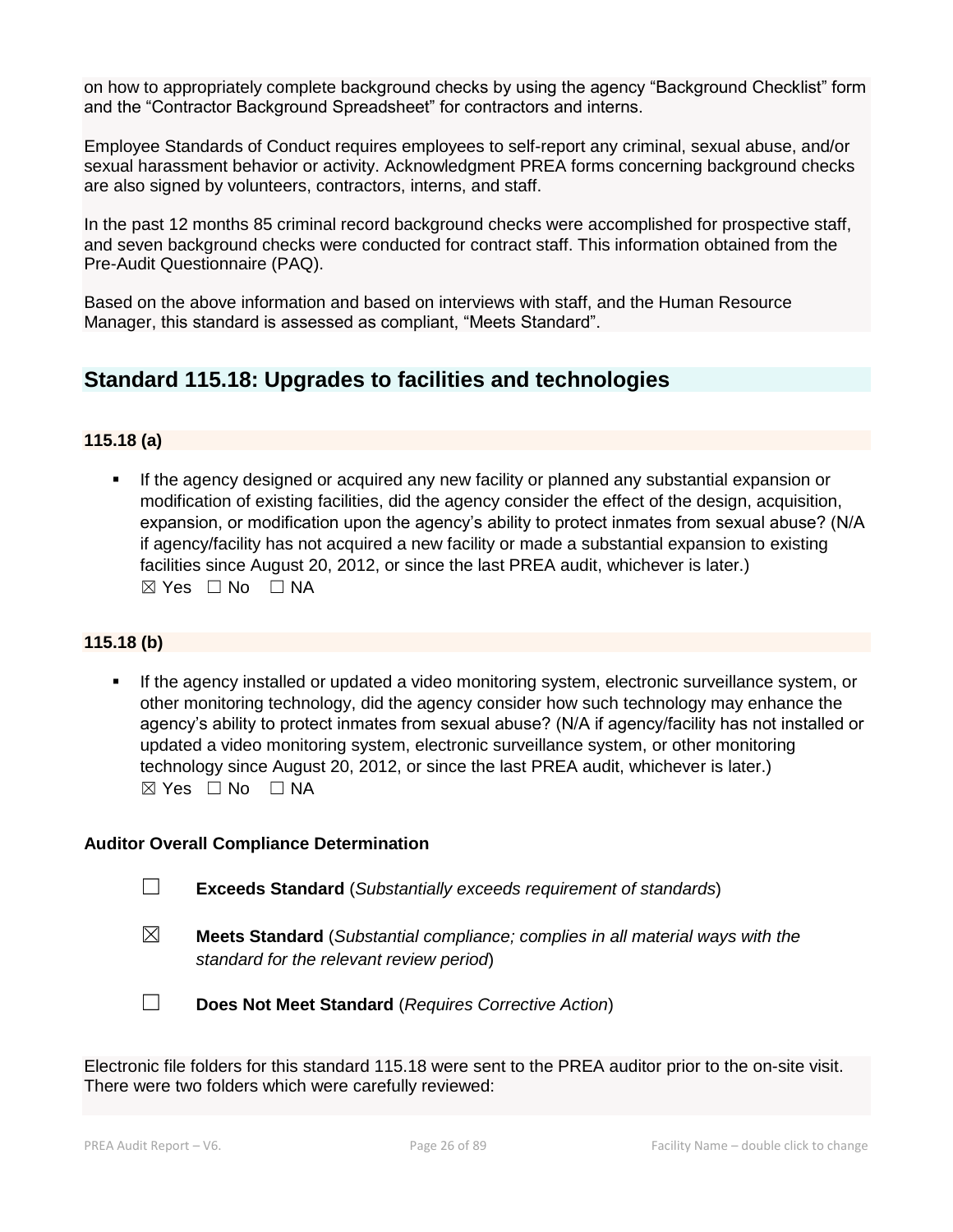1) Statement of Fact, "The Toledo Correctional Institution underwent an entire camera renovation project beginning in May 2019 and completing in September 2019." 2) Camera Project. (Including: camera project outline; facility cameras and post plans; location/area/type of camera identified; and staffing plan).

During the on-site visit, the auditor reviewed camera locations and camera operations on all three shifts, and it was noted that there are 299 cameras at the facility which helped ensure the safety and security of staff and inmates. Cameras were also reviewed for PREA privacy concerns and were assessed as compliant with standard 115.15. Of these 299 cameras, 269 were inside the facility and 30 cameras were on the outside of the facility. Cameras have varying capabilities including pan-tilt-zoom qualities for many of the cameras. It was obvious to the auditor that the facility and their new camera project worked hard to provide public safety, staff safety, and inmate safety.

The auditor also reviewed the 17 pages of specific camera operations and locations as well as the general overview of camera locations and capabilities. This was included in the electronic file folder documentation.

Based on the auditors review of policies and procedures in conjunction with standard 115.15 and based on the daily operations and review of security monitoring on all three shifts, and finally based on interviews with staff and auditor's own review of operations, this standard is assessed as compliant, "Meets Standard".

# **RESPONSIVE PLANNING**

# **Standard 115.21: Evidence protocol and forensic medical examinations**

## **115.21 (a)**

If the agency is responsible for investigating allegations of sexual abuse, does the agency follow a uniform evidence protocol that maximizes the potential for obtaining usable physical evidence for administrative proceedings and criminal prosecutions? (N/A if the agency/facility is not responsible for conducting any form of criminal OR administrative sexual abuse investigations.)  $\boxtimes$  Yes  $\Box$  No  $\Box$  NA

## **115.21 (b)**

- Is this protocol developmentally appropriate for youth where applicable? (N/A if the agency/facility is not responsible for conducting any form of criminal OR administrative sexual abuse investigations.)  $\boxtimes$  Yes  $\Box$  No  $\Box$  NA
- Is this protocol, as appropriate, adapted from or otherwise based on the most recent edition of the U.S. Department of Justice's Office on Violence Against Women publication, "A National Protocol for Sexual Assault Medical Forensic Examinations, Adults/Adolescents," or similarly comprehensive and authoritative protocols developed after 2011? (N/A if the agency/facility is not responsible for conducting any form of criminal OR administrative sexual abuse investigations.)  $\Box$  Yes  $\boxtimes$  No  $\Box$  NA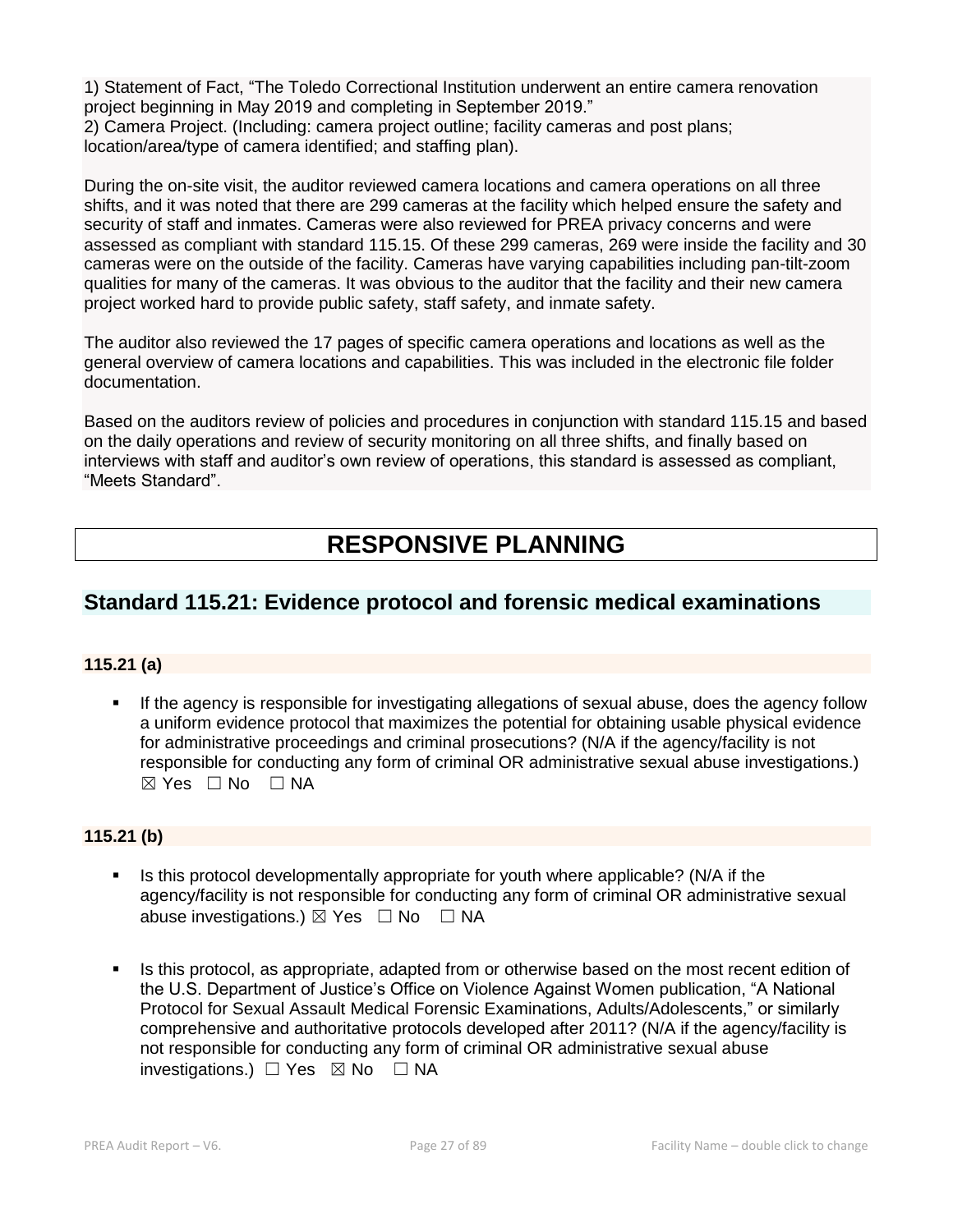# **115.21 (c)**

- Does the agency offer all victims of sexual abuse access to forensic medical examinations, whether on-site or at an outside facility, without financial cost, where evidentiarily or medically appropriate? ⊠ Yes □ No
- **Are such examinations performed by Sexual Assault Forensic Examiners (SAFEs) or Sexual** Assault Nurse Examiners (SANEs) where possible?  $\boxtimes$  Yes  $\Box$  No
- If SAFEs or SANEs cannot be made available, is the examination performed by other qualified medical practitioners (they must have been specifically trained to conduct sexual assault forensic exams)?  $\boxtimes$  Yes  $\Box$  No
- **■** Has the agency documented its efforts to provide SAFEs or SANEs?  $\boxtimes$  Yes  $\Box$  No

#### **115.21 (d)**

- Does the agency attempt to make available to the victim a victim advocate from a rape crisis center? ⊠ Yes □ No
- If a rape crisis center is not available to provide victim advocate services, does the agency make available to provide these services a qualified staff member from a community-based organization, or a qualified agency staff member? (N/A if the agency *always* makes a victim advocate from a rape crisis center available to victims.)  $\boxtimes$  Yes  $\Box$  No  $\Box$  NA
- Has the agency documented its efforts to secure services from rape crisis centers?  $\boxtimes$  Yes  $\Box$  No

#### **115.21 (e)**

- As requested by the victim, does the victim advocate, qualified agency staff member, or qualified community-based organization staff member accompany and support the victim through the forensic medical examination process and investigatory interviews?  $\boxtimes$  Yes  $\Box$  No
- **EXECT** As requested by the victim, does this person provide emotional support, crisis intervention, information, and referrals?  $\boxtimes$  Yes  $\Box$  No

# **115.21 (f)**

If the agency itself is not responsible for investigating allegations of sexual abuse, has the agency requested that the investigating agency follow the requirements of paragraphs (a) through (e) of this section? (N/A if the agency/facility is responsible for conducting criminal AND administrative sexual abuse investigations.)  $\boxtimes$  Yes  $\Box$  No  $\Box$  NA

#### **115.21 (g)**

■ Auditor is not required to audit this provision.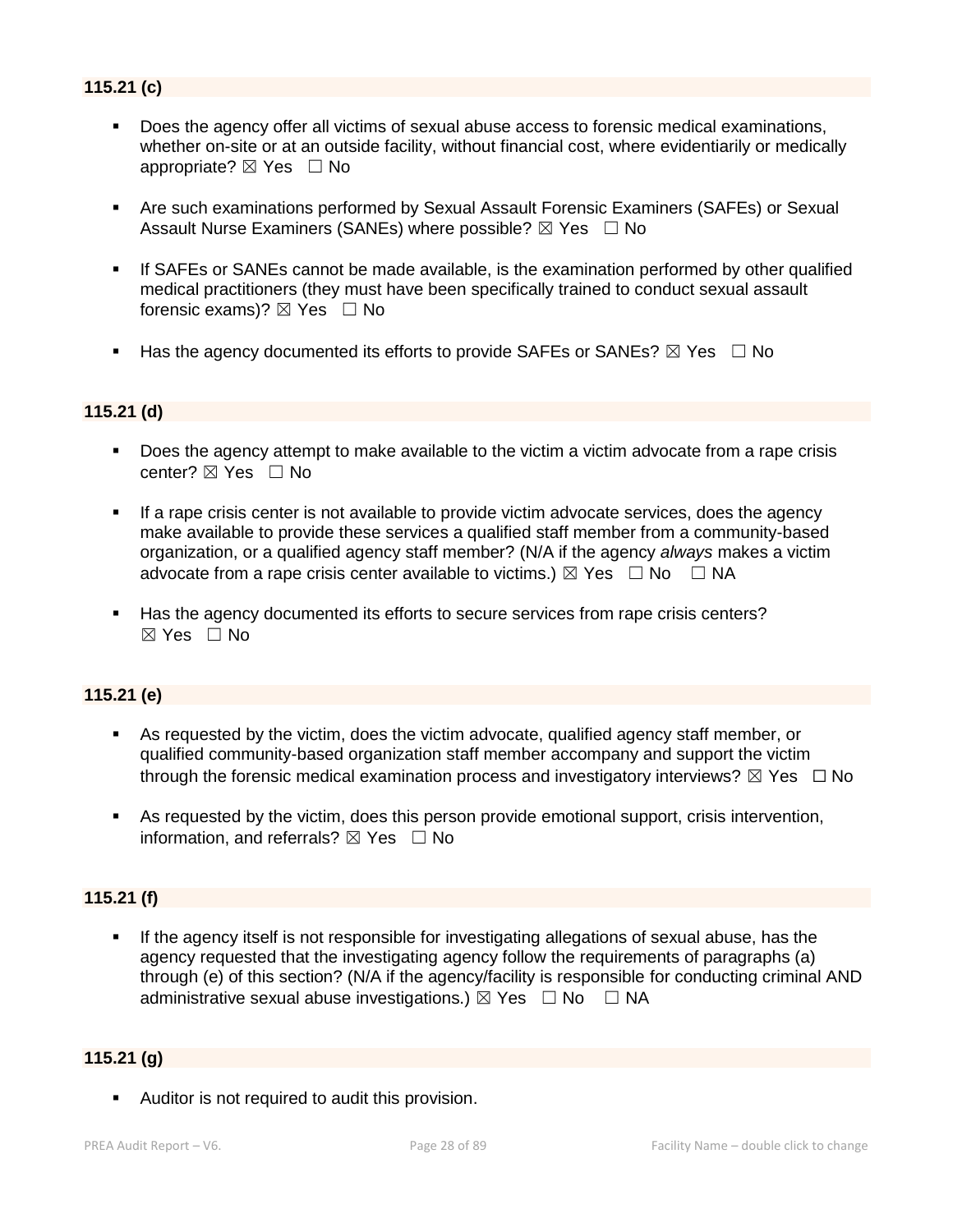# **115.21 (h)**

If the agency uses a qualified agency staff member or a qualified community-based staff member for the purposes of this section, has the individual been screened for appropriateness to serve in this role and received education concerning sexual assault and forensic examination issues in general? (N/A if agency *always* makes a victim advocate from a rape crisis center available to victims.)  $\boxtimes$  Yes  $\Box$  No  $\Box$  NA

#### **Auditor Overall Compliance Determination**

- ☒ **Exceeds Standard** (*Substantially exceeds requirement of standards*)
- ☐ **Meets Standard** (*Substantial compliance; complies in all material ways with the standard for the relevant review period*)

☐ **Does Not Meet Standard** (*Requires Corrective Action*)

The following electronic file folders were sent to the auditor prior to the on-site audit. These file folders were reviewed and triangulated with the on-site visit (including interviews and further documentation review) and the post audit follow-up and review of all the standards, finding this standard compliant, "exceeds". Please note the following:

1) Offender information summary – investigation.

2) Toledo CI Victim Support Persons (list; nine persons including schedules and working hours, 24/7 availability).

3) Investigation review.

4) Investigation review.

5) Policy 79-ISA-02 Prison Sexual Misconduct Reporting, Response, Investigation, and Prevention of Retaliation. (Including, preservation of the crime scene; Ohio State Highway Patrol responsibilities, and procedures - Investigator Protocol).

6) Healthcare Review and Procedures; (policy 68-MED-15 Co-Payment, local hospital information, Medical Care Guidelines for Sexual Conduct or Recent Sexual Abuse, and the ODRC and Ohio State University Medical Services Agreement).

7) Memorandum of Understanding (MOU) Ohio DRC with the Ohio State Highway Patrol (OSHP). Also, PREA Victim Support Lesson Plan.

8) Policy 79-ISA-01 Prison Rape Elimination; OSHP Evidence Protocol; OSHP Investigation Policy.

Evidence Protocol and Forensic Medical Examinations standard compliance assessment began with the review of the following key documents:

- Memorandum of Understanding with the OSHP
- Memorandum of Understanding between Toledo Correctional Institution and the YWCA-Hope Center (victim assistant program) Lucas County
- OSHP Evidence Protocol
- The Agreement with Ohio DRC and the Ohio State University Medical Services. These documents and the above supporting documents mentioned, cover all aspects of Standard 115.21.

Moreover, the agreements protocols and MOUs supported a thorough and comprehensive effort by Ohio DRC and Toledo Correctional Institution to ensure the most appropriate investigation and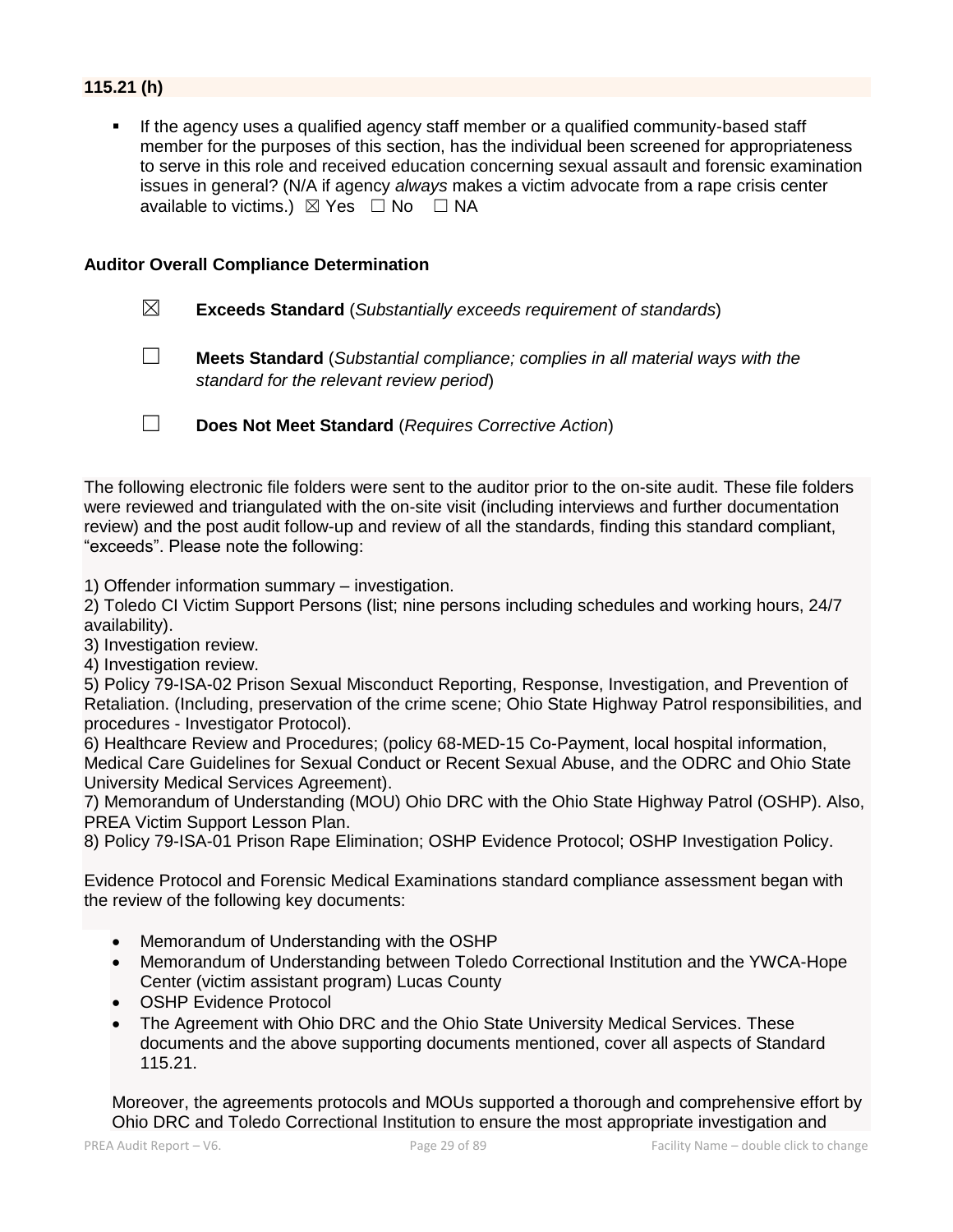attention to sexual abuse and sexual harassment in the state prisons. There is a real cultural change in Ohio DRC to eliminate rape in prison. (Issues are not "swept under the rug", issues are not considered "more trouble than they're worth", and report, report, report is emphasized.)

Every allegation of sexual abuse and sexual harassment is investigated. The OSHP is involved from the beginning and detailed follow-up is assured by law enforcement and medical protocols. It is noted that Toledo CI had four (4) forensic medical examinations conducted in the past 12 months. All four (4) of these exams were accomplished by SANEs/SAFEs qualified medical practitioners.

Services are provided to victims of sexual abuse or sexual harassment without cost.

The auditor interviewed numerous specialized staff, including the SANE/SAFE Supervisor for St. Vincent's Medical Center, the Ohio State Highway Patrol trooper assigned to ToCI, medical staff and security staff at the facility. All interviews were very positive in the overview of the efforts by the institution to eliminate rape in prison. Staff and inmates both, during interviews, indicated efforts are made to eliminate rape in prison.

Based on the information above in the protocols, procedures, memorandums, and agreements, the auditor assesses this standard as compliant, "Exceeds Standard".

# **Standard 115.22: Policies to ensure referrals of allegations for investigations**

## **115.22 (a)**

.

- Does the agency ensure an administrative or criminal investigation is completed for all allegations of sexual abuse?  $\boxtimes$  Yes  $\Box$  No
- Does the agency ensure an administrative or criminal investigation is completed for all allegations of sexual harassment?  $\boxtimes$  Yes  $\Box$  No

# **115.22 (b)**

- Does the agency have a policy and practice in place to ensure that allegations of sexual abuse or sexual harassment are referred for investigation to an agency with the legal authority to conduct criminal investigations, unless the allegation does not involve potentially criminal behavior? **⊠** Yes □ No
- Has the agency published such policy on its website or, if it does not have one, made the policy available through other means?  $\boxtimes$  Yes  $\Box$  No
- **•** Does the agency document all such referrals?  $\boxtimes$  Yes  $\Box$  No

## **115.22 (c)**

If a separate entity is responsible for conducting criminal investigations, does the policy describe the responsibilities of both the agency and the investigating entity? (N/A if the agency/facility is responsible for criminal investigations. See 115.21(a).)  $\boxtimes$  Yes  $\Box$  No  $\Box$  NA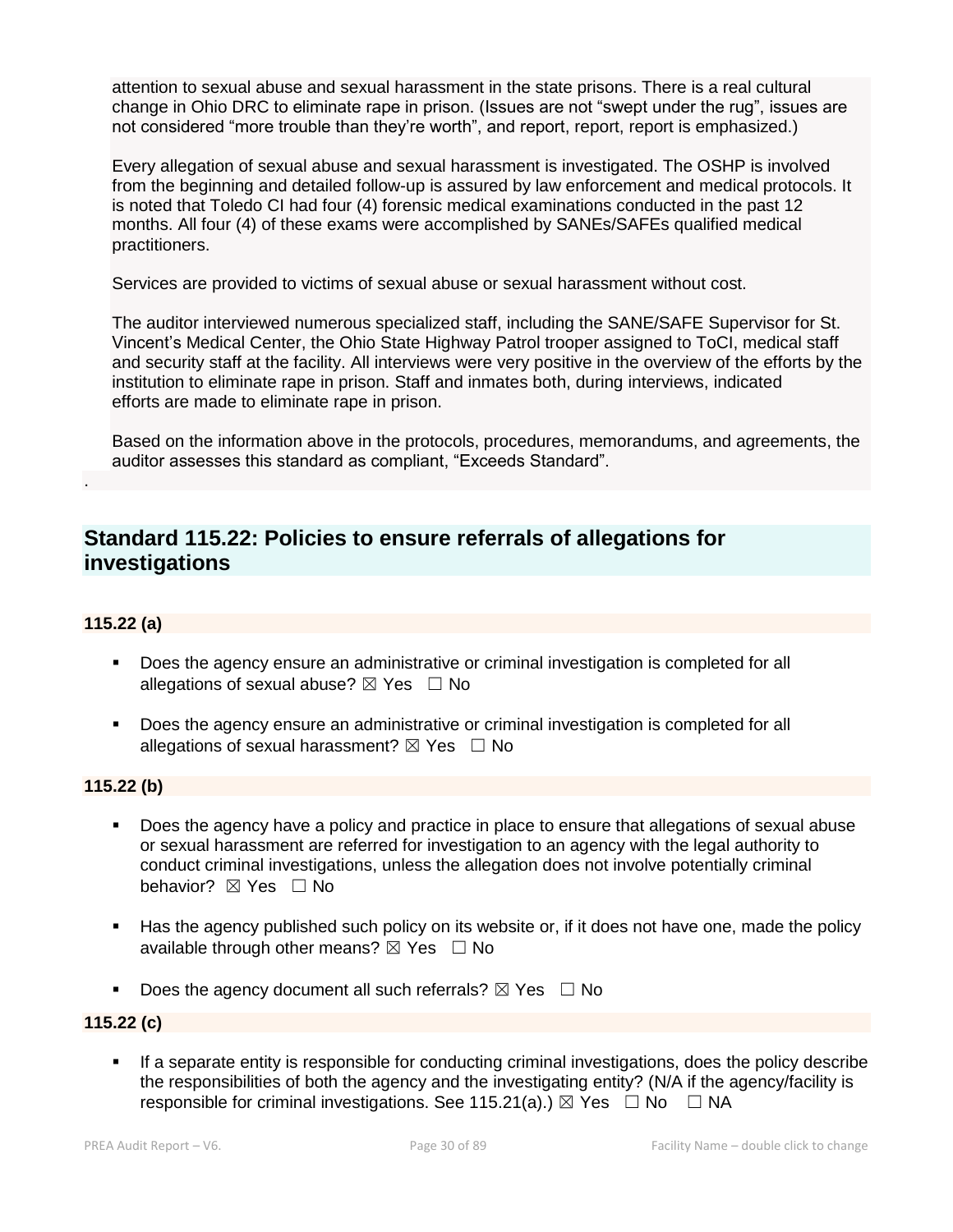## **115.22 (d)**

■ Auditor is not required to audit this provision.

# **115.22 (e)**

■ Auditor is not required to audit this provision.

#### **Auditor Overall Compliance Determination**

- ☐ **Exceeds Standard** (*Substantially exceeds requirement of standards*)
- ☒ **Meets Standard** (*Substantial compliance; complies in all material ways with the standard for the relevant review period*)
- ☐ **Does Not Meet Standard** (*Requires Corrective Action*)

As with the previous standard, the auditor reviewed a significant amount of information during the preaudit stage and the on-site visit to the stage of compliance assessment for this standard 115.22. Included in the review was the following:

- 1) Investigations, (offender summary information and investigative reports)
- 2) Incident Reports, Use of Force Reports, Voluntary Statements.

3) Policy 79-ISA-02 Prison Sexual Misconduct, Reporting, Response, Investigation, and Prevention of Retaliation

- 4) Ohio DRC Investigator Evidence Protocol.
- 5) OSHP Evidence Protocol
- 6) Agency Website Information [\(www.drc.ohio.gov/policies/sexual-assaults](http://www.drc.ohio.gov/policies/sexual-assaults)
- 7) Ohio Administrative Code (OAC)-5120-9-24 Incident Reporting and Investigation.

Policy 79-ISA-02 directs that "All allegations of sexual misconduct and/or retaliation shall be administratively and/or criminally investigated." This quote taken from the policy. Further, this policy directs that all allegations of sexual misconduct shall be referred for investigation to the Ohio State Highway Patrol unless the allegation does not involve potentially criminal behavior. An Appendix A Investigation Protocol is included as an attachment to the policy directing that "evidence is collected in accordance with the Ohio State Highway Patrol Sexual Evidence and Collection and Analysis Protocol and the Ohio Department of Health Sexual Assault Evidence Collection Kit Protocol (revised, February 2011) and a National Protocol for Sexual Assault Medical Forensic Examinations Adult/Adolescents (Second Addition-April 2013)."

All allegations of sexual abuse and sexual harassment at ToCI are investigated. Moreover, all staff have a "Duty to Report" and all allegations are investigated according to law.

In the past 12 months the number of allegations of sexual abuse and sexual harassment that were received were eight (8). During the past 12 months the number of allegations resulting in an administrative investigation were eight (8). (One was investigated and referred for criminal investigation). This information taken from the Pre-Audit Questionnaire and reviewed on-site at the facility by the PREA auditor.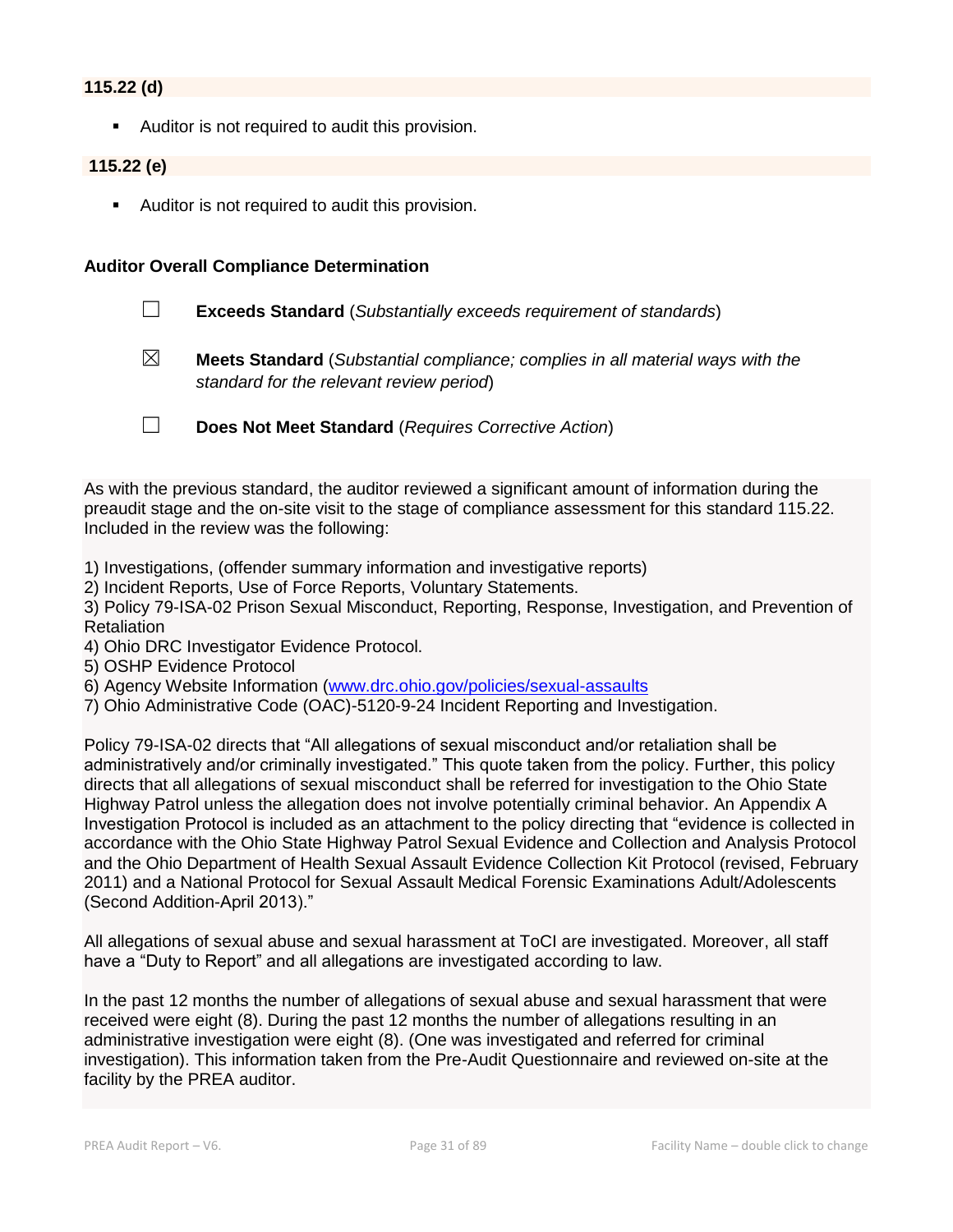Based on the above information, and based on the auditor's interviews, both formal and informal, with staff and inmates and based on the review of operations at the facility, the auditor assesses this standard as compliant, "Meets Standard".

# **TRAINING AND EDUCATION**

# **Standard 115.31: Employee training**

# **115.31 (a)**

- Does the agency train all employees who may have contact with inmates on its zero-tolerance policy for sexual abuse and sexual harassment?  $\boxtimes$  Yes  $\Box$  No
- Does the agency train all employees who may have contact with inmates on how to fulfill their responsibilities under agency sexual abuse and sexual harassment prevention, detection, reporting, and response policies and procedures?  $\boxtimes$  Yes  $\Box$  No
- Does the agency train all employees who may have contact with inmates on inmates' right to be free from sexual abuse and sexual harassment  $\boxtimes$  Yes  $\Box$  No
- **•** Does the agency train all employees who may have contact with inmates on the right of inmates and employees to be free from retaliation for reporting sexual abuse and sexual harassment?  $\boxtimes$  Yes  $\Box$  No
- **•** Does the agency train all employees who may have contact with inmates on the dynamics of sexual abuse and sexual harassment in confinement?  $\boxtimes$  Yes  $\Box$  No
- Does the agency train all employees who may have contact with inmates on the common reactions of sexual abuse and sexual harassment victims?  $\boxtimes$  Yes  $\Box$  No
- Does the agency train all employees who may have contact with inmates on how to detect and respond to signs of threatened and actual sexual abuse?  $\boxtimes$  Yes  $\Box$  No
- Does the agency train all employees who may have contact with inmates on how to avoid inappropriate relationships with inmates?  $\boxtimes$  Yes  $\Box$  No
- Does the agency train all employees who may have contact with inmates on how to communicate effectively and professionally with inmates, including lesbian, gay, bisexual, transgender, intersex, or gender nonconforming inmates?  $\boxtimes$  Yes  $\Box$  No
- **•** Does the agency train all employees who may have contact with inmates on how to comply with relevant laws related to mandatory reporting of sexual abuse to outside authorities?  $\boxtimes$  Yes  $\Box$  No

# **115.31 (b)**

**■** Is such training tailored to the gender of the inmates at the employee's facility?  $\boxtimes$  Yes  $\Box$  No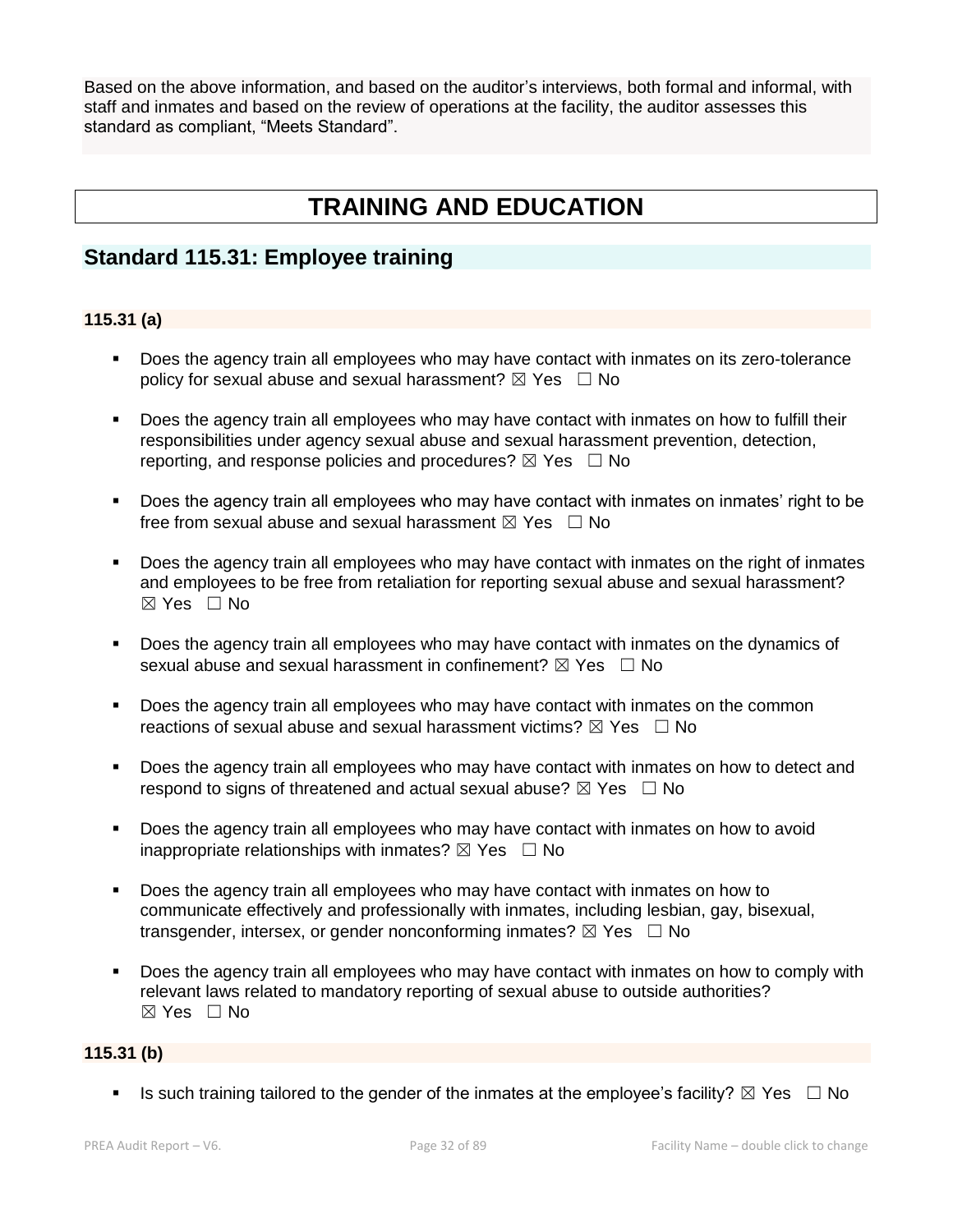**EXECT** Have employees received additional training if reassigned from a facility that houses only male inmates to a facility that houses only female inmates, or vice versa?  $\boxtimes$  Yes  $\Box$  No

# **115.31 (c)**

- Have all current employees who may have contact with inmates received such training?  $\boxtimes$  Yes  $\Box$  No
- **•** Does the agency provide each employee with refresher training every two years to ensure that all employees know the agency's current sexual abuse and sexual harassment policies and procedures?  $\boxtimes$  Yes  $\Box$  No
- In years in which an employee does not receive refresher training, does the agency provide refresher information on current sexual abuse and sexual harassment policies?  $\boxtimes$  Yes  $\Box$  No

# **115.31 (d)**

▪ Does the agency document, through employee signature or electronic verification, that employees understand the training they have received?  $\boxtimes$  Yes  $\Box$  No

## **Auditor Overall Compliance Determination**

- ☒ **Exceeds Standard** (*Substantially exceeds requirement of standards*)
- ☐ **Meets Standard** (*Substantial compliance; complies in all material ways with the standard for the relevant review period*)
- ☐ **Does Not Meet Standard** (*Requires Corrective Action*)

The auditor carefully reviewed this standard and its subsections. Random interviews of security staff on each shift and non-security staff addressed each of the 10 bullets in subsection (a). The auditor reviewed the annual training that all employees receive, which includes testing on PREA. The answers and test results were impressive. This and the agency's efforts to communicate, train and educate reflected a knowledgeable, well-trained, and professional staff. Based on these interviews and responses to the scripted questions; test results; video training and Internet training; and the policies and procedures of Ohio DRC and ToCI, the auditor assesses this standard as compliant, "Exceeds Standard".

The PAQ indicates that, since the last audit, all staff who are employed by the facility and have contact with inmates were trained or retrained on PREA requirements. The PAQ states 414 staff are trained. This training is provided in the form of both annual specialized training, and dedicated segments of the annual in-service training. Further, this is supplemented by specialized video training and reviewing updates and pertinent information.

In addition to the annual training, the auditor also reviewed orientation training, Ohio DRC's goals and objectives of its Annual PREA Review (see standard 115.88), staff training as outlined in policy 79-ISA-01 Prison Rape Elimination, posters and bulletins displayed in staff areas, and importantly, the interactions and communications between staff and inmates while visiting the facility.

Interviews with key staff including the Warden, the Agency PREA Coordinator, the Regional PREA Coordinator, and the Institutional PREA Coordinator were all supportive of the training as provided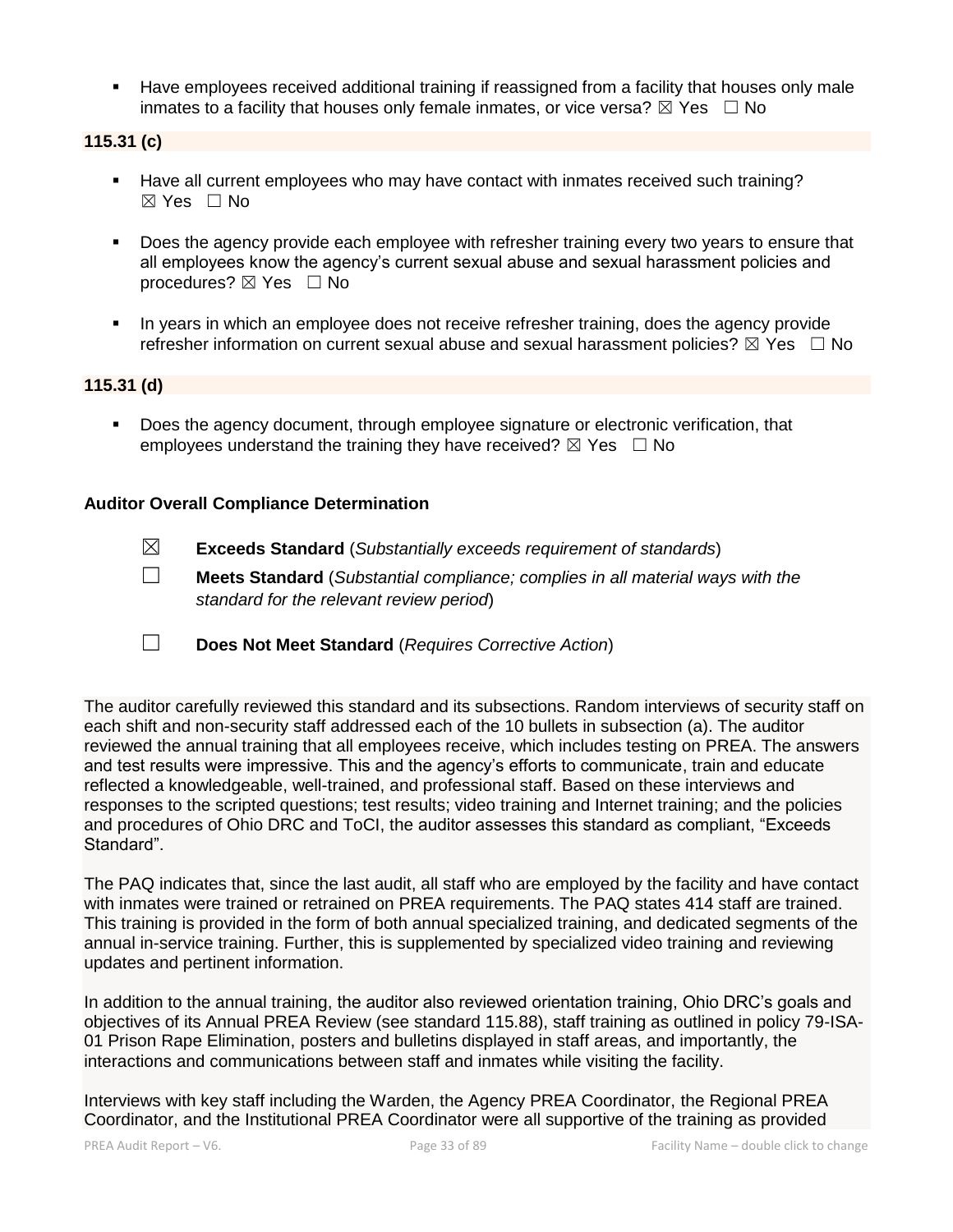within the Ohio DRC. Inmates were also interviewed and were aware of their ability to communicate with staff, the institution, the agency and if need be outside of the agency in order to report sexual abuse and sexual harassment.

Many informal interviews were conducted with both staff and inmates while on site at the facility. Although this is a maximum-security facility, staff and inmates were asked about whether they felt this was a "safe" place referencing incarceration and the comments were generally positive and many of the inmate population appreciated the safeness and security at this maximum-security facility.

Based on the auditor's review and especially the comments received from many of the formal and informal interviews, the auditor assesses employee training standard as compliant, "Exceeds Standard".

# **Standard 115.32: Volunteer and contractor training**

## **115.32 (a)**

■ Has the agency ensured that all volunteers and contractors who have contact with inmates have been trained on their responsibilities under the agency's sexual abuse and sexual harassment prevention, detection, and response policies and procedures?  $\boxtimes$  Yes  $\Box$  No

#### **115.32 (b)**

■ Have all volunteers and contractors who have contact with inmates been notified of the agency's zero-tolerance policy regarding sexual abuse and sexual harassment and informed how to report such incidents (the level and type of training provided to volunteers and contractors shall be based on the services they provide and level of contact they have with inmates)?  $\boxtimes$  Yes  $\Box$  No

# **115.32 (c)**

▪ Does the agency maintain documentation confirming that volunteers and contractors understand the training they have received?  $\boxtimes$  Yes  $\Box$  No

## **Auditor Overall Compliance Determination**

- ☐ **Exceeds Standard** (*Substantially exceeds requirement of standards*)
- ☒ **Meets Standard** (*Substantial compliance; complies in all material ways with the standard for the relevant review period*)

☐ **Does Not Meet Standard** (*Requires Corrective Action*)

All volunteers, interns, and contractors who have contact with inmates have been trained in their responsibilities regarding PREA. They have also been trained in the Ohio DRC policy regarding sexual abuse, sexual harassment, prevention, detection, and response. This training was reviewed by the auditor and was found as

• appropriate in covering PREA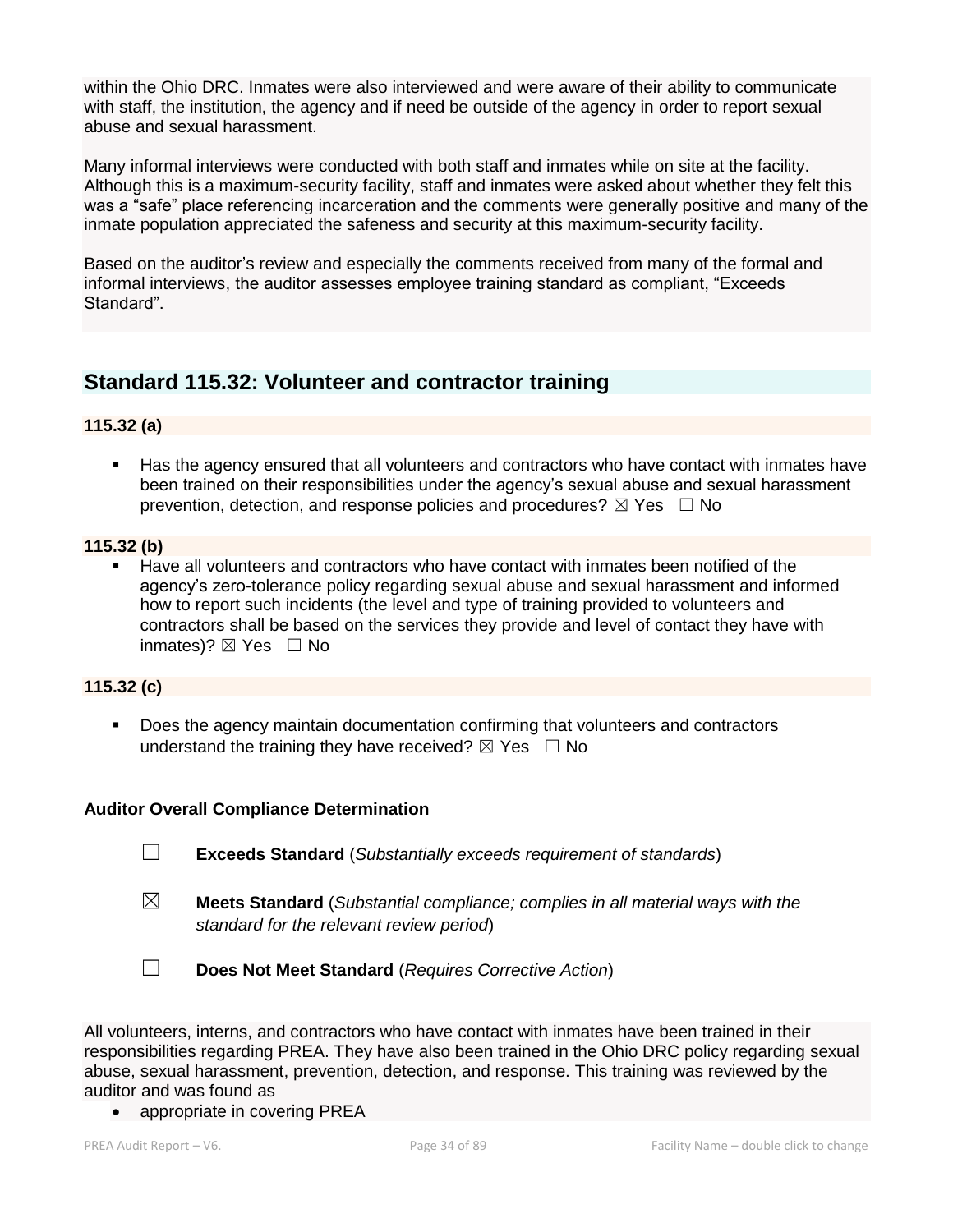- including how to report an incident of sexual abuse
- training logs acknowledging the training (maintained by the facility).

Further, the training acknowledgment form detailed this training including: zero tolerance for abuse and sexual harassment training; sexual harassment prevention and protection training; how to respond to sexual abuse and sexual harassment; the identifiers of possible sexual assault victims; and the legal prohibition on any sexual activity with inmates.

The acknowledgment form is signed by the contractor/volunteer/intern, dated and confirmed by a staff witness signature. It is noted that a test is required of volunteers and contractors regarding sexual abuse/sexual harassment prevention, detection, and response.

The PAQ documents that in the past 12 months 103 volunteers and contractors have been trained regarding PREA.

Based on interviews with volunteers and contractors and based on the review of the training materials this standard is assessed as compliant, "Meets Standard".

# **Standard 115.33: Inmate education**

# **115.33 (a)**

- **•** During intake, do inmates receive information explaining the agency's zero-tolerance policy regarding sexual abuse and sexual harassment?  $\boxtimes$  Yes  $\Box$  No
- During intake, do inmates receive information explaining how to report incidents or suspicions of sexual abuse or sexual harassment?  $\boxtimes$  Yes  $\Box$  No

#### **115.33 (b)**

- Within 30 days of intake, does the agency provide comprehensive education to inmates either in person or through video regarding: Their rights to be free from sexual abuse and sexual harassment?  $\boxtimes$  Yes  $\Box$  No
- Within 30 days of intake, does the agency provide comprehensive education to inmates either in person or through video regarding: Their rights to be free from retaliation for reporting such incidents?  $\boxtimes$  Yes  $\Box$  No
- Within 30 days of intake, does the agency provide comprehensive education to inmates either in person or through video regarding: Agency policies and procedures for responding to such incidents? ☒ Yes ☐ No

#### **115.33 (c)**

- **■** Have all inmates received the comprehensive education referenced in 115.33(b)?  $\boxtimes$  Yes  $\Box$ No
- Bo inmates receive education upon transfer to a different facility to the extent that the policies and procedures of the inmate's new facility differ from those of the previous facility? ☒ Yes ☐ No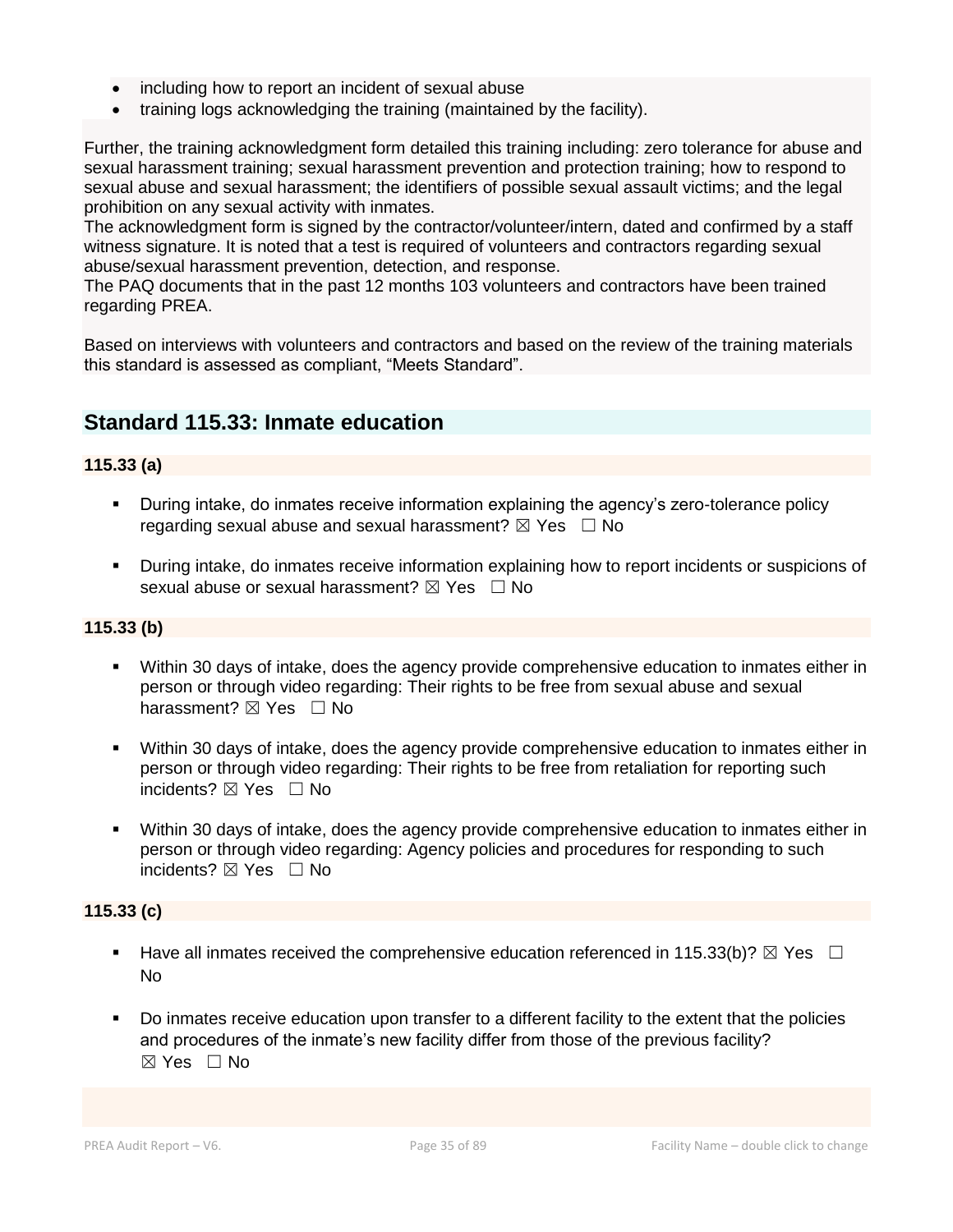- Does the agency provide inmate education in formats accessible to all inmates including those who are limited English proficient?  $\boxtimes$  Yes  $\Box$  No
- Does the agency provide inmate education in formats accessible to all inmates including those who are deaf?  $\boxtimes$  Yes  $\Box$  No
- Does the agency provide inmate education in formats accessible to all inmates including those who are visually impaired?  $\boxtimes$  Yes  $\Box$  No
- Does the agency provide inmate education in formats accessible to all inmates including those who are otherwise disabled?  $\boxtimes$  Yes  $\Box$  No
- Does the agency provide inmate education in formats accessible to all inmates including those who have limited reading skills?  $\boxtimes$  Yes  $\Box$  No

#### **115.33 (e)**

▪ Does the agency maintain documentation of inmate participation in these education sessions?  $\boxtimes$  Yes  $\Box$  No

#### **115.33 (f)**

**•** In addition to providing such education, does the agency ensure that key information is continuously and readily available or visible to inmates through posters, inmate handbooks, or other written formats?  $\boxtimes$  Yes  $\Box$  No

#### **Auditor Overall Compliance Determination**

- ☐ **Exceeds Standard** (*Substantially exceeds requirement of standards*)
- ☒ **Meets Standard** (*Substantial compliance; complies in all material ways with the standard for the relevant review period*)
- ☐ **Does Not Meet Standard** (*Requires Corrective Action*)

Inmate education is directed such that at intake all inmates are made aware of the zero-tolerance policy of the Ohio DRC. Further, all inmates are directed on how to report incidents or suspicions of sexual abuse or sexual harassment. This information is disseminated immediately upon arrival at ToCI.

The auditor also carefully reviewed this standard 115.33 and its subsections that direct training of inmates within 30 days of intake. Inmates are given information regarding zero-tolerance and how to report and additionally, within these first 30 days, educated on their rights to be free from sexual abuse and retaliation for reporting sexual abuse and sexual harassment; how important the zero-tolerance policy is in helping eliminate rape in prison, and how important it is to report sexual abuse. The Pre-Audit Questionnaire (PAQ) indicates that in the past 12 months, 486 inmates at ToCI were educated on this information at intake. This information is also available in formats accessible to all inmates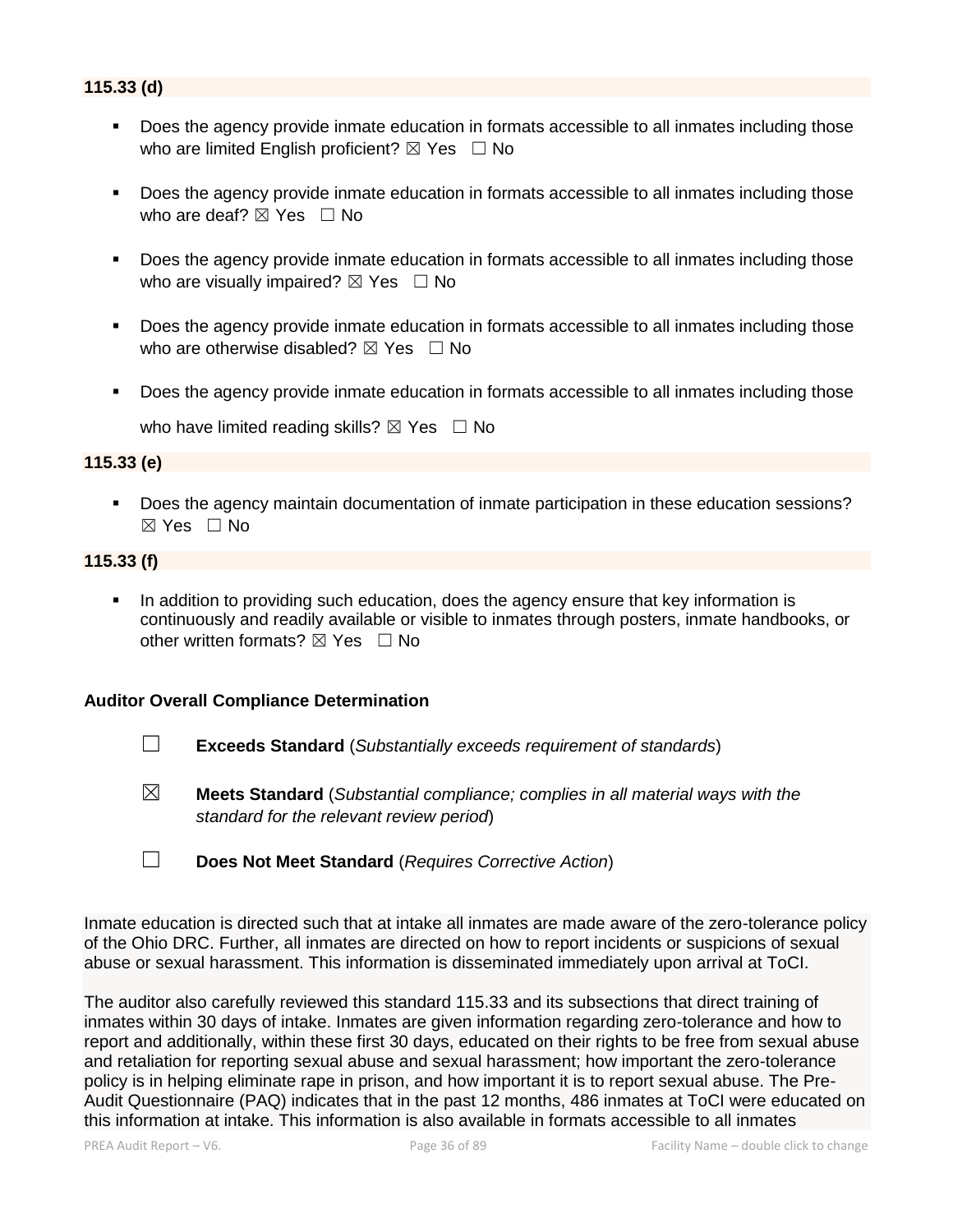including those who are limited English proficient, deaf, visually impaired, or otherwise disabled and have limited reading skills.

The auditor reviewed the policies and procedures, interviewed staff and inmates concerning the above PREA education, and based on that review, finds this standard compliant, "Meets Standard".

## **Standard 115.34: Specialized training: Investigations**

## **115.34 (a)**

In addition to the general training provided to all employees pursuant to §115.31, does the agency ensure that, to the extent the agency itself conducts sexual abuse investigations, its investigators receive training in conducting such investigations in confinement settings? (N/A if the agency does not conduct any form of administrative or criminal sexual abuse investigations. See 115.21(a).)  $\boxtimes$  Yes  $\Box$  No  $\Box$  NA

### **115.34 (b)**

- Does this specialized training include techniques for interviewing sexual abuse victims? (N/A if the agency does not conduct any form of administrative or criminal sexual abuse investigations. See 115.21(a).)  $\boxtimes$  Yes  $\Box$  No  $\Box$  NA
- Does this specialized training include proper use of Miranda and Garrity warnings? (N/A if the agency does not conduct any form of administrative or criminal sexual abuse investigations. See 115.21(a).)  $\boxtimes$  Yes  $\Box$  No  $\Box$  NA
- Does this specialized training include sexual abuse evidence collection in confinement settings? (N/A if the agency does not conduct any form of administrative or criminal sexual abuse investigations. See 115.21(a).)  $\boxtimes$  Yes  $\Box$  No  $\Box$  NA
- Does this specialized training include the criteria and evidence required to substantiate a case for administrative action or prosecution referral? (N/A if the agency does not conduct any form of administrative or criminal sexual abuse investigations. See 115.21(a).)  $\boxtimes$  Yes  $\Box$  No  $\Box$  NA

### **115.34 (c)**

Does the agency maintain documentation that agency investigators have completed the required specialized training in conducting sexual abuse investigations? (N/A if the agency does not conduct any form of administrative or criminal sexual abuse investigations. See 115.21(a).)  $\boxtimes$  Yes  $\Box$  No  $\Box$  NA

## **115.34 (d)**

**E** Auditor is not required to audit this provision.

### **Auditor Overall Compliance Determination**



☐ **Exceeds Standard** (*Substantially exceeds requirement of standards*)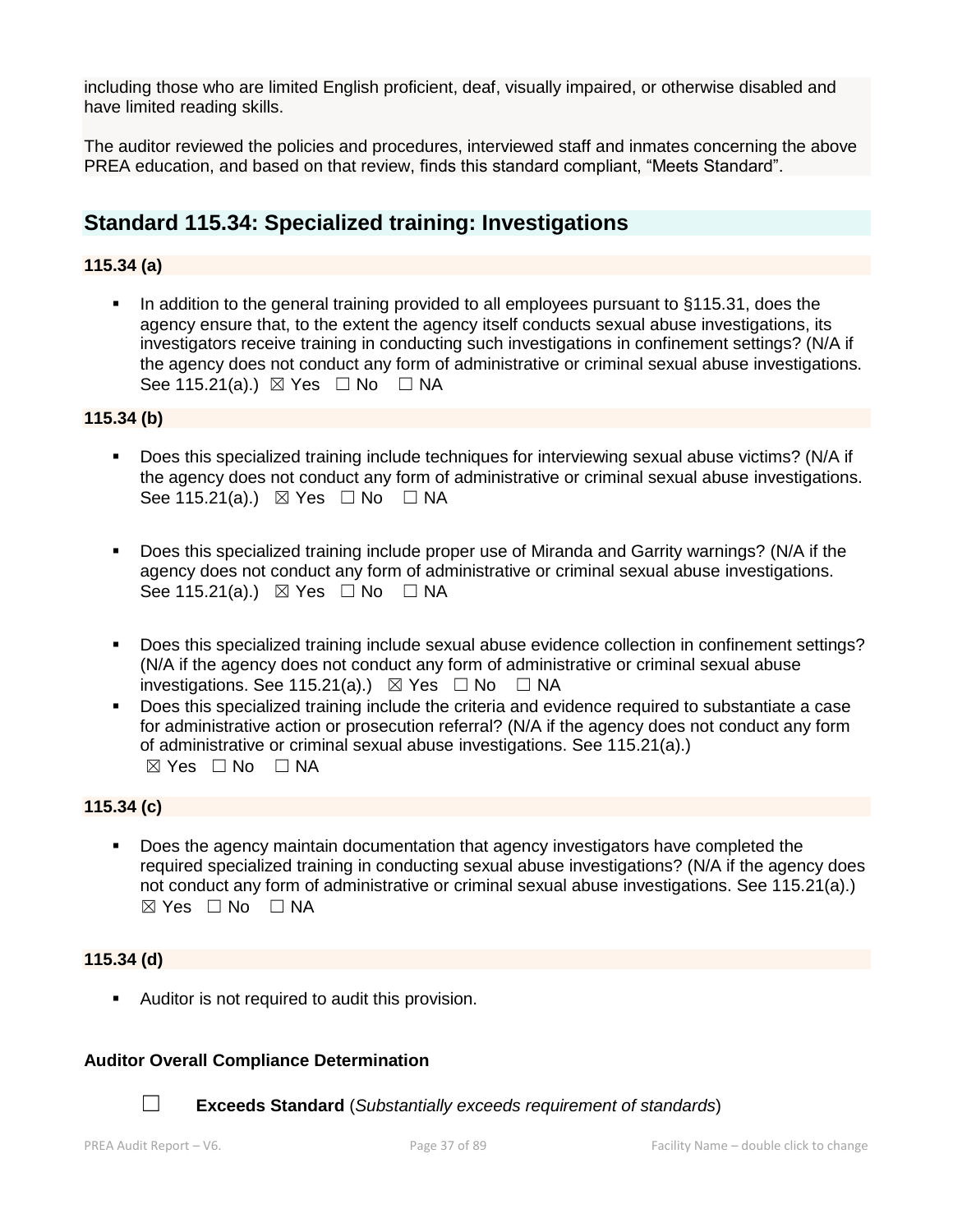- ☒ **Meets Standard** (*Substantial compliance; complies in all material ways with the standard for the relevant review period*)
- ☐ **Does Not Meet Standard** (*Requires Corrective Action*)

Specialized training for those investigators that handle investigations is accomplished by the Ohio DRC, using training from the National Institute of Corrections (NIC); specialized Ohio DRC PREA investigative training; and specialized consultant training. Training, in the three areas mentioned above is extended to the Institutional Investigators and the Ohio State Highway Patrol. The OSHP has an office and a trooper stationed at the Toledo Correctional Institution to assist with criminal investigations. The PAQ indicates two ToCI staff have been trained and completed the required training. Documentation is shown for both the Institutional Investigators and the Ohio State Highway Patrol.

The auditor reviewed training logs, training certificates, and the Memorandum of Understanding (MOU) between the Ohio DRC and the Ohio State Highway Patrol concerning the cooperative effort in helping eliminate rape in prison.

The auditor interviewed the OSHP Criminal Investigator assigned to Toledo Correctional Institution. His remarks and review concerning ToCI and its compliance with PREA was very positive.

Based on the auditor's review of training records, training curriculum, investigations, and based on the interview with the OSHP and administrative staff, the auditor assesses this standard as compliant, "Meets Standard".

## **Standard 115.35: Specialized training: Medical and mental health care**

## **115.35 (a)**

- Does the agency ensure that all full- and part-time medical and mental health care practitioners who work regularly in its facilities have been trained in how to detect and assess signs of sexual abuse and sexual harassment? (N/A if the agency does not have any full- or part-time medical or mental health care practitioners who work regularly in its facilities.)  $\boxtimes$  Yes  $\Box$  No  $\Box$  NA
- Does the agency ensure that all full- and part-time medical and mental health care practitioners who work regularly in its facilities have been trained in how to preserve physical evidence of sexual abuse? (N/A if the agency does not have any full- or part-time medical or mental health care practitioners who work regularly in its facilities.)  $\boxtimes$  Yes  $\Box$  No  $\Box$  NA
- Does the agency ensure that all full- and part-time medical and mental health care practitioners who work regularly in its facilities have been trained in how to respond effectively and professionally to victims of sexual abuse and sexual harassment? (N/A if the agency does not have any full- or part-time medical or mental health care practitioners who work regularly in its facilities.) ⊠ Yes □ No □ NA
- Does the agency ensure that all full- and part-time medical and mental health care practitioners who work regularly in its facilities have been trained in how and to whom to report allegations or suspicions of sexual abuse and sexual harassment? (N/A if the agency does not have any fullor part-time medical or mental health care practitioners who work regularly in its facilities.)  $\boxtimes$  Yes  $\Box$  No  $\Box$  NA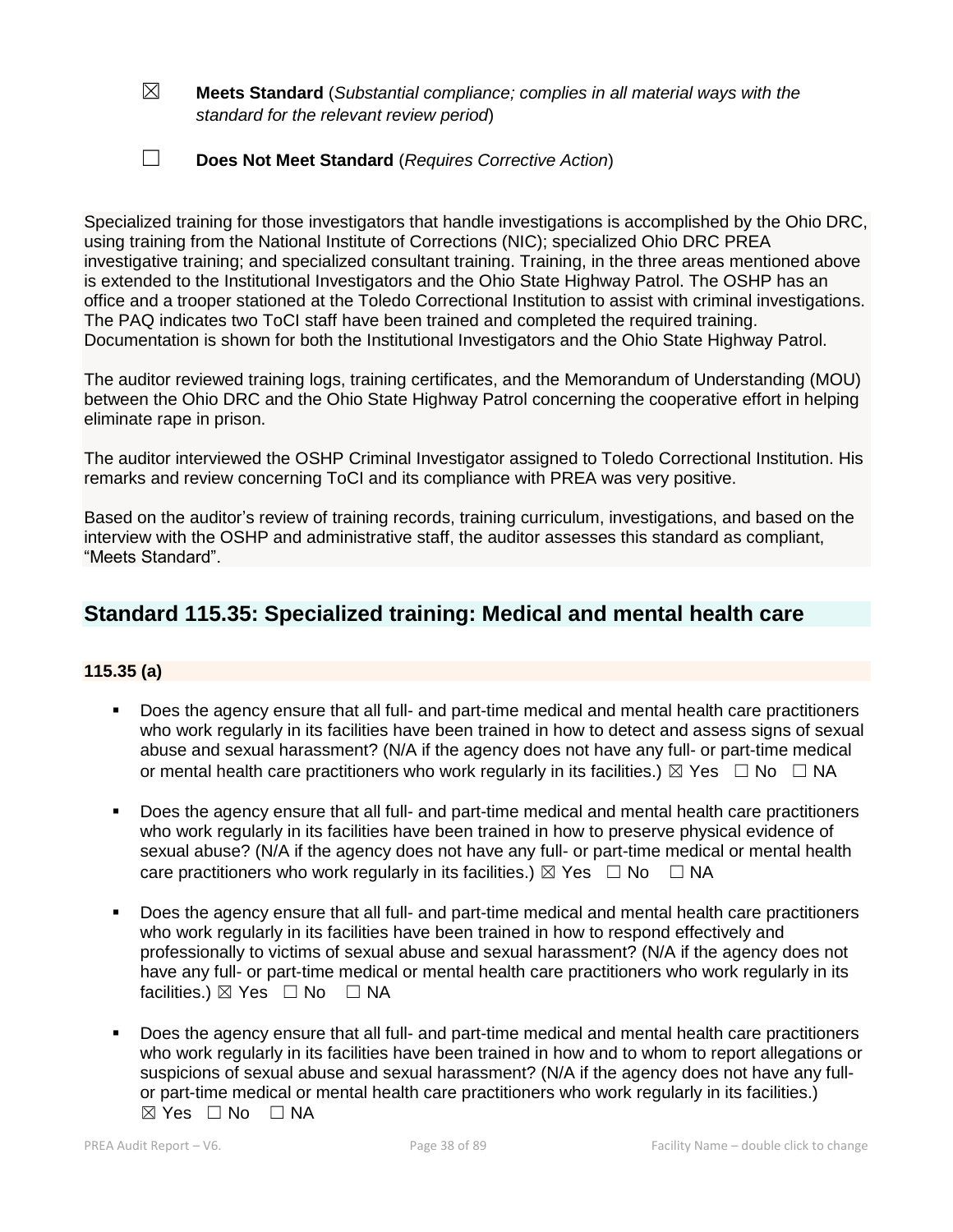## **115.35 (b)**

If medical staff employed by the agency conduct forensic examinations, do such medical staff receive appropriate training to conduct such examinations? (N/A if agency medical staff at the facility do not conduct forensic exams *or* the agency does not employ medical staff.)  $\Box$  Yes  $\Box$  No  $\boxtimes$  NA

### **115.35 (c)**

▪ Does the agency maintain documentation that medical and mental health practitioners have received the training referenced in this standard either from the agency or elsewhere? (N/A if the agency does not have any full- or part-time medical or mental health care practitioners who work regularly in its facilities.)  $\boxtimes$  Yes  $\Box$  No  $\Box$  NA

### **115.35 (d)**

- Do medical and mental health care practitioners employed by the agency also receive training mandated for employees by §115.31? (N/A if the agency does not have any full- or part-time medical or mental health care practitioners employed by the agency.)  $\boxtimes$  Yes  $\Box$  No  $\Box$  NA
- Do medical and mental health care practitioners contracted by or volunteering for the agency also receive training mandated for contractors and volunteers by §115.32? (N/A if the agency does not have any full- or part-time medical or mental health care practitioners contracted by or volunteering for the agency.)  $\boxtimes$  Yes  $\Box$  No  $\Box$  NA

### **Auditor Overall Compliance Determination**

- ☐ **Exceeds Standard** (*Substantially exceeds requirement of standards*)
- ☒ **Meets Standard** (*Substantial compliance; complies in all material ways with the standard for the relevant review period*)
- ☐ **Does Not Meet Standard** (*Requires Corrective Action*)

To establish overall compliance for specialized training of medical staff, the auditor reviewed policy 79- ISA-01 Prison Rape Elimination; reviewed contractor orientation; infirmary and mental health training; and the PREA medical/mental health supplemental video. Other documents included:

- Medical and Mental Health Excel sheets; documenting course name, employee name, job title and course completion date.
- PREA Training Session Report
- Memo indicating that Toledo Correctional Institution utilizes St. Vincent Mercy Medical Center in the event of an inmate sexual abuse incident. And that "forensic exams are conducted by SAFE/SANEs nurses at the center".
- Specialized training Medical and Mental Health Roster fiscal year 2019
- PREA Medical and Mental Health Test (including pre-test information)
- All staff PREA training roster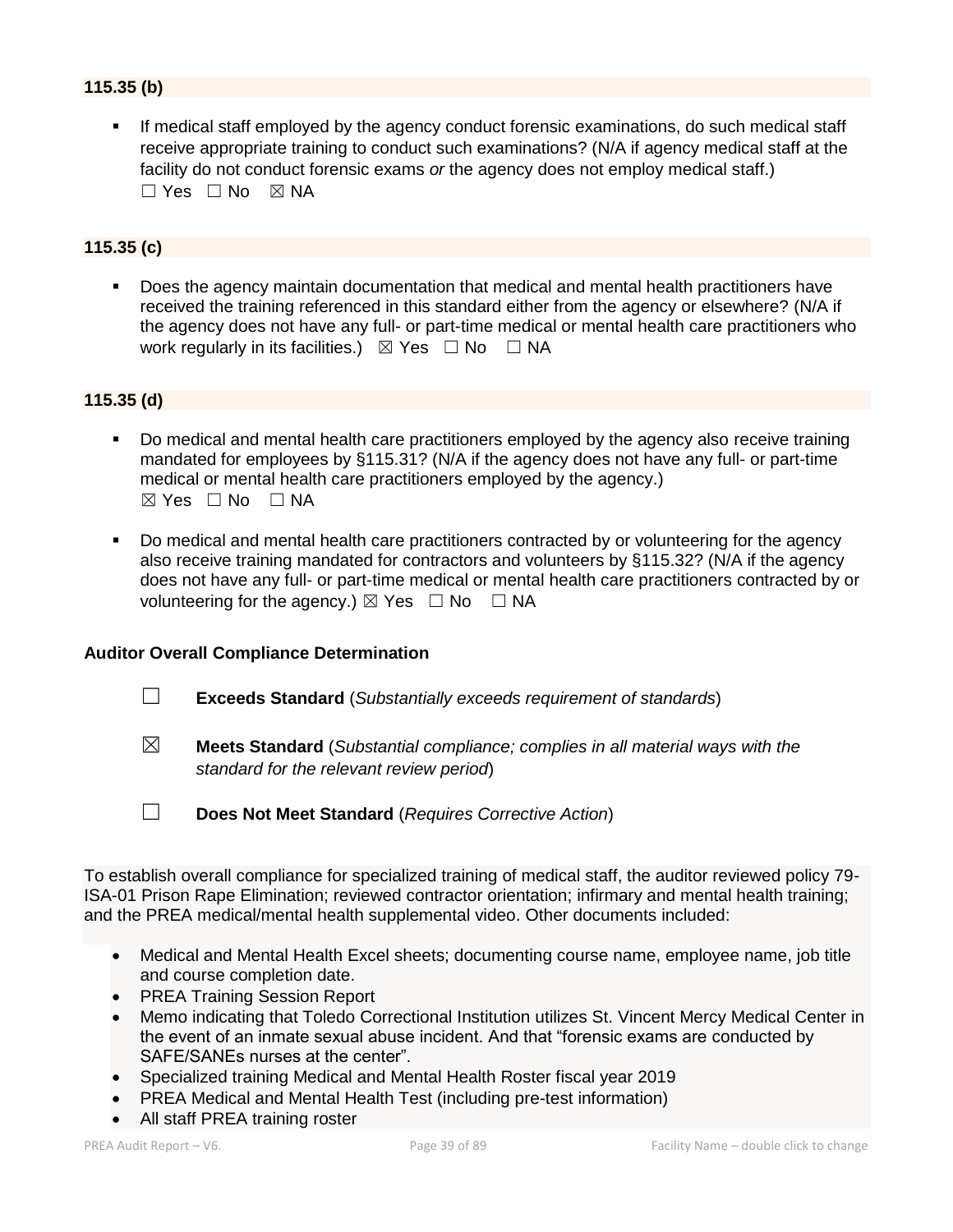• Contractor/volunteer/intern training acknowledgment form

The above bullet points were electronic file folders concerning this standard 115.35 and were reviewed by the auditor to help assess compliance for this standard.

During the on-site audit, the auditor reviewed health care operations and interviewed staff and inmates about healthcare that was extended to the inmate population. One of the scripted questions asked of staff included whether or not health care was comparable to the local community and without exception all interviewed indicated that the health care was comparable to the community or better.

Staff were knowledgeable, professional, and impressive when discussing PREA with the auditor.

Based on the above information, review of documents (electronic files) and interviews with staff and inmates, the auditor assesses this standard as compliant, "Meets Standard".

# **SCREENING FOR RISK OF SEXUAL VICTIMIZATION AND ABUSIVENESS**

## **Standard 115.41: Screening for risk of victimization and abusiveness**

## **115.41 (a)**

- Are all inmates assessed during an intake screening for their risk of being sexually abused by other inmates or sexually abusive toward other inmates?  $\boxtimes$  Yes  $\Box$  No
- Are all inmates assessed upon transfer to another facility for their risk of being sexually abused by other inmates or sexually abusive toward other inmates?  $\boxtimes$  Yes  $\Box$  No

## **115.41 (b)**

▪ Do intake screenings ordinarily take place within 72 hours of arrival at the facility?  $\boxtimes$  Yes  $\Box$  No

## **115.41 (c)**

■ Are all PREA screening assessments conducted using an objective screening instrument? ☒ Yes ☐ No

## **115.41 (d)**

- Does the intake screening consider, at a minimum, the following criteria to assess inmates for risk of sexual victimization: (1) Whether the inmate has a mental, physical, or developmental disability?  $\boxtimes$  Yes  $\Box$  No
- Does the intake screening consider, at a minimum, the following criteria to assess inmates for risk of sexual victimization: (2) The age of the inmate?  $\boxtimes$  Yes  $\Box$  No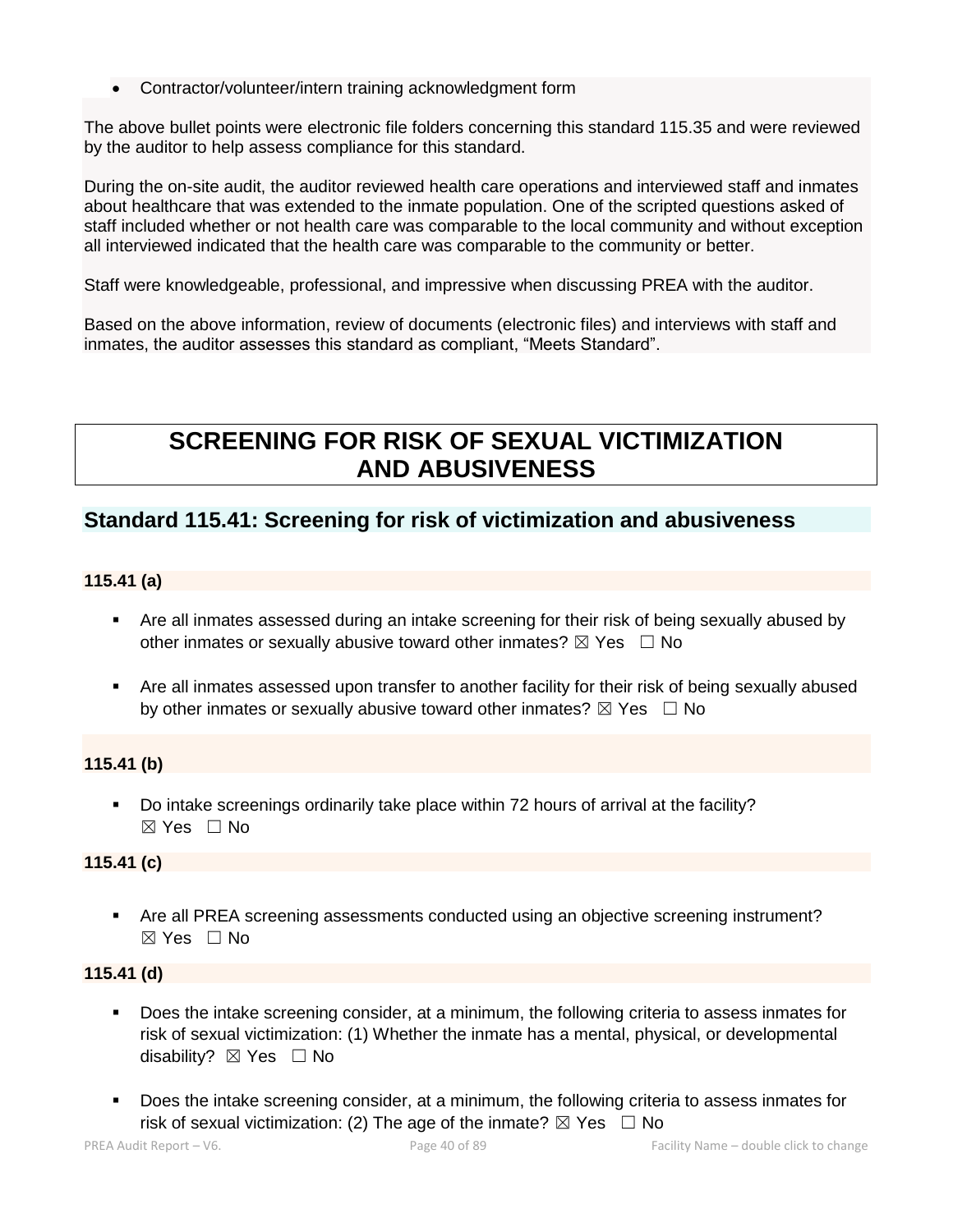- Does the intake screening consider, at a minimum, the following criteria to assess inmates for risk of sexual victimization: (3) The physical build of the inmate?  $\boxtimes$  Yes  $\Box$  No
- Does the intake screening consider, at a minimum, the following criteria to assess inmates for risk of sexual victimization: (4) Whether the inmate has previously been incarcerated? ☒ Yes ☐ No
- Does the intake screening consider, at a minimum, the following criteria to assess inmates for risk of sexual victimization: (5) Whether the inmate's criminal history is exclusively nonviolent? ☒ Yes ☐ No
- Does the intake screening consider, at a minimum, the following criteria to assess inmates for risk of sexual victimization: (6) Whether the inmate has prior convictions for sex offenses against an adult or child?  $\boxtimes$  Yes  $\Box$  No
- Does the intake screening consider, at a minimum, the following criteria to assess inmates for risk of sexual victimization: (7) Whether the inmate is or is perceived to be gay, lesbian, bisexual, transgender, intersex, or gender nonconforming (the facility affirmatively asks the inmate about his/her sexual orientation and gender identity AND makes a subjective determination based on the screener's perception whether the inmate is gender non-conforming or otherwise may be perceived to be LGBTI)?  $\boxtimes$  Yes  $\Box$  No
- Does the intake screening consider, at a minimum, the following criteria to assess inmates for risk of sexual victimization: (8) Whether the inmate has previously experienced sexual victimization? **⊠** Yes □ No
- Does the intake screening consider, at a minimum, the following criteria to assess inmates for risk of sexual victimization: (9) The inmate's own perception of vulnerability?  $\boxtimes$  Yes  $\Box$  No
- Does the intake screening consider, at a minimum, the following criteria to assess inmates for risk of sexual victimization: (10) Whether the inmate is detained solely for civil immigration purposes? ⊠ Yes □ No

## **115.41 (e)**

- **■** In assessing inmates for risk of being sexually abusive, does the initial PREA risk screening consider, as known to the agency, prior acts of sexual abuse?  $\boxtimes$  Yes  $\Box$  No
- In assessing inmates for risk of being sexually abusive, does the initial PREA risk screening consider, as known to the agency, prior convictions for violent offenses?  $\boxtimes$  Yes  $\Box$  No
- **•** In assessing inmates for risk of being sexually abusive, does the initial PREA risk screening consider, as known to the agency, history of prior institutional violence or sexual abuse? ☒ Yes ☐ No

## **115.41 (f)**

▪ Within a set time period not more than 30 days from the inmate's arrival at the facility, does the facility reassess the inmate's risk of victimization or abusiveness based upon any additional, relevant information received by the facility since the intake screening?  $\boxtimes$  Yes  $\Box$  No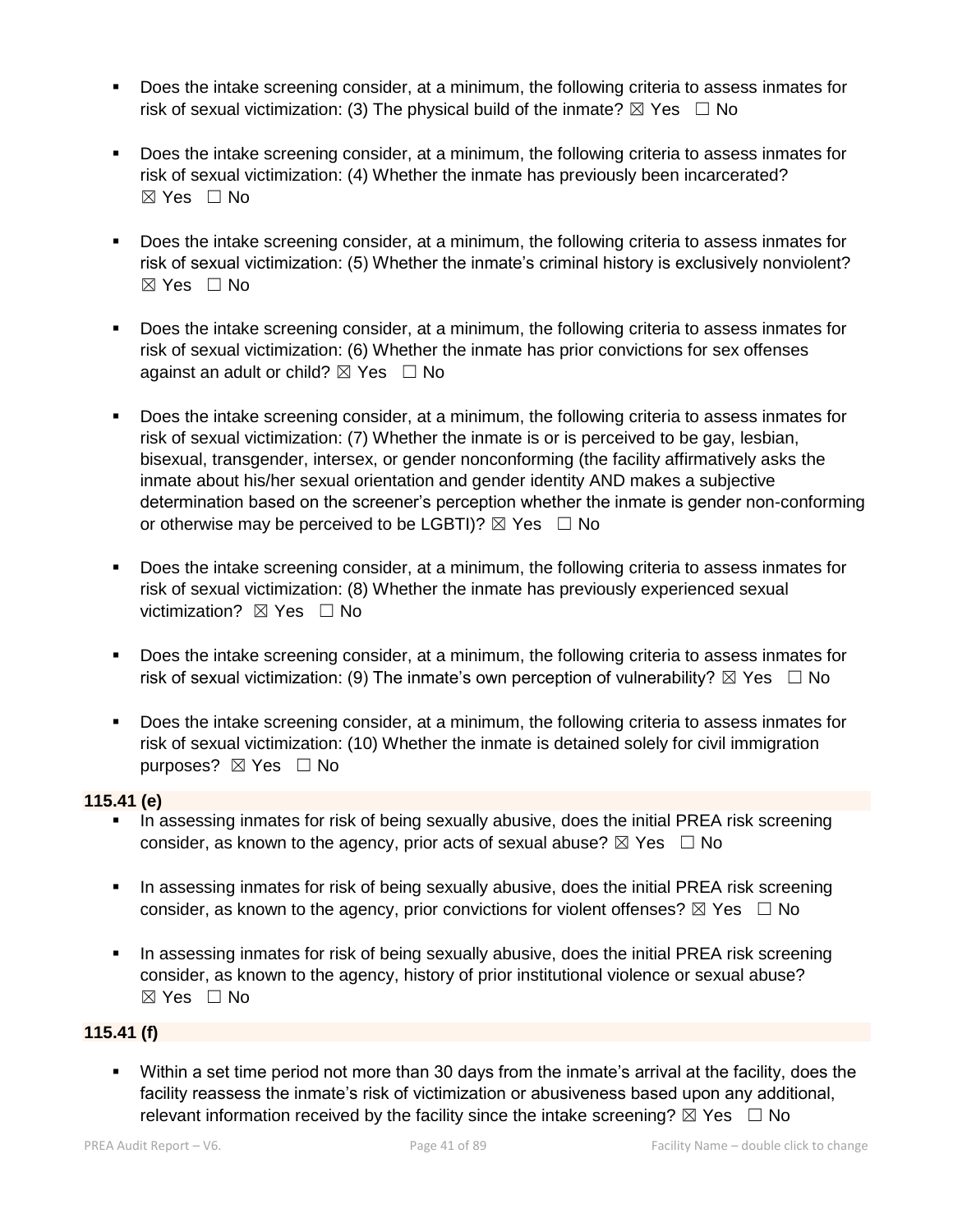- **•** Does the facility reassess an inmate's risk level when warranted due to a referral?  $\boxtimes$ Yes □ No
- **•** Does the facility reassess an inmate's risk level when warranted due to a request?  $\boxtimes$ Yes □ No
- Does the facility reassess an inmate's risk level when warranted due to an incident of sexual abuse? ⊠ Yes □ No
- Does the facility reassess an inmate's risk level when warranted due to receipt of additional information that bears on the inmate's risk of sexual victimization or abusiveness?  $\boxtimes$  Yes  $\Box$  No

### **115.41 (h)**

**EXECT** Is it the case that inmates are not ever disciplined for refusing to answer, or for not disclosing complete information in response to, questions asked pursuant to paragraphs (d)(1), (d)(7), (d)(8), or (d)(9) of this section?  $\boxtimes$  Yes  $\Box$  No

### **115.41 (i)**

Has the agency implemented appropriate controls on the dissemination within the facility of responses to questions asked pursuant to this standard in order to ensure that sensitive information is not exploited to the inmate's detriment by staff or other inmates?  $\boxtimes$  Yes  $\Box$  No

### **Auditor Overall Compliance Determination**

- ☒ **Exceeds Standard** (*Substantially exceeds requirement of standards*)
- ☐ **Meets Standard** (*Substantial compliance; complies in all material ways with the standard for the relevant review period*)
- ☐ **Does Not Meet Standard** (*Requires Corrective Action*)

The PREA Assessment Process for the Ohio DRC is described in a memo to the PREA auditors, from the Agency PREA Coordinator which is quoted as follows: "Upon admission to any facility, all inmates are immediately assessed by our Medical Department. The assigned nurse initiates the assessment and completes the first screen. The assessment is then put into a queue for the Case Managers. The Case Managers check their "in progress" assessments and complete the second screen. The assessment then goes into the Unit Manager queue. The Unit Managers check their "Pending UM" cases and determine if the inmate does not need a PREA Classification or they recommend a classification listed below to the Unit Management Chief: Victim (high risk) Abuser (high risk) Potential Victim Potential Abuser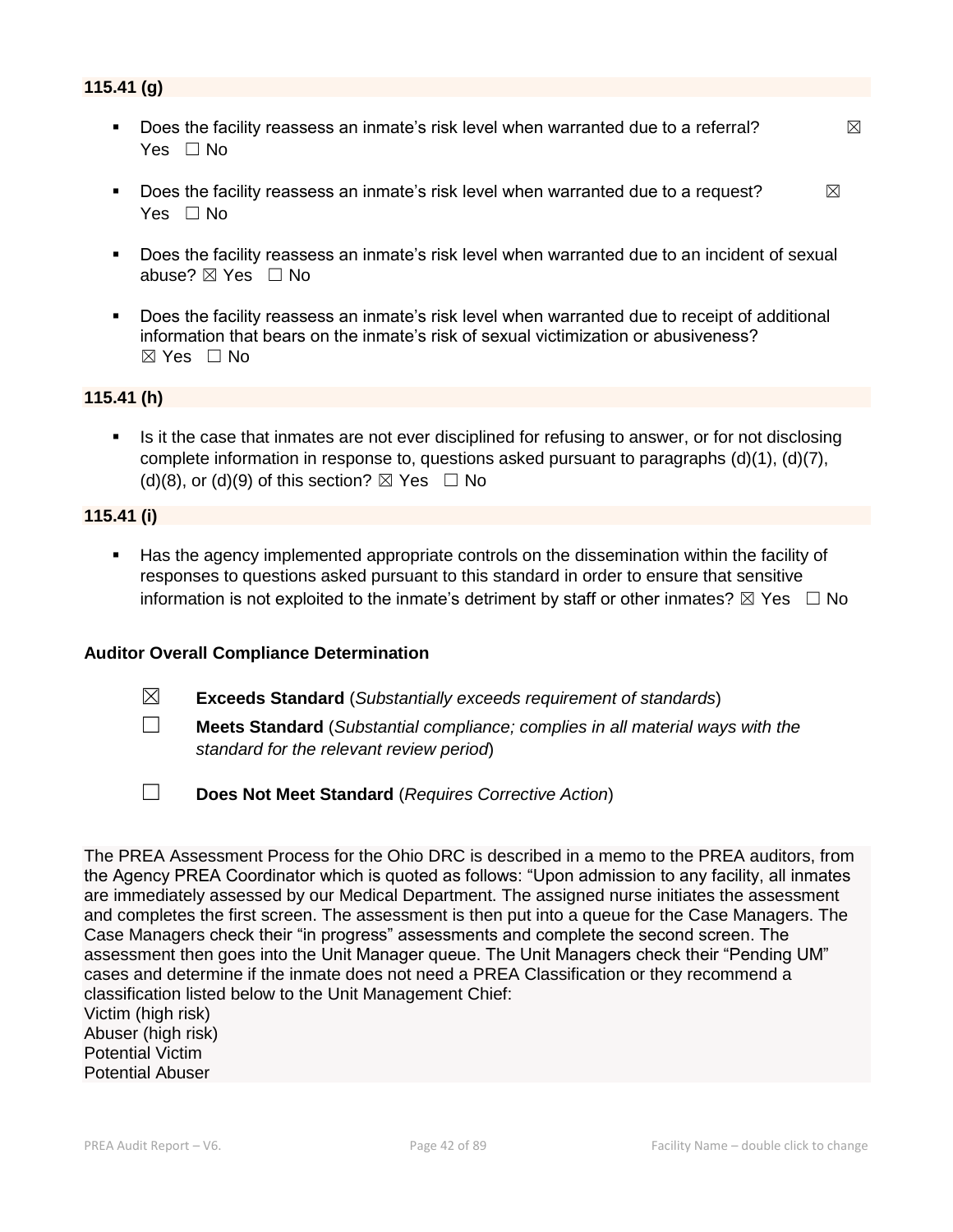If a PREA classification is recommended, the UMC determines the final classification and develops the PREA Accommodation Strategy with the Unit Management Team. This strategy will address housing, programs, work and education with the goal of keeping the inmates safe.

All transgender and intersex inmates are referred to the PREA Accommodation Strategy Team. This team is chaired by the PREA Compliance Manager and includes the Unit Team, Medical and Mental Health, this team will meet with the inmate to discuss his/her views and develop a PREA Accommodation Strategy." (The auditor knows this is a long quote but this supplemental information clearly influenced the auditor in making an "exceeds" determination for Standard 115.41).

The PREA auditor reviewed the Ohio DRC assessment process and believes that the agency and Toledo Correctional Institution have made significant strides in helping eliminate rape in prison and to change the prison culture that so long ignored/denied or overlooked sexual abuse in many of its facilities.

During the preaudit and on-site visit, the auditor used the following electronic files to help assess compliance for this standard:

1) Inmate Transfer List (noting admission and/or reception)

2) PREA Assessment Process (documentation of 72 hour reviews/notification)

3) PREA Assessment Process (noting history of institutional violence, history of institutional sexual abuse, and conviction for violent felony)

- 4) Inmate Transfer List (noting 30 day assessment timeframes)
- 5) Incident Report (notification and information of sexual assault)

6) Statement of Fact (ToCI, "did not have any substantiated sexual abuse cases during the audit cycle January 1, 2019 to December 31, 2019")

7) policy 79-ISA-04 PREA Risk Assessment and Accommodation Strategies (addressing sensitive assessment information, prohibiting discipline for not answering or not disclosing complete information reference disabilities, gender perception, and previous sexual victimization).

This information further emphasized the thoroughness which Ohio DRC assesses and classifies its inmate population.

The auditor also reviewed policy 79-ISA-04 PREA Risk Assessment and Accommodation Strategies that directs inmates be screened by medical personnel during the reception process and that 72 hour time frames are established to complete the screening by Unit Management upon arrival at the inmates assigned facility. Further, no sooner than 15 calendar days but no later than 30 calendar days an inmate shall be reassessed under certain conditions (additional, relevant information). The inmate will be present at this reassessment. Special screenings are also addressed in this policy (i.e. substantial risk of imminent abuse).

The Pre-Audit Questionnaire (PAQ) indicated that within the past 12 months, 486 inmates whose length of stay was for 72 hours or more were screened within 72 hours of their entry into the facility for the risk of sexual victimization or risk of sexually abusing other inmates.

The auditor interviewed numerous staff and inmates concerning this assessment process and it is obvious that there is individual treatment of the inmate population, and that the Unit Management Teams and all staff work hard, not only to assess the inmates but to assist with the goal of eliminating rape in prison. Ohio DRC does timely assessments.

Based on the interviews with staff and inmates, based on the quality of the screening instrument, based on the fact that the instrument is a multidisciplinary format beginning with the review by Medical and Mental Health staff, followed by Unit Management staff, and appropriate Security staff, and based on the Ohio DRC Departmental Offender Tracking System (DOTS) the auditor assesses this standard as compliant "Exceeds Standard".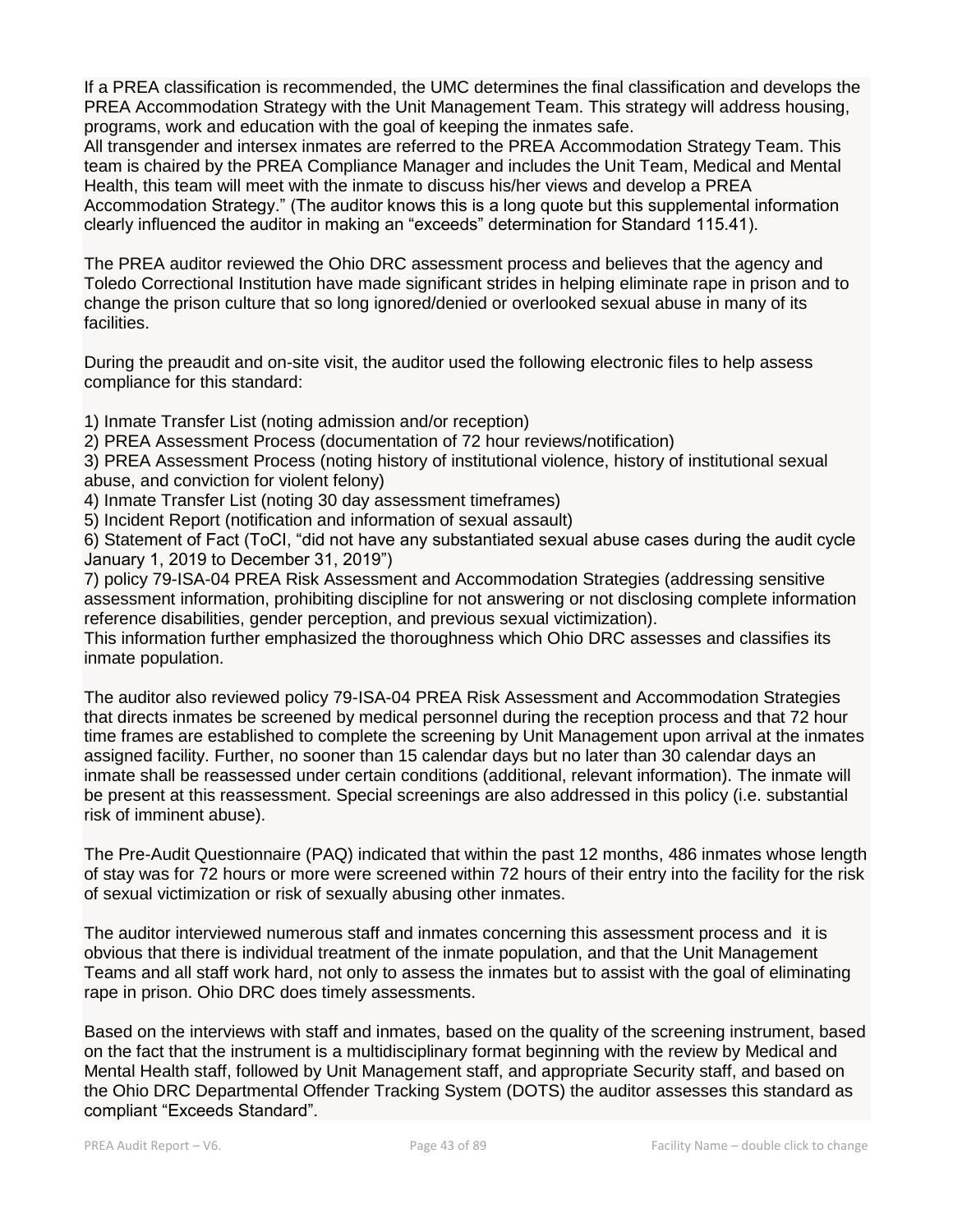## **Standard 115.42: Use of screening information**

### **115.42 (a)**

- Does the agency use information from the risk screening required by § 115.41, with the goal of keeping separate those inmates at high risk of being sexually victimized from those at high risk of being sexually abusive, to inform: Housing Assignments?  $\boxtimes$  Yes  $\Box$  No
- Does the agency use information from the risk screening required by § 115.41, with the goal of keeping separate those inmates at high risk of being sexually victimized from those at high risk of being sexually abusive, to inform: Bed assignments?  $\boxtimes$  Yes  $\Box$  No
- Does the agency use information from the risk screening required by § 115.41, with the goal of keeping separate those inmates at high risk of being sexually victimized from those at high risk of being sexually abusive, to inform: Work Assignments?  $\boxtimes$  Yes  $\Box$  No
- Does the agency use information from the risk screening required by § 115.41, with the goal of keeping separate those inmates at high risk of being sexually victimized from those at high risk of being sexually abusive, to inform: Education Assignments?  $\boxtimes$  Yes  $\Box$  No
- Does the agency use information from the risk screening required by § 115.41, with the goal of keeping separate those inmates at high risk of being sexually victimized from those at high risk of being sexually abusive, to inform: Program Assignments?  $\boxtimes$  Yes  $\Box$  No

### **115.42 (b)**

**•** Does the agency make individualized determinations about how to ensure the safety of each inmate? ☒ Yes ☐ No

## **115.42 (c)**

- When deciding whether to assign a transgender or intersex inmate to a facility for male or female inmates, does the **agency** consider, on a case-by-case basis whether a placement would ensure the inmate's health and safety, and whether a placement would present management or security problems (NOTE: if an agency by policy or practice assigns inmates to a male or female facility on the basis of anatomy alone, that agency is not in compliance with this standard)?  $\boxtimes$  Yes  $\Box$  No
- **When making housing or other program assignments for transgender or intersex inmates, does** the agency consider on a case-by-case basis whether a placement would ensure the inmate's health and safety, and whether a placement would present management or security problems? ☒ Yes ☐ No

### **115.42 (d)**

**EXP** Are placement and programming assignments for each transgender or intersex inmate reassessed at least twice each year to review any threats to safety experienced by the inmate?  $\boxtimes$  Yes  $\Box$  No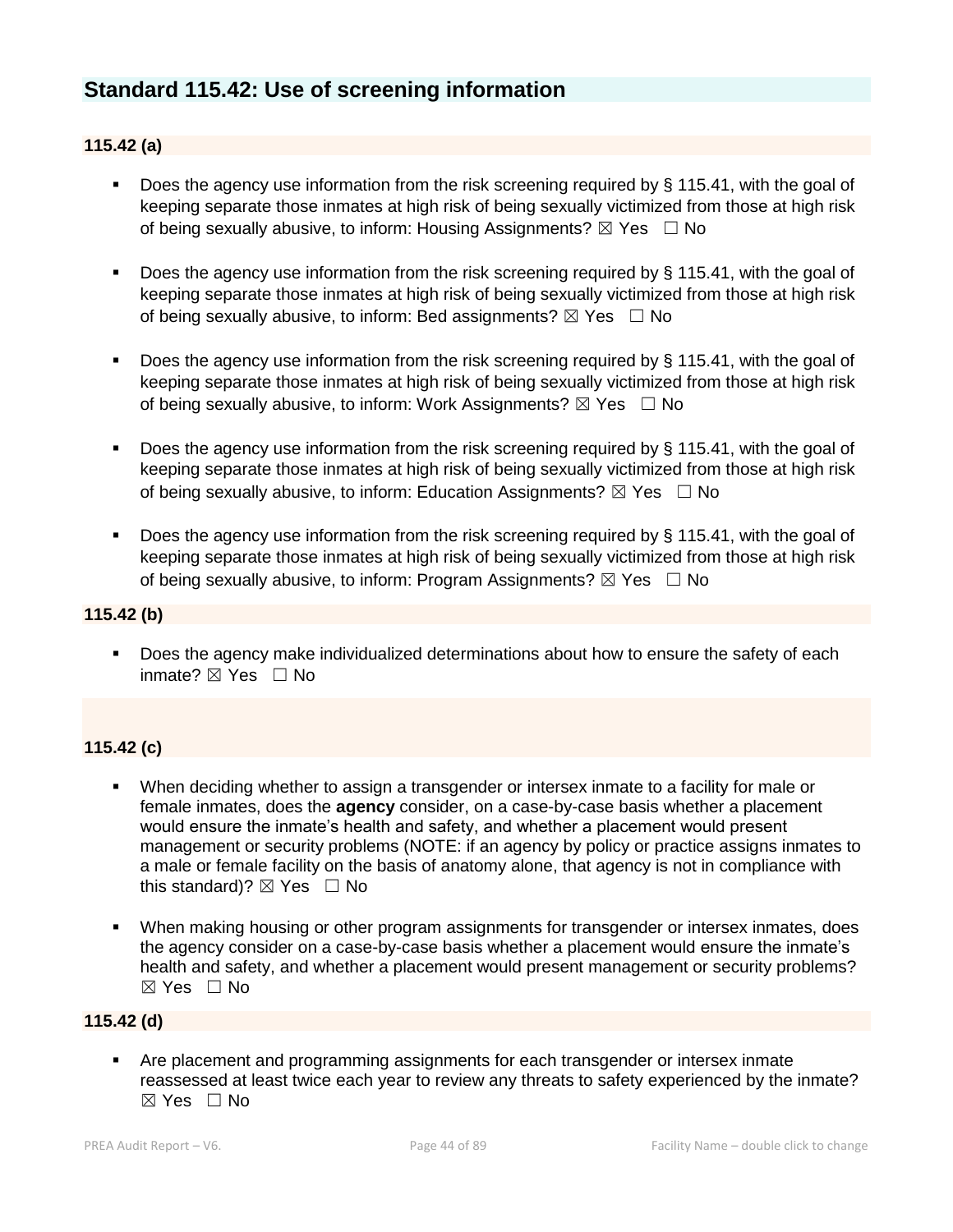## **115.42 (e)**

■ Are each transgender or intersex inmate's own views with respect to his or her own safety given serious consideration when making facility and housing placement decisions and programming assignments? ⊠ Yes □ No

## **115.42 (f)**

**•** Are transgender and intersex inmates given the opportunity to shower separately from other inmates? **⊠** Yes □ No

### **115.42 (g)**

- Unless placement is in a dedicated facility, unit, or wing established in connection with a consent decree, legal settlement, or legal judgment for the purpose of protecting lesbian, gay, bisexual, transgender, or intersex inmates, does the agency always refrain from placing: lesbian, gay, and bisexual inmates in dedicated facilities, units, or wings solely on the basis of such identification or status? (N/A if the agency has a dedicated facility, unit, or wing solely for the placement of LGBT or I inmates pursuant to a consent decree, legal settlement, or legal judgement.) ⊠ Yes □ No □ NA
- Unless placement is in a dedicated facility, unit, or wing established in connection with a consent decree, legal settlement, or legal judgment for the purpose of protecting lesbian, gay, bisexual, transgender, or intersex inmates, does the agency always refrain from placing: transgender inmates in dedicated facilities, units, or wings solely on the basis of such identification or status? (N/A if the agency has a dedicated facility, unit, or wing solely for the placement of LGBT or I inmates pursuant to a consent decree, legal settlement, or legal judgement.)  $\boxtimes$  Yes  $\Box$  No  $\Box$  NA
- Unless placement is in a dedicated facility, unit, or wing established in connection with a consent decree, legal settlement, or legal judgment for the purpose of protecting lesbian, gay, bisexual, transgender, or intersex inmates, does the agency always refrain from placing: intersex inmates in dedicated facilities, units, or wings solely on the basis of such identification or status? (N/A if the agency has a dedicated facility, unit, or wing solely for the placement of LGBT or I inmates pursuant to a consent decree, legal settlement, or legal judgement.)  $\boxtimes$  Yes  $\Box$  No  $\Box$  NA

### **Auditor Overall Compliance Determination**

- ☐ **Exceeds Standard** (*Substantially exceeds requirement of standards*)
- ☒ **Meets Standard** (*Substantial compliance; complies in all material ways with the standard for the relevant review period*)
- ☐ **Does Not Meet Standard** (*Requires Corrective Action*)

Prior to the on-site visit, the auditor reviewed the Pre-Audit Questionnaire, institutional information and the following electronic file folders to help with the assessment of compliance for this standard: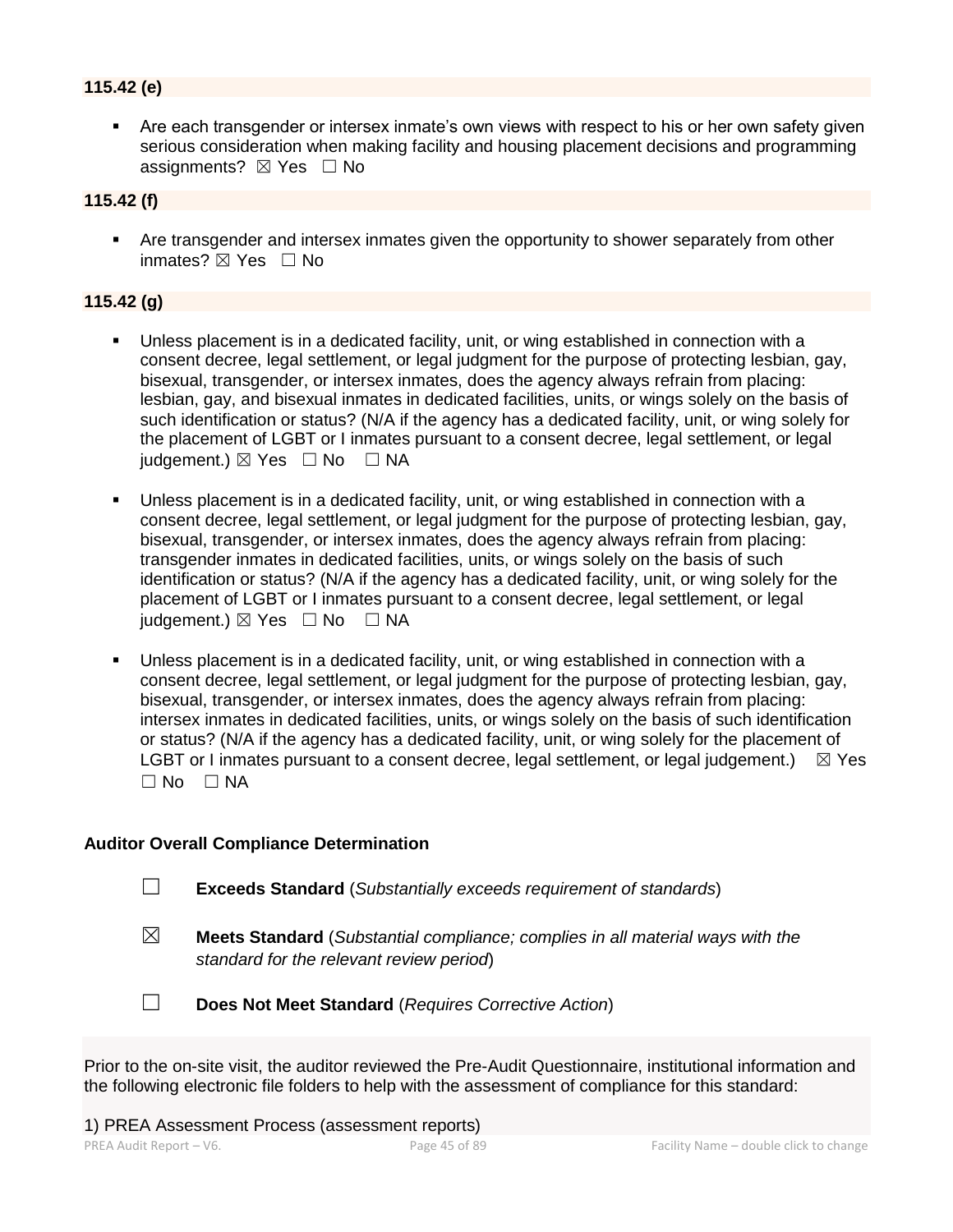2) PREA Accommodation Strategy (PAS written reports)

3) PREA Accommodation Strategy Team (team accommodation strategy/Accommodation Plan) 4) PREA list of LGBTI Inmates (confidential reports and/or strategies)

5) policy 79-ISA-04 PREA Risk Assessments and Accommodation Strategies (addressing strategies) 6) policy 79-ISA-05 Lesbian, Gay, Bisexual, Transgender, Intersex (LGBTI) Policy (addressing screening and initial placement)

The assessment tools, as developed by the Ohio DRC and addressed in standard 115.41, is used to prevent, detect, report, and eliminate rape in prison. This key document used by selected staff and prepared by the Unit Management Teams in conjunction with Healthcare Programs and Security Departments helps ensure individualized treatment and individualized security of each and every inmate within Toledo Correctional Institution.

The information obtained in the assessment process is used by only authorized individuals (security is maintained through password-protected computer information). These authorized individuals assist in screening inmates for proper placement in the housing locations, work locations, and program assignments. Unit Management is also assisted by Medical and Mental Health who work together to identify special needs of the inmates, and Special Accommodations that are required. It is noted that although this is a maximum-security facility, inmates are given appropriate attention and properly secured for their safety and individualized treatment.

The auditor noted that Unit Management Teams were professional, were well-trained and worked closely with the Security Department for safety and security and individualized treatment of the individual inmate.

Based on the auditor's review of the above policies, procedures, and documents and interviews with Unit Management staff, and Intake and assessment staff, as well as the random interviews with inmates, this standard is assessed as compliant, "Meets Standard".

## **Standard 115.43: Protective Custody**

## **115.43 (a)**

- Does the facility always refrain from placing inmates at high risk for sexual victimization in involuntary segregated housing unless an assessment of all available alternatives has been made, and a determination has been made that there is no available alternative means of separation from likely abusers?  $\boxtimes$  Yes  $\Box$  No
- If a facility cannot conduct such an assessment immediately, does the facility hold the inmate in involuntary segregated housing for less than 24 hours while completing the assessment? ☒ Yes ☐ No

## **115.43 (b)**

- Do inmates who are placed in segregated housing because they are at high risk of sexual victimization have access to: Programs to the extent possible?  $\boxtimes$  Yes  $\Box$  No
- Do inmates who are placed in segregated housing because they are at high risk of sexual victimization have access to: Privileges to the extent possible?  $\boxtimes$  Yes  $\Box$  No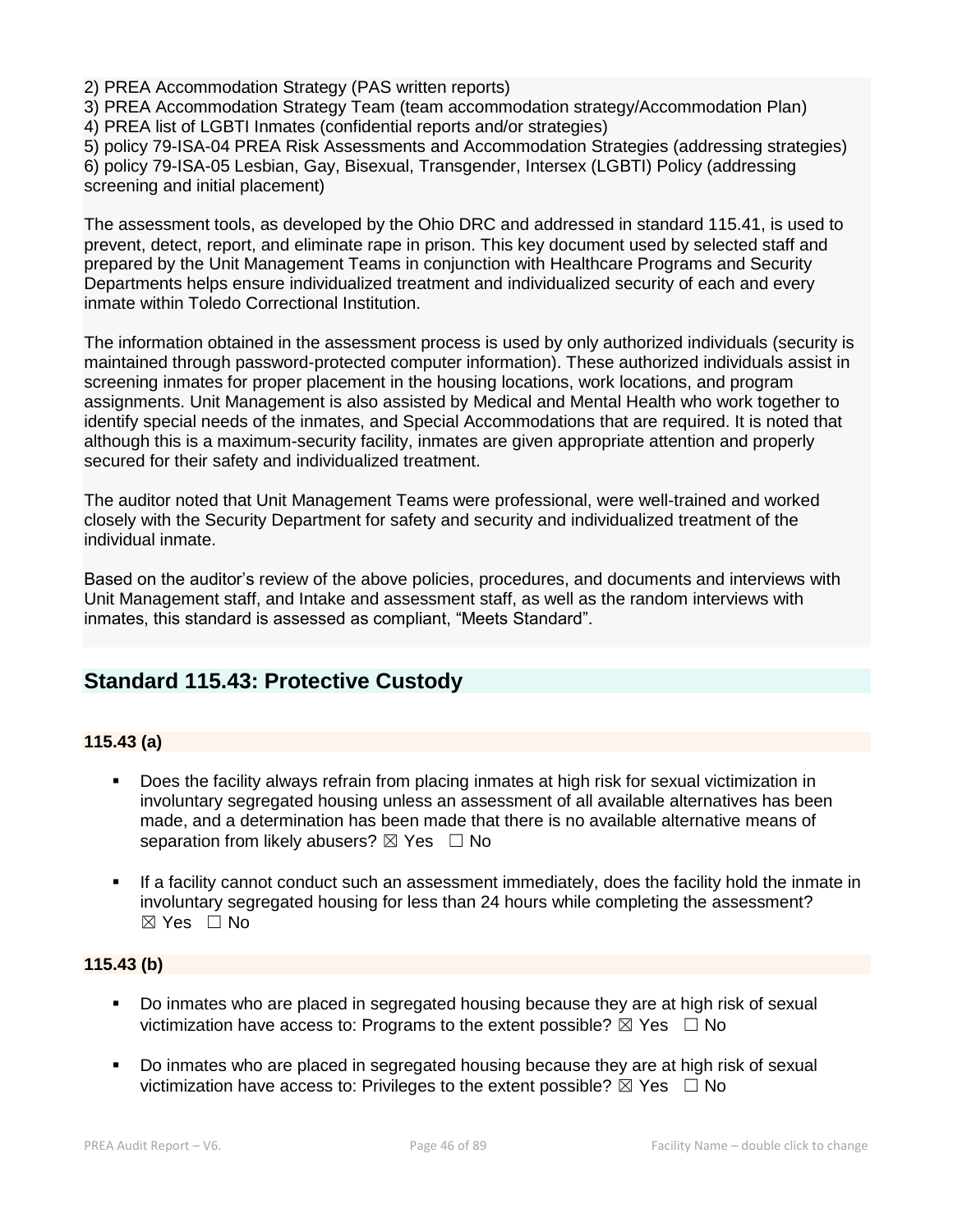- Do inmates who are placed in segregated housing because they are at high risk of sexual victimization have access to: Education to the extent possible?  $\boxtimes$  Yes  $\Box$  No
- Do inmates who are placed in segregated housing because they are at high risk of sexual victimization have access to: Work opportunities to the extent possible?  $\boxtimes$  Yes  $\Box$  No
- If the facility restricts any access to programs, privileges, education, or work opportunities, does the facility document the opportunities that have been limited? (N/A if the facility *never* restricts access to programs, privileges, education, or work opportunities.)  $\boxtimes$  Yes  $\Box$  No  $\Box$  NA
- If the facility restricts any access to programs, privileges, education, or work opportunities, does the facility document the duration of the limitation? (N/A if the facility *never* restricts access to programs, privileges, education, or work opportunities.)  $\boxtimes$  Yes  $\Box$  No  $\Box$  NA
- **EXECT** If the facility restricts any access to programs, privileges, education, or work opportunities, does the facility document the reasons for such limitations? (N/A if the facility *never* restricts access to programs, privileges, education, or work opportunities.)  $\boxtimes$  Yes  $\Box$  No  $\Box$  NA

### **115.43 (c)**

- Does the facility assign inmates at high risk of sexual victimization to involuntary segregated housing only until an alternative means of separation from likely abusers can be arranged? ☒ Yes ☐ No
- **•** Does such an assignment not ordinarily exceed a period of 30 days?  $\boxtimes$  Yes  $\Box$  No

## **115.43 (d)**

- **■** If an involuntary segregated housing assignment is made pursuant to paragraph (a) of this section, does the facility clearly document the basis for the facility's concern for the inmate's safety? ⊠ Yes □ No
- If an involuntary segregated housing assignment is made pursuant to paragraph (a) of this section, does the facility clearly document the reason why no alternative means of separation can be arranged?  $\boxtimes$  Yes  $\Box$  No

### **115.43 (e)**

In the case of each inmate who is placed in involuntary segregation because he/she is at high risk of sexual victimization, does the facility afford a review to determine whether there is a continuing need for separation from the general population EVERY 30 DAYS?  $\boxtimes$  Yes  $\Box$  No

### **Auditor Overall Compliance Determination**

- ☐ **Exceeds Standard** (*Substantially exceeds requirement of standards*)
- ☒ **Meets Standard** (*Substantial compliance; complies in all material ways with the standard for the relevant review period*)
- ☐ **Does Not Meet Standard** (*Requires Corrective Action*)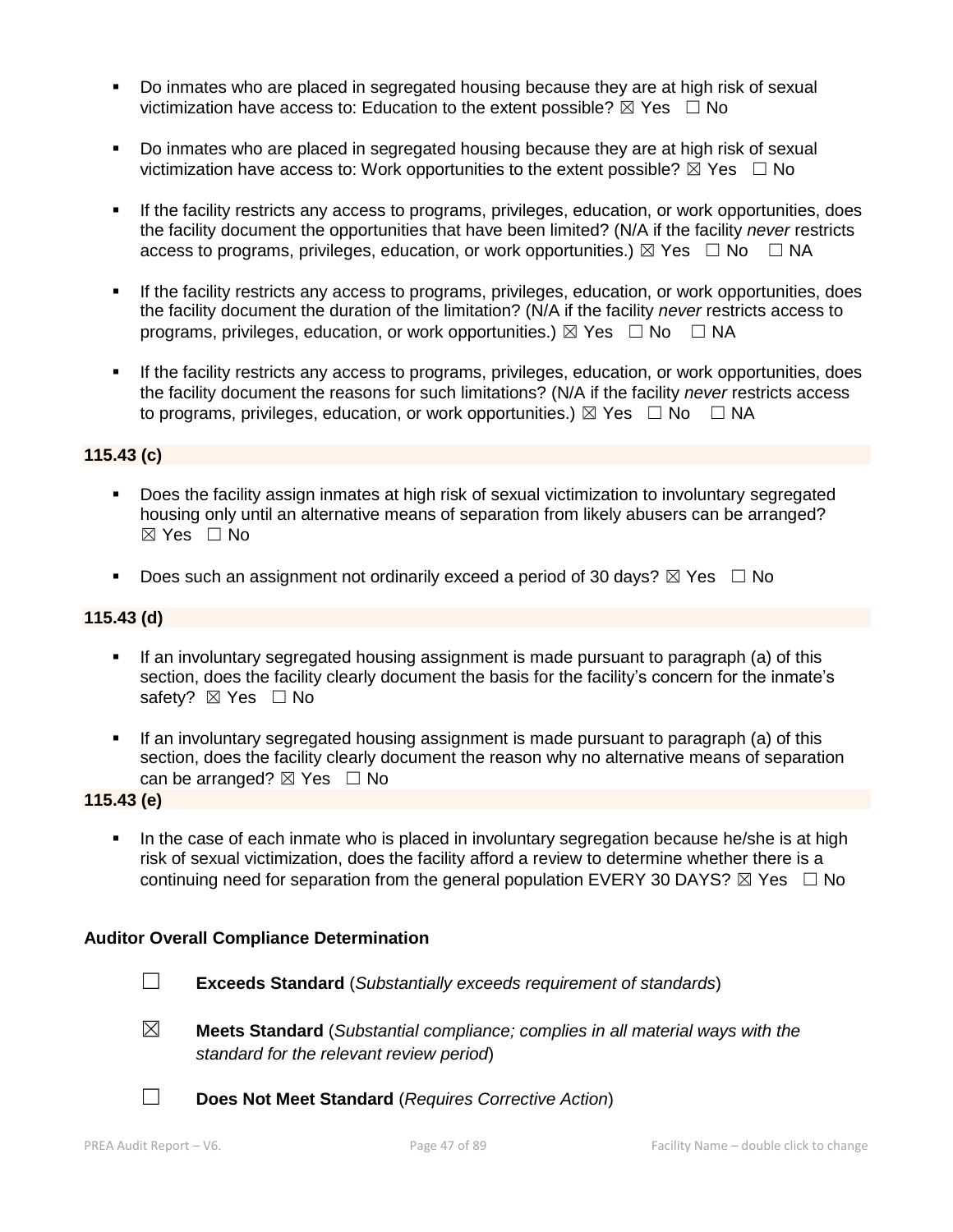Toledo Correctional Institution is a maximum-security facility and generally most of the facility inmate housing cells are single cells accommodating only one inmate per cell, thus affording maximum safety and security.

The following electronic file folders were reviewed by the auditor to assist with assessment of compliance for this facility:

1) Statement of Fact, "The Toledo Correctional Institution did not place any inmates into Involuntary Segregation for the audit of January 1, 2019-December 31, 2019." (Quote taken from file folder/PAQ) 2) PREA Accommodation Strategy Team (report, inmate housing, requested protective custody) 3) List of LGBTI Inmates (review of unit/dorm)

4) policy 79-ISA-04 PREA Risk Assessments and Accommodation Strategies (PREA accommodations) 5) policy 79-ISA-05 Lesbian, Gay, Bisexual, Transgender, Intersex (LGBTI) Policy (screening and placement)

By Ohio DRC policy 79-ISA-02 Prison Sexual Misconduct, Reporting, Response, Investigation, and Prevention of Retaliation directs; "Inmates at high risk for victimization shall not be placed in involuntary restricted housing or limited privilege housing, unless an assessment of all available alternatives have been made and a determination has been made that there is no available alternative means of separation from likely abusers." It is noted that transfers can be accomplished to help assist with restricted housing, limited restricting housing, and protective custody among facilities at the Ohio DRC.

In the past 12 months there have been zero (0) of inmates at risk of sexual victimization who were held in involuntary segregated housing.

Based on the review of policies and procedures, review of cell assignments, review of restricted and limited restrictive housing, and each of the housing areas of ToCI, and based on interviews with staff and inmates this standard is assessed as compliant, "Meets Standard".

# **REPORTING**

## **Standard 115.51: Inmate reporting**

## **115.51 (a)**

- Does the agency provide multiple internal ways for inmates to privately report sexual abuse and sexual harassment? ⊠ Yes □ No
- **•** Does the agency provide multiple internal ways for inmates to privately report retaliation by other inmates or staff for reporting sexual abuse and sexual harassment?  $\boxtimes$  Yes  $\Box$  No
- Does the agency provide multiple internal ways for inmates to privately report staff neglect or violation of responsibilities that may have contributed to such incidents?  $\boxtimes$  Yes  $\Box$  No

## **115.51 (b)**

■ Does the agency also provide at least one way for inmates to report sexual abuse or sexual harassment to a public or private entity or office that is not part of the agency?  $\boxtimes$  Yes  $\Box$  No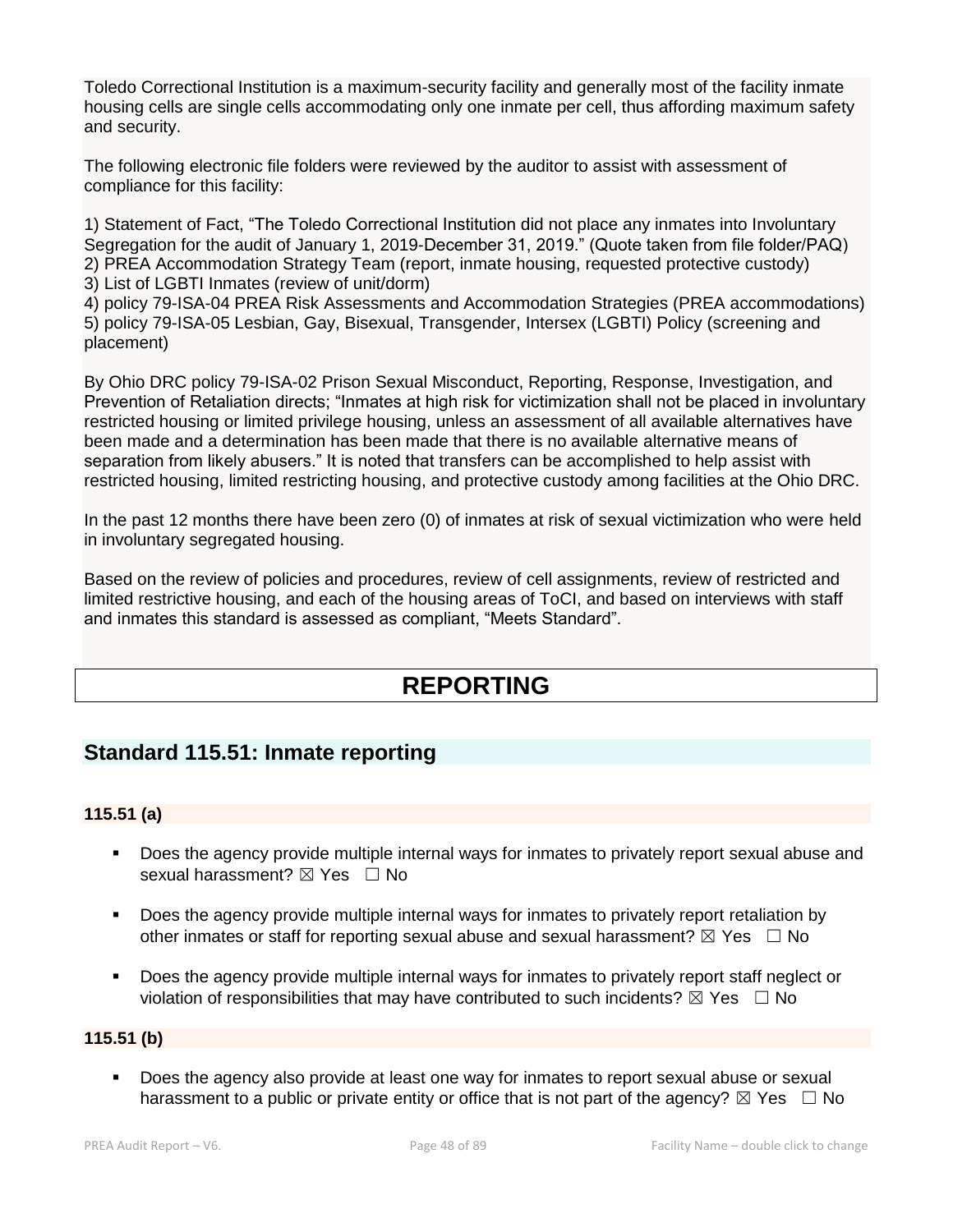- Is that private entity or office able to receive and immediately forward inmate reports of sexual abuse and sexual harassment to agency officials?  $\boxtimes$  Yes  $\Box$  No
- Does that private entity or office allow the inmate to remain anonymous upon request?  $\boxtimes$  Yes  $\Box$  No
- Are inmates detained solely for civil immigration purposes provided information on how to contact relevant consular officials and relevant officials at the Department of Homeland Security? (N/A if the facility *never* houses inmates detained solely for civil immigration purposes)  $\Box$  Yes  $\Box$  No  $\boxtimes$  NA

## **115.51 (c)**

- Does staff accept reports of sexual abuse and sexual harassment made verbally, in writing, anonymously, and from third parties?  $\boxtimes$  Yes  $\Box$  No
- Does staff promptly document any verbal reports of sexual abuse and sexual harassment?  $\boxtimes$  Yes  $\Box$  No

## **115.51 (d)**

▪ Does the agency provide a method for staff to privately report sexual abuse and sexual harassment of inmates?  $\boxtimes$  Yes  $\Box$  No

### **Auditor Overall Compliance Determination**

- ☒ **Exceeds Standard** (*Substantially exceeds requirement of standards*)
- ☐ **Meets Standard** (*Substantial compliance; complies in all material ways with the standard for the relevant review period*)
- ☐ **Does Not Meet Standard** (*Requires Corrective Action*)

The Ohio DRC policy 79-ISA-02 Prison Sexual Misconduct, Reporting, Response, Investigation, and Prevention of Retaliation outlines the procedures for reporting. Specifically, part four, Procedure (A) Reporting of Sexual Misconduct and Retaliation, directs inmate reporting. The Inmate Handbook, posters, the inmate education video, and the video script all of which was reviewed by the auditor detailed ways to report. The Handbook indicates that the inmate has the right not to be sexually abused or harassed and is quoted "you have the right not to be sexually abused or harassed". This is followed by information on how to report that includes reporting to any staff member, reporting in writing to any staff member; reporting to the Operational Support Center/Central Office at a no-cost phone number of 614-996-3584; and reporting to an outside agency hotline \* 89. The auditor was impressed with the \* 89 which is at no-cost and has the option to report anonymously. Reporting can also be accomplished in writing outside the agency to the Ohio Bureau Chief of the Office of Quality Assurance and Improvement, Department of Youth Services. These are the multiple ways to report.

To further emphasize this changing culture, which is to report, report, report; the auditor observed kiosk machines, pamphlets, intake materials, and posters with hotline phone numbers advertised throughout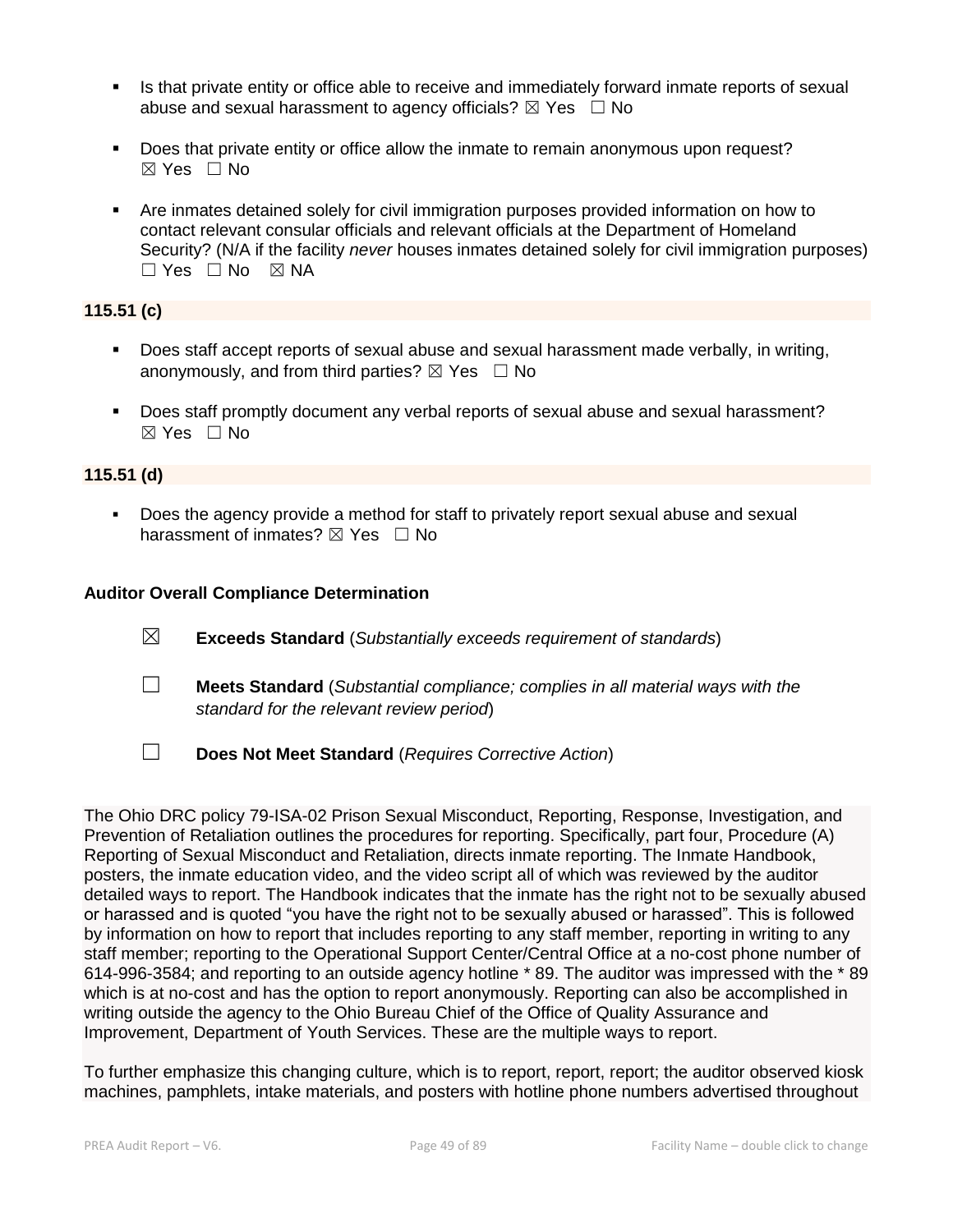the facility. It was clear to the auditor that Ohio DRC is committed to working with staff and inmates to eliminate rape in prison. The auditor also reviewed the following preaudit and on-site at ToCI:

- pictures of PREA posters
- departmental policy 52-RCP-10 Appendix A (information for Inmate Handbook)
- Incident Report Form
- actual incident reports
- MOU between Ohio DRC and the Ohio Department of Youth Services (DYS) for reporting anonymously and outside agency reporting
- the inmate video training script
- staff training
- Intranet Staff Training Handbook (for staff and inmate reporting options)

Based on the above information, documents, posters, and interviews with staff and inmates at the facility, this standard is assessed as compliant "Exceeds Standard".

## **Standard 115.52: Exhaustion of administrative remedies**

### **115.52 (a)**

**.** Is the agency exempt from this standard? NOTE: The agency is exempt ONLY if it does not have administrative procedures to address inmate grievances regarding sexual abuse. This does not mean the agency is exempt simply because an inmate does not have to or is not ordinarily expected to submit a grievance to report sexual abuse. This means that as a matter of explicit policy, the agency does not have an administrative remedies process to address sexual abuse. ☒ Yes ☐ No

## **115.52 (b)**

- Does the agency permit inmates to submit a grievance regarding an allegation of sexual abuse without any type of time limits? (The agency may apply otherwise-applicable time limits to any portion of a grievance that does not allege an incident of sexual abuse.) (N/A if agency is exempt from this standard.)  $\boxtimes$  Yes  $\Box$  No  $\Box$  NA
- **•** Does the agency always refrain from requiring an inmate to use any informal grievance process, or to otherwise attempt to resolve with staff, an alleged incident of sexual abuse? (N/A if agency is exempt from this standard.)  $\boxtimes$  Yes  $\Box$  No  $\Box$  NA

### **115.52 (c)**

- Does the agency ensure that: An inmate who alleges sexual abuse may submit a grievance without submitting it to a staff member who is the subject of the complaint? (N/A if agency is exempt from this standard.)  $\boxtimes$  Yes  $\Box$  No  $\Box$  NA
- Does the agency ensure that: Such grievance is not referred to a staff member who is the subject of the complaint? (N/A if agency is exempt from this standard.)  $\boxtimes$  Yes  $\Box$  No  $\Box$  NA

### **115.52 (d)**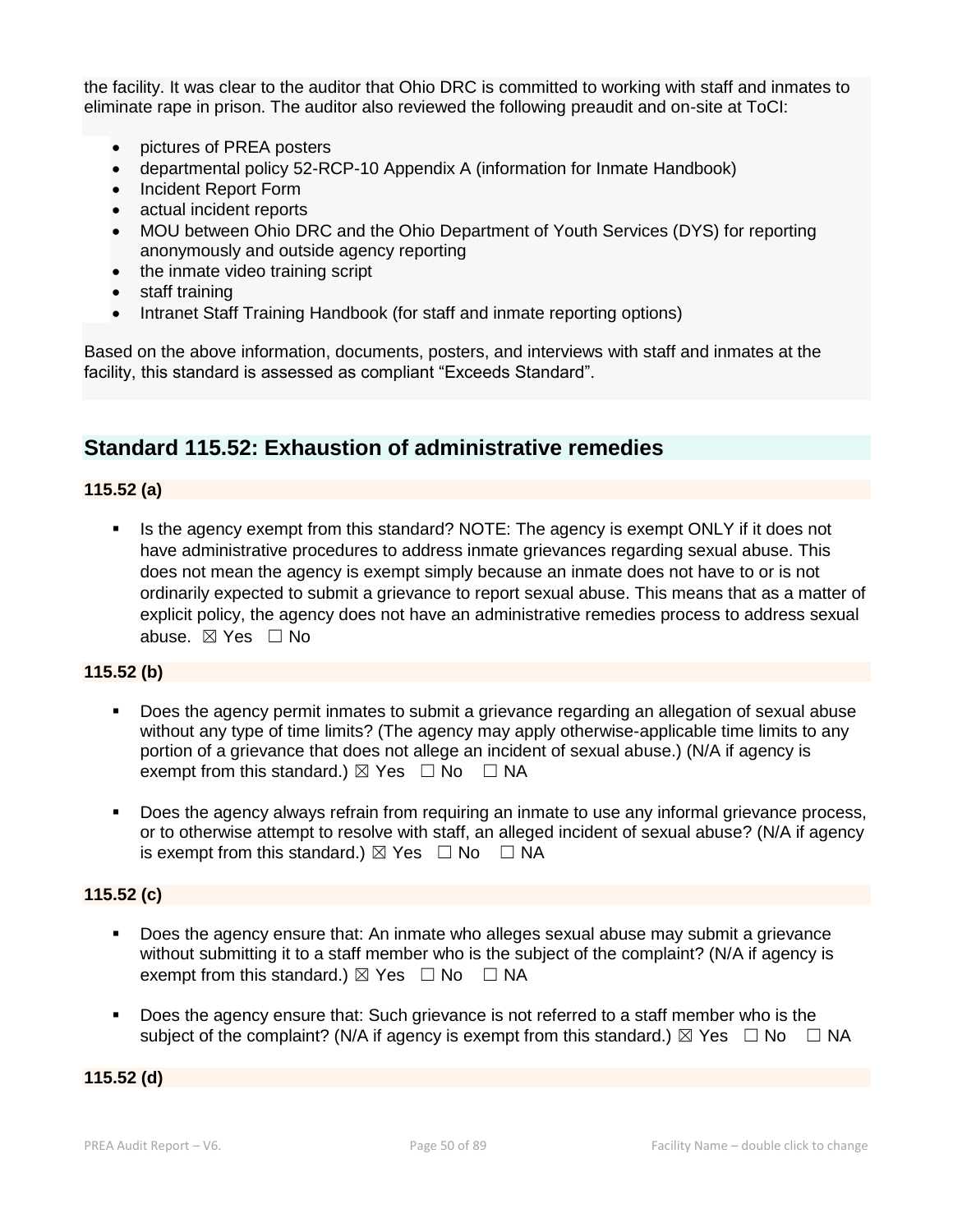- Does the agency issue a final agency decision on the merits of any portion of a grievance alleging sexual abuse within 90 days of the initial filing of the grievance? (Computation of the 90-day time period does not include time consumed by inmates in preparing any administrative appeal.) (N/A if agency is exempt from this standard.)  $\boxtimes$  Yes  $\Box$  No  $\Box$  NA
- If the agency claims the maximum allowable extension of time to respond of up to 70 days per 115.52(d)(3) when the normal time period for response is insufficient to make an appropriate decision, does the agency notify the inmate in writing of any such extension and provide a date by which a decision will be made? (N/A if agency is exempt from this standard.)  $\boxtimes$  Yes  $\Box$  No  $\Box$  NA
- At any level of the administrative process, including the final level, if the inmate does not receive a response within the time allotted for reply, including any properly noticed extension, may an inmate consider the absence of a response to be a denial at that level? (N/A if agency is exempt from this standard.)  $\boxtimes$  Yes  $\Box$  No  $\Box$  NA

## **115.52 (e)**

- Are third parties, including fellow inmates, staff members, family members, attorneys, and outside advocates, permitted to assist inmates in filing requests for administrative remedies relating to allegations of sexual abuse? (N/A if agency is exempt from this standard.) ☒ Yes ☐ No ☐ NA
- Are those third parties also permitted to file such requests on behalf of inmates? (If a third-party files such a request on behalf of an inmate, the facility may require as a condition of processing the request that the alleged victim agree to have the request filed on his or her behalf, and may also require the alleged victim to personally pursue any subsequent steps in the administrative remedy process.) (N/A if agency is exempt from this standard.)  $\boxtimes$  Yes  $\Box$  No  $\Box$  NA
- If the inmate declines to have the request processed on his or her behalf, does the agency document the inmate's decision? (N/A if agency is exempt from this standard.)  $⊠ Yes ⊡ No ⊡ NA$

## **115.52 (f)**

- **■** Has the agency established procedures for the filing of an emergency grievance alleging that an inmate is subject to a substantial risk of imminent sexual abuse? (N/A if agency is exempt from this standard.)  $\boxtimes$  Yes  $\Box$  No  $\Box$  NA
- After receiving an emergency grievance alleging an inmate is subject to a substantial risk of imminent sexual abuse, does the agency immediately forward the grievance (or any portion thereof that alleges the substantial risk of imminent sexual abuse) to a level of review at which immediate corrective action may be taken? (N/A if agency is exempt from this standard.).  $\boxtimes$  Yes  $\Box$  No  $\Box$  NA
- After receiving an emergency grievance described above, does the agency provide an initial response within 48 hours? (N/A if agency is exempt from this standard.)  $\boxtimes$  Yes  $\Box$  No  $\Box$  NA
- After receiving an emergency grievance described above, does the agency issue a final agency decision within 5 calendar days? (N/A if agency is exempt from this standard.)  $⊠ Yes ⊡ No ⊡ NA$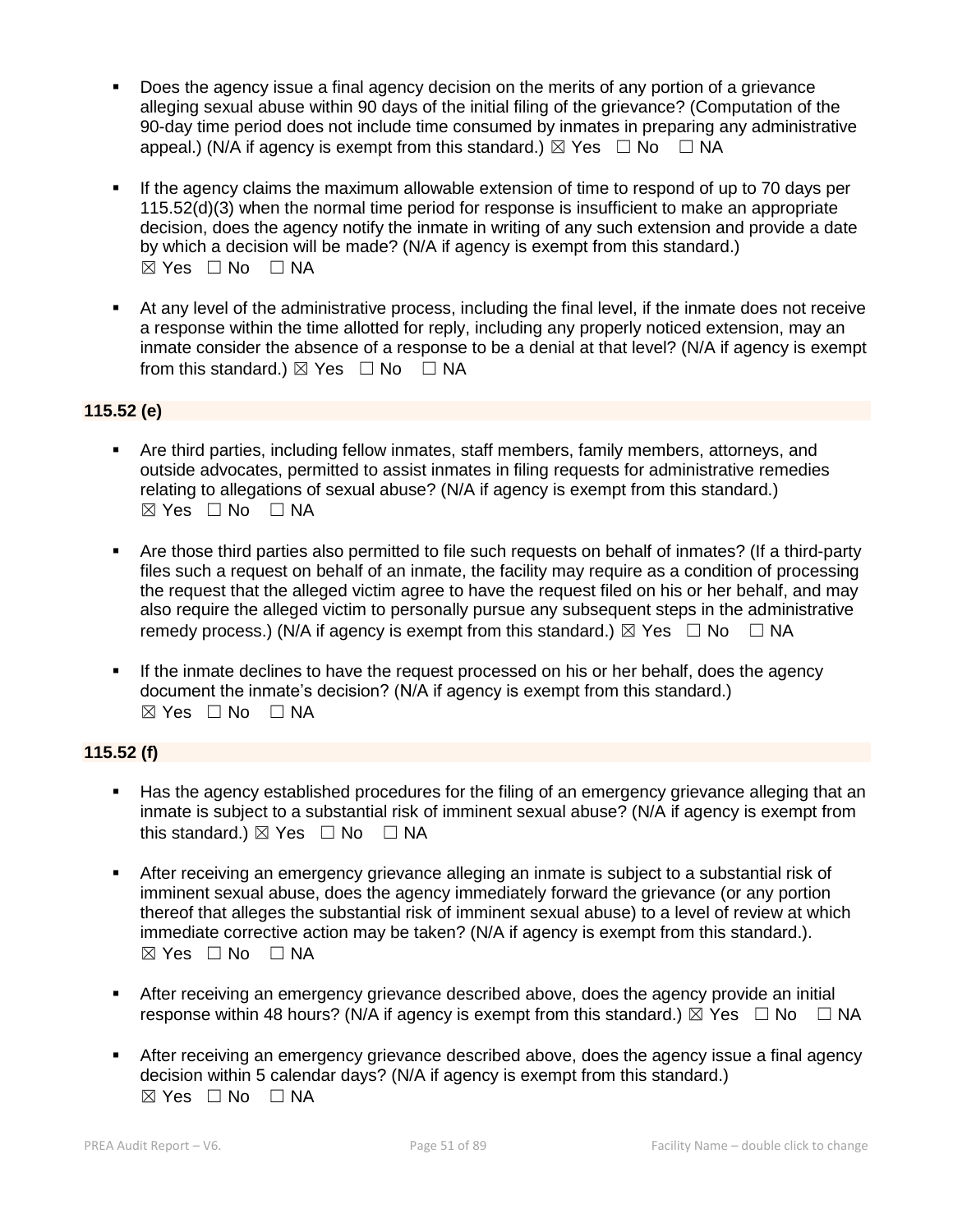- Does the initial response and final agency decision document the agency's determination whether the inmate is in substantial risk of imminent sexual abuse? (N/A if agency is exempt from this standard.)  $\boxtimes$  Yes  $\Box$  No  $\Box$  NA
- Does the initial response document the agency's action(s) taken in response to the emergency grievance? (N/A if agency is exempt from this standard.)  $\boxtimes$  Yes  $\Box$  No  $\Box$  NA
- Does the agency's final decision document the agency's action(s) taken in response to the emergency grievance? (N/A if agency is exempt from this standard.)  $\boxtimes$  Yes  $\Box$  No  $\Box$  NA

### **115.52 (g)**

**■** If the agency disciplines an inmate for filing a grievance related to alleged sexual abuse, does it do so ONLY where the agency demonstrates that the inmate filed the grievance in bad faith? (N/A if agency is exempt from this standard.)  $\Box$  Yes  $\Box$  No  $\boxtimes$  NA

### **Auditor Overall Compliance Determination**

- ☐ **Exceeds Standard** (*Substantially exceeds requirement of standards*)
- ☒ **Meets Standard** (*Substantial compliance; complies in all material ways with the standard for the relevant review period*)
- ☐ **Does Not Meet Standard** (*Requires Corrective Action*)

The Ohio DRC does not use an inmate grievance process for reports or allegations of sexual abuse or sexual harassment.

A memo from the Agency PREA Coordinator details the process for reporting, and the timeframes required to comply with PREA. The Ohio DRC does educate the inmate that grievance forms filled out will immediately be channeled to the Institutional Investigator for proper handling if the form references PREA violations.

If a grievance form is completed alleging sexual abuse or sexual harassment, the forms immediately forward to the Institutional Investigator and is not handled by the grievance process.

Based on interviews with the Agency PREA Coordinator and interviews with the Institutional PREA Compliance Manager, and interviews with inmates, this standard is assessed as compliant "Meets Standard".

## **Standard 115.53: Inmate access to outside confidential support services**

### **115.53 (a)**

Does the facility provide inmates with access to outside victim advocates for emotional support services related to sexual abuse by giving inmates mailing addresses and telephone numbers,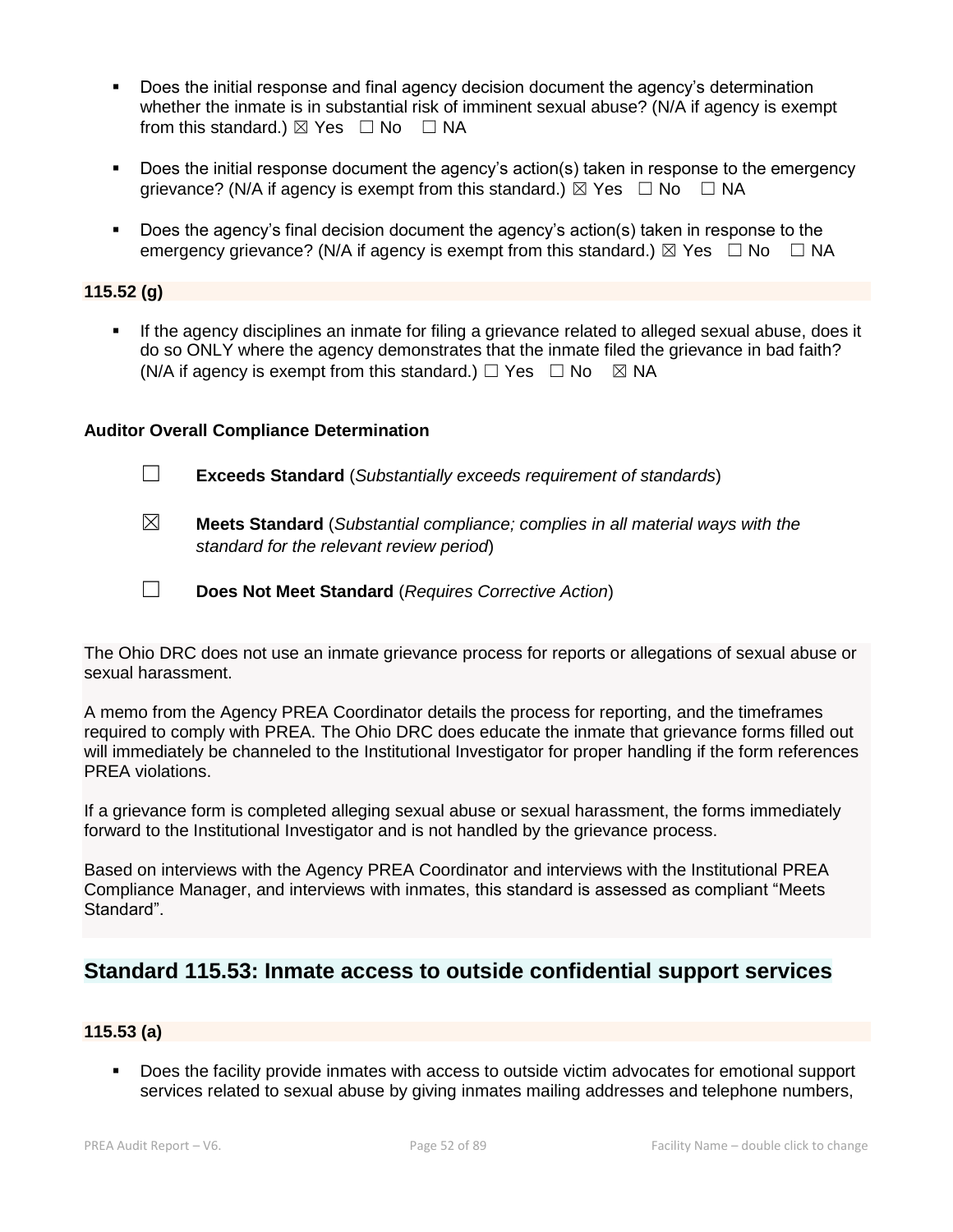including toll-free hotline numbers where available, of local, State, or national victim advocacy or rape crisis organizations?  $\boxtimes$  Yes  $\Box$  No

- Does the facility provide persons detained solely for civil immigration purposes mailing addresses and telephone numbers, including toll-free hotline numbers where available of local, State, or national immigrant services agencies? (N/A if the facility *never* has persons detained solely for civil immigration purposes.)  $\Box$  Yes  $\Box$  No  $\boxtimes$  NA
- Does the facility enable reasonable communication between inmates and these organizations and agencies, in as confidential a manner as possible?  $\boxtimes$  Yes  $\Box$  No

## **115.53 (b)**

**•** Does the facility inform inmates, prior to giving them access, of the extent to which such communications will be monitored and the extent to which reports of abuse will be forwarded to authorities in accordance with mandatory reporting laws?  $\boxtimes$  Yes  $\Box$  No

## **115.53 (c)**

- **Does the agency maintain or attempt to enter into memoranda of understanding or other** agreements with community service providers that are able to provide inmates with confidential emotional support services related to sexual abuse?  $\boxtimes$  Yes  $\Box$  No
- Does the agency maintain copies of agreements or documentation showing attempts to enter into such agreements?  $\boxtimes$  Yes  $\Box$  No

### **Auditor Overall Compliance Determination**



☒ **Meets Standard** (*Substantial compliance; complies in all material ways with the standard for the relevant review period*)



☐ **Does Not Meet Standard** (*Requires Corrective Action*)

The PREA auditor reviewed the following preaudit information:

1) Memorandum of Understanding effective date December 8, 2019 to December 2, 2022 involving Toledo Correctional Institution and YWCA-HOPE Center Victim Assistance Program, Lucas County, Ohio.

2) policy 79-ISA-01 Prison Rape Elimination (victim assistance and outside reporting options).

3) policy 52-RCP-10 Appendix A (information for Inmate Handbook)

4) Posters and Rape Crisis List

5) National, State, and Local Rape Crisis Centers.

Concerning this standard related to inmate access to outside confidential support services, the Inmate Handbook instructs that inmates may report outside the facility incidents or suspicions of sexual abuse, sexual harassment and retaliation to: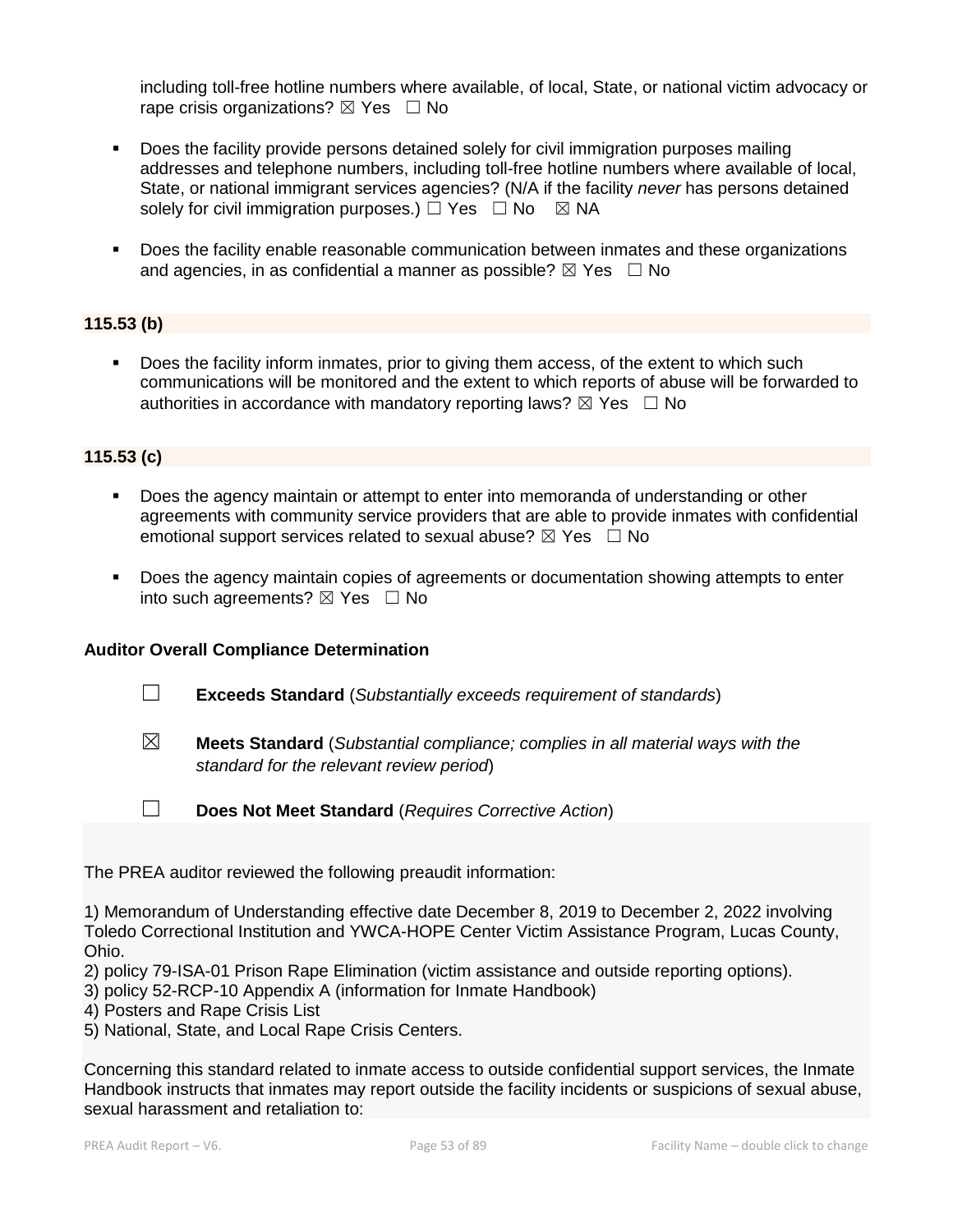"Operations Support Center 614-995-3584 Outside agency hotline \* 89 anonymously to Bureau Chief of the Office of Quality Assurance and Improvement Ohio DYS"

Family and friends may report allegations of sexual abuse, sexual harassment and retaliation on an inmate's behalf by calling 614-995-3584 or by emailing DRCReportSexualMisconduct@odrc.state.oh.us.

While on-site, the auditor reviewed Confidential Support Services, with Healthcare staff, Unit Management staff, the Institutional PREA Compliance Manager, and with Victim Support Persons (VSPs).

The PREA auditor also tested the \* 89 hotline for confidential reporting (it was a successful test).

Based on the above information and based on interviews with inmates and staff concerning confidential reporting the auditor assesses this standard as compliant, "Meets Standard".

## **Standard 115.54: Third-party reporting**

## **115.54 (a)**

- Has the agency established a method to receive third-party reports of sexual abuse and sexual harassment? ⊠ Yes □ No
- Has the agency distributed publicly information on how to report sexual abuse and sexual harassment on behalf of an inmate?  $\boxtimes$  Yes  $\Box$  No

## **Auditor Overall Compliance Determination**

- ☐ **Exceeds Standard** (*Substantially exceeds requirement of standards*)
- ☒ **Meets Standard** (*Substantial compliance; complies in all material ways with the standard for the relevant review period*)

In conjunction with standard 115.51 Inmate Reporting and standard 115.53 Inmate Access to Outside Confidential Support Services, inmates can accomplish third-party reporting simply by having a friend or family member contact the agency through the phone number 614-995-3584 or by emailing the Ohio DRC.

To email the Ohio DRC the address is contained in published documents, in the Inmate Handbook, and on posters throughout Ohio DRC facilities. The address is: <DRC.ReportSexualMisconduct@odrc.state.oh.us>.

Based on the above, and after review of policy and procedures, the Inmate Handbook, the agency website, the observation of posters throughout the facility, and interviews with staff and inmates the auditor assesses this standard as compliant, "Meets Standard".

<sup>☐</sup> **Does Not Meet Standard** (*Requires Corrective Action*)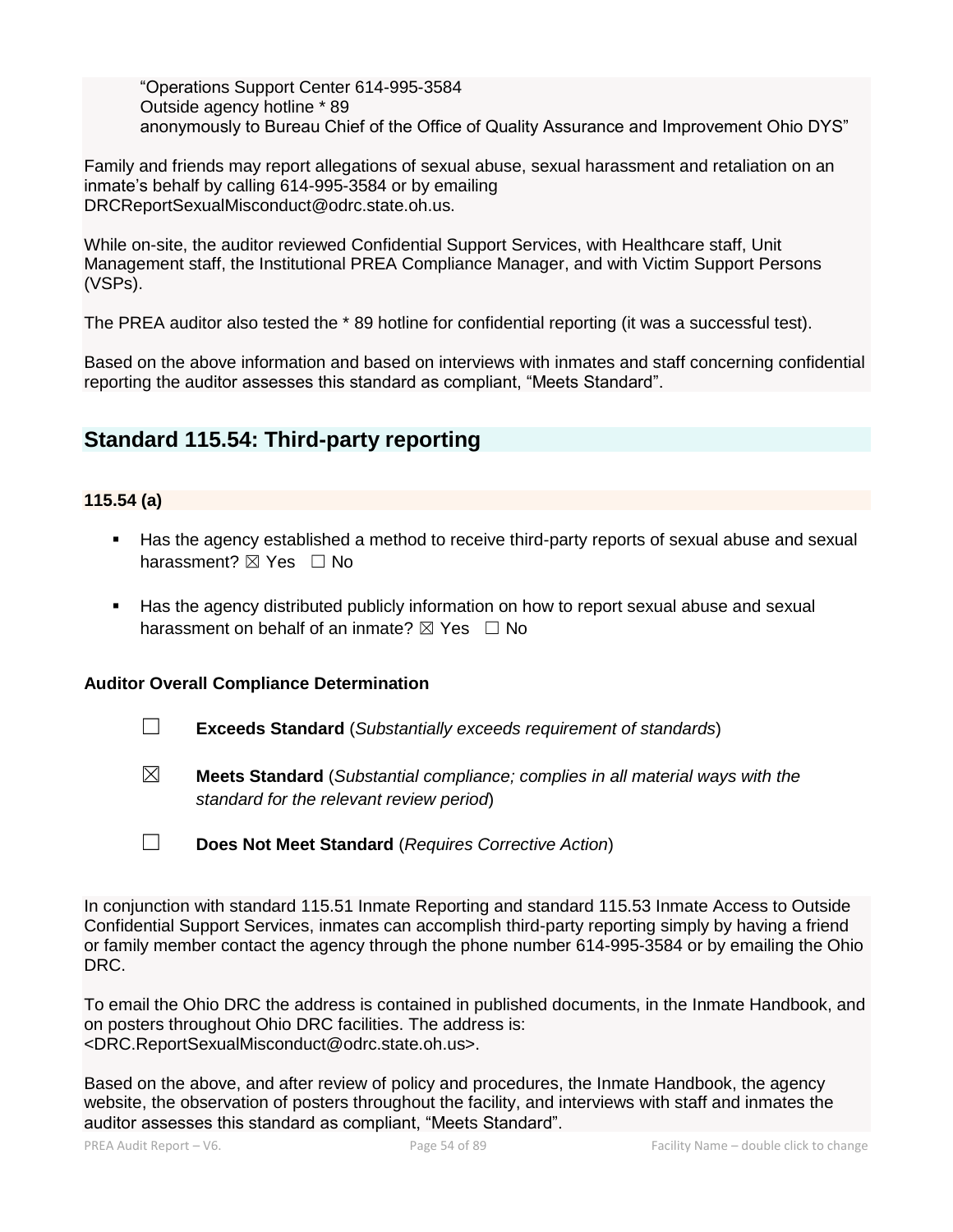# **OFFICIAL RESPONSE FOLLOWING AN INMATE REPORT**

## **Standard 115.61: Staff and agency reporting duties**

## **115.61 (a)**

- Does the agency require all staff to report immediately and according to agency policy any knowledge, suspicion, or information regarding an incident of sexual abuse or sexual harassment that occurred in a facility, whether or not it is part of the agency?  $\boxtimes$  Yes  $\Box$  No
- Does the agency require all staff to report immediately and according to agency policy any knowledge, suspicion, or information regarding retaliation against inmates or staff who reported an incident of sexual abuse or sexual harassment?  $\boxtimes$  Yes  $\Box$  No
- Does the agency require all staff to report immediately and according to agency policy any knowledge, suspicion, or information regarding any staff neglect or violation of responsibilities that may have contributed to an incident of sexual abuse or sexual harassment or retaliation? ☒ Yes ☐ No

## **115.61 (b)**

▪ Apart from reporting to designated supervisors or officials, does staff always refrain from revealing any information related to a sexual abuse report to anyone other than to the extent necessary, as specified in agency policy, to make treatment, investigation, and other security and management decisions?  $\boxtimes$  Yes  $\Box$  No

### **115.61 (c)**

- Unless otherwise precluded by Federal, State, or local law, are medical and mental health practitioners required to report sexual abuse pursuant to paragraph (a) of this section? ☒ Yes ☐ No
- Are medical and mental health practitioners required to inform inmates of the practitioner's duty to report, and the limitations of confidentiality, at the initiation of services?  $\boxtimes$  Yes  $\Box$  No

## **115.61 (d)**

If the alleged victim is under the age of 18 or considered a vulnerable adult under a State or local vulnerable persons statute, does the agency report the allegation to the designated State or local services agency under applicable mandatory reporting laws?  $\boxtimes$  Yes  $\Box$  No

### **115.61 (e)**

▪ Does the facility report all allegations of sexual abuse and sexual harassment, including thirdparty and anonymous reports, to the facility's designated investigators?  $\boxtimes$  Yes  $\Box$  No

### **Auditor Overall Compliance Determination**



☐ **Exceeds Standard** (*Substantially exceeds requirement of standards*)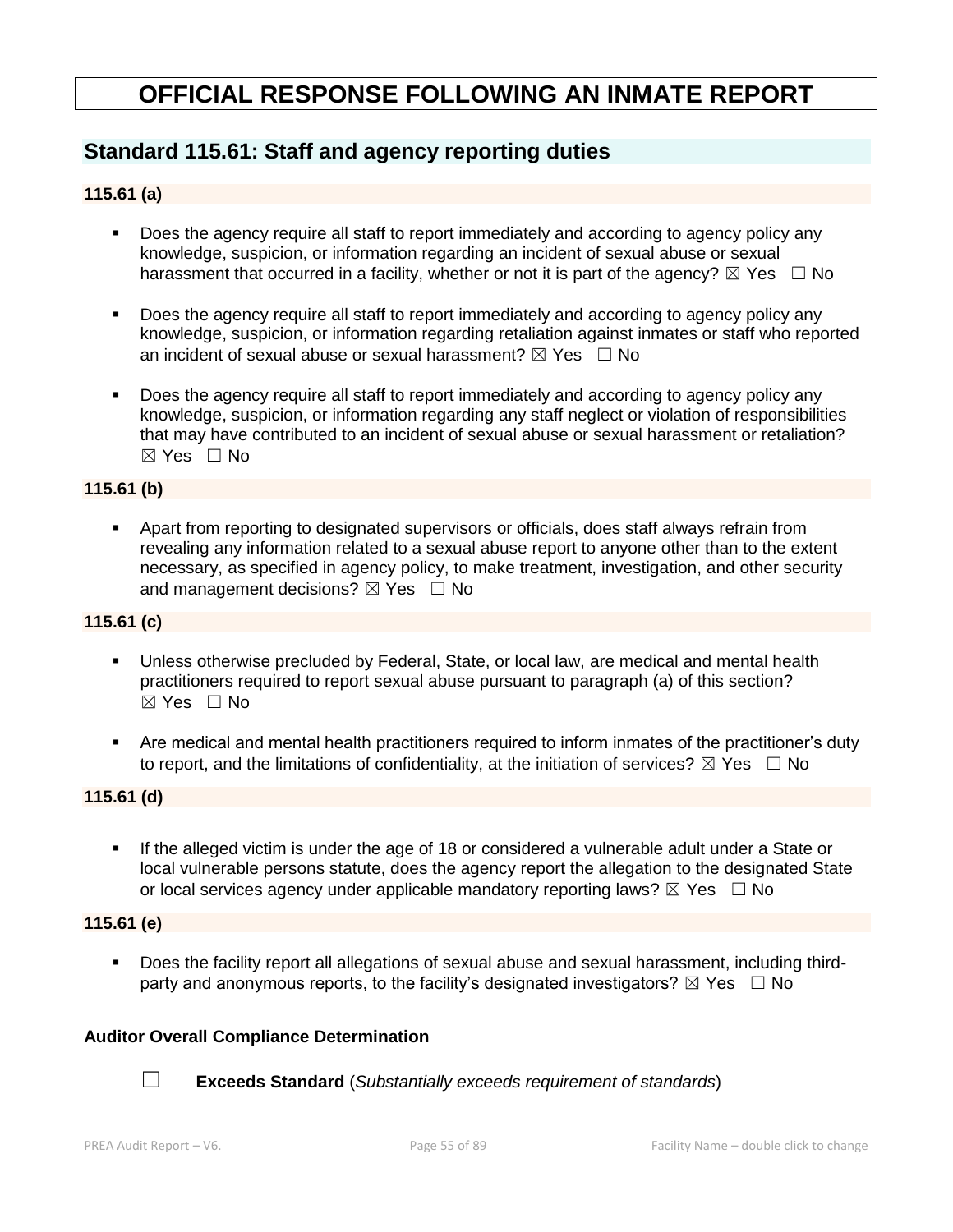## ☒ **Meets Standard** (*Substantial compliance; complies in all material ways with the standard for the relevant review period*)

## ☐ **Does Not Meet Standard** (*Requires Corrective Action*)

The Ohio DRC and the Toledo Correctional Institution (as with all Ohio DRC facilities) requires all staff to report immediately and according to policy 79-ISA-01 Prison Rape Elimination and 79-ISA-02 Prison Sexual Misconduct, Reporting, Response, Investigation, and Prevention of Retaliation; any knowledge, suspicion, or information they receive regarding an incident of sexual abuse or sexual harassment that occurs at the ToCI.

This duty to report must be made immediately. The policies of the Ohio DRC also stipulate that retaliation and third-party and anonymous reports shall be reported to the Institutional Investigator.

Toledo Correctional Institution has zero tolerance for sexual abuse and sexual harassment. It is committed to zero tolerance and this is outlined, not only in the Ohio DRC policy and procedures mentioned above but also outlined in the other PREA standards including training standards, investigation standards, screening standards, discipline standards, and medical standards.

Employee training includes reporting, information use, legal reporting, youthful reporting, third-party reporting, and anonymous reports. Staff training and the curriculum for training and the online training scripts for staff, volunteers, contractors, and interns were reviewed by the auditor and further supported the duty and responsibility for staff and agency reporting.

Formal interviews with random staff from each shift, included the question, does the agency "require all staff to report any knowledge, suspicion, or information regarding an incident of sexual abuse or sexual harassment that occurred in the facility?" This question was asked directly in each of the formal interviews and without fail all staff answered affirmatively.

Electronic files were reviewed prior to the on-site visit and included the following:

1) information from the facility concerning an actual allegation of sexual abuse

2) policy 79-ISA-02 Prison Sexual Misconduct Reporting, Response, Investigation, and Prevention of Retaliation (referencing staff reporting)

3) policy 79-ISA-04 PREA Risk Assessments and Accommodation Strategies (referencing under 18 years of age and "vulnerable adult").

Based on the auditor's on-site visit and observation of operations, information and policies mentioned above, and based on interviews with random staff, specialized staff, and volunteers/contractors, this standard is assessed as compliant, "Meets Standard".

# **Standard 115.62: Agency protection duties**

## **115.62 (a)**

▪ When the agency learns that an inmate is subject to a substantial risk of imminent sexual abuse, does it take immediate action to protect the inmate?  $\boxtimes$  Yes  $\Box$  No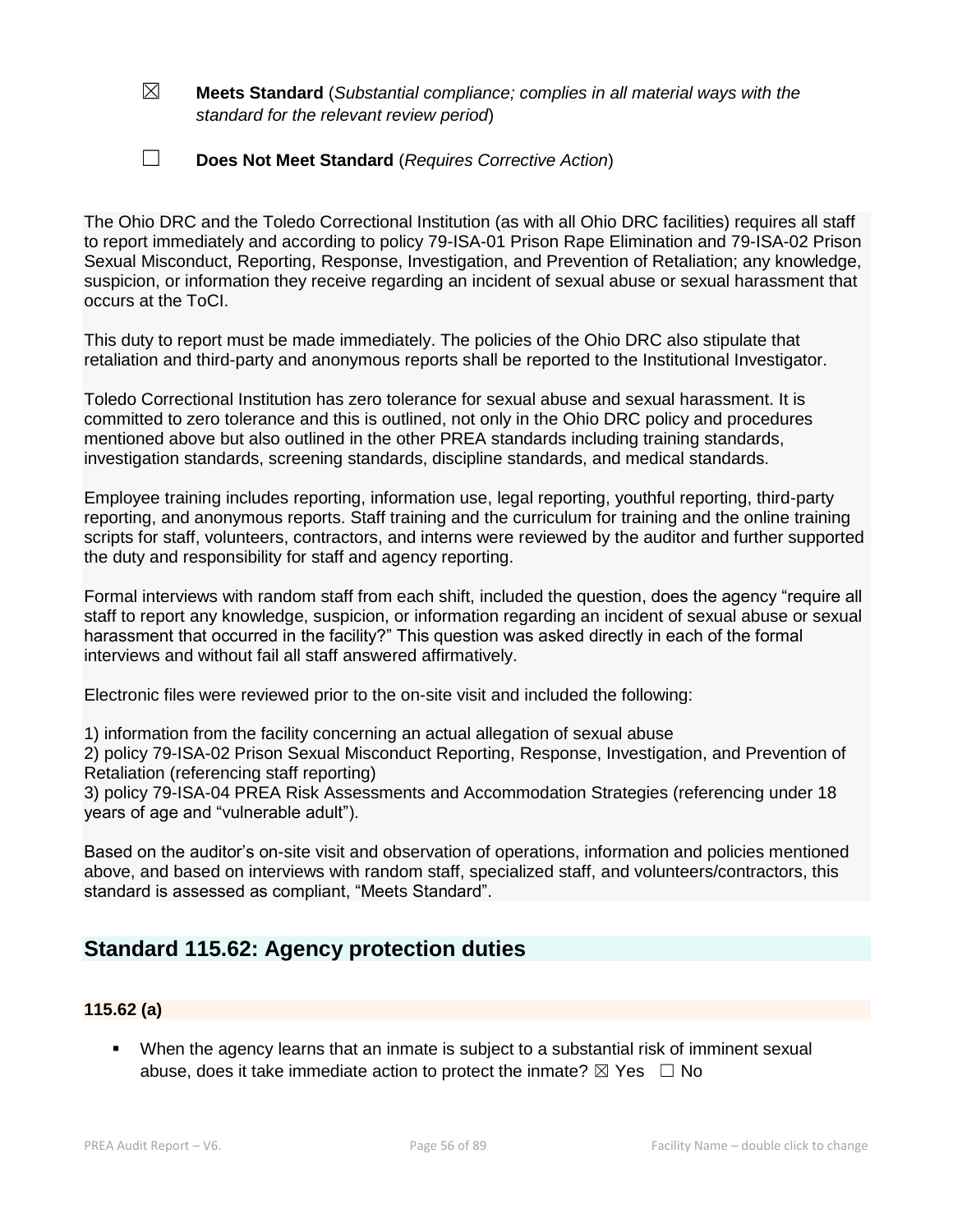### **Auditor Overall Compliance Determination**

| $\Box$ |  | <b>Exceeds Standard</b> (Substantially exceeds requirement of standards) |
|--------|--|--------------------------------------------------------------------------|
|--------|--|--------------------------------------------------------------------------|

☒ **Meets Standard** (*Substantial compliance; complies in all material ways with the standard for the relevant review period*)

☐ **Does Not Meet Standard** (*Requires Corrective Action*)

The auditor reviewed the following electronic file folders reference this standard:

1) Statement of Information ("The Toledo Correctional Institution did not have any cases of imminent risk of sexual abuse for the audit period of January 1, 2019-December 31, 2019") 2) Policy 79-ISA-02 Prison Sexual Misconduct Reporting, Response, Investigation, and Prevention of Retaliation (referencing Section F. Reports of a Substantial Risk of Imminent Sexual Abuse)

The PREA auditor also reviewed the Pre-Audit Questionnaire which indicated that in the past 12 months the facility had zero (0) times that it determined an inmate was subject to a substantial risk of imminent sexual abuse. Again, it is noted that there was a memo to the file that indicated no substantial risk of imminent sexual abuse.

Based on the Ohio DRC policy and information above and based on the interviews with key staff at the facility including the Warden and PREA Compliance Manager, this standard is assessed as compliant, "Meets Standard".

## **Standard 115.63: Reporting to other confinement facilities**

### **115.63 (a)**

▪ Upon receiving an allegation that an inmate was sexually abused while confined at another facility, does the head of the facility that received the allegation notify the head of the facility or appropriate office of the agency where the alleged abuse occurred?  $\boxtimes$  Yes  $\Box$  No

#### **115.63 (b)**

**.** Is such notification provided as soon as possible, but no later than 72 hours after receiving the allegation?  $\boxtimes$  Yes  $\Box$  No

#### **115.63 (c)**

**•** Does the agency document that it has provided such notification?  $\boxtimes$  Yes  $\Box$  No

### **115.63 (d)**

**•** Does the facility head or agency office that receives such notification ensure that the allegation is investigated in accordance with these standards?  $\boxtimes$  Yes  $\Box$  No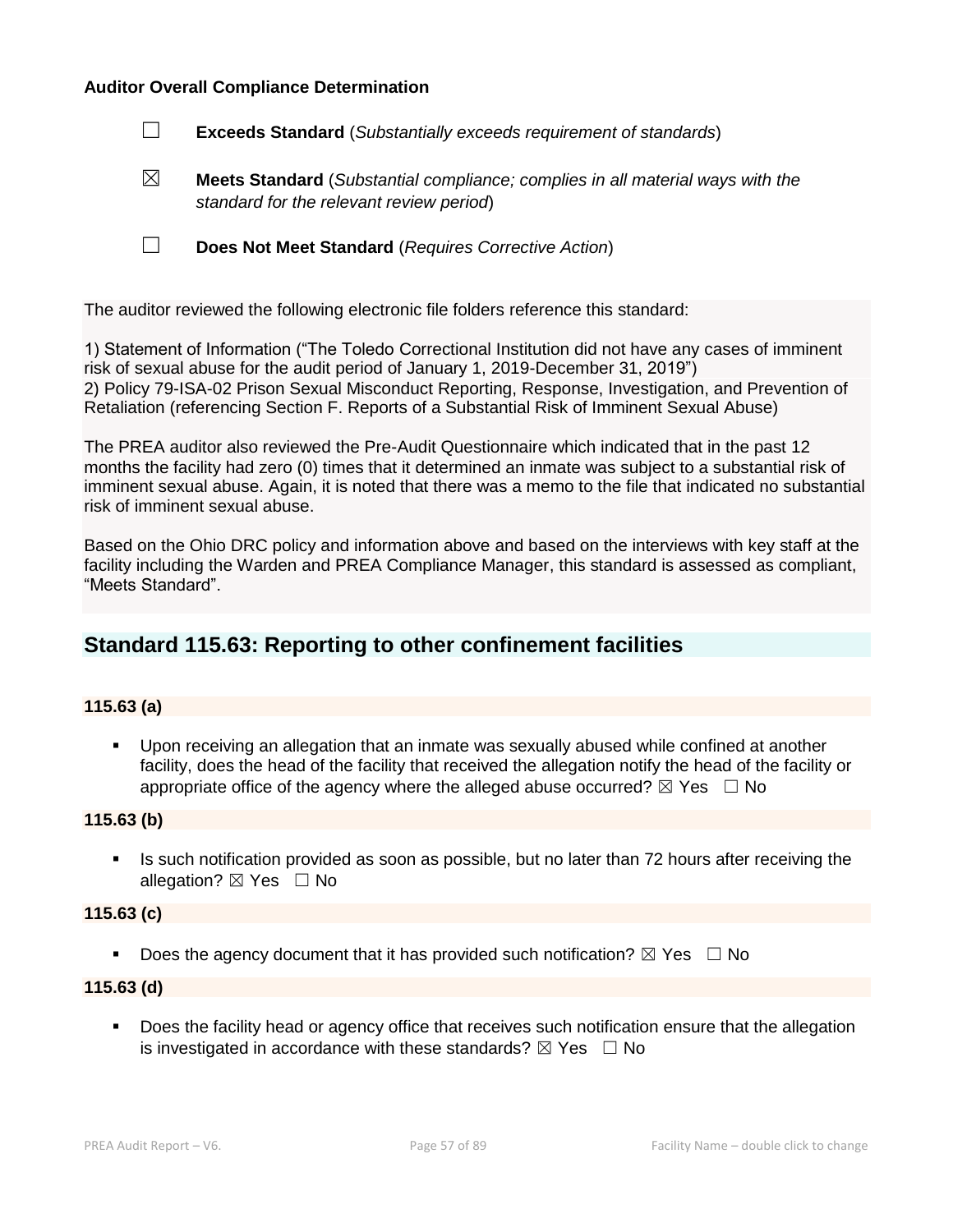### **Auditor Overall Compliance Determination**

- ☐ **Exceeds Standard** (*Substantially exceeds requirement of standards*)
- ☒ **Meets Standard** (*Substantial compliance; complies in all material ways with the standard for the relevant review period*)

☐ **Does Not Meet Standard** (*Requires Corrective Action*)

The auditor reviewed the following electronic file folders received concerning this standard:

1) Statement ("The Toledo Correctional Institution did not receive any reports from inmates that they were abused while housed at another facility during the audit cycle of January 1, 2019-December 31, 2019")

2) Statement of Status ("The Toledo Correctional Institution has not had any reports from other facilities in which the investigation was completed during the audit cycle of January 1, 2019-December 31, 2019")

3) policy 79-ISA-02 Prison Sexual Misconduct Reporting, Response, Investigation, and Prevention of Retaliation (Routing of Reports)

The policy 79-ISA-02 states that "Upon receiving an allegation that an inmate was sexually abused while confined at another institution/facility, the managing officer of the institution that received the allegation shall notify the managing officer of the institution/facility or appropriate office of the agency where the allegation of abuse occurred." The policy further indicates, as with all allegations, it will be investigated. Additionally, the time limit of 72 hours for notification is stipulated. ToCI has had zero (0) allegations that an inmate was abused while confined at another facility. ToCI was notified of an allegation (one) by another facility and the allegation was appropriately handled. This information taken from the Pre-Audit Questionnaire.

Based on the policy and procedures, review of investigations/documents and interviews with the Institutional Investigator, the PREA Compliance Manager, and the Warden, this standard is assessed as compliant, "Meets Standard".

## **Standard 115.64: Staff first responder duties**

### **115.64 (a)**

- Upon learning of an allegation that an inmate was sexually abused, is the first security staff member to respond to the report required to: Separate the alleged victim and abuser? ☒ Yes ☐ No
- Upon learning of an allegation that an inmate was sexually abused, is the first security staff member to respond to the report required to: Preserve and protect any crime scene until appropriate steps can be taken to collect any evidence?  $\boxtimes$  Yes  $\Box$  No
- Upon learning of an allegation that an inmate was sexually abused, is the first security staff member to respond to the report required to: Request that the alleged victim not take any actions that could destroy physical evidence, including, as appropriate, washing, brushing teeth,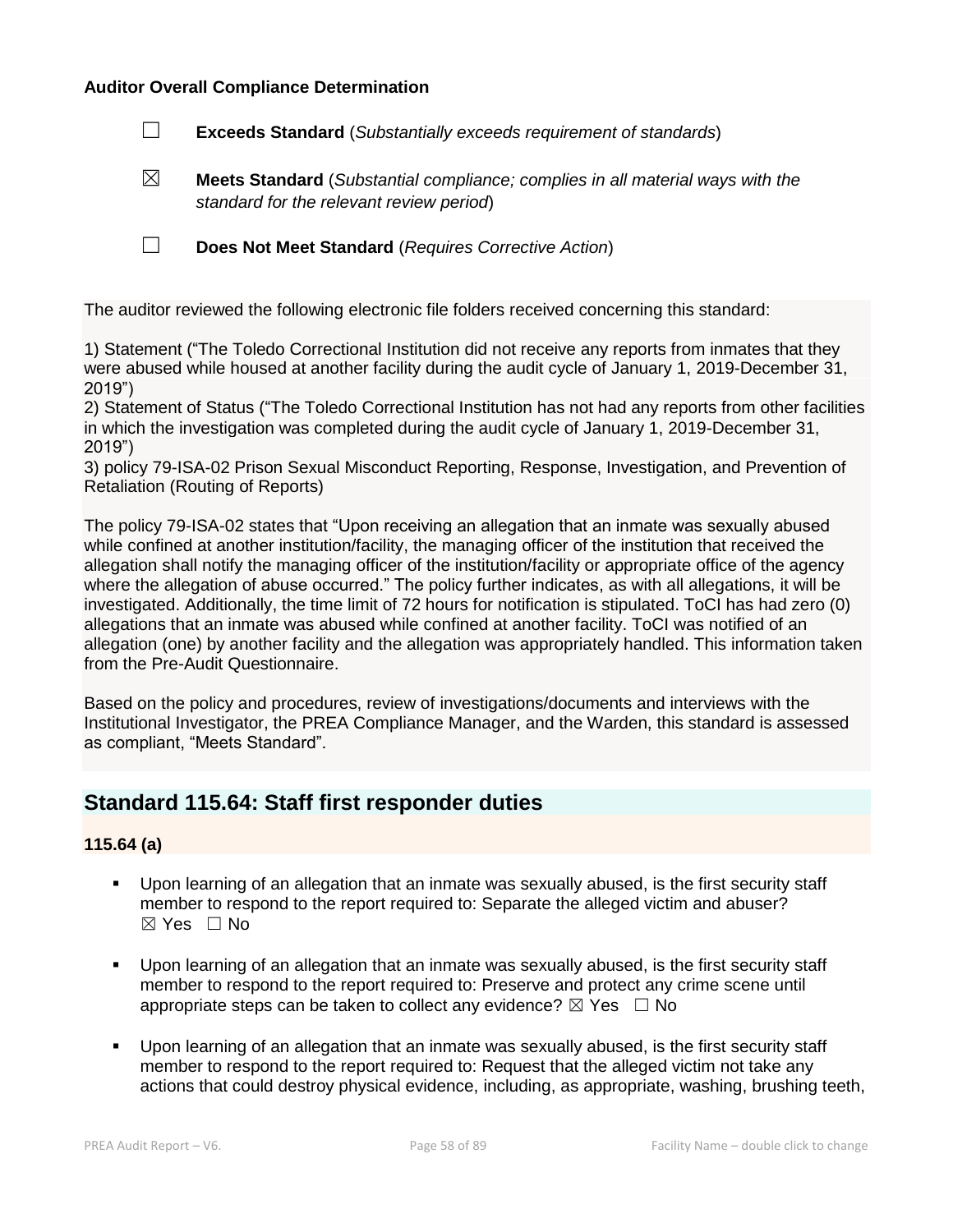changing clothes, urinating, defecating, smoking, drinking, or eating, if the abuse occurred within a time period that still allows for the collection of physical evidence?  $\boxtimes$  Yes  $\Box$  No

Upon learning of an allegation that an inmate was sexually abused, is the first security staff member to respond to the report required to: Ensure that the alleged abuser does not take any actions that could destroy physical evidence, including, as appropriate, washing, brushing teeth, changing clothes, urinating, defecating, smoking, drinking, or eating, if the abuse occurred within a time period that still allows for the collection of physical evidence?  $\boxtimes$  Yes  $\Box$  No

## **115.64 (b)**

If the first staff responder is not a security staff member, is the responder required to request that the alleged victim not take any actions that could destroy physical evidence, and then notify security staff?  $\boxtimes$  Yes  $\Box$  No

## **Auditor Overall Compliance Determination**

- ☐ **Exceeds Standard** (*Substantially exceeds requirement of standards*)
- ☒ **Meets Standard** (*Substantial compliance; complies in all material ways with the standard for the relevant review period*)
- ☐ **Does Not Meet Standard** (*Requires Corrective Action*)

Ohio DRC policy 79-ISA-01 Prison Rape Elimination and policy ToCI 03E-02 Coordinated Response, directs first responder duties for the staff of the Ohio DRC and the staff at Toledo Correctional Institution.

When random staff were interviewed formally on all shifts, and when staff throughout the facility were informally asked about first responder duties, the interviews revealed knowledge and understanding of PREA and the requirements needed to comply with first responder duties. The staff were well-trained. Staff had first responder cards and detailed information that assisted them in knowing and understanding their duties and responsibilities. Specifically, the staff responded indicating that - 1) the first responder, non-security, separate victim and abuser, advise victim not to destroy any evidence, and complete the incident report (notification); 2) if the first responder is security, the responder will separate the victim and abuser, preserve and protect the crime scene, review the time for evidence collection, contact medical services, notify the Investigator/OSHP, the PREA Compliance Manager, Victim Support Services; and complete the PREA incident reports (these steps taken from the policy 79-ISA-02, Appendix D).

The auditor reviewed the electronic file information reference this standard including the following:

- 1) policy ToCI 03E--02 Coordinated Response
- 2) Appendix D Sexual Abuse-First Responder Checklist and Incident Report
- 3) Allegation Report
- 4) Incident Report
- 5) Information Management Report (packet, including 3, 4, information)

6) policy 79-ISA-02 Prison Sexual Misconduct Reporting, Response, Investigation, and Prevention of Retaliation (Section B. Initial Response and Protection)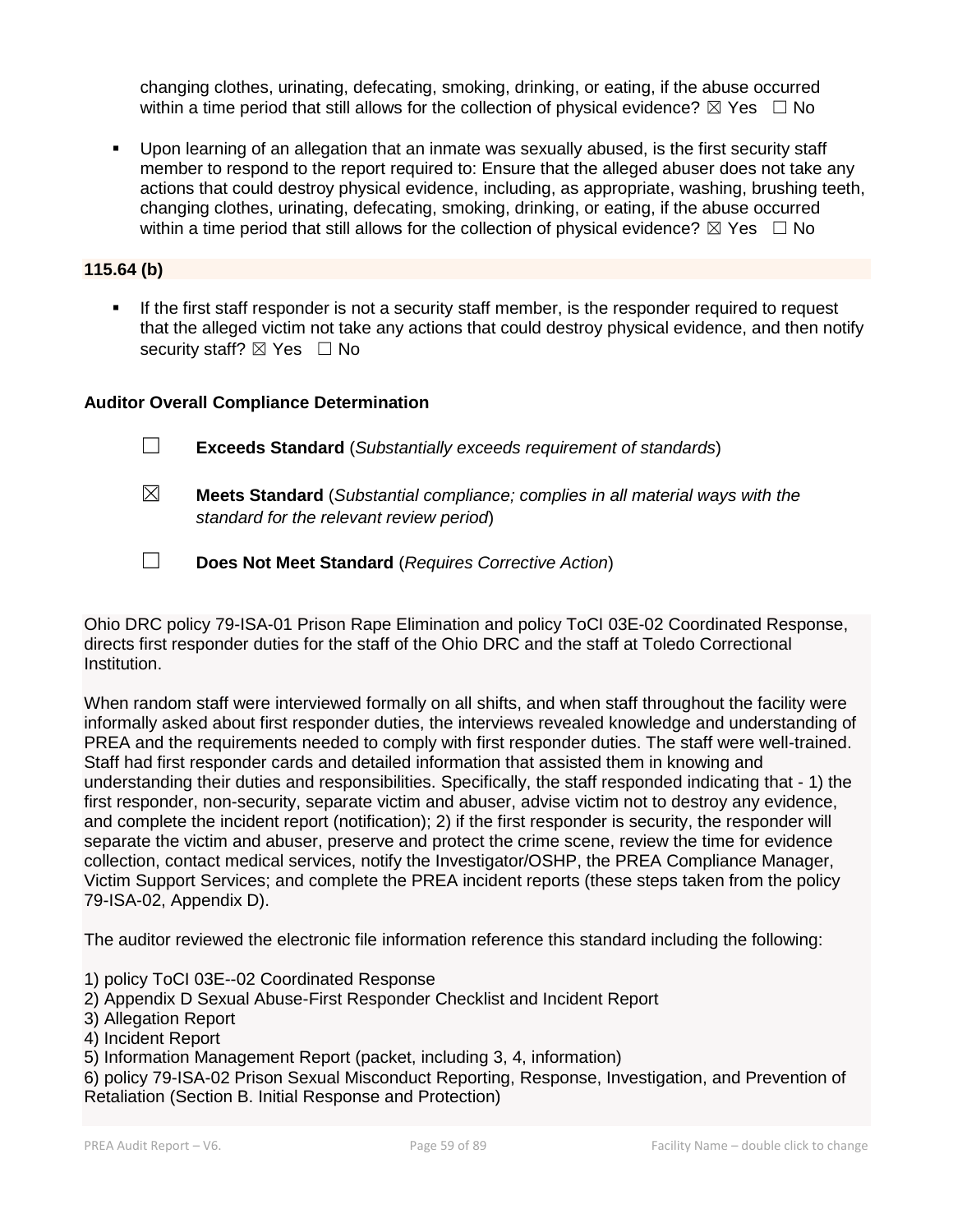Toledo Correctional Institution is a maximum-security facility with maximum supervision, custody, care, and control. In the past 12 months there have been seven (7) allegations that an inmate was sexually abused. Of these allegations, the number of times the first security staff member to respond to the report and one preserve and protect the crime scene; two request the alleged victim not take any actions that could destroy physical evidence and three insured that the alleged abuser did not take any actions that could destroy physical evidence was seven (7) times. This information taken from the Pre-Audit Questionnaire.

Based on the above information and policy and procedures and based on interviews with staff and inmates, the auditor assesses this standard as compliant, "Meets Standard".

## **Standard 115.65: Coordinated response**

## **115.65 (a)**

Has the facility developed a written institutional plan to coordinate actions among staff first responders, medical and mental health practitioners, investigators, and facility leadership taken in response to an incident of sexual abuse?  $\boxtimes$  Yes  $\Box$  No

## **Auditor Overall Compliance Determination**

- ☐ **Exceeds Standard** (*Substantially exceeds requirement of standards*)
- ☒ **Meets Standard** (*Substantial compliance; complies in all material ways with the standard for the relevant review period*)
- ☐ **Does Not Meet Standard** (*Requires Corrective Action*)

Toledo Correctional Institution has a policy 03E- 02 ToCI Coordinated Response with its purpose to "establish the facilities coordinated actions taken in response to an incident of sexual abuse among staff first responders, medical and mental health staff, investigators, and institutional leadership." This institutional policy supplements the agency departmental policy 79-ISA-02 Prison Sexual Misconduct… This plan details the following:

- I. Authority
- II. Purpose
- III. Applicability
- IV. Definitions
- V. Policy

VI. Initial Response (A. first responders, B. medical responsibilities, C. mental health responsibilities, D. investigator, and E. facility leadership).

The Institutional PREA Compliance Manager is responsible for documenting and overseeing the institutional prevention, detection, and response to sexual abuse and sexual harassment. The PREA Compliance Manager is also the Chair of the Sexual Abuse Response Team (SART - standard 115.86) reviewing sexual abuse cases, thus helping ensure a coordinated response and a comprehensive and timely review.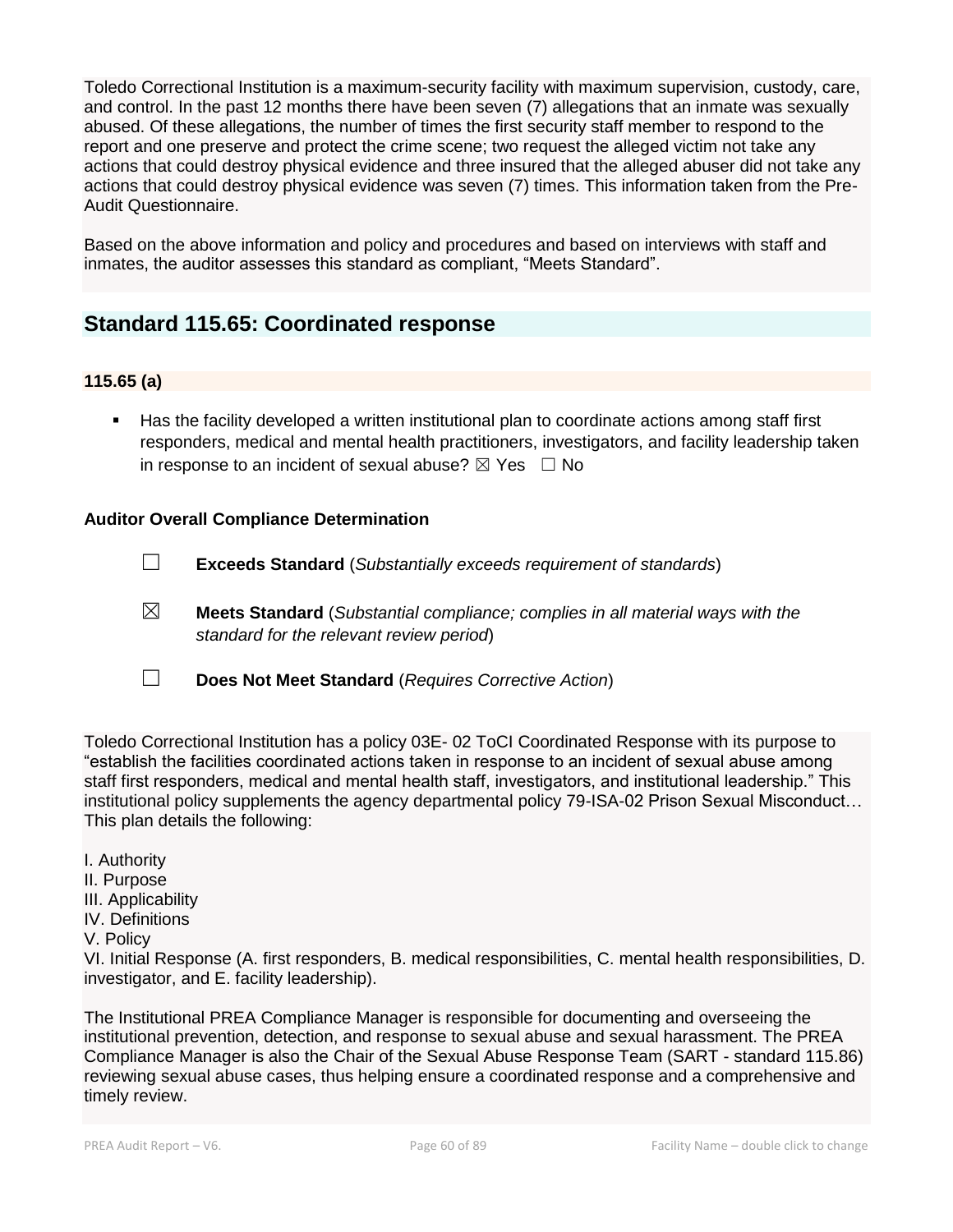Based on the above information outlined in the policies, and based on interviews with the Warden, the Institutional PREA Compliance Manager, institutional leadership, the Sexual Abuse Response Team, and the Agency PREA Coordinator, this standard is assessed as compliant, "Meets Standard".

## **Standard 115.66: Preservation of ability to protect inmates from contact with abusers**

## **115.66 (a)**

Are both the agency and any other governmental entities responsible for collective bargaining on the agency's behalf prohibited from entering into or renewing any collective bargaining agreement or other agreement that limits the agency's ability to remove alleged staff sexual abusers from contact with any inmates pending the outcome of an investigation or of a determination of whether and to what extent discipline is warranted?  $\boxtimes$  Yes  $\Box$  No

### **115.66 (b)**

■ Auditor is not required to audit this provision.

### **Auditor Overall Compliance Determination**

- ☐ **Exceeds Standard** (*Substantially exceeds requirement of standards*)
- ☒ **Meets Standard** (*Substantial compliance; complies in all material ways with the standard for the relevant review period*)
- ☐ **Does Not Meet Standard** (*Requires Corrective Action*)

The PREA auditor was furnished preaudit information, electronic file folders highlighting the agency's bargaining agreements that ensure the preservation of their ability to protect inmates from contact with abusers.

Ohio Civil Service Employees Association OCSEA/AFSCME (civil service employees) Ohio State Council of Professional Educators SCOPE, OEA, NEA

Ohio Service Employees International Union, Healthcare and Social Service Union, all presented agreements/contracts that allowed for the preservation of the ability of the Ohio DRC to protect inmates from contact with abusers. Specifically, in the area of Management Rights which addresses hiring, transferring, and work assignments, there is language that allows management the ability to protect inmates. The PREA auditor reviewed these contracts.

Based on the above contracts and discussions and interviews with the Warden, the Agency PREA Coordinator, the Regional PREA Coordinator, and the Institutional PREA Compliance Manager, the auditor assesses this standard as compliant, Meets Standard".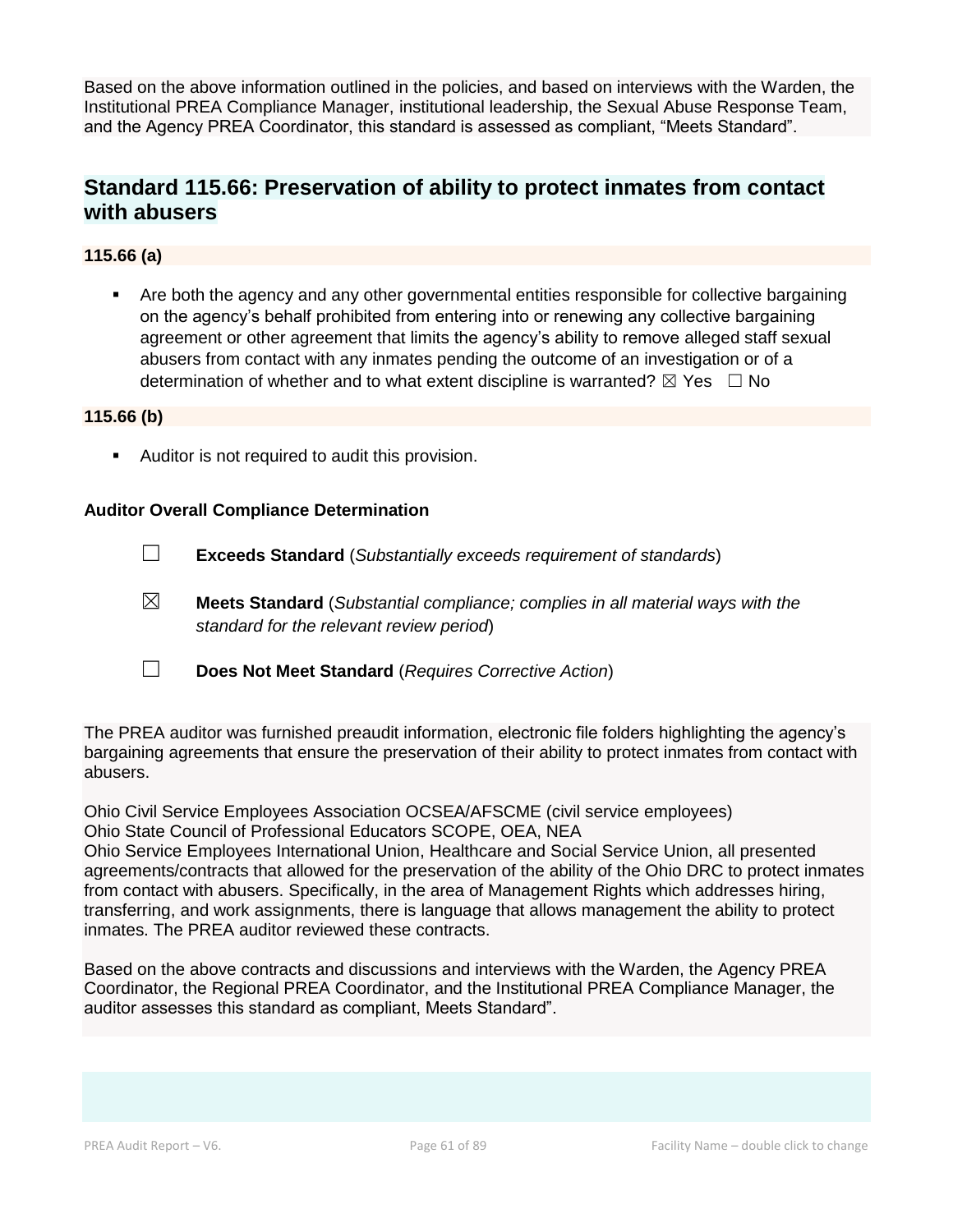## **Standard 115.67: Agency protection against retaliation**

## **115.67 (a)**

- Has the agency established a policy to protect all inmates and staff who report sexual abuse or sexual harassment or cooperate with sexual abuse or sexual harassment investigations from retaliation by other inmates or staff?  $\boxtimes$  Yes  $\Box$  No
- Has the agency designated which staff members or departments are charged with monitoring retaliation?  $\boxtimes$  Yes  $\Box$  No

### **115.67 (b)**

■ Does the agency employ multiple protection measures, such as housing changes or transfers for inmate victims or abusers, removal of alleged staff or inmate abusers from contact with victims, and emotional support services, for inmates or staff who fear retaliation for reporting sexual abuse or sexual harassment or for cooperating with investigations?  $\boxtimes$  Yes  $\Box$  No

### **115.67 (c)**

- Except in instances where the agency determines that a report of sexual abuse is unfounded, for at least 90 days following a report of sexual abuse, does the agency: Monitor the conduct and treatment of inmates or staff who reported the sexual abuse to see if there are changes that may suggest possible retaliation by inmates or staff?  $\boxtimes$  Yes  $\Box$  No
- Except in instances where the agency determines that a report of sexual abuse is unfounded, for at least 90 days following a report of sexual abuse, does the agency: Monitor the conduct and treatment of inmates who were reported to have suffered sexual abuse to see if there are changes that may suggest possible retaliation by inmates or staff?  $\boxtimes$  Yes  $\Box$  No
- Except in instances where the agency determines that a report of sexual abuse is unfounded, for at least 90 days following a report of sexual abuse, does the agency: Act promptly to remedy any such retaliation?  $\boxtimes$  Yes  $\Box$  No
- Except in instances where the agency determines that a report of sexual abuse is unfounded, for at least 90 days following a report of sexual abuse, does the agency: Monitor any inmate disciplinary reports?  $\boxtimes$  Yes  $\Box$  No
- Except in instances where the agency determines that a report of sexual abuse is unfounded, for at least 90 days following a report of sexual abuse, does the agency: Monitor inmate housing changes? ⊠ Yes □ No
- Except in instances where the agency determines that a report of sexual abuse is unfounded, for at least 90 days following a report of sexual abuse, does the agency: Monitor inmate program changes?  $\boxtimes$  Yes  $\Box$  No
- Except in instances where the agency determines that a report of sexual abuse is unfounded, for at least 90 days following a report of sexual abuse, does the agency: Monitor negative performance reviews of staff?  $\boxtimes$  Yes  $\Box$  No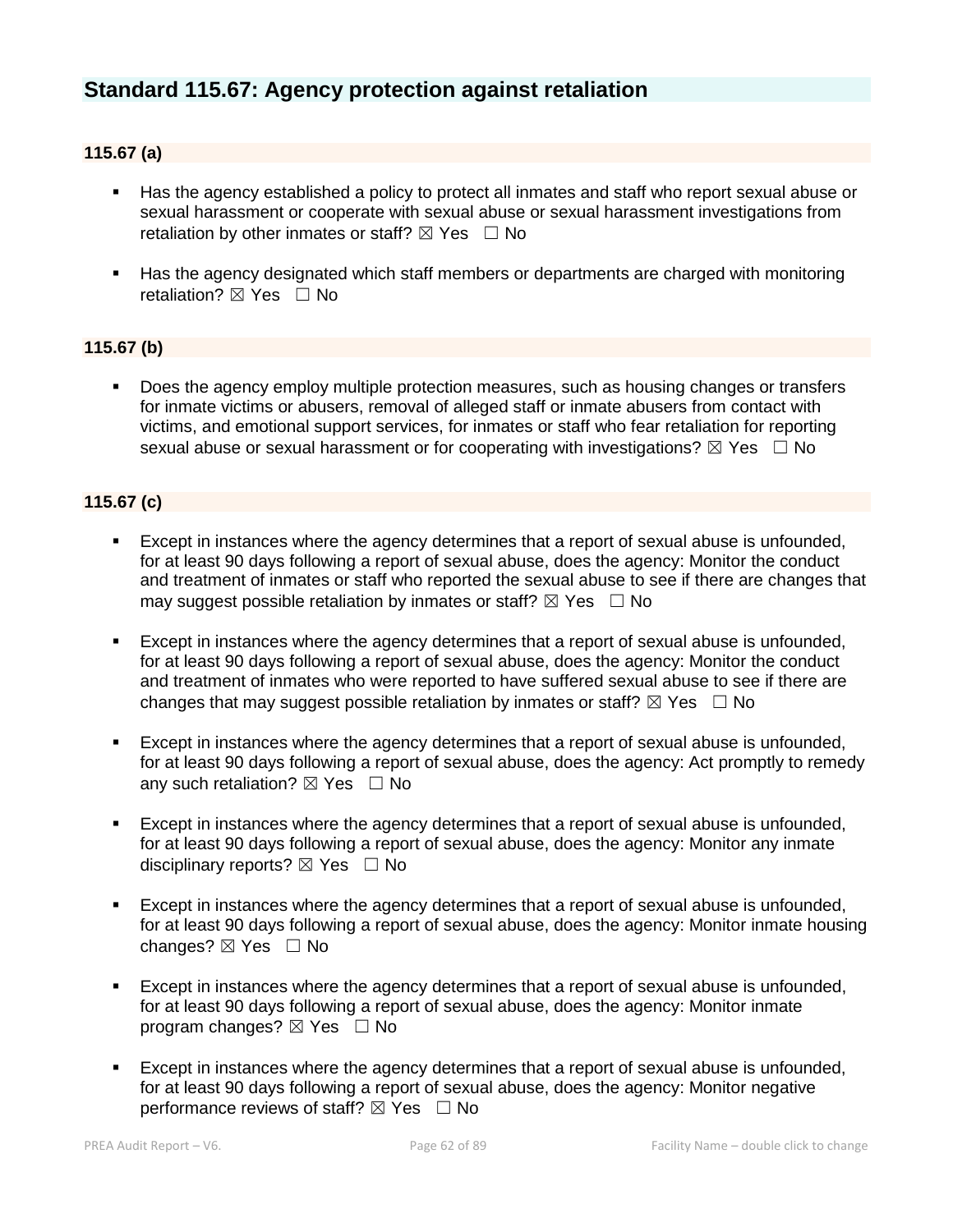- Except in instances where the agency determines that a report of sexual abuse is unfounded, for at least 90 days following a report of sexual abuse, does the agency: Monitor reassignments of staff?  $\boxtimes$  Yes  $\Box$  No
- Does the agency continue such monitoring beyond 90 days if the initial monitoring indicates a continuing need? ⊠ Yes □ No

## **115.67 (d)**

In the case of inmates, does such monitoring also include periodic status checks? ☒ Yes ☐ No

## **115.67 (e)**

If any other individual who cooperates with an investigation expresses a fear of retaliation, does the agency take appropriate measures to protect that individual against retaliation? ☒ Yes ☐ No

### **115.67 (f)**

■ Auditor is not required to audit this provision.

### **Auditor Overall Compliance Determination**

☐ **Exceeds Standard** (*Substantially exceeds requirement of standards*) ☒ **Meets Standard** (*Substantial compliance; complies in all material ways with the standard for the relevant review period*) ☐ **Does Not Meet Standard** (*Requires Corrective Action*)

The preaudit review of electronic file folders for this standard included the following:

1) Report (sexual abuse allegation/no retaliation)

2) Statement of Status ("The Toledo Correctional Institution did not receive any staff or inmate reports of retaliation during the audit cycle of January 1, 2019-December 31, 2019")

3) policy 79-ISA-02 Prison Sexual Misconduct Reporting, Response, Investigation, and Prevention of Retaliation (Section D Retaliation)

The above policy 79-ISA-02 protects inmates and staff who report sexual abuse or sexual harassment or cooperate with sexual abuse or sexual harassment investigations from retaliation by other inmates or staff. Furthermore, the federal PREA law, state law, and the staff Standards of Conduct prohibit sexual abuse and sexual harassment.

The Pre-Audit Questionnaire (PAQ) indicates that there have been zero (0) incidents of retaliation that occurred in the past 12 months

The Institutional Investigator is responsible for monitoring retaliation resulting from cases of sexual abuse and the Institutional PREA Compliance Manager is responsible for monitoring retaliation resulting from cases of sexual harassment.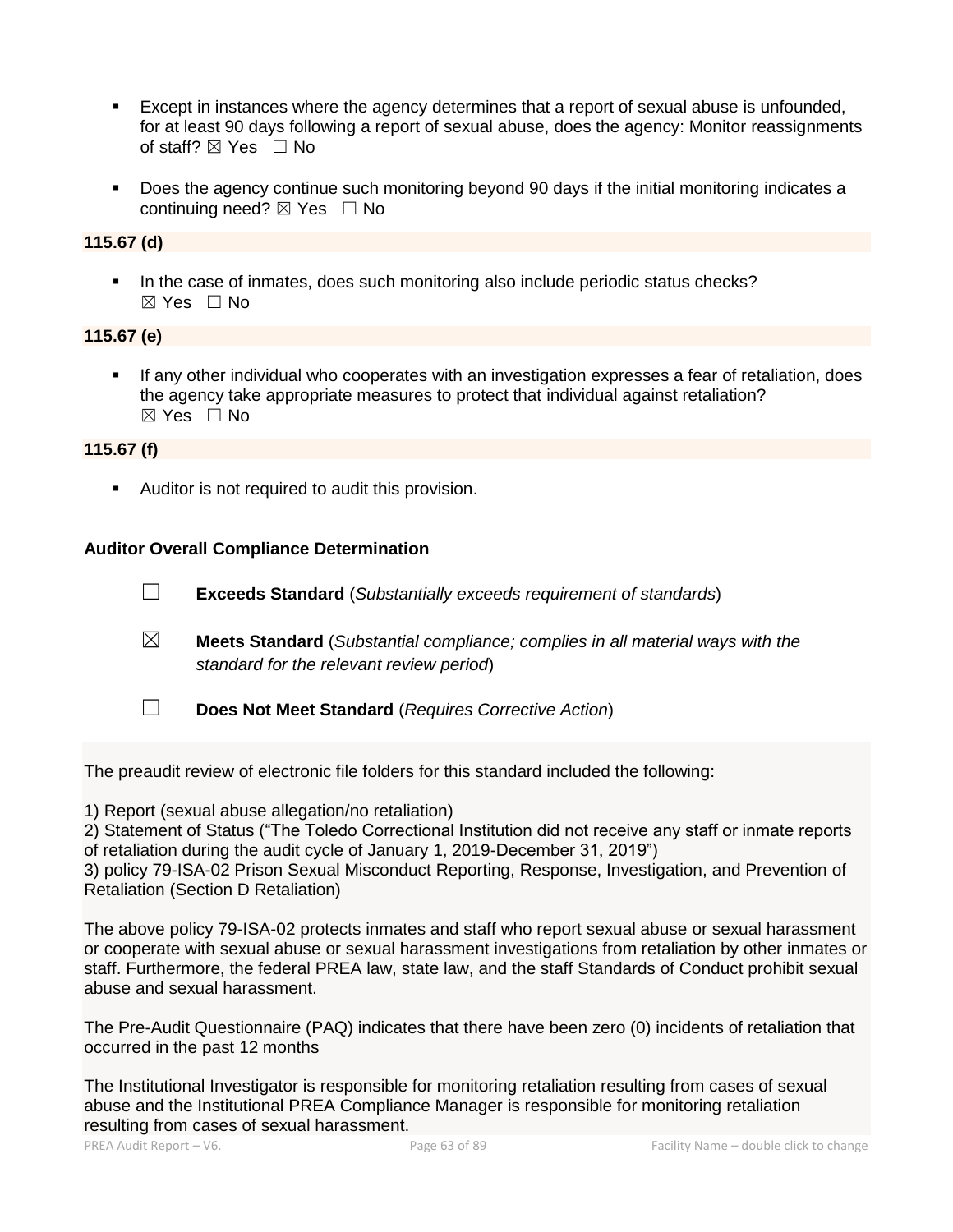Based on the above, and based on interviews with the Warden, the Agency PREA Coordinator, the Institutional PREA Compliance Manager, and the Institutional Investigator, this standard is assessed as compliant, "Meets Standard"

## **Standard 115.68: Post-allegation protective custody**

## **115.68 (a)**

■ Is any and all use of segregated housing to protect an inmate who is alleged to have suffered sexual abuse subject to the requirements of § 115.43?  $\boxtimes$  Yes  $\Box$  No

### **Auditor Overall Compliance Determination**

☐ **Exceeds Standard** (*Substantially exceeds requirement of standards*)

- ☒ **Meets Standard** (*Substantial compliance; complies in all material ways with the standard for the relevant review period*)
- ☐ **Does Not Meet Standard** (*Requires Corrective Action*)

The Ohio DRC uses involuntary segregation of the inmates only as a last resort for protection from sexual abuse. Toledo Correctional Institution is one of the last resorts as it is one of three maximumsecurity facilities in the agency. Agency policy prohibits the placement of inmates, who allege to have suffered sexual abuse, in involuntary segregated housing unless an assessment of all available alternatives has been made. The number of inmates who allege to have suffered sexual abuse who were held in involuntary segregated housing in the past 12 months at ToCI is zero (0). This information taken from the Pre-Audit Questionnaire.

The PREA auditor reviewed two preaudit documents concerning this standard:

1) Statement of Status ("The Toledo Correctional Institution did not place any inmates into Involuntary Segregation for the audit period of January 1, 2019-December 31, 2019"). 2) policy 79-ISA-04 PREA Risk Assessments and Accommodation Strategies (Section H. PREA Accommodation Strategies, inmates at high risk for victimization).

The policy 79-ISA-04 indicates that inmates at high risk for victimization will not be placed in involuntary restrictive housing unless forms and information are filled out detailing that there is no available alternative means of separation. Again, this is a maximum-security, generally single cell facility that affords maximum custody care and control which has not had an incident of required involuntary segregation.

Based on the above policy, classification information, and based on the fact that no inmates have been placed in involuntary segregated housing at ToCI this standard is assessed as compliant, "Meets Standard".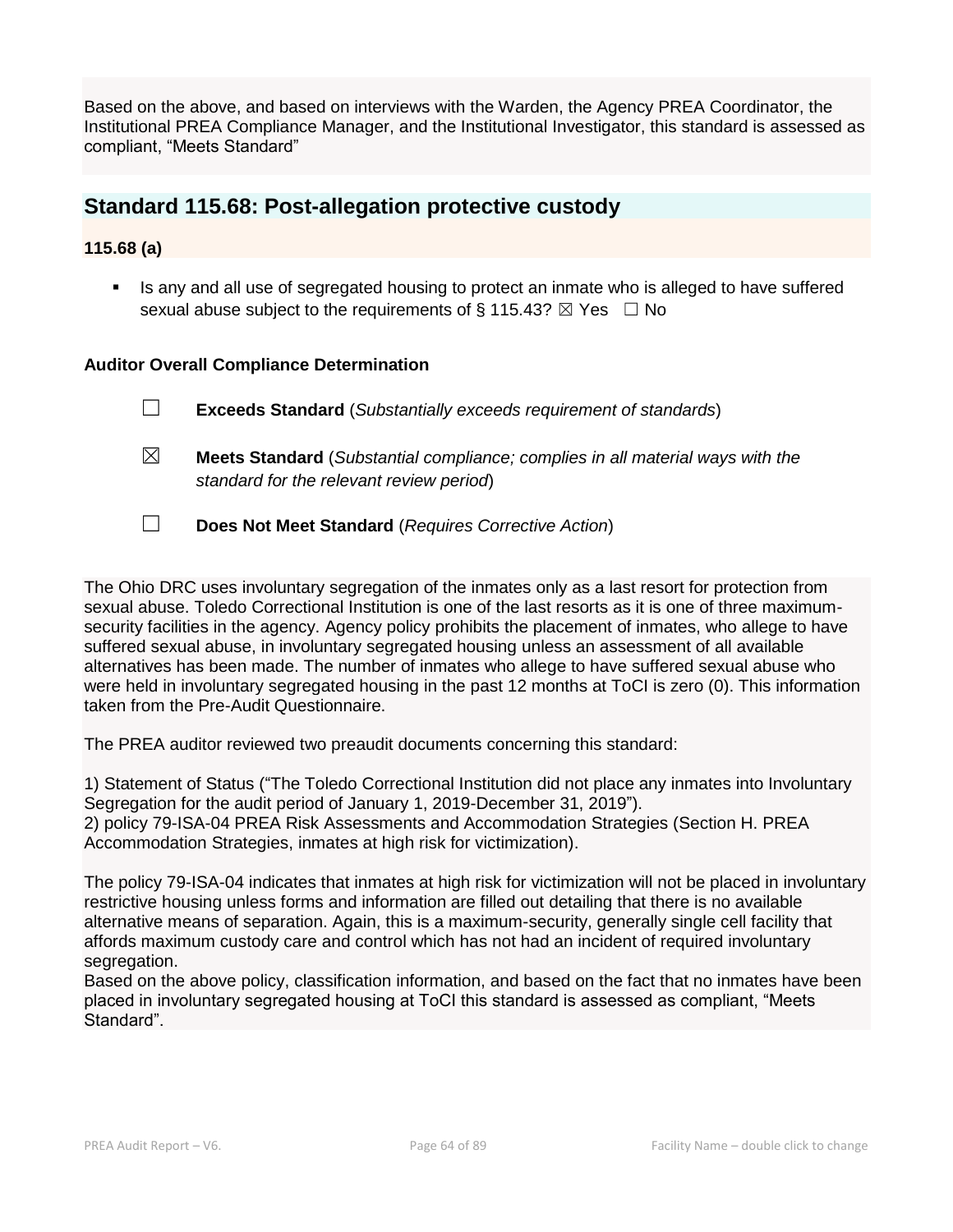# **Standard 115.71: Criminal and administrative agency investigations**

## **115.71 (a)**

- When the agency conducts its own investigations into allegations of sexual abuse and sexual harassment, does it do so promptly, thoroughly, and objectively? [N/A if the agency/facility is not responsible for conducting any form of criminal OR administrative sexual abuse investigations. See 115.21(a).]  $\boxtimes$  Yes  $\Box$  No  $\Box$  NA
- Does the agency conduct such investigations for all allegations, including third party and anonymous reports? [N/A if the agency/facility is not responsible for conducting any form of criminal OR administrative sexual abuse investigations. See 115.21(a).]  $\boxtimes$  Yes  $\Box$  No  $\Box$  NA

## **115.71 (b)**

**•** Where sexual abuse is alleged, does the agency use investigators who have received specialized training in sexual abuse investigations as required by 115.34?  $\boxtimes$  Yes  $\Box$  No

### **115.71 (c)**

- Do investigators gather and preserve direct and circumstantial evidence, including any available physical and DNA evidence and any available electronic monitoring data?  $\boxtimes$  Yes  $\Box$  No
- Do investigators interview alleged victims, suspected perpetrators, and witnesses?  $\boxtimes$  Yes  $\Box$  No
- Do investigators review prior reports and complaints of sexual abuse involving the suspected perpetrator? ⊠ Yes □ No

### **115.71 (d)**

When the quality of evidence appears to support criminal prosecution, does the agency conduct compelled interviews only after consulting with prosecutors as to whether compelled interviews may be an obstacle for subsequent criminal prosecution?  $\boxtimes$  Yes  $\Box$  No

## **115.71 (e)**

- Do agency investigators assess the credibility of an alleged victim, suspect, or witness on an individual basis and not on the basis of that individual's status as inmate or staff?  $\boxtimes$  Yes  $\Box$  No
- Does the agency investigate allegations of sexual abuse without requiring an inmate who alleges sexual abuse to submit to a polygraph examination or other truth-telling device as a condition for proceeding?  $\boxtimes$  Yes  $\Box$  No

### **115.71 (f)**

▪ Do administrative investigations include an effort to determine whether staff actions or failures to act contributed to the abuse?  $\boxtimes$  Yes  $\Box$  No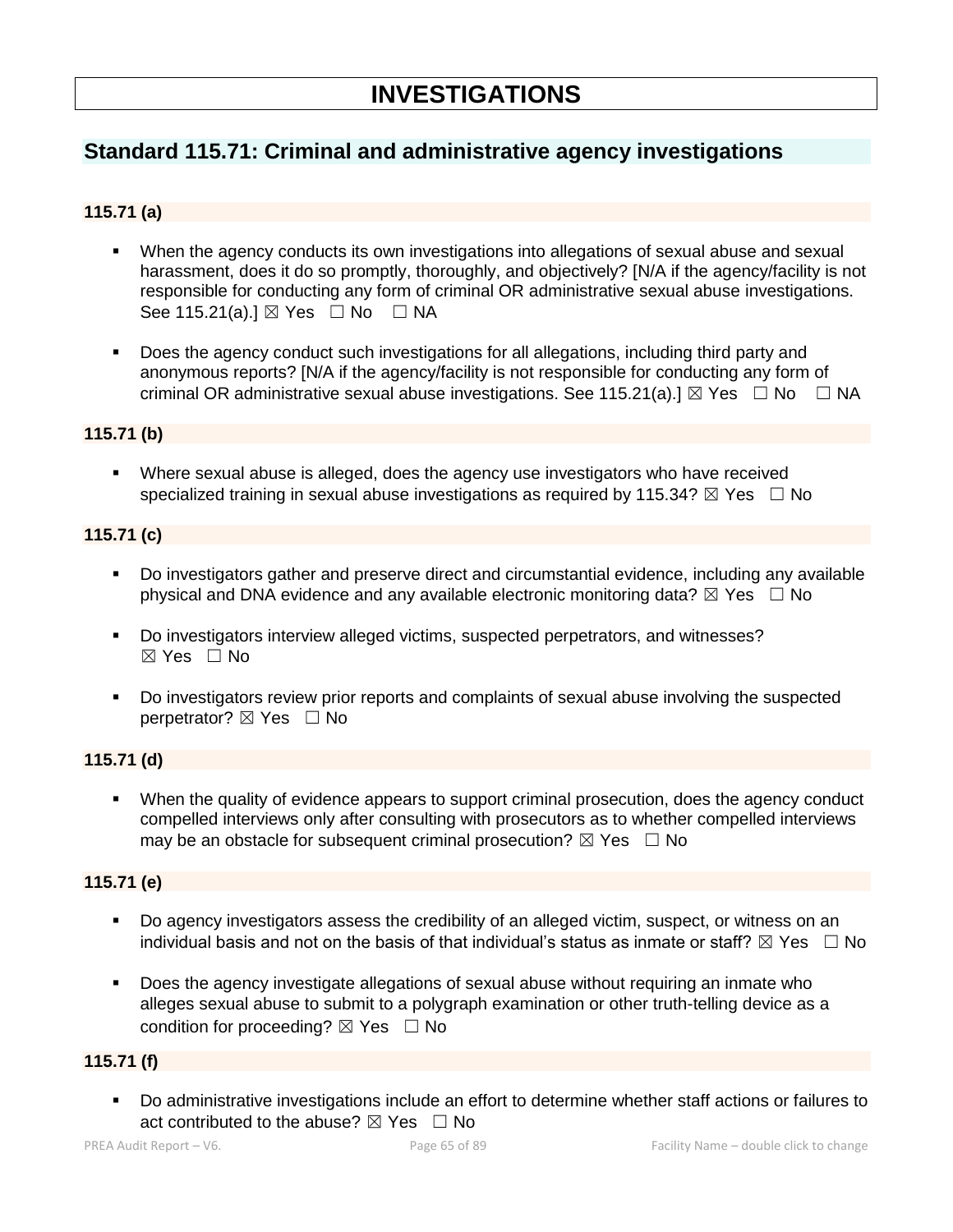Are administrative investigations documented in written reports that include a description of the physical evidence and testimonial evidence, the reasoning behind credibility assessments, and investigative facts and findings?  $\boxtimes$  Yes  $\Box$  No

### **115.71 (g)**

▪ Are criminal investigations documented in a written report that contains a thorough description of the physical, testimonial, and documentary evidence and attaches copies of all documentary evidence where feasible?  $\boxtimes$  Yes  $\Box$  No

### **115.71 (h)**

■ Are all substantiated allegations of conduct that appears to be criminal referred for prosecution? ☒ Yes ☐ No

#### **115.71 (i)**

Does the agency retain all written reports referenced in 115.71(f) and (g) for as long as the alleged abuser is incarcerated or employed by the agency, plus five years?  $\boxtimes$  Yes  $\Box$  No

#### **115.71 (j)**

Does the agency ensure that the departure of an alleged abuser or victim from the employment or control of the agency does not provide a basis for terminating an investigation? ☒ Yes ☐ No

### **115.71 (k)**

■ Auditor is not required to audit this provision.

### **115.71 (l)**

When an outside entity investigates sexual abuse, does the facility cooperate with outside investigators and endeavor to remain informed about the progress of the investigation? (N/A if an outside agency does not conduct administrative or criminal sexual abuse investigations. See 115.21(a).) ⊠ Yes □ No □ NA

#### **Auditor Overall Compliance Determination**

- ☒ **Exceeds Standard** (*Substantially exceeds requirement of standards*)
- 
- ☐ **Meets Standard** (*Substantial compliance; complies in all material ways with the standard for the relevant review period*)



☐ **Does Not Meet Standard** (*Requires Corrective Action*)

The PREA auditor assessed this standard as "exceeds" knowing a couple of very important things: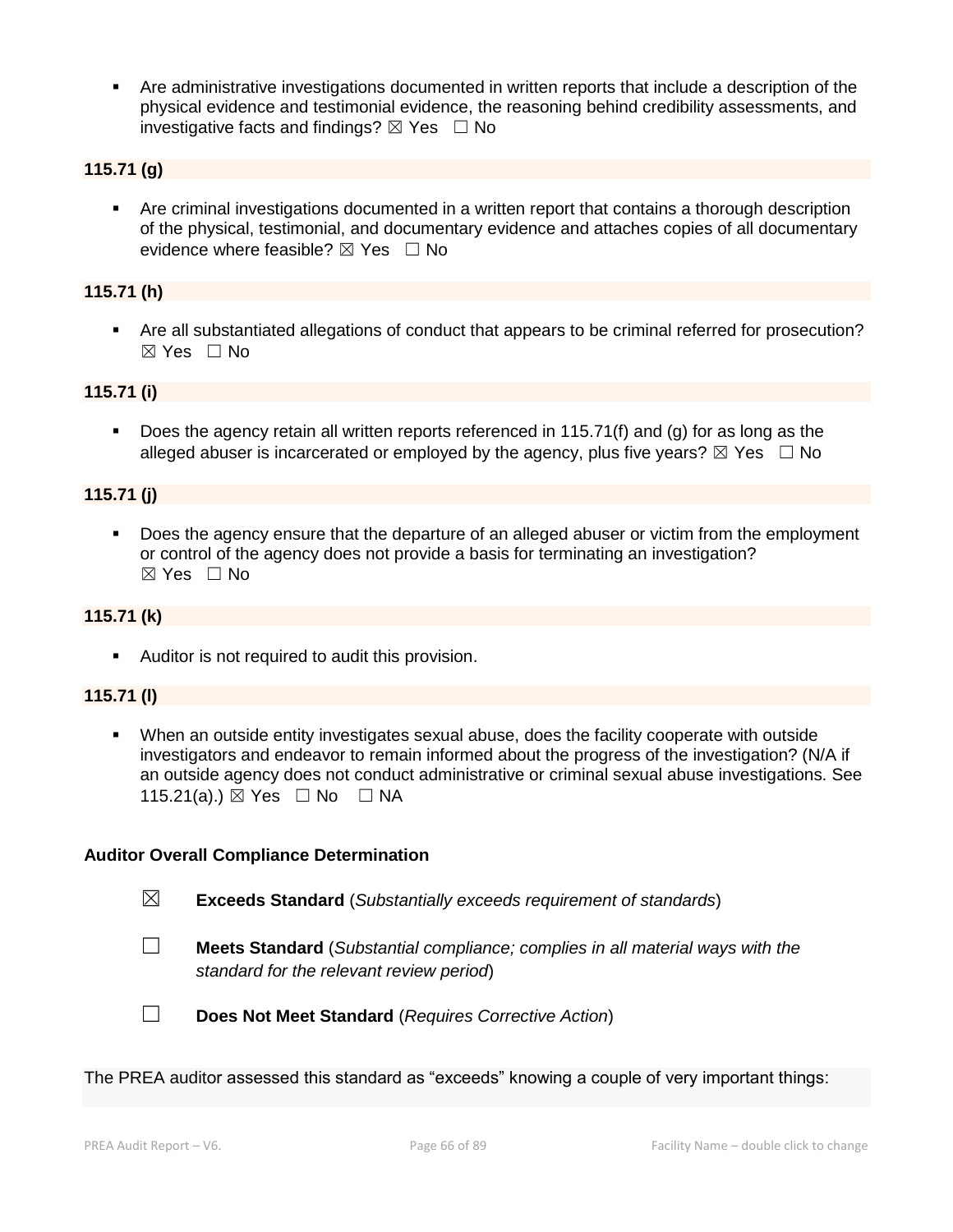1) As indicated in several of the standards, and will be indicated in this standard, is the fact that the Ohio State Highway Patrol works very closely with the Ohio DRC in investigations, moreover, corrections staff have the OSHP assisting when needed. The OSHP has an office at each of the agency's facilities in which they can work on criminal cases or the determination of criminal cases as need be.

2) Investigators at ToCI are very well trained as outlined in standard 115.34, and in conjunction with that, the Chief Correctional Officer of the facility and the PREA Compliance Manager of the facility were both Institutional Investigators, had excellent training, and now are in the position to make sure that not only is every allegation investigated but it is investigated well (trained leadership in action as observed by the auditor).

Electronic files were reviewed to assist with assessment of this standard; please note the following:

1) PREA Incident Report Application (case summary screen)

2) PREA Incident Report Application (harassment, investigation)

3) National Institute of Corrections (NIC) training (certificates of completion)

4) Offender Information Summary (Incident Report, Medical Exam, First Responder Checklist, and other appropriate information)

5) Statement of Status ("The Toledo Correctional Institution did not have any cases of indictment or referred for prosecution during the audit cycle January 1, 2019-December 31, 2019')

6) PREA Incident Report Application (administrative investigation)

7) Statement of Status ("The Toledo Correctional Institution does not have any cases of sexual abuse where the inmate has been released in the audit cycle January 1, 2019-December 31, 2019")

8) policy number 79-ISA-02 Prison Sexual Misconduct Reporting, Response, Investigation, and

Prevention of Retaliation (Investigation General Provisions; addressing the above subsections) 9) Statement from the OSHP ("currently all criminal investigation records are held *indefinitely.*")

10) Memorandum of Understanding (Ohio DRC and OSHP, addressing investigations and standards 115.21 and 115.71)

11) Ohio Department of Rehabilitation and Correction, Record Retention Schedule (case files-retained 10 years after an inmate has reached final release expiration of sentence, death, or 10 years after an employee is no longer employed by the agency)

Ohio DRC has policies related to criminal and administrative investigations and has a MOU between the Ohio DRC and the OSHP concerning the investigative process. The policies and the MOU accent the excellent communications, cooperation, and teamwork between the OSHP and the Ohio DRC Institutional Investigative Services.

The OSHP has an office and a trooper assigned to ToCI who assists the Institutional Investigator with investigations. The policies and MOU outlined procedural details for PREA incident investigations. These details include the following:

- Victims of sexual abuse medical examinations
- Victim advocate/rape crisis center assistance
- Specialized training
- Investigator evidence collection
- Investigator interviews
- Credibility of victims, witnesses
- Documentation
- Substantiated allegation referral, and
- Departure of victim or abuser from employment or control of the facility

The number of substantiated allegations of conduct that appear to be criminal that were referred for prosecution since the last PREA audit were zero (0). This information taken from the PAQ.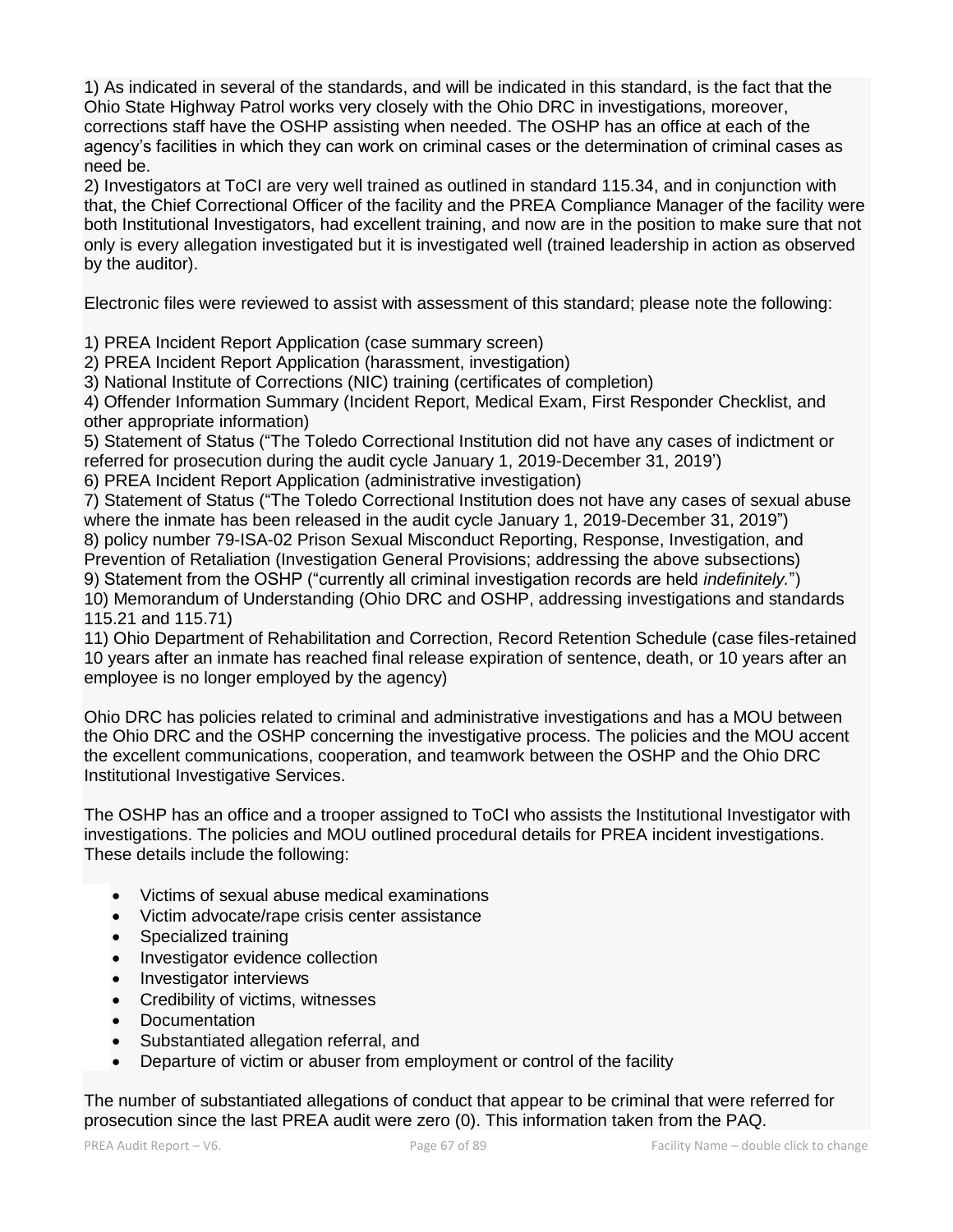. The Ohio State Records Retention Schedule, as mentioned in the above electronic files, directs timely retention consistent with PREA.

The auditor had a telephonic interview with the OSHP trooper assigned to ToCI and used the formal scripted questions prepared by the PRC for the interview. The interview was very positive and reflected PREA compliance.

Based on the above information including the electronic file folders, and interviews held during the onsite visit, this standard is assessed as compliant, "Exceeds Standard".

## **Standard 115.72: Evidentiary standard for administrative investigations**

### **115.72 (a)**

Is it true that the agency does not impose a standard higher than a preponderance of the evidence in determining whether allegations of sexual abuse or sexual harassment are substantiated?  $\boxtimes$  Yes  $\Box$  No

### **Auditor Overall Compliance Determination**

- ☐ **Exceeds Standard** (*Substantially exceeds requirement of standards*)
- ☒ **Meets Standard** (*Substantial compliance; complies in all material ways with the standard for the relevant review period*)
- ☐ **Does Not Meet Standard** (*Requires Corrective Action*)

The Ohio DRC policy 79-ISA-02 Prison Sexual Misconduct, Reporting, Response, Investigations, and Prevention of Retaliation, states that the agency "imposes a standard no higher than a preponderance of the evidence for administrative investigations".

The agency policy and interviews with the Agency PREA Coordinator, Warden, Institutional PREA Compliance Manager, and the Institutional Investigator support compliance for this evidentiary standard.

Based on the auditor's review of policy and procedure and interviews mentioned above, this standard is assessed as compliant, "Meets Standard".

## **Standard 115.73: Reporting to inmates**

### **115.73 (a)**

▪ Following an investigation into an inmate's allegation that he or she suffered sexual abuse in an agency facility, does the agency inform the inmate as to whether the allegation has been determined to be substantiated, unsubstantiated, or unfounded?  $\boxtimes$  Yes  $\Box$  No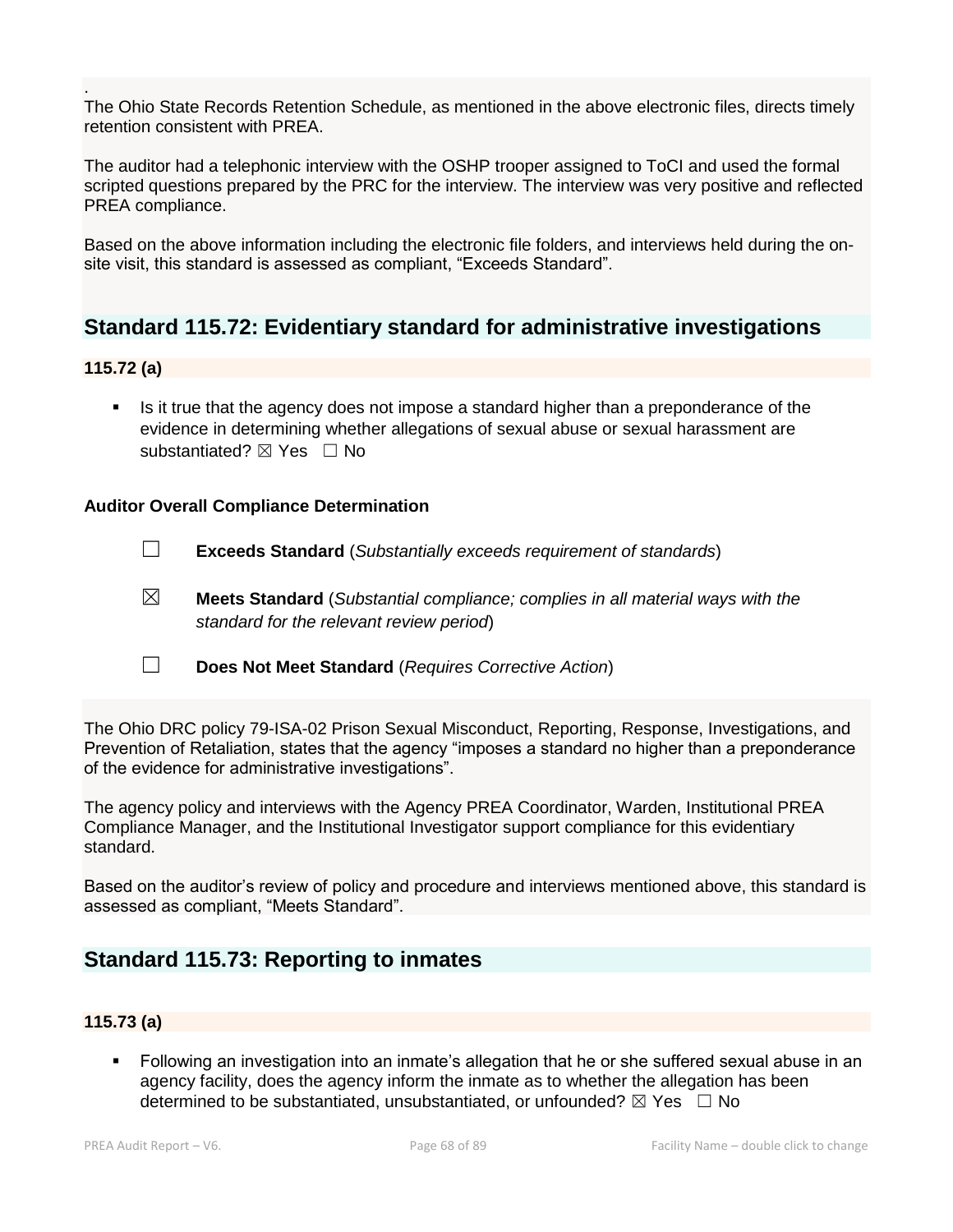## **115.73 (b)**

If the agency did not conduct the investigation into an inmate's allegation of sexual abuse in an agency facility, does the agency request the relevant information from the investigative agency in order to inform the inmate? (N/A if the agency/facility is responsible for conducting administrative and criminal investigations.)  $\boxtimes$  Yes  $\Box$  No  $\Box$  NA

## **115.73 (c)**

- Following an inmate's allegation that a staff member has committed sexual abuse against the inmate, unless the agency has determined that the allegation is unfounded, or unless the inmate has been released from custody, does the agency subsequently inform the inmate whenever: The staff member is no longer posted within the inmate's unit?  $\boxtimes$  Yes  $\Box$  No
- Following an inmate's allegation that a staff member has committed sexual abuse against the inmate, unless the agency has determined that the allegation is unfounded, or unless the inmate has been released from custody, does the agency subsequently inform the inmate whenever: The staff member is no longer employed at the facility?  $\boxtimes$  Yes  $\Box$  No
- Following an inmate's allegation that a staff member has committed sexual abuse against the inmate, unless the agency has determined that the allegation is unfounded, or unless the inmate has been released from custody, does the agency subsequently inform the inmate whenever: The agency learns that the staff member has been indicted on a charge related to sexual abuse in the facility?  $\boxtimes$  Yes  $\Box$  No
- Following an inmate's allegation that a staff member has committed sexual abuse against the inmate, unless the agency has determined that the allegation is unfounded, or unless the inmate has been released from custody, does the agency subsequently inform the inmate whenever: The agency learns that the staff member has been convicted on a charge related to sexual abuse within the facility?  $\boxtimes$  Yes  $\Box$  No

### **115.73 (d)**

- Following an inmate's allegation that he or she has been sexually abused by another inmate, does the agency subsequently inform the alleged victim whenever: The agency learns that the alleged abuser has been indicted on a charge related to sexual abuse within the facility?  $\boxtimes$  Yes  $\Box$  No
- Following an inmate's allegation that he or she has been sexually abused by another inmate, does the agency subsequently inform the alleged victim whenever: The agency learns that the alleged abuser has been convicted on a charge related to sexual abuse within the facility?  $\boxtimes$  Yes  $\Box$  No

### **115.73 (e)**

**•** Does the agency document all such notifications or attempted notifications?  $\boxtimes$  Yes  $\Box$  No

## **115.73 (f)**

■ Auditor is not required to audit this provision.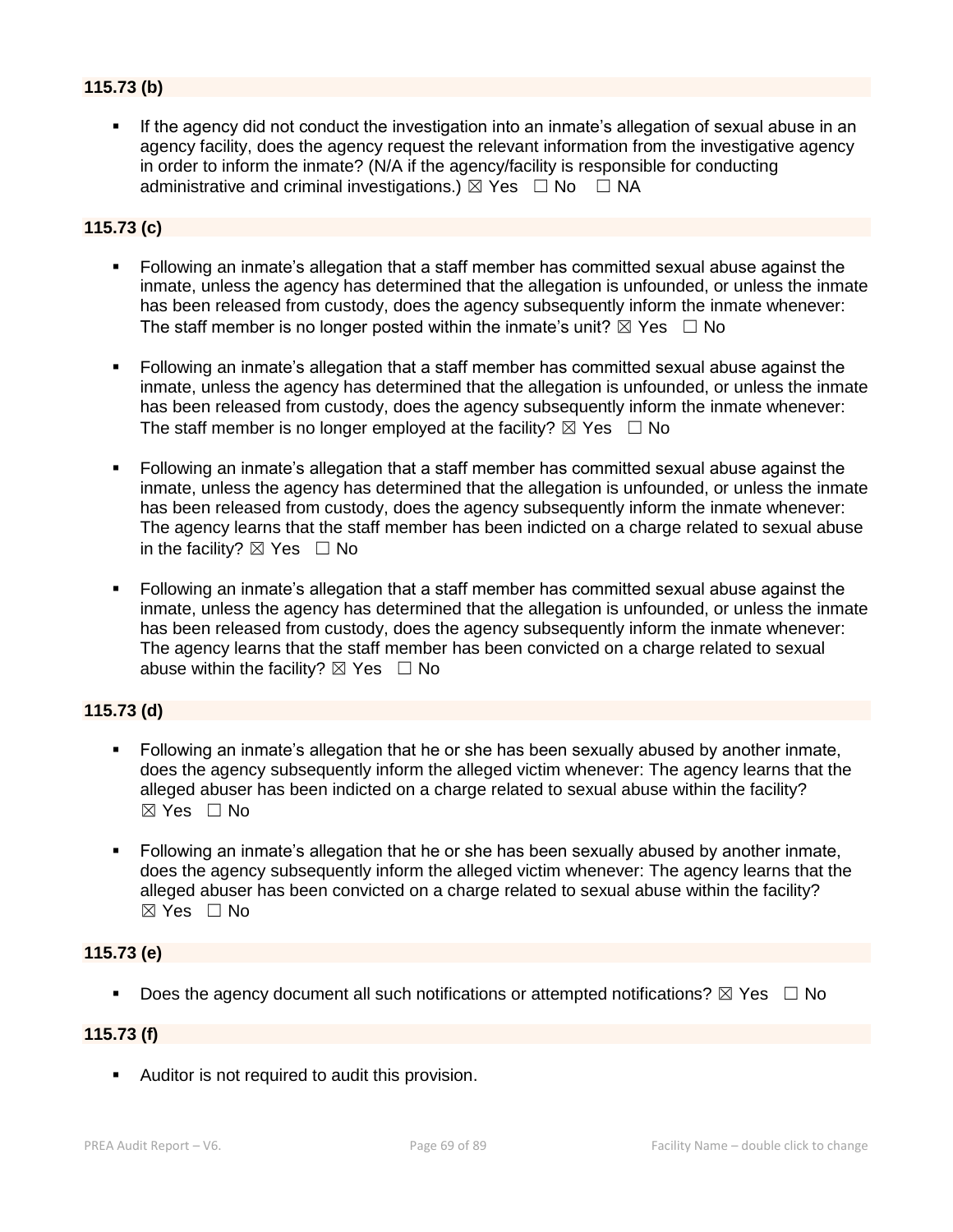### **Auditor Overall Compliance Determination**

- ☐ **Exceeds Standard** (*Substantially exceeds requirement of standards*)
- ☒ **Meets Standard** (*Substantial compliance; complies in all material ways with the standard for the relevant review period*)
- ☐ **Does Not Meet Standard** (*Requires Corrective Action*)

The Ohio DRC policy 79-ISA-02 Prison Sexual Misconduct, Reporting, Response, Investigation, and Prevention of Retaliation requires that when an inmate makes an allegation of sexual abuse, he is informed verbally or in writing as to whether the allegation has been determined to be substantiated, unsubstantiated, or unfounded, following an investigation. This is the agency policy requiring that an inmate is to be informed.

In the past 12 months there have been seven (7) criminal and/or administrative investigations of alleged inmate sexual abuse that were completed by the agency/facility in the past 12 months. Of the alleged number of criminal and/or administrative investigations in the past 12 months, seven (7) inmates were notified verbally or in writing of the result of the investigation. The auditor reviewed these investigations and notifications, and found the policy was followed. This information taken from the Pre-Audit Questionnaire (PAQ).

Based on the above information and review of the agency policy and documentation of notifications, this standard is assessed as compliant, "Meets Standard".

# **DISCIPLINE**

## **Standard 115.76: Disciplinary sanctions for staff**

### **115.76 (a)**

■ Are staff subject to disciplinary sanctions up to and including termination for violating agency sexual abuse or sexual harassment policies?  $\boxtimes$  Yes  $\Box$  No

### **115.76 (b)**

**•** Is termination the presumptive disciplinary sanction for staff who have engaged in sexual abuse? ☒ Yes ☐ No

## **115.76 (c)**

Are disciplinary sanctions for violations of agency policies relating to sexual abuse or sexual harassment (other than actually engaging in sexual abuse) commensurate with the nature and circumstances of the acts committed, the staff member's disciplinary history, and the sanctions imposed for comparable offenses by other staff with similar histories?  $\boxtimes$  Yes  $\Box$  No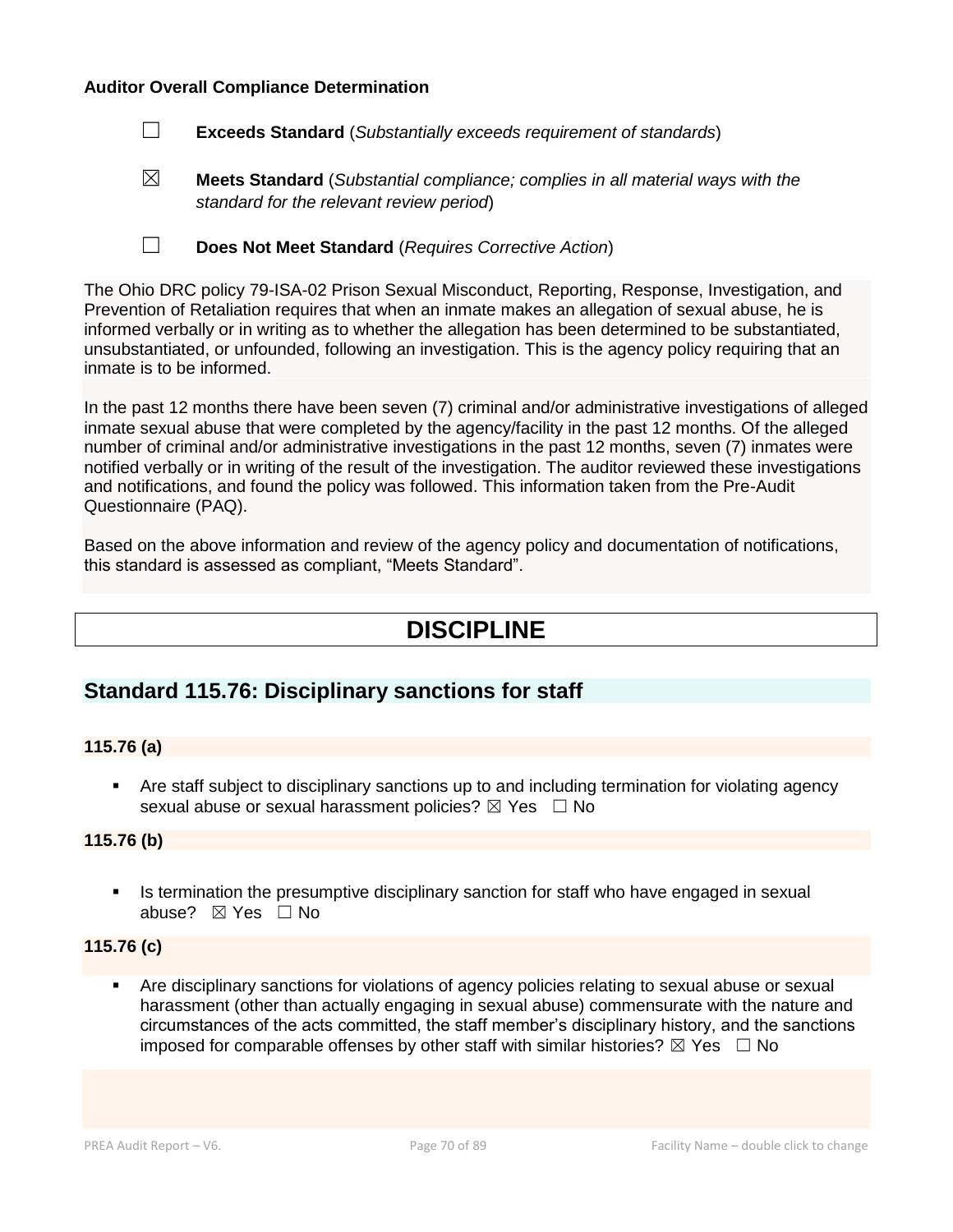## **115.76 (d)**

- Are all terminations for violations of agency sexual abuse or sexual harassment policies, or resignations by staff who would have been terminated if not for their resignation, reported to: Law enforcement agencies (unless the activity was clearly not criminal)?  $\boxtimes$  Yes  $\Box$  No
- Are all terminations for violations of agency sexual abuse or sexual harassment policies, or resignations by staff who would have been terminated if not for their resignation, reported to: Relevant licensing bodies?  $\boxtimes$  Yes  $\Box$  No

### **Auditor Overall Compliance Determination**

- ☐ **Exceeds Standard** (*Substantially exceeds requirement of standards*)
- ☒ **Meets Standard** (*Substantial compliance; complies in all material ways with the standard for the relevant review period*)
- ☐ **Does Not Meet Standard** (*Requires Corrective Action*)

The following electronic files were reviewed by the auditor to assist in assessment of compliance for this standard:

- 1) Incident Report (incident report information)
- 2) Enterprise Information Management Incident Reporting (staff investigation)

3) Statement of Status ("The Toledo Correctional Institution did not have any substantiated cases during the audit cycle of January 1, 2019-December 31, 2019 that resulted in disciplinary actions against staff").

- 4) Separation Notifications/Acknowledgment (staff disciplinary action)
- 5) policy 31-SEM-07 Unauthorized Relationships (terminations)
- 6) policy 79-ISA-01 Prison Rape Elimination (zero-tolerance policy)
- 7) policy 79-ISA-01 Prison Rape Elimination (Standards of Employee Conduct)

The Ohio DRC policy 79-ISA-01 and the personnel policy 31-SEM-02 Standards of Employee Conduct all stipulate that staff is subject to disciplinary sanctions up to and including termination for violating the agency sexual abuse and sexual harassment policy.

The Ohio DRC takes sexual abuse and sexual harassment seriously as documented by the PREA training of staff, inmates, contractors, and volunteers. Further, the State of Ohio in its Ohio Revised Code stipulates that sexual contact with an inmate or anyone under the correctional supervision of the Ohio DRC is considered criminal. It also outlines, that the Ohio DRC will refer and pursue all cases of such sexual contact and abuse for criminal prosecution.

All staff are trained annually concerning PREA and PREA compliance. Duties and responsibilities for staff are clearly outlined

In the past 12 months there was one (1) staff member from the facility who was terminated (or resigned prior to termination) for violating agency sexual abuse or sexual harassment policies. This was reported to law enforcement or licensing boards following their termination (or resignation prior to termination). This information taken from the Pre-Audit Questionnaire (PAQ).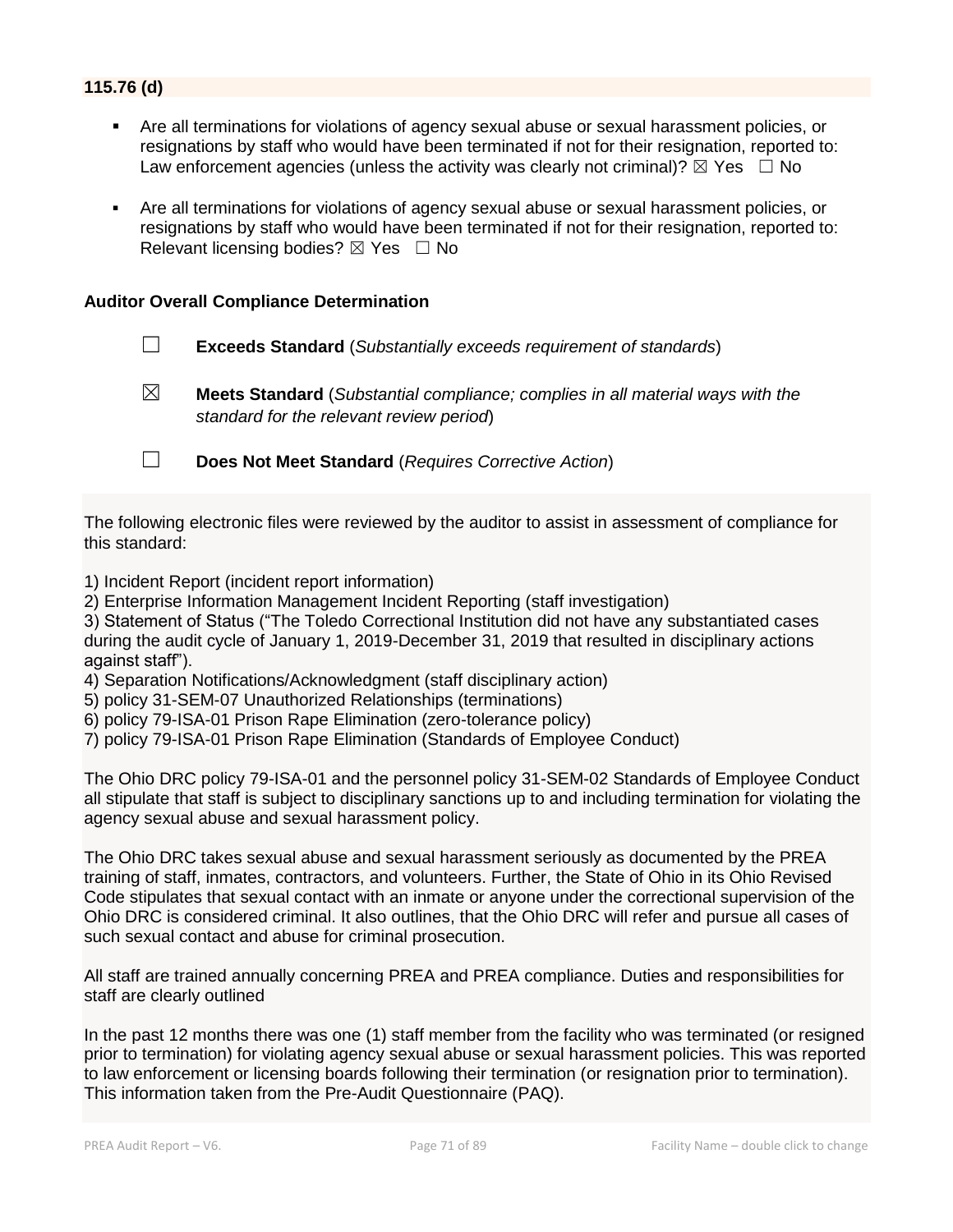Based on the above information and review of personnel and agency policies, and interviews with the Warden, and the investigative staff, this standard is assessed as compliant, "Meets Standard".

## **Standard 115.77: Corrective action for contractors and volunteers**

## **115.77 (a)**

- **EXECT** Is any contractor or volunteer who engages in sexual abuse prohibited from contact with inmates? ⊠ Yes □ No
- **EXT** Is any contractor or volunteer who engages in sexual abuse reported to: Law enforcement agencies (unless the activity was clearly not criminal)?  $\boxtimes$  Yes  $\Box$  No
- **EXECT** Is any contractor or volunteer who engages in sexual abuse reported to: Relevant licensing bodies? ⊠ Yes □ No

### **115.77 (b)**

**.** In the case of any other violation of agency sexual abuse or sexual harassment policies by a contractor or volunteer, does the facility take appropriate remedial measures, and consider whether to prohibit further contact with inmates?  $\boxtimes$  Yes  $\Box$  No

### **Auditor Overall Compliance Determination**

- ☐ **Exceeds Standard** (*Substantially exceeds requirement of standards*)
- ☒ **Meets Standard** (*Substantial compliance; complies in all material ways with the standard for the relevant review period*)
- ☐ **Does Not Meet Standard** (*Requires Corrective Action*)

Corrective action and discipline for contractors and volunteers is defined by policy 79-ISA-01 Prison Rape Elimination and policy 71-SOC-01 Standards of Conduct for contractors and volunteers. The Ohio Revised Code also may apply as noted in standard 115.76.

Specifically, in accordance with policy 79-ISA-01, Ohio DRC policy 71-SOC-01, and Contractor Orientation "any contractor or volunteer who engages in sexual conduct is prohibited from contact with inmates and shall be reported to law enforcement agencies, unless the activity was clearly not criminal, and to relevant licensing boards." Contractors, volunteers and others who fall under the standard had been trained in and alerted to, these policies, rules, and regulations."

The auditor reviewed the "Acknowledgment of Receipt of the Standards of Conduct for Contractors, Volunteers and Interns". This form indicates that the volunteer, contractor, or intern has read and understands the rules and regulations in the Standards of Conduct and that they are entering a correctional institution that carries a responsibility to ensure safety and security.

A Statement of Status indicates "The Toledo Correctional Institution did not have any cases of sexual abuse involving contractors or volunteers in the audit cycle January 1, 2019-December 31, 2019". The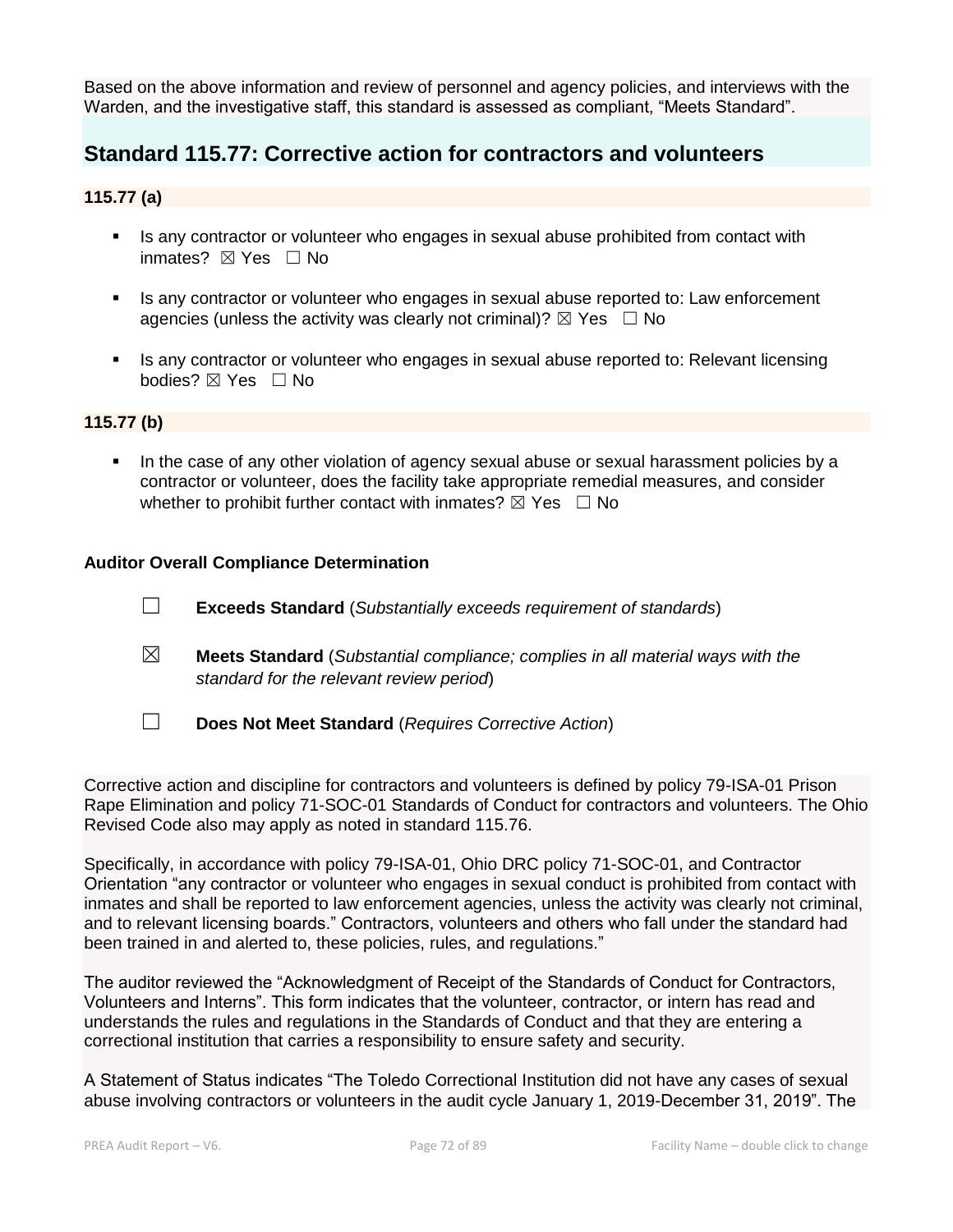PAQ also indicated that in the past 12 months there were zero (0) number of contractors or volunteers reported to law enforcement for engaging in sexual abuse of inmates.

Based on the Standards of Conduct, policy and procedures discussed above and interviews with contractors, volunteers and interns, this standard is assessed as compliant, "Meets Standard".

## **Standard 115.78: Disciplinary sanctions for inmates**

## **115.78 (a)**

▪ Following an administrative finding that an inmate engaged in inmate-on-inmate sexual abuse, or following a criminal finding of guilt for inmate-on-inmate sexual abuse, are inmates subject to disciplinary sanctions pursuant to a formal disciplinary process?  $\boxtimes$  Yes  $\Box$  No

## **115.78 (b)**

Are sanctions commensurate with the nature and circumstances of the abuse committed, the inmate's disciplinary history, and the sanctions imposed for comparable offenses by other inmates with similar histories?  $\boxtimes$  Yes  $\Box$  No

## **115.78 (c)**

When determining what types of sanction, if any, should be imposed, does the disciplinary process consider whether an inmate's mental disabilities or mental illness contributed to his or her behavior? ⊠ Yes □ No

#### **115.78 (d)**

**.** If the facility offers therapy, counseling, or other interventions designed to address and correct underlying reasons or motivations for the abuse, does the facility consider whether to require the offending inmate to participate in such interventions as a condition of access to programming and other benefits?  $\boxtimes$  Yes  $\Box$  No

#### **115.78 (e)**

Does the agency discipline an inmate for sexual contact with staff only upon a finding that the staff member did not consent to such contact?  $\boxtimes$  Yes  $\Box$  No

#### **115.78 (f)**

▪ For the purpose of disciplinary action does a report of sexual abuse made in good faith based upon a reasonable belief that the alleged conduct occurred NOT constitute falsely reporting an incident or lying, even if an investigation does not establish evidence sufficient to substantiate the allegation?  $\boxtimes$  Yes  $\Box$  No

#### **115.78 (g)**

If the agency prohibits all sexual activity between inmates, does the agency always refrain from considering non-coercive sexual activity between inmates to be sexual abuse? (N/A if the agency does not prohibit all sexual activity between inmates.)  $\boxtimes$  Yes  $\Box$  No  $\Box$  NA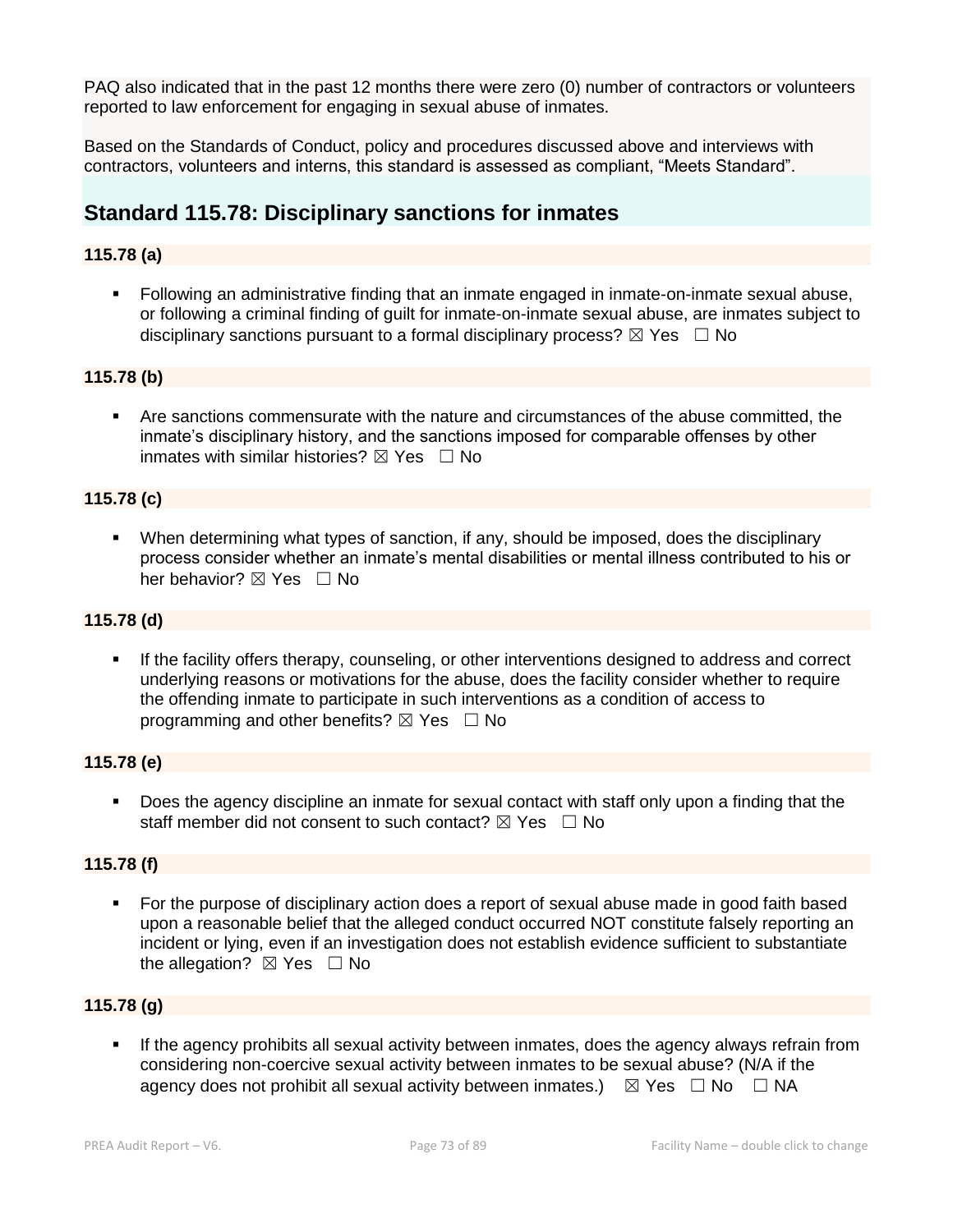#### **Auditor Overall Compliance Determination**

- ☐ **Exceeds Standard** (*Substantially exceeds requirement of standards*)
- ☒ **Meets Standard** (*Substantial compliance; complies in all material ways with the standard for the relevant review period*)
- ☐ **Does Not Meet Standard** (*Requires Corrective Action*)

Disciplinary sanctions for inmates are guided by the Ohio DRC using the Inmate Rules of Conduct 5120-9-06 by the State of Ohio Administrative Code, the Rules Violations/Disciplinary Violations, and by the Inmate Disciplinary Process.

Administrative Code 5120-9-07, and Administrative Code 5120-9-08 define and list the Disposition of Rule Violations. This information is available to the inmates in the Inmate Manual, Handouts, and the Law Library.

Inmates are subject to sexual abuse criminal prosecution after an investigation and referral by the Ohio State Highway Patrol. Referral is made to the appropriate state prosecutors/judicial authorities; or administratively subject to disciplinary sanctions only pursuant to a formal disciplinary process following an administrative finding.

In the past 12 months there have been zero (0) number of administrative findings of inmate on inmate sexual abuse that have occurred at the facility. In the past 12 months there have been zero (0) number of criminal findings of guilt for an inmate on inmate sexual abuse that occurred at the facility. It is noted that this is a maximum-security facility with generally single celled (one-man per cell) housing. The agency prohibits all sexual activity between inmates. This information taken from the PAQ. Management and security of the facility is observed to foster safety and security of staff and inmates.

Based on the auditor's review of the PREA information, disciplinary policies, observation of the actual disciplinary process, and based on reviews with staff and inmates, this standard is assessed as compliant, "Meets Standard".

# **MEDICAL AND MENTAL CARE**

## **Standard 115.81: Medical and mental health screenings; history of sexual abuse**

## **115.81 (a)**

**.** If the screening pursuant to  $\S$  115.41 indicates that a prison inmate has experienced prior sexual victimization, whether it occurred in an institutional setting or in the community, do staff ensure that the inmate is offered a follow-up meeting with a medical or mental health practitioner within 14 days of the intake screening? (N/A if the facility is not a prison.)  $\boxtimes$  Yes  $\Box$  No  $\Box$  NA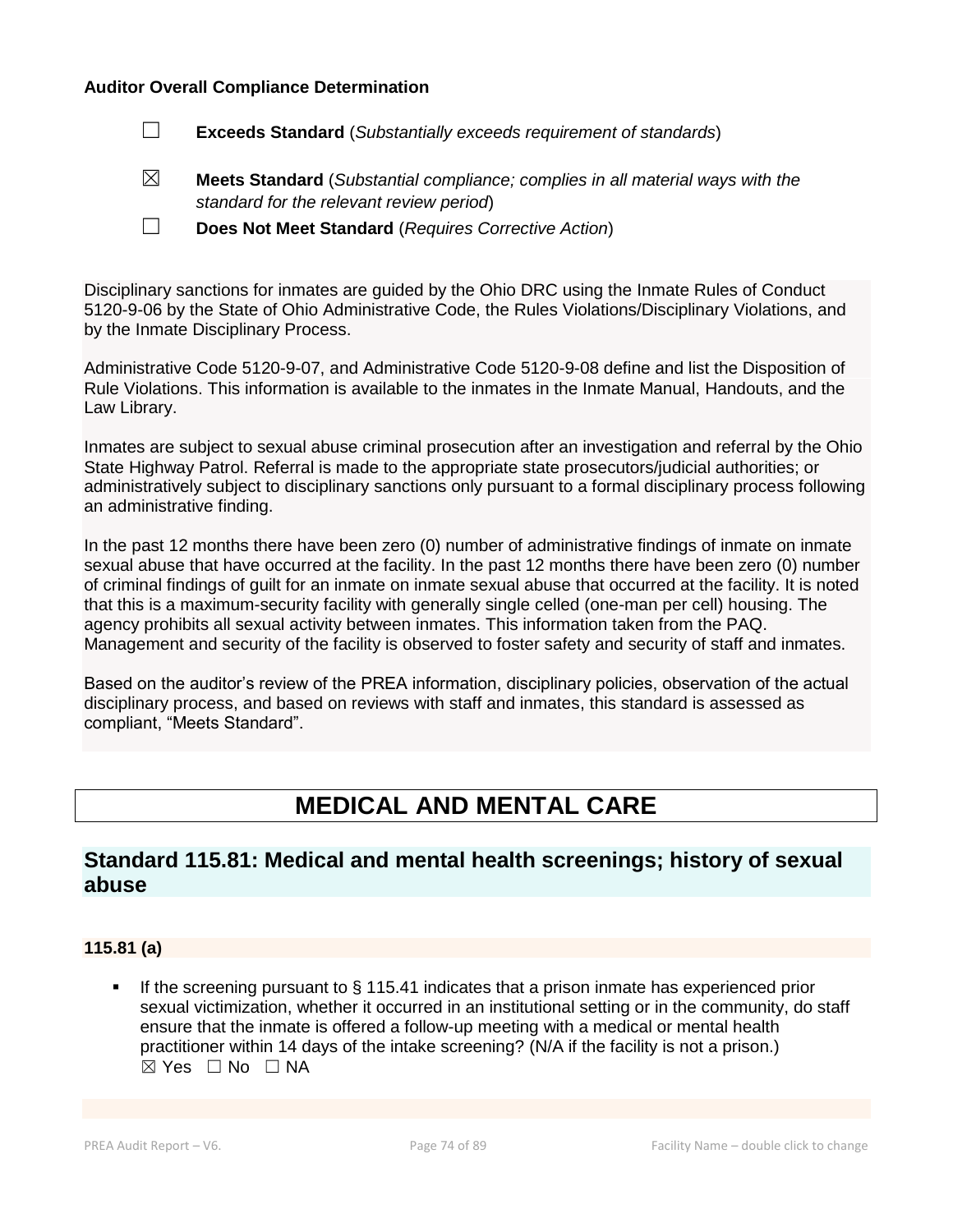## **115.81 (b)**

**.** If the screening pursuant to  $\S$  115.41 indicates that a prison inmate has previously perpetrated sexual abuse, whether it occurred in an institutional setting or in the community, do staff ensure that the inmate is offered a follow-up meeting with a mental health practitioner within 14 days of the intake screening? (N/A if the facility is not a prison.)  $\boxtimes$  Yes  $\Box$  No  $\Box$  NA

#### **115.81 (c)**

If the screening pursuant to  $\S$  115.41 indicates that a jail inmate has experienced prior sexual victimization, whether it occurred in an institutional setting or in the community, do staff ensure that the inmate is offered a follow-up meeting with a medical or mental health practitioner within 14 days of the intake screening?  $\boxtimes$  Yes  $\Box$  No

## **115.81 (d)**

**•** Is any information related to sexual victimization or abusiveness that occurred in an institutional setting strictly limited to medical and mental health practitioners and other staff as necessary to inform treatment plans and security management decisions, including housing, bed, work, education, and program assignments, or as otherwise required by Federal, State, or local law? ☒ Yes ☐ No

## **115.81 (e)**

▪ Do medical and mental health practitioners obtain informed consent from inmates before reporting information about prior sexual victimization that did not occur in an institutional setting, unless the inmate is under the age of 18?  $\boxtimes$  Yes  $\Box$  No

#### **Auditor Overall Compliance Determination**

- ☒ **Exceeds Standard** (*Substantially exceeds requirement of standards*)
- ☐ **Meets Standard** (*Substantial compliance; complies in all material ways with the standard for the relevant review period*)
- ☐ **Does Not Meet Standard** (*Requires Corrective Action*)

Electronic file folders reviewed in conjunction with the PAQ include the following:

1) the PREA Assessment Process (example and details of the question "Has the inmate previously experienced sexual victimization in the community").

2) Memo Statement Status (inmate's disclosure not requesting to be seen by mental health).

3) Abuser 72-hour notice (PREA Assessment Process, example of potential abuser requesting mental health referral).

4) Progress Notes (example mental health screening).

5) PREA Classifications (classifications report including abusers, potential abusers; victims, potential victims).

6) PREA Assessment Process (example of a specific inmate, accommodation strategy).

7) Memo Statement of Status (no inmate self-reported "victimization that did not occur in an institutional setting in which informed consent was to be obtained prior to reporting to the Ohio State Patrol.")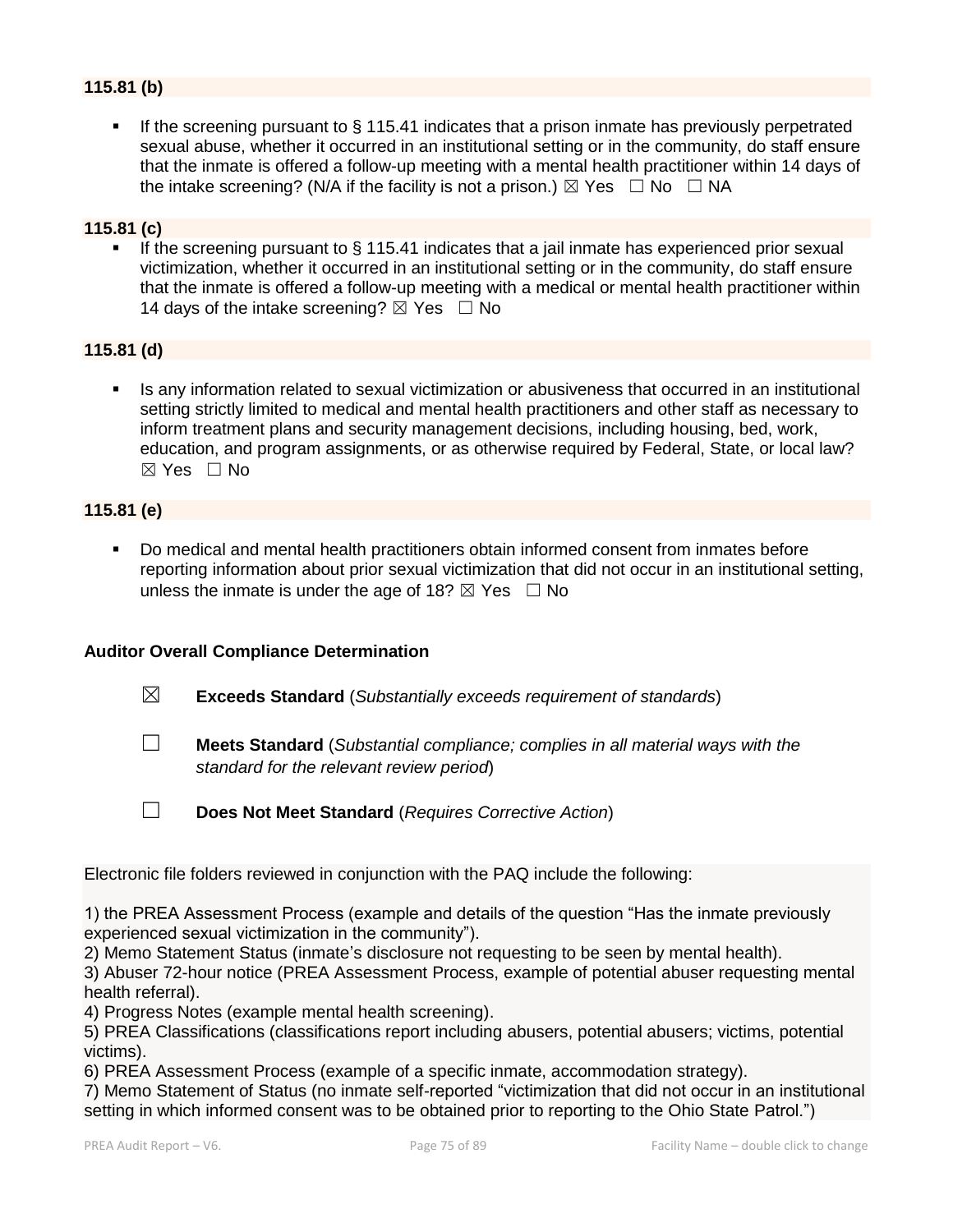8) policy 79-ISA-02 Prison Sexual Misconduct Reporting, Response, Investigation, and Prevention of Retaliation (routing of reports, reference sexual victimization or abusiveness that occurred in an institutional setting).

9) policy 79-ISA-04 PREA Risk Assessments and Accommodation Strategies (procedures for mental health practitioners - concerning inmates at risk for sexual victimization or who have experienced sexual victimization; and for inmates who are at risk to perpetrate or have previously perpetrated sexual abuse. Informed consent is also discussed).

Of special interest to the auditor in reviewing this standard were the policies on PREA risk assessment and accommodation strategies and prison sexual misconduct, reporting, response, investigation, and prevention of retaliation. The first policy directs that all inmates that have disclosed any prior sexual victimization during assessment screening, pursuant standard 115.41 are offered a follow-up meeting with a medical or mental health practitioner. This follow-up is offered within 14 days of intake screening at ToCI. It is noted that 100% of the inmates who disclosed prior victimization during screening were offered a follow-up meeting with a mental health or medical practitioner. Additionally, 100% of the inmates who previously perpetrated sexual abuse as indicated in the same screening were offered a follow-up meeting with a mental health practitioner. This information taken from the PAQ and reviewed with medical and mental health staff during the on-site visit and confirmed by documentation review.

The second policy on Prison Sexual Misconduct, states that "any information related to sexual victimization or abusiveness that occurred in an institutional setting, shall be strictly limited to medical and mental health practitioners and other staff, as necessary, to inform treatment plans, and security and management decisions, including, housing, bed, work, education, and program assignments or as required by law. Staff shall not reveal any information related to a sexual abuse report to anyone other than to the extent necessary."

With the above direction outlined in the above two policies, ToCI and its staff emphasize individualized treatment. The auditor noted that risk assessment, follow-up health care, and mental health care for the victim as well as the abuser is seriously changing the culture of prison incarceration in the Ohio DRC. Issues are not ignored but are addressed. This very secure maximum-security institution has dangerous criminal inmates, but it is clear to the auditor that the health care staff is committed to individualized treatment in assisting the inmate in preparation for return to society. There is a team effort in a multidisciplinary approach to treat victims and abusers at ToCI.

Based on review of the information and documentation above and based on the interviews with specialized staff and the operations of the Toledo Correctional Institution, this standard is assessed as compliant, "Exceeds Standard".

## **Standard 115.82: Access to emergency medical and mental health services**

## **115.82 (a)**

Do inmate victims of sexual abuse receive timely, unimpeded access to emergency medical treatment and crisis intervention services, the nature and scope of which are determined by medical and mental health practitioners according to their professional judgment? ☒ Yes ☐ No

## **115.82 (b)**

If no qualified medical or mental health practitioners are on duty at the time a report of recent sexual abuse is made, do security staff first responders take preliminary steps to protect the victim pursuant to § 115.62?  $\boxtimes$  Yes  $\Box$  No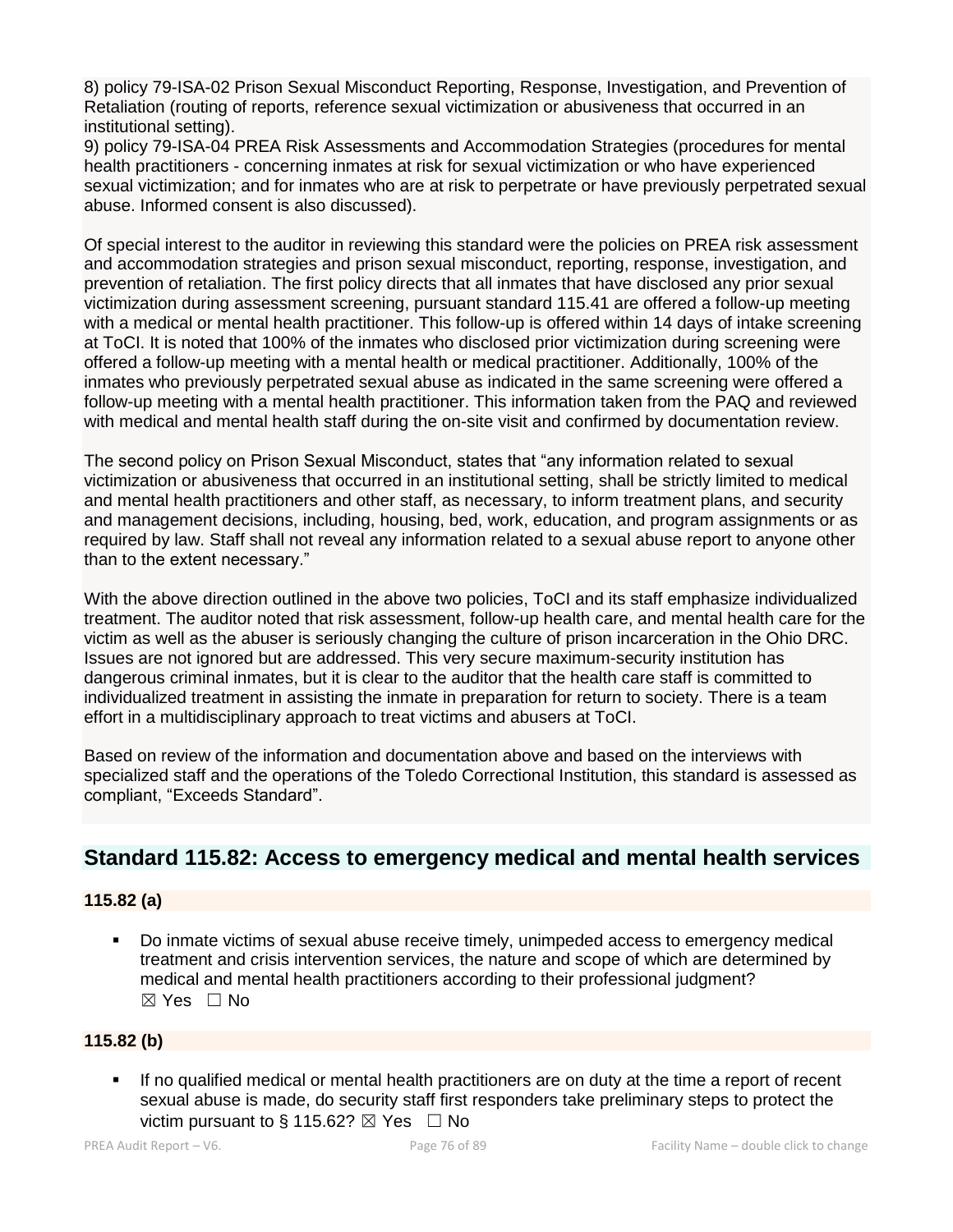▪ Do security staff first responders immediately notify the appropriate medical and mental health practitioners? ⊠ Yes □ No

## **115.82 (c)**

▪ Are inmate victims of sexual abuse offered timely information about and timely access to emergency contraception and sexually transmitted infections prophylaxis, in accordance with professionally accepted standards of care, where medically appropriate?  $\boxtimes$  Yes  $\Box$  No

**115.82 (d)**

**•** Are treatment services provided to the victim without financial cost and regardless of whether the victim names the abuser or cooperates with any investigation arising out of the incident?  $\boxtimes$  Yes  $\Box$  No

## **Auditor Overall Compliance Determination**

- ☐ **Exceeds Standard** (*Substantially exceeds requirement of standards*)
- ☒ **Meets Standard** (*Substantial compliance; complies in all material ways with the standard for the relevant review period*)
- ☐ **Does Not Meet Standard** (*Requires Corrective Action*)

Electronic records were submitted for review prior to the on-site visit. The auditor reviewed these following records:

1) form DRC 1000 (Incident Report, example, including identifying data, item identification subject, description of incident, action taken, and distribution)

2) form DRC 5251 (Medical Exam Report, example, including subjective evaluation, objective physical findings, vital signs, treatment, and disposition)

3) Mental Health Support, PREA Victim Support Persons (VSPs; nine persons/staff with working hours and schedules covering all shifts). Included in this folder was the Memorandum of Understanding (MOU) effective December 8, 2019 to December 7, 2022 between Toledo Correctional Institution and YWCA HOPE Center Lucas County, Ohio.

4) Medical Roster and Mental Health Support Roster.

5) Medical progress note. (Including chief complaint, history of present illness, vital signs, assessment, treatment, follow-up, and status.)

6) policy 67-MNH-09 Suicide Prevention (including Intervention section H)

7) policy 79-ISA-02 Prison Sexual Misconduct (including access to medical examinations)

8) protocol-Medical Care Guidelines for Sexual Conduct or Recent Sexual Abuse B-11 (the directive that "All inmates who report sexual conduct and/or recent sexual abuse shall be escorted to inmate health services as soon as possible…")

Inmates receive unimpeded access to medical and mental health treatment and crisis intervention at Toledo correctional institution.

Medical services are available on-site at the institution 24/7. Mental Health services are available daily, and for late evening, nights and holidays, services are available on-call. Emergency medical services are accomplished at the local Toledo hospital, St. Vincent's or through Ohio State University Hospital. On-site or off-site services are offered to inmate victims of sexual abuse. Inmates receive timely,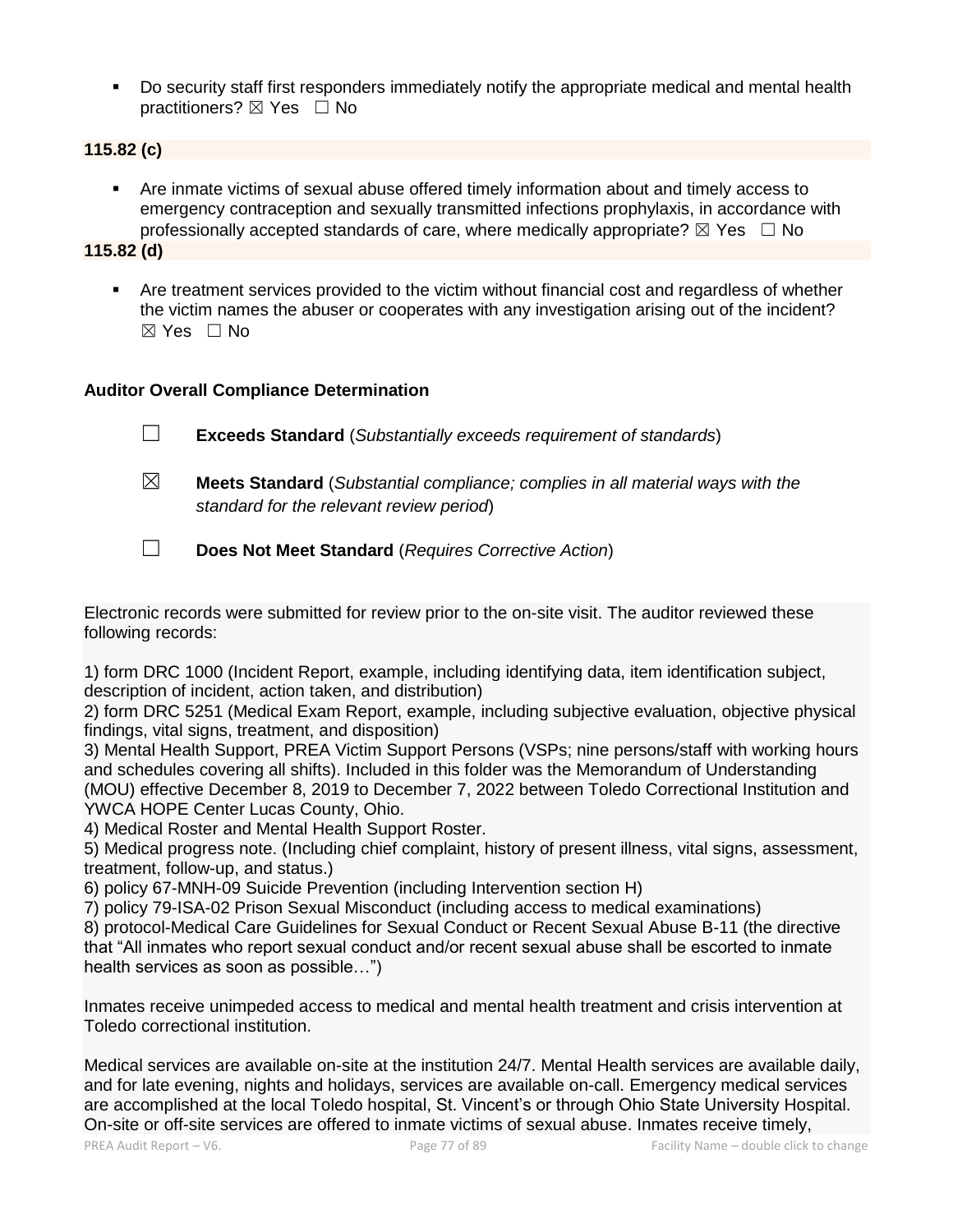unimpeded access to emergency medical treatment and crisis intervention. This is directed by the above mentioned policies. Staff who were interviewed were asked the question of whether or not health care at the facility is consistent and comparable to the health care in the community and without fail staff informed the auditor that health care "is as good as or better than the community".

The nature and scope of services are determined by medical and mental health practitioners. Treatment services are provided for every victim without financial cost regardless of whether the victim names the abuser or cooperates with an investigation. This is directed by policy and stipulated in the PAQ.

Based on the above information, and based on interviews with staff and inmates, the auditor assesses this standard as compliant, "Meets Standard".

## **Standard 115.83: Ongoing medical and mental health care for sexual abuse victims and abusers**

## **115.83 (a)**

▪ Does the facility offer medical and mental health evaluation and, as appropriate, treatment to all inmates who have been victimized by sexual abuse in any prison, jail, lockup, or juvenile facility? ⊠ Yes □ No

## **115.83 (b)**

Does the evaluation and treatment of such victims include, as appropriate, follow-up services, treatment plans, and, when necessary, referrals for continued care following their transfer to, or placement in, other facilities, or their release from custody?  $\boxtimes$  Yes  $\Box$  No

## **115.83 (c)**

■ Does the facility provide such victims with medical and mental health services consistent with the community level of care?  $\boxtimes$  Yes  $\Box$  No

## **115.83 (d)**

Are inmate victims of sexually abusive vaginal penetration while incarcerated offered pregnancy tests? (N/A if "all-male" facility. *Note: in "all-male" facilities, there may be inmates who identify as transgender men who may have female genitalia. Auditors should be sure to know whether such individuals may be in the population and whether this provision may apply in specific circumstances.*) □ Yes □ No ⊠ NA

## **115.83 (e)**

If pregnancy results from the conduct described in paragraph  $\S$  115.83(d), do such victims receive timely and comprehensive information about and timely access to all lawful pregnancyrelated medical services? (N/A if "all-male" facility. *Note: in "all-male" facilities, there may be inmates who identify as transgender men who may have female genitalia. Auditors should be sure to know whether such individuals may be in the population and whether this provision may apply in specific circumstances.*)  $□$  Yes  $□$  No  $□$  NA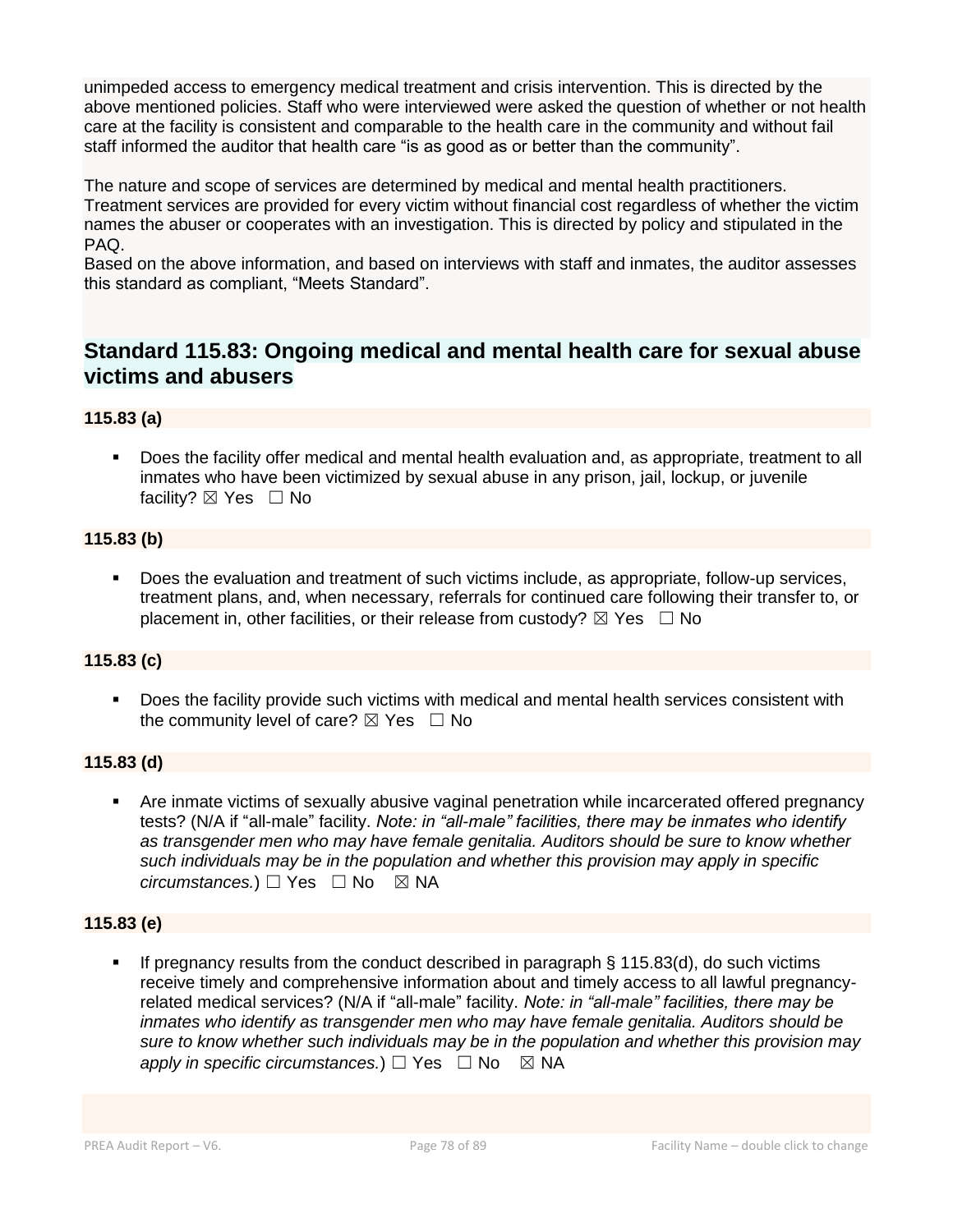## **115.83 (f)**

▪ Are inmate victims of sexual abuse while incarcerated offered tests for sexually transmitted infections as medically appropriate?  $\boxtimes$  Yes  $\Box$  No

## **115.83 (g)**

Are treatment services provided to the victim without financial cost and regardless of whether the victim names the abuser or cooperates with any investigation arising out of the incident?  $\boxtimes$  Yes  $\Box$  No

**115.83 (h)**

If the facility is a prison, does it attempt to conduct a mental health evaluation of all known inmate-on-inmate abusers within 60 days of learning of such abuse history and offer treatment when deemed appropriate by mental health practitioners? (NA if the facility is a jail.)  $\boxtimes$  Yes  $\Box$  No  $\Box$  NA

## **Auditor Overall Compliance Determination**

- ☐ **Exceeds Standard** (*Substantially exceeds requirement of standards*)
- ☒ **Meets Standard** (*Substantial compliance; complies in all material ways with the standard for the relevant review period*)
- ☐ **Does Not Meet Standard** (*Requires Corrective Action*)

The PAQ and electronic PREA audit files submitted by the facility were reviewed by the auditor to assist in a compliance determination. The following files were reviewed:

1) Inmate Medical Record (including; subjective mental health referral, SOAP notes, medical history, objective, assessment, plan, and summary view).

2) Medical Exam Report (including treatment and disposition)

3) Statement of Status ("The Toledo Correctional Institution does not house female offenders. Pregnancy related medical services are not offered at this facility…").

4) Mental Health Notes (including; mental health screening, and calendar contacts, mental health history, violence/trauma/behavior history, current medical problems, medications and treatment, appearance, orientation, motor behavior, speech, attention and concentration, insight, judgment, sleeping pattern, suicide potential screening, document summary, and assessment.)

5) policy 67-MNH-04 Transfer and Discharge of the Mental Health Caseload (including policy procedures)

6) policy 67-MNH-02 Mental Health Screening and Mental Health Classification (including; a detailed Mental Health Screening to be completed on all inmates within seven calendar days of their arrival at any institution and if it becomes known the inmate received mental health services in the community, every effort is made to obtain such information).

7) policy 67-MNH-15 Mental Health Treatment (including treatment planning for inmates preparing to reenter the community).

8) policy number 79-ISA-02 Prison Sexual Misconduct Reporting, Response, Investigation, and Prevention of Retaliation (including Medical Services Responsibilities).

9) Medical Protocol B-11 Medical Care Guidelines for Sexual Conduct or Recent Sexual Abuse.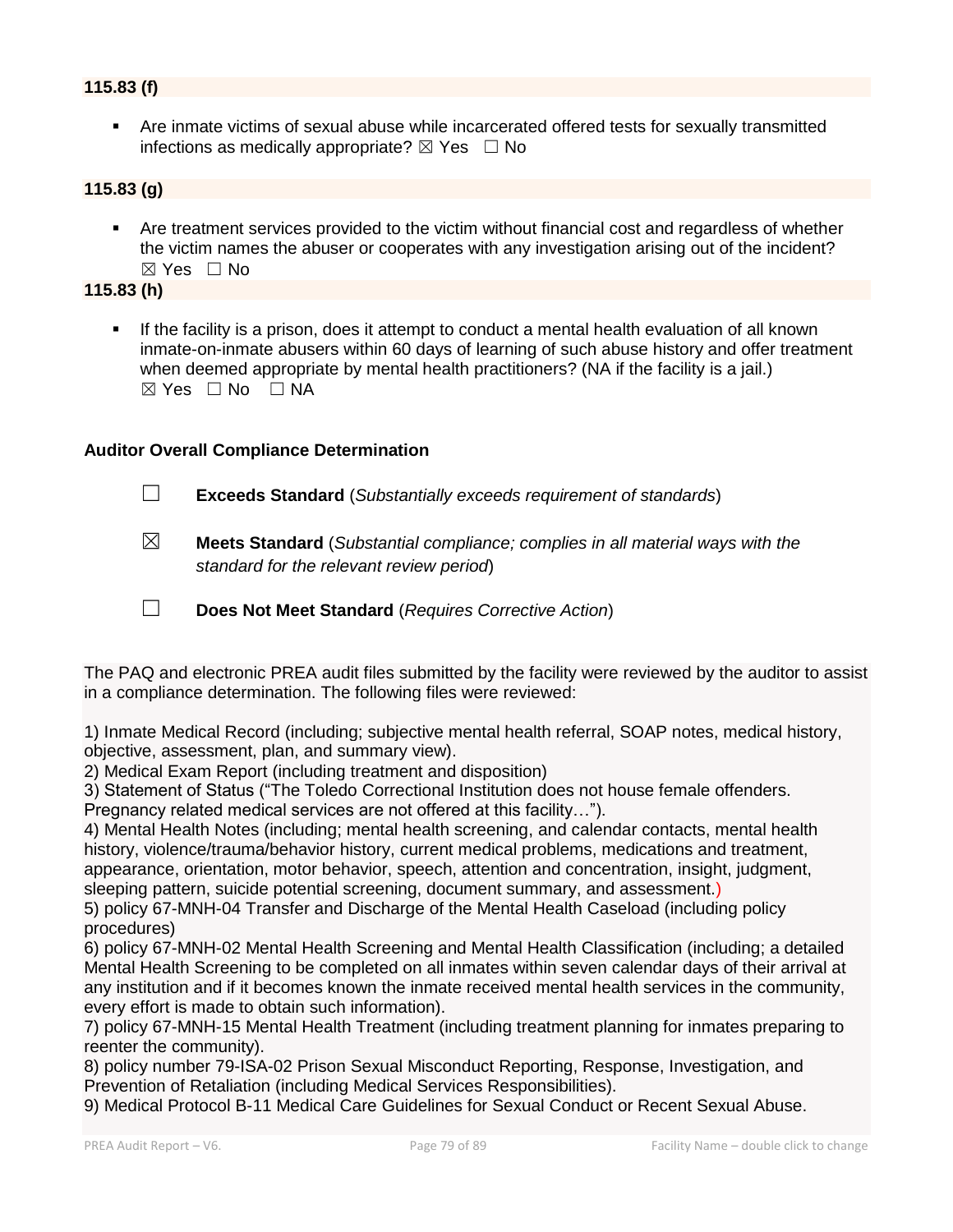The PREA auditor reviewed the above policies concerning mental health treatment, and all offering direct medical and mental health evaluations and care to inmates who have been victimized by sexual abuse in any prison, jail, or lockup. These policies also direct follow-up services, treatment plans, and referrals, following transfer or placement in other facilities or when released from custody.

Ongoing medical and mental health care for those victimized by sexual abuse is available for inmates at ToCI. Ongoing mental health treatment and evaluation of all inmate on inmate abusers is also available at the facility. Abusers are evaluated upon learning of such abuse, and all are offered treatment as deemed appropriate by a mental health practitioner.

The PREA auditor after discussions/interviews with staff and inmates and after review of policies, documents, and medical records, assesses this standard as compliant, "Meets Standard".

# **DATA COLLECTION AND REVIEW**

## **Standard 115.86: Sexual abuse incident reviews**

## **115.86 (a)**

▪ Does the facility conduct a sexual abuse incident review at the conclusion of every sexual abuse investigation, including where the allegation has not been substantiated, unless the allegation has been determined to be unfounded?  $\boxtimes$  Yes  $\Box$  No

#### **115.86 (b)**

▪ Does such review ordinarily occur within 30 days of the conclusion of the investigation?  $\boxtimes$  Yes  $\Box$  No

## **115.86 (c)**

▪ Does the review team include upper-level management officials, with input from line supervisors, investigators, and medical or mental health practitioners?  $\boxtimes$  Yes  $\Box$  No

#### **115.86 (d)**

- Does the review team: Consider whether the allegation or investigation indicates a need to change policy or practice to better prevent, detect, or respond to sexual abuse?  $\boxtimes$  Yes  $\Box$  No
- Does the review team: Consider whether the incident or allegation was motivated by race; ethnicity; gender identity; lesbian, gay, bisexual, transgender, or intersex identification, status, or perceived status; gang affiliation; or other group dynamics at the facility?  $\boxtimes$  Yes  $\Box$  No
- Does the review team: Examine the area in the facility where the incident allegedly occurred to assess whether physical barriers in the area may enable abuse?  $\boxtimes$  Yes  $\Box$  No
- Does the review team: Assess the adequacy of staffing levels in that area during different shifts? ⊠ Yes □ No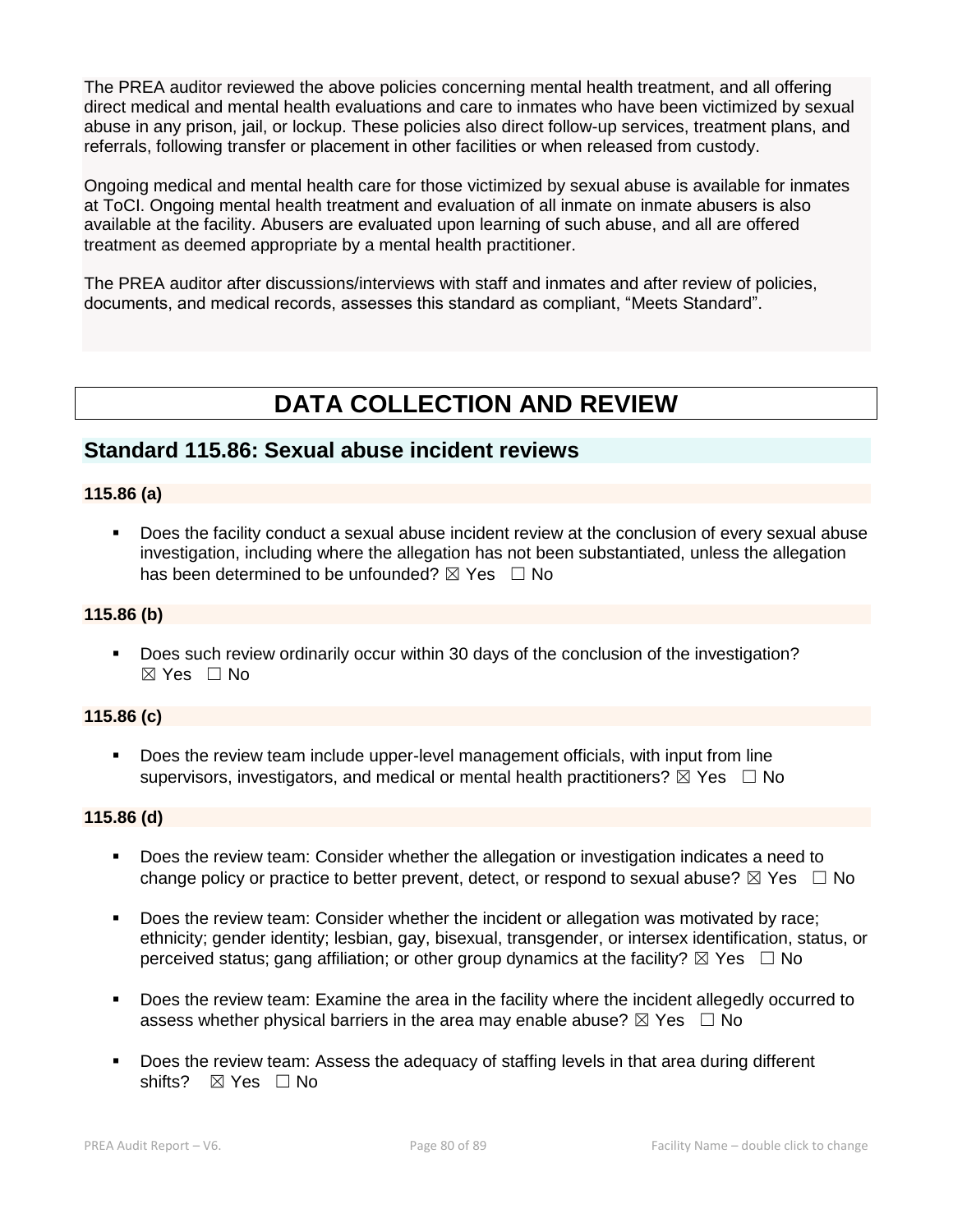- Does the review team: Assess whether monitoring technology should be deployed or augmented to supplement supervision by staff?  $\boxtimes$  Yes  $\Box$  No
- Does the review team: Prepare a report of its findings, including but not necessarily limited to determinations made pursuant to §§ 115.86(d)(1) - (d)(5), and any recommendations for improvement and submit such report to the facility head and PREA compliance manager?  $\boxtimes$  Yes  $\Box$  No

#### **115.86 (e)**

▪ Does the facility implement the recommendations for improvement, or document its reasons for not doing so?  $\boxtimes$  Yes  $\Box$  No

## **Auditor Overall Compliance Determination**

| $\Box$<br><b>Exceeds Standard</b> (Substantially exceeds requirement of standards) |  |
|------------------------------------------------------------------------------------|--|
|------------------------------------------------------------------------------------|--|

- ☒ **Meets Standard** (*Substantial compliance; complies in all material ways with the standard for the relevant review period*)
- ☐ **Does Not Meet Standard** (*Requires Corrective Action*)

The Toledo Correctional Institution in accordance with the Ohio DRC policy 79-ISA-03 Sexual Abuse Review Team, requires that its key staff review all sexual abuse incidents within 30 days of the conclusion of the investigation unless the incident was determined to be unfounded. The policy is clear and the facilities Sexual Abuse Review Team (SART) has reviewed investigations of alleged sexual abuse. The auditor reviewed an actual Sexual Abuse Case Review including the following information:

- date review by the committee including identifying data
- inmate concerns
- committee considerations including:
	- a) change in policy/procedure
	- b) motivation (race, ethnicity, gender identity, LGBTI/perceived, gang, or other
	- c) physical barriers
	- d) inadequate staffing levels
	- e) monitoring technology
- committee recommendations
- additional recommended committee referrals
- committee member signatures/title
- Warden's comments/actions ordered
- committee recommendations approved

this all completed on DRC-1183E form titled Sexual Abuse Case Review

In the past 12 months, there have been two investigations of alleged sexual abuse completed at the facility, excluding only "unfounded" incidents. SART has reviewed both cases within 30 days as required by policy.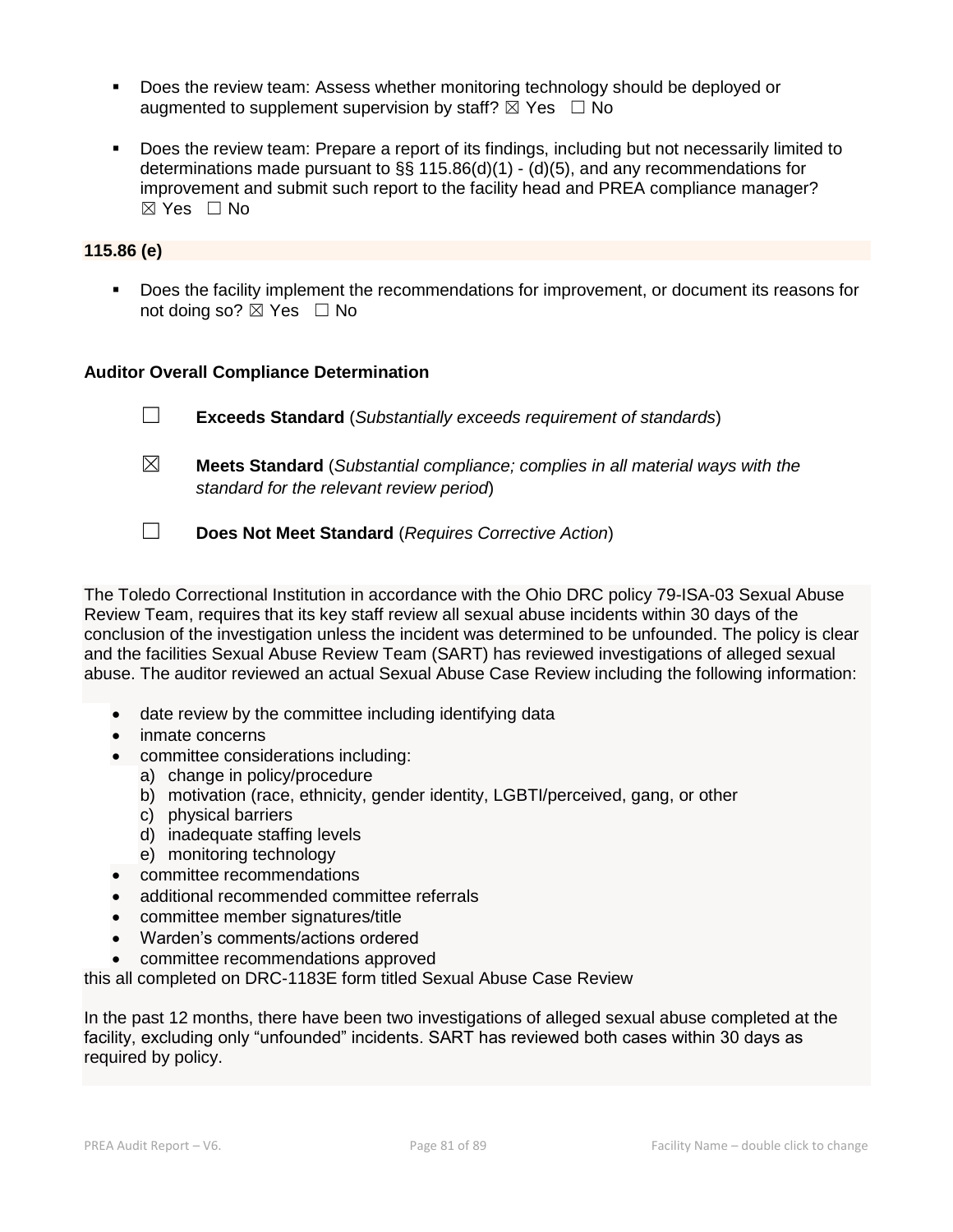Based on the review of the PAQ, documents, policies, the SART reports, and interviews with specialized staff (including SART members), and the Warden, the auditor assesses this standard as compliant, "Meets Standard".

## **Standard 115.87: Data collection**

## **115.87 (a)**

Does the agency collect accurate, uniform data for every allegation of sexual abuse at facilities under its direct control using a standardized instrument and set of definitions?  $\boxtimes$  Yes  $\Box$  No

#### **115.87 (b)**

▪ Does the agency aggregate the incident-based sexual abuse data at least annually?  $\boxtimes$  Yes  $\Box$  No

#### **115.87 (c)**

Does the incident-based data include, at a minimum, the data necessary to answer all questions from the most recent version of the Survey of Sexual Violence conducted by the Department of Justice? ☒ Yes ☐ No

#### **115.87 (d)**

Does the agency maintain, review, and collect data as needed from all available incident-based documents, including reports, investigation files, and sexual abuse incident reviews?  $\boxtimes$  Yes  $\Box$  No

## **115.87 (e)**

▪ Does the agency also obtain incident-based and aggregated data from every private facility with which it contracts for the confinement of its inmates? (N/A if agency does not contract for the confinement of its inmates.)  $\boxtimes$  Yes  $\Box$  No  $\Box$  NA

#### **115.87 (f)**

Does the agency, upon request, provide all such data from the previous calendar year to the Department of Justice no later than June 30? (N/A if DOJ has not requested agency data.)  $\boxtimes$  Yes  $\Box$  No  $\Box$  NA

#### **Auditor Overall Compliance Determination**

- 
- ☐ **Exceeds Standard** (*Substantially exceeds requirement of standards*)
- ☒ **Meets Standard** (*Substantial compliance; complies in all material ways with the standard for the relevant review period*)
- ☐ **Does Not Meet Standard** (*Requires Corrective Action*)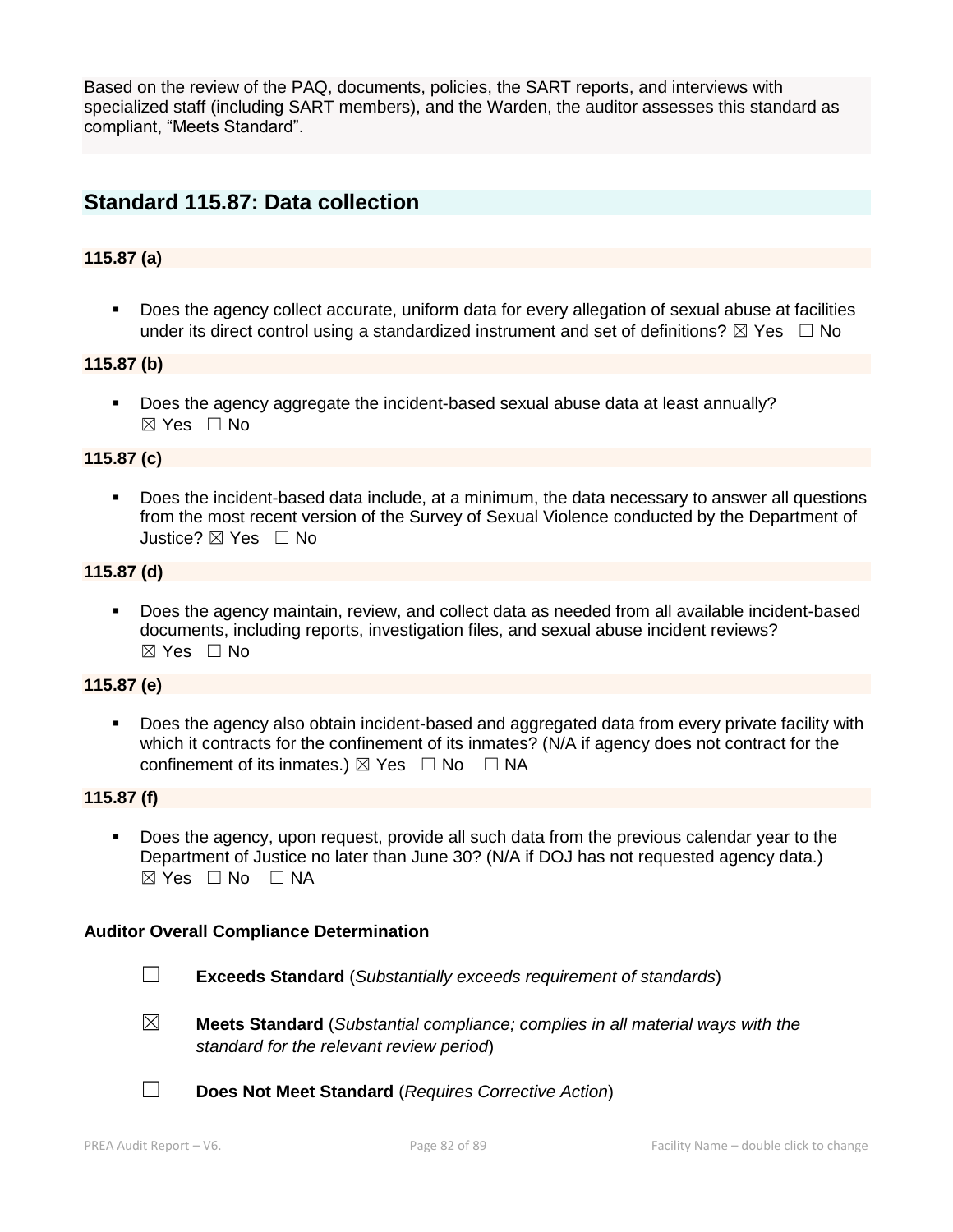The PREA auditor reviewed and triangulated the pre-audit questionnaire, the on-site visit, and the materials obtained for post audit review during the on-site visit and while at the institution. The preaudit questionnaire contained four electronic file folders identifying and referencing the following:

1) policy 79-ISA-01 Prison Rape Elimination, Definitions (from Abuser to Voyeurism).

2) policy 79-ISA-01 Prison Rape Elimination, section F. Data Collection and Monitoring.

3) 2018 PREA Annual Report.

4) Packets and Areas of Responsibility (examples; addressing incident packets completed on allegations).

The 2019 Annual Internal Report on Sexual Assault Data (draft) was also reviewed.

The Ohio DRC collects accurate, uniform data for every allegation of sexual abuse at facilities under its direct control using PREA incident packets addressing:

- Reports of allegations by Institutional Investigators.
- Accurate reporting modules.
- Review of aggregated data, identifying problems, taking corrective action, and preparing an Annual Report.
- Review and compare the annual data of previous years.
- Ensure aggregate data from private facilities.
- Remove/redact personal identifiers.
- Make sure certain appropriate information is entered into the Department of Offender Tracking System (DOTS).
- Maintain and secure records as outlined in the Ohio DRC Retention Schedule.

This information is the basis for the Ohio DRC Annual Report on Sexual Assault Data.

This data Is also the basis for completion of the Survey of Sexual Victimization (SSV) prepared for the federal government. The SSV is completed annually (the auditor reviewed the latest annual SSV).

Based on the above information, the PAQ electronic files, and with the interviews of the Warden and Institutional PREA Manager, the Regional PREA Compliance Manager, the Agency PREA Coordinator, and the Agency Director, the auditor assesses this standard as compliant, "Meets Standard".

## **Standard 115.88: Data review for corrective action**

## r

## **115.88 (a)**

- Does the agency review data collected and aggregated pursuant to § 115.87 in order to assess and improve the effectiveness of its sexual abuse prevention, detection, and response policies, practices, and training, including by: Identifying problem areas?  $\boxtimes$  Yes  $\Box$  No
- Does the agency review data collected and aggregated pursuant to § 115.87 in order to assess and improve the effectiveness of its sexual abuse prevention, detection, and response policies, practices, and training, including by: Taking corrective action on an ongoing basis? ☒ Yes ☐ No
- Does the agency review data collected and aggregated pursuant to § 115.87 in order to assess and improve the effectiveness of its sexual abuse prevention, detection, and response policies,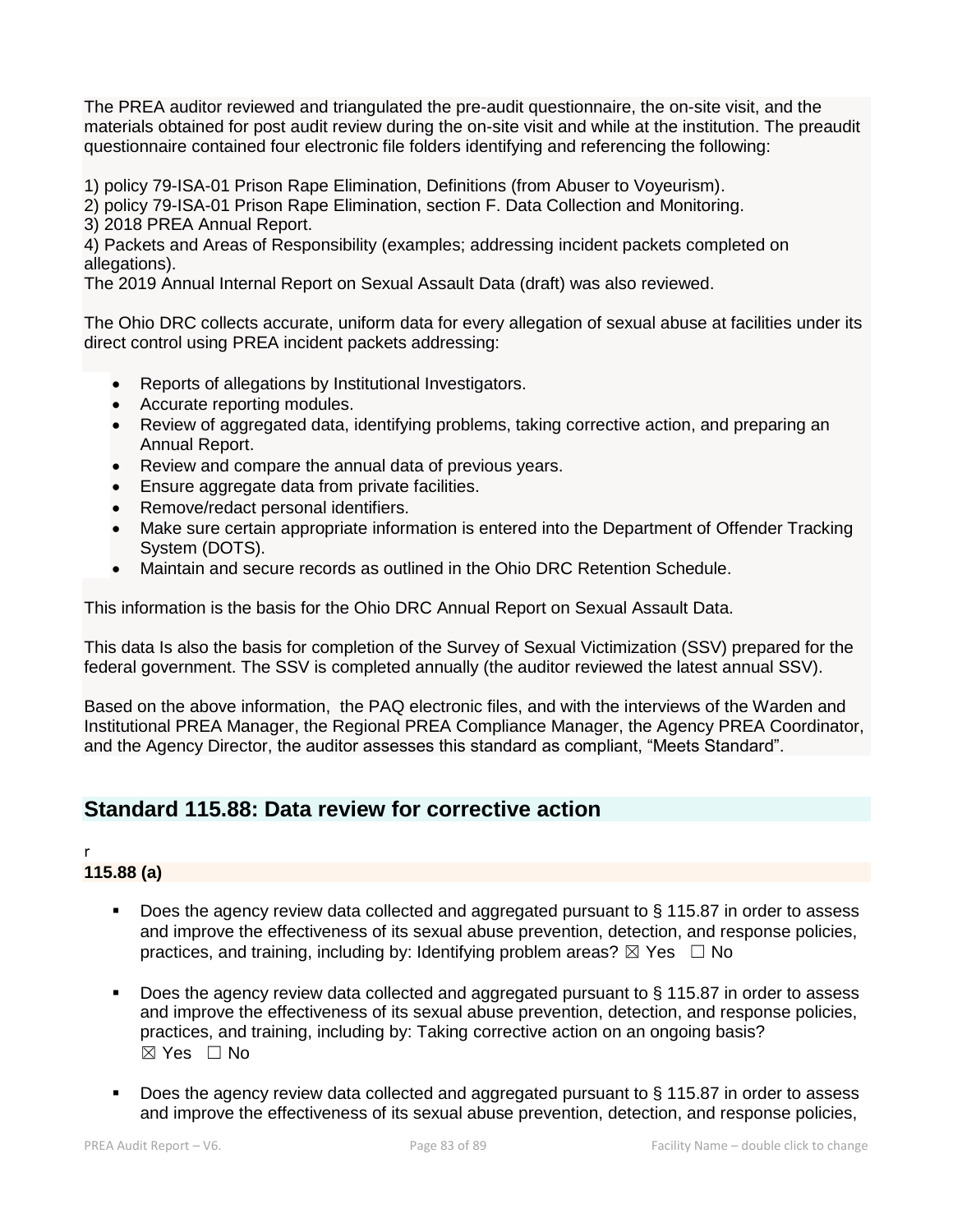practices, and training, including by: Preparing an annual report of its findings and corrective actions for each facility, as well as the agency as a whole?  $\boxtimes$  Yes  $\Box$  No

## **115.88 (b)**

▪ Does the agency's annual report include a comparison of the current year's data and corrective actions with those from prior years and provide an assessment of the agency's progress in addressing sexual abuse  $\boxtimes$  Yes  $\Box$  No

## **115.88 (c)**

Is the agency's annual report approved by the agency head and made readily available to the public through its website or, if it does not have one, through other means?  $\boxtimes$  Yes  $\Box$  No

#### **115.88 (d)**

Does the agency indicate the nature of the material redacted where it redacts specific material from the reports when publication would present a clear and specific threat to the safety and security of a facility?  $\boxtimes$  Yes  $\Box$  No

#### **Auditor Overall Compliance Determination**

- ☒ **Exceeds Standard** (*Substantially exceeds requirement of standards*)
- ☐ **Meets Standard** (*Substantial compliance; complies in all material ways with the standard for the relevant review period*)
- ☐ **Does Not Meet Standard** (*Requires Corrective Action*)

The auditor reviewed the agency 2017, 2018 and draft 2019 Annual Internal Report (s) on sexual assault data. These reports are prepared by the Ohio DRC Agency PREA Coordinator and approved by the Agency Director. The Annual Report serves to review, assess and improve the effectiveness of sexual abuse prevention and is used "to identify problem areas and formulate corrective measures in efforts to reduce future incidents of sexual abuse.".

The auditor believes that the Annual Report information and the insights compiled by the Ohio DRC and its Compliance Office is impressive. It has identified problem areas, assisted in the formulation of corrective measures, and worked to change the "prison culture". Sexual misconduct by staff and inmates is reported and immediate action is taken. Education and training are continually being presented and improved for staff and inmate populations.

There is a commitment to the safety and security of staff and inmates. This is the emphasis of reporting sexual abuse and sexual harassment and the agency's strict compliance to the Prison Rape Elimination Act.

Based on the auditor's review of the Annual Report (including the report's section titled "Conclusion: Continued Monitoring, Improvements, and Looking Forward"), observation of the operations of Toledo Correctional Institution, and based on the interviews with the Agency Director, the Agency PREA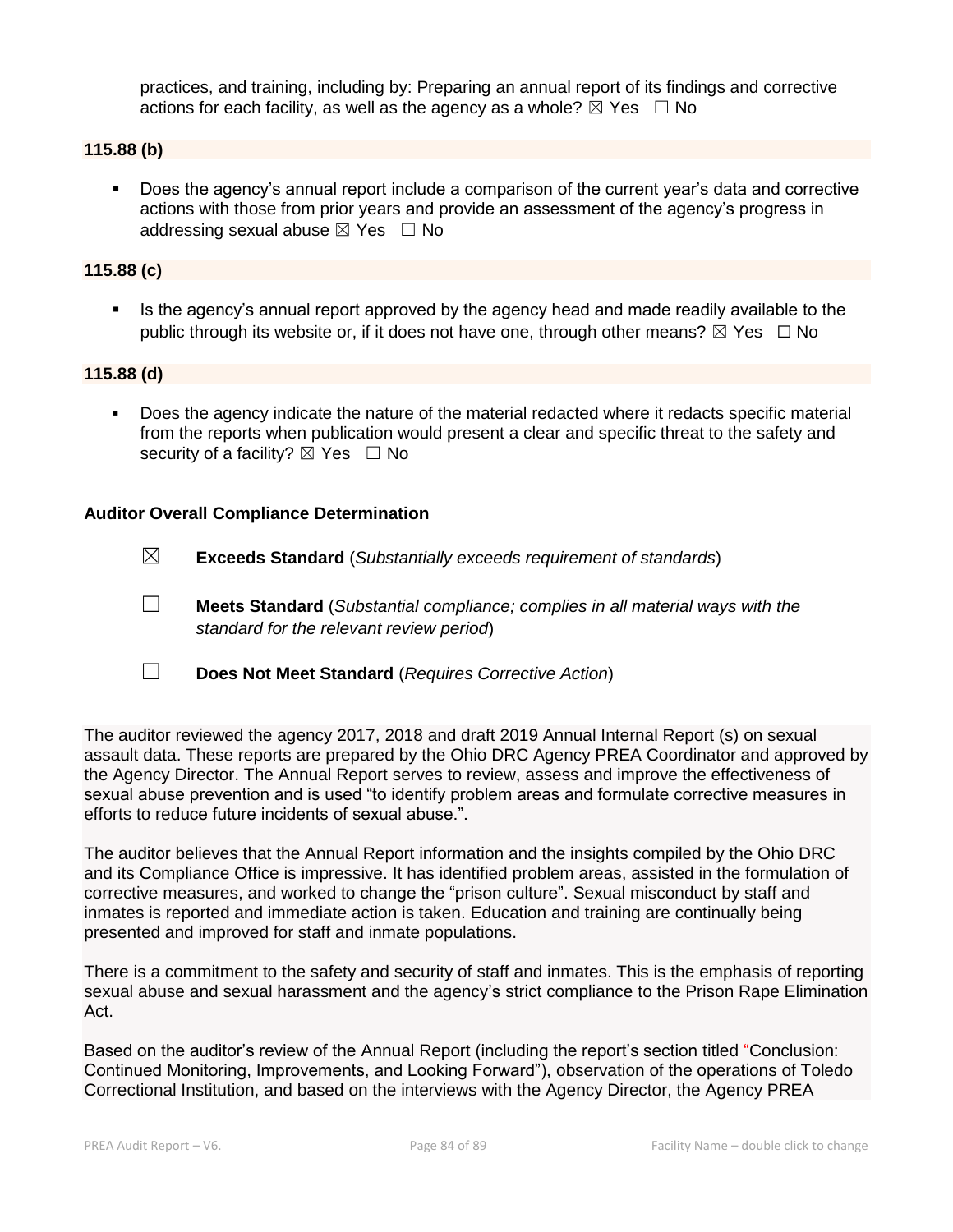Coordinator, the Warden, and the Institutional PREA Manager, this standard is assessed as compliant, "Exceeds Standard".

## **Standard 115.89: Data storage, publication, and destruction**

## **115.89 (a)**

■ Does the agency ensure that data collected pursuant to § 115.87 are securely retained? ☒ Yes ☐ No

## **115.89 (b)**

▪ Does the agency make all aggregated sexual abuse data, from facilities under its direct control and private facilities with which it contracts, readily available to the public at least annually through its website or, if it does not have one, through other means?  $\boxtimes$  Yes  $\Box$  No

## **115.89 (c)**

**•** Does the agency remove all personal identifiers before making aggregated sexual abuse data publicly available?  $\boxtimes$  Yes  $\Box$  No

#### **115.89 (d)**

■ Does the agency maintain sexual abuse data collected pursuant to § 115.87 for at least 10 years after the date of the initial collection, unless Federal, State, or local law requires otherwise? ☒ Yes ☐ No

#### **Auditor Overall Compliance Determination**

- ☐ **Exceeds Standard** (*Substantially exceeds requirement of standards*)
- ☒ **Meets Standard** (*Substantial compliance; complies in all material ways with the standard for the relevant review period*)
- ☐ **Does Not Meet Standard** (*Requires Corrective Action*)

The auditor began his analysis, assessment and compliance reasoning with the review of three electronic file folders on this standard 115.89 which were presented in the Pre-Audit questionnaire prior to the on-site visit. The file folders included the following:

1) DRC policy 79-ISA-01 Prison Rape Elimination.

2) Agency website information (including the Agency Annual Reports and the Institutional Three-year Reports).

3) DRC Record Retention (including retention schedule).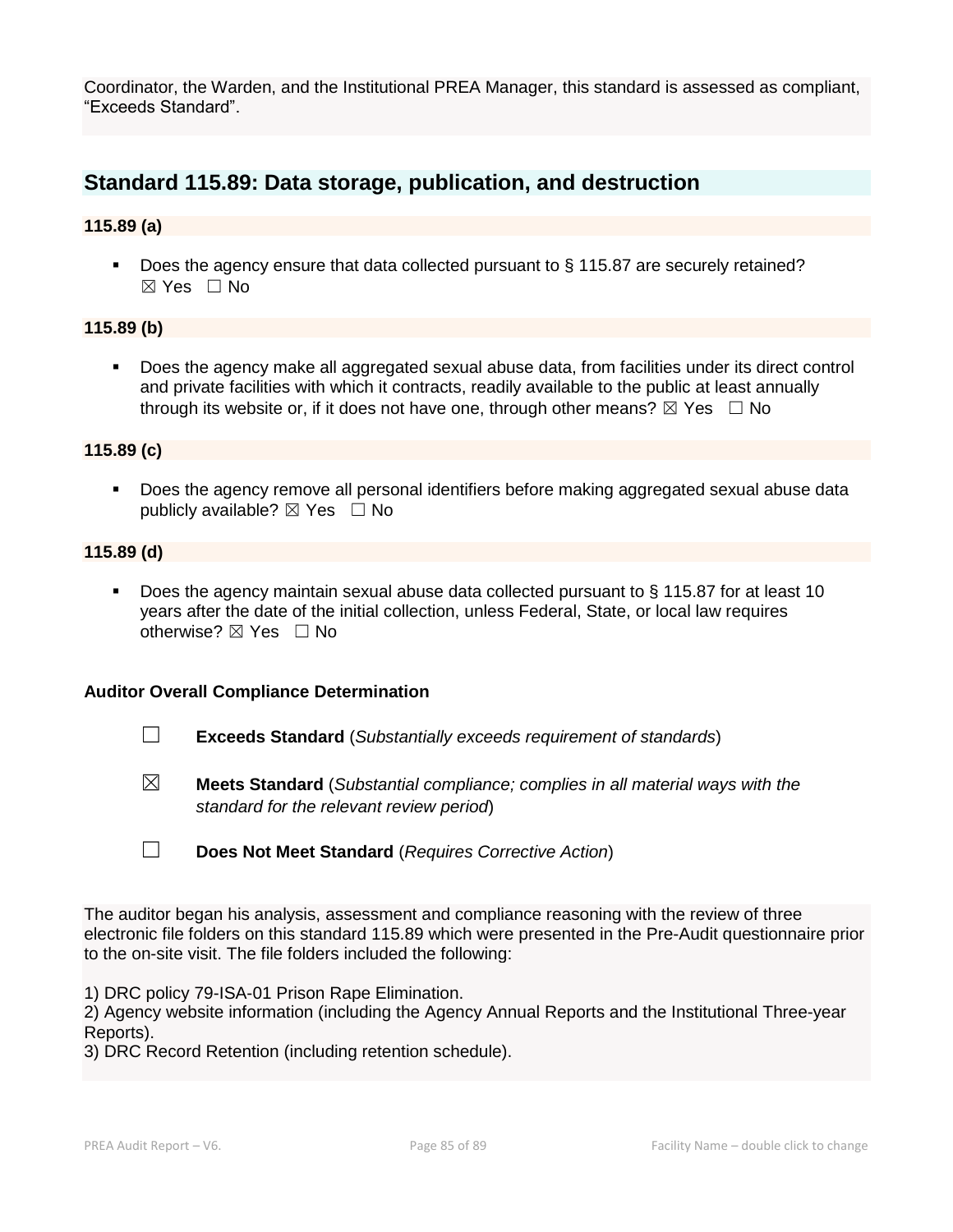The Ohio DRC outlines and directs in its policy 79-ISA-01 Prison Rape Elimination in the section on data collection and monitoring that all documents will be securely retained in accordance with the Ohio DRC retention schedule. The Record Retention Schedule refers to records including the following:

- Administrative/executive
- Adult parole authority
- Bureau of Adult Detention
- **Education**
- **Fiscal**
- Food Service
- Human Resources
- Legal
- Medical/Mental Health
- Nursery
- O. P. I.
- Property
- Records-offender
- Safety
- Security
- Social Services.

The Schedule also addresses the Record Number, the Record Title, the Record Description, the Record Period, and the Destructive Method.

The records concerning PREA are retained 10 years after an inmate has reached final release, expiration of sentence, death, or 10 years after an employee is no longer employed by the agency. Further agency reports produced from within the Ohio DRC are maintained permanently. Complying with the Prison Rape Elimination Act.

The DRC makes this information available through its public website, www.drc.ohio.gov/prea.

Based on the auditor's review of the above policy, website information, the Retention Schedule, and interviews with agency and institutional staff, this standard is assessed as compliant, "Meets Standard".

# **AUDITING AND CORRECTIVE ACTION**

## **Standard 115.401: Frequency and scope of audits**

## **115.401 (a)**

During the prior three-year audit period, did the agency ensure that each facility operated by the agency, or by a private organization on behalf of the agency, was audited at least once? (*Note: The response here is purely informational. A "no" response does not impact overall compliance with this standard.*)  $\boxtimes$  Yes  $\Box$  No

#### **115.401 (b)**

**EXECT:** Is this the first year of the current audit cycle? (*Note: a "no" response does not impact overall compliance with this standard.*)  $\Box$  Yes  $\boxtimes$  No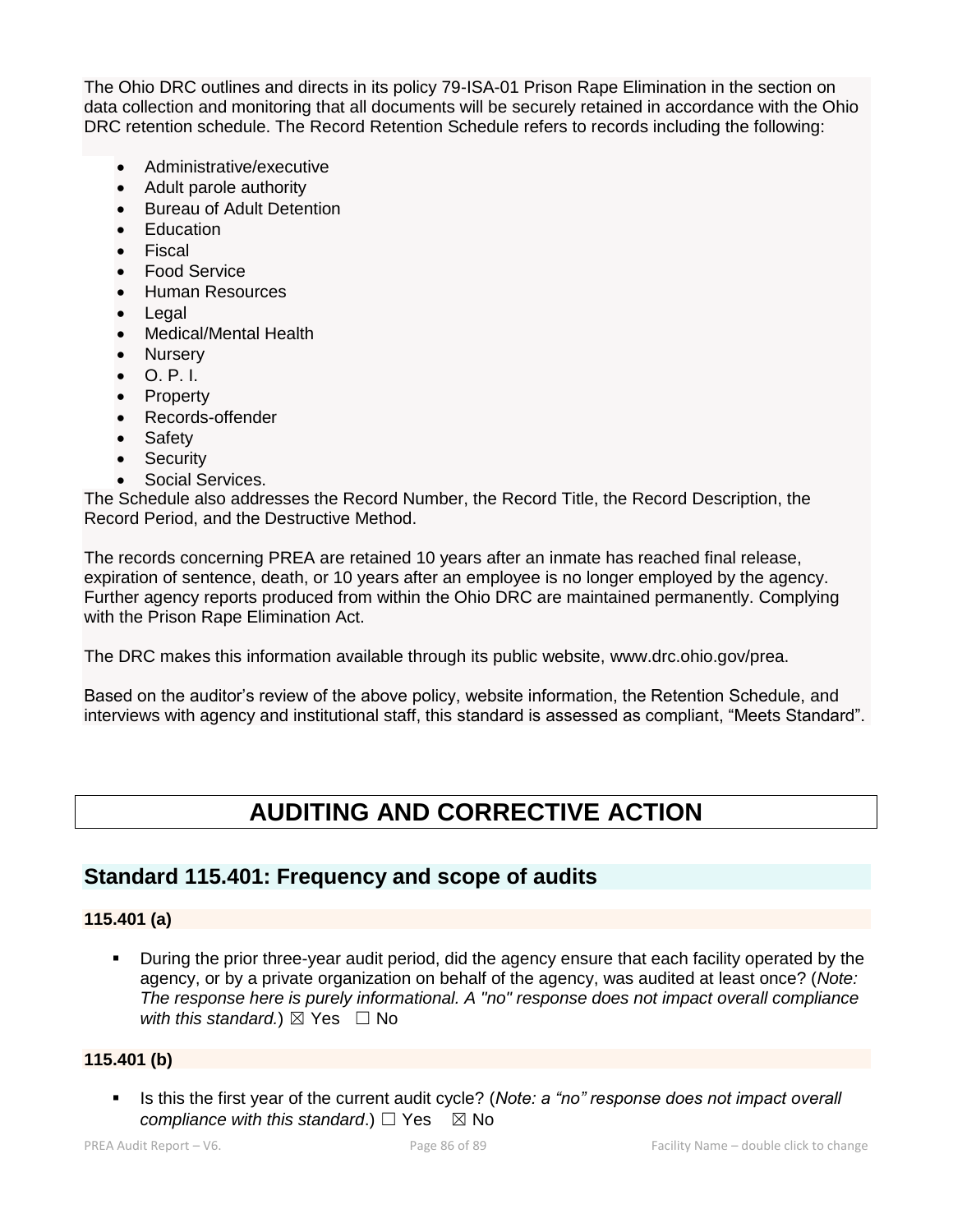- If this is the second year of the current audit cycle, did the agency ensure that at least one-third of each facility type operated by the agency, or by a private organization on behalf of the agency, was audited during the first year of the current audit cycle? (N/A if this is **not** the *second* year of the current audit cycle.)  $\Box$  Yes  $\Box$  No  $\Box$  NA
- If this is the third year of the current audit cycle, did the agency ensure that at least two-thirds of each facility type operated by the agency, or by a private organization on behalf of the agency, were audited during the first two years of the current audit cycle? (N/A if this is **not** the *third* year of the current audit cycle.)  $\Box$  Yes  $\boxtimes$  No  $\Box$  NA

## **115.401 (h)**

▪ Did the auditor have access to, and the ability to observe, all areas of the audited facility?  $\boxtimes$  Yes  $\Box$  No

#### **115.401 (i)**

■ Was the auditor permitted to request and receive copies of any relevant documents (including electronically stored information)?  $\boxtimes$  Yes  $\Box$  No

## **115.401 (m)**

▪ Was the auditor permitted to conduct private interviews with inmates, residents, and detainees?  $\boxtimes$  Yes  $\Box$  No

#### **115.401 (n)**

▪ Were inmates permitted to send confidential information or correspondence to the auditor in the same manner as if they were communicating with legal counsel?  $\boxtimes$  Yes  $\Box$  No

#### **Auditor Overall Compliance Determination**

- ☐ **Exceeds Standard** (*Substantially exceeds requirement of standards*)
- ☒ **Meets Standard** (*Substantial compliance; complies in all material ways with the standard for the relevant review period*)
- ☐ **Does Not Meet Standard** (*Requires Corrective Action*)

The PREA auditor reviewed the frequency and scope of audits for the agency's last three years cycle. The Ohio DRC website was used to obtain much of the information and reports concerning PREA. The Ohio DRC is noted to have received the Lucy Hayes award by the American Correctional Association for having all of its adult correctional facilities assessed as PREA compliant during the first three years cycle.

The methodology used by the PREA auditor included access to all areas of the facility during the onsite visit, a triangulation of pertinent preaudit information; on-site visit observations; and post audit information and assessment. Information included access to all areas of the institution and the ability to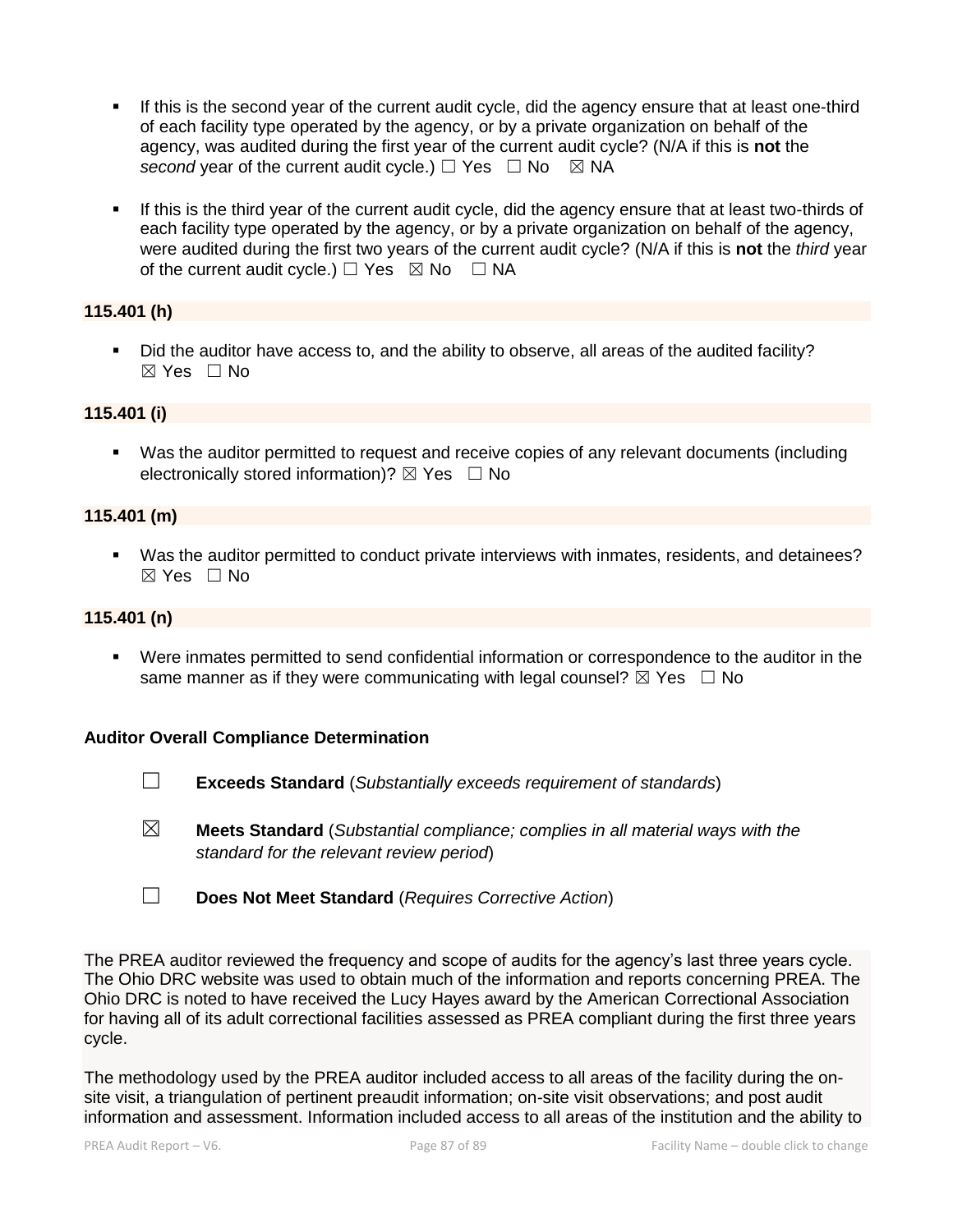observe day-to-day operations and interviews with staff and inmates. Additionally, the auditor was permitted to receive copies of all relevant documents including electronically stored documents concerning PREA.

Based on the above information, and the auditor's review of the subsections listed above and interviews with the Agency Director, the Agency PREA Coordinator, and the Warden of Toledo Correctional Institution, this standard is assessed as compliant, "Meets Standard".

## **Standard 115.403: Audit contents and findings**

## **115.403 (f)**

The agency has published on its agency website, if it has one, or has otherwise made publicly available, all Final Audit Reports. The review period is for prior audits completed during the past three years PRECEDING THIS AUDIT. The pendency of any agency appeal pursuant to 28 C.F.R. § 115.405 does not excuse noncompliance with this provision. (N/A if there have been no Final Audit Reports issued in the past three years, or in the case of single facility agencies that there has never been a Final Audit Report issued.)  $\boxtimes$  Yes  $\Box$  No  $\Box$  NA

## **Auditor Overall Compliance Determination**

- ☐ **Exceeds Standard** (*Substantially exceeds requirement of standards*)
- ☒ **Meets Standard** (*Substantial compliance; complies in all material ways with the standard for the relevant review period*)
- ☐ **Does Not Meet Standard** (*Requires Corrective Action*)

The Ohio Department of Rehabilitation and Correction has a public website on which it publishes Prison Rape Elimination Act audit reports for each of its facilities and contracted facilities.

The website is [http://www.drc.ohio.gov/prea.](http://www.drc.ohio.gov/prea)

The PREA auditor reviewed this above website, reviewed the previous PREA audit, and reviewed a draft copy of the 2019 Annual Internal Report on Sexual Assault Data by Mr. Mark Stegemoller Agency PREA Coordinator Bureau of Operational Compliance. This report serves to improve the effectiveness of sexual abuse prevention, detection, and response for the Ohio DRC. The report indicates "DRC continues to progress in addressing sexual abuse by continually monitoring all allegations of sexual misconduct by staff and inmates." It was the auditor's observation that the Ohio DRC continues to make a "cultural change" to protect and keep safe staff and inmates within its facilities.

Based on the information above and based on interviews with the Agency Director, the Agency PREA Coordinator, and based on interviews with staff and inmates at this facility, the auditor assesses this standard as compliant, "Meets Standard".